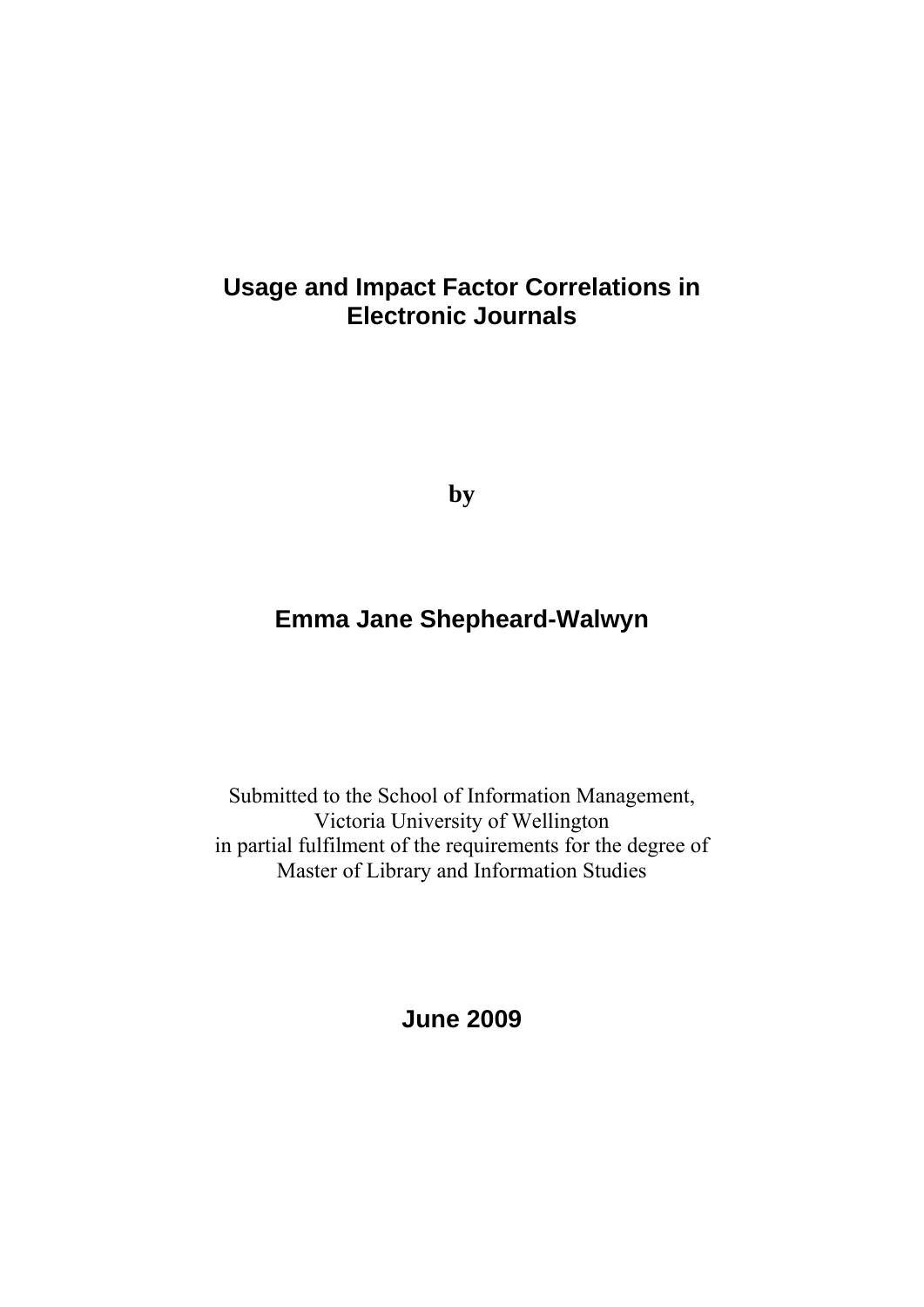# **ACKNOWLEDGEMENTS**

I would like to thank my family, friends and colleagues, without whose support and encouragement this project could not have been completed. I also thank my supervisor Alastair Smith, whose support, insight and patience have been invaluable.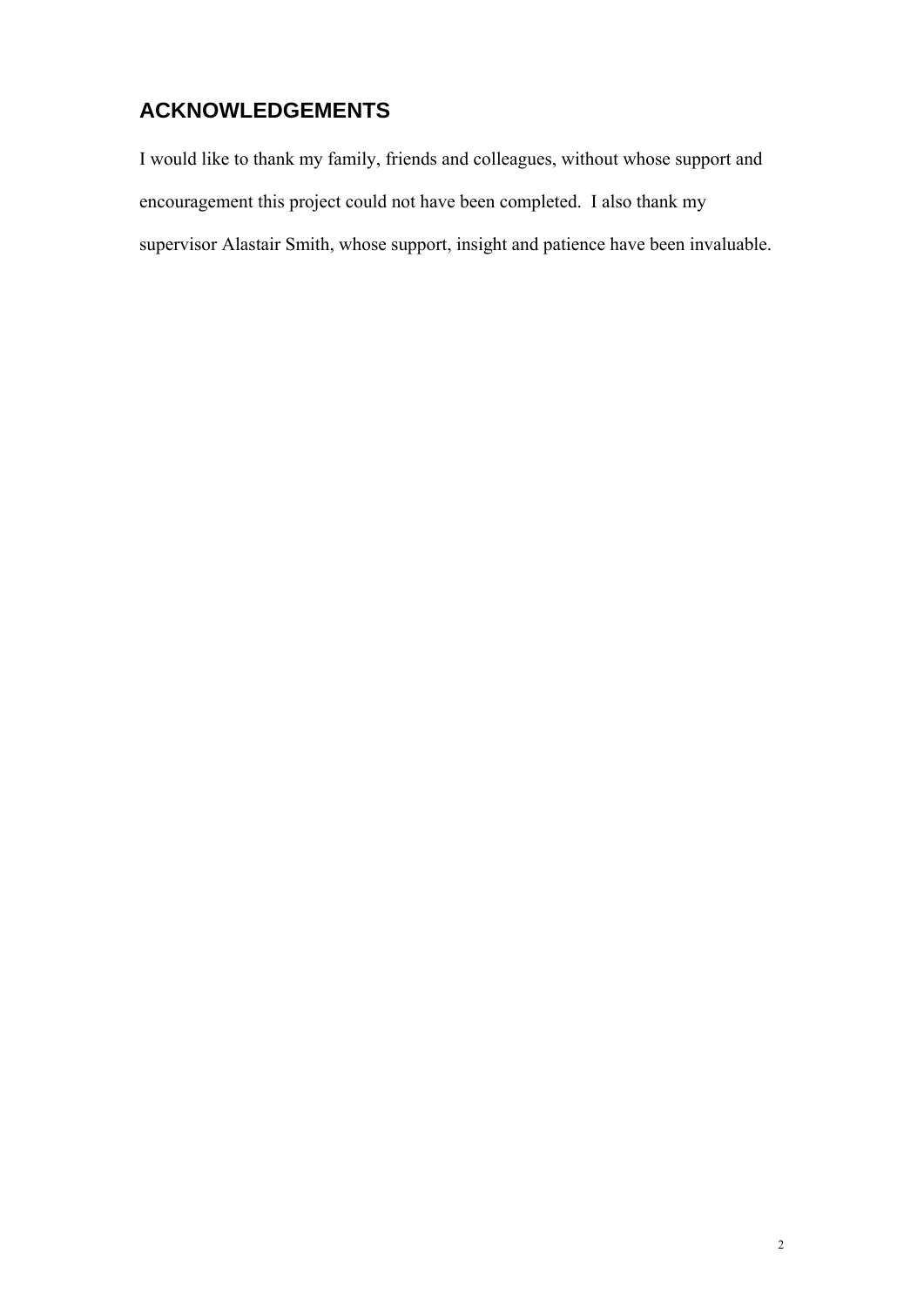# **CONTENTS**

| $\mathbf{1}$            | <b>THE PROBLEM</b>                                                                                              | Page<br>1                        |
|-------------------------|-----------------------------------------------------------------------------------------------------------------|----------------------------------|
| 1.1                     | Introduction                                                                                                    | 1                                |
| 1.2                     | Problem Statement                                                                                               | $\mathbf{1}$                     |
| 1.3                     | <b>Research Questions</b>                                                                                       | $\overline{2}$<br>$\overline{3}$ |
| 1.4                     | Limitations of this Study                                                                                       |                                  |
| $\boldsymbol{2}$        | <b>LITERATURE REVIEW</b>                                                                                        | 5                                |
| 3                       | RESEARCH METHODOLOGY AND DATA ANALYSIS                                                                          | 18                               |
| $\overline{\mathbf{4}}$ | <b>RESULTS</b>                                                                                                  | 22                               |
| 4.1                     | Faculty of Humanities & Social Science                                                                          | 26                               |
| 4.2                     | Faculty of Science                                                                                              | 30                               |
| 4.3                     | Faculty of Commerce & Administration                                                                            | 34                               |
| 4.4                     | Faculty of Law                                                                                                  | 38                               |
| 5                       | <b>CONCLUSION</b>                                                                                               | 40                               |
| 6                       | <b>APPENDIXES</b>                                                                                               | 45                               |
| 6.1                     | Table: History Discipline - VUW Usage Statistics and ISI Impact                                                 | 45                               |
|                         | Factors                                                                                                         |                                  |
| 6.2                     | Table: Linguistics Discipline - VUW Usage Statistics and ISI<br><b>Impact Factors</b>                           | 46                               |
| 6.3                     | Table: Political Science Discipline - VUW Usage Statistics and ISI<br><b>Impact Factors</b>                     | 48                               |
| 6.4                     | Table: Environmental Science Discipline - VUW Usage Statistics<br>and ISI Impact Factors                        | 50                               |
| 6.5                     | Table: Mathematics Discipline - VUW Usage Statistics and ISI<br><b>Impact Factors</b>                           | 52                               |
| 6.6                     | Table: Physics (Applied) Discipline - VUW Usage Statistics and ISI<br><b>Impact Factors</b>                     | 54                               |
| 6.7                     | Table: Economics Discipline - VUW Usage Statistics and ISI Impact<br>Factors                                    | 56                               |
| 6.8                     | Table: Library Science & Information Science Discipline - VUW<br><b>Usage Statistics and ISI Impact Factors</b> | 59                               |
| 6.9                     | Table: Management Discipline - VUW Usage Statistics and ISI<br><b>Impact Factors</b>                            | 61                               |
| 6.10                    | Table: Law Discipline - VUW Usage Statistics and ISI Impact<br>Factors                                          | 63                               |
|                         |                                                                                                                 |                                  |

# **7 BIBLIOGRAPHY** 65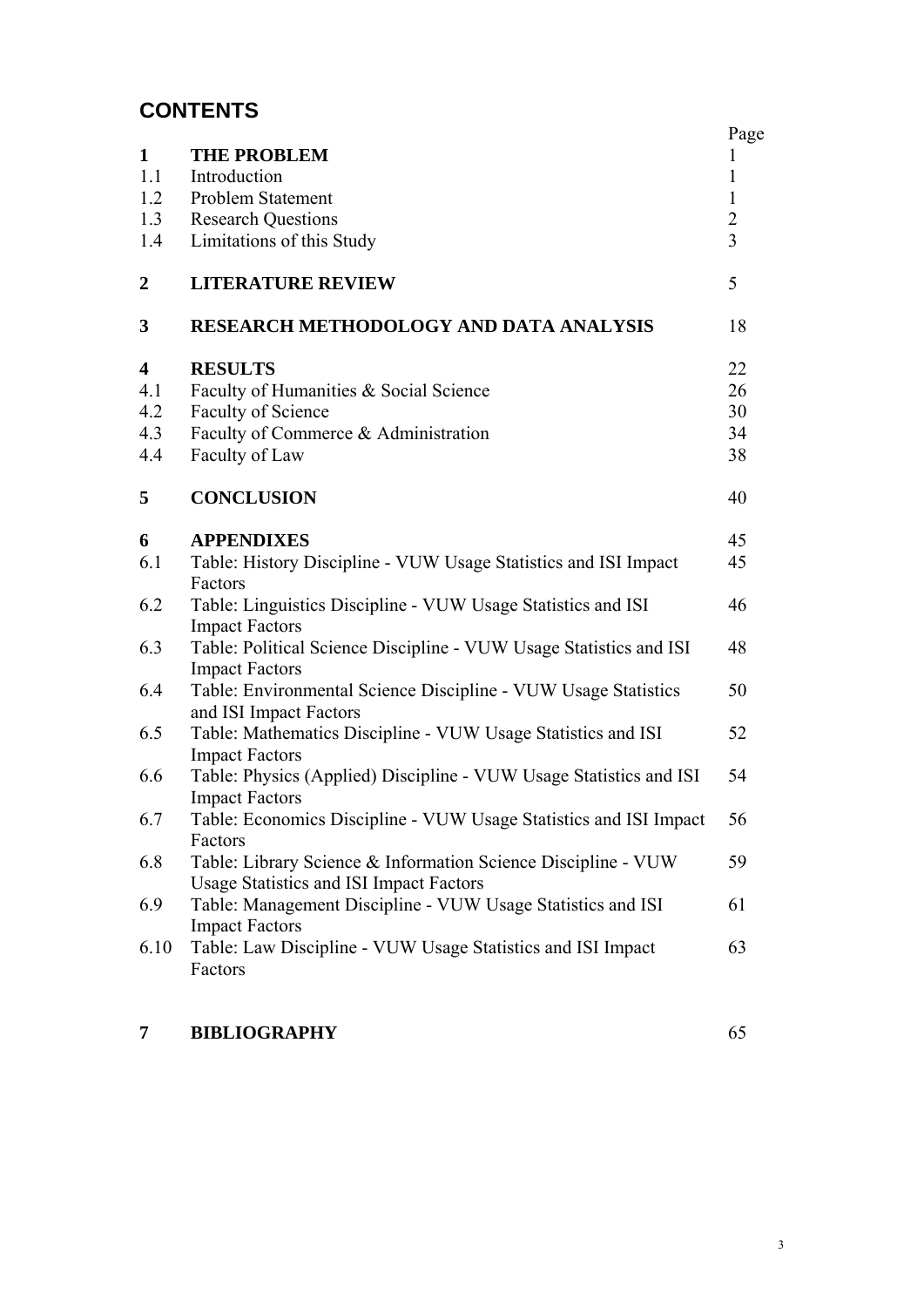# **LIST OF TABLES AND FIGURES**

| Figure 1: Summary of Key Benefits and Criticisms Associated with                                                    | Page<br>14 |
|---------------------------------------------------------------------------------------------------------------------|------------|
| <b>ISI Impact Factor Use</b>                                                                                        |            |
| Figure 2: Disciplines Selected for Study                                                                            | 18         |
| Figure 3: VUW Usage Statistics by Information Provider for Applied<br>Linguistics                                   | 22         |
| Figure 4: Information Providers Included in ISI's Journal Use Report                                                | 23         |
| Figure 5: Titles Appearing on Multiple Discipline Lists                                                             | 25         |
| Figure 6: History Discipline - VUW Usage Statistics and ISI Impact<br>Factors                                       | 26         |
| Figure 7: Linguistics Discipline - VUW Usage Statistics and ISI Impact<br>Factors                                   | 28         |
| Figure 8: Political Science Discipline - VUW Usage Statistics and ISI<br><b>Impact Factors</b>                      | 29         |
| Figure 9a: Environmental Science Discipline - VUW Usage Statistics and<br><b>ISI</b> Impact Factors                 | 30         |
| Figure 9b: Environmental Science Discipline - VUW Usage Statistics and<br>ISI Impact Factors - Adjusted             | 31         |
| Figure 10: Mathematics Discipline - VUW Usage Statistics and ISI Impact<br>Factors                                  | 32         |
| Figure 11: Physics (Applied) Discipline - VUW Usage Statistics and ISI<br><b>Impact Factors</b>                     | 33         |
| Figure 12: Economics Discipline - VUW Usage Statistics and ISI Impact<br>Factors                                    | 35         |
| Figure 13: Library Science & Information Science Discipline - VUW Usage<br><b>Statistics and ISI Impact Factors</b> | 36         |
| Figure 14: Management Discipline - VUW Usage Statistics and ISI Impact<br>Factors                                   | 37         |
| Figure 15: Law Discipline - VUW Usage Statistics and ISI Impact Factors                                             | 38         |
| Figure 16: Summary of Correlation Levels by Faculty and Discipline                                                  | 40         |
| Figure 17: All Disciplines – VUW Usage Statistics and ISI Impact Factors                                            | 42         |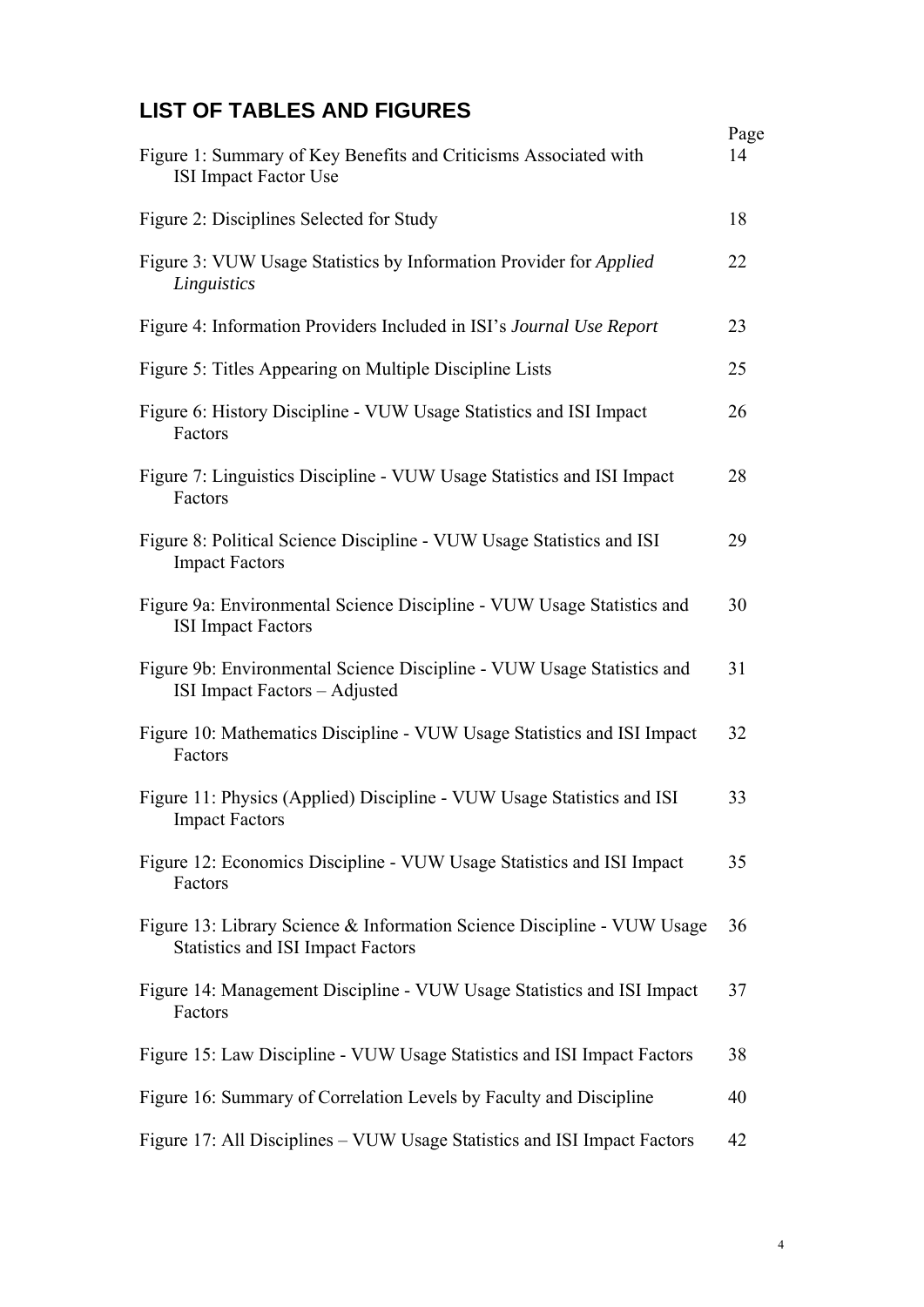## **ABSTRACT**

This research explores the level of correlation between electronic journal usage and ISI Impact Factors that may justify Impact Factors to be used as a collection management tool. The study utilised ISI's *Journal Use Report* and *Journal Citation Reports* to gather data in the areas of History, Linguistics, Political Science, Environmental Science, Mathematics, Physics (Applied), Economics, Information Science & Library Science, Management and Law.

A slight positive correlation was found for several disciplines with two disciplines displaying a small negative correlation. The study concluded that the levels of correlation were not significant enough to enable ISI Impact Factors to be used in isolation as an effective collection management decision-making tool.

Several issues were identified as possible factors in the level of correlation found: articles downloaded and not used, the limited number of titles subscribed to by VUW, the lack of New Zealand and Australasian titles, the interdisciplinary nature or limited focus of some titles and the research and teaching focus of VUW.

The study concludes that Impact Factors may be of use as an evaluation tool for academic libraries, but that they should be used in combination with a number of other factors discussed. A number of areas for further research are also identified.

## **Keywords:**

Collection Management; Electronic Journals; Usage Statistics; Impact Factors; Academic Libraries; New Zealand.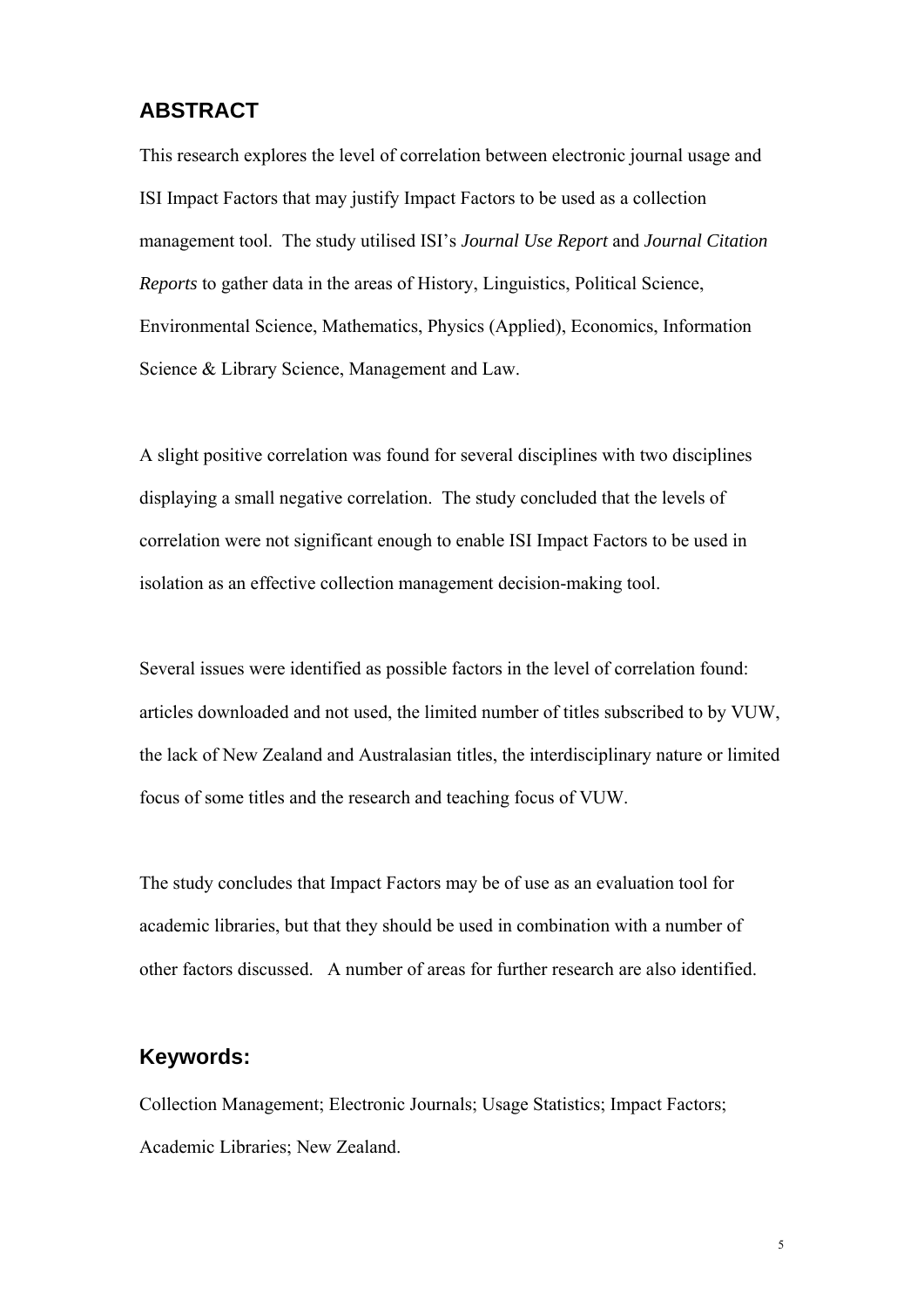### **1 THE PROBLEM**

### **1.1 Introduction**

The problem of effectively evaluating electronic journals is something that has faced academic libraries since electronic journals have reached the academic market. As each new print or electronic journal evaluation tool has been developed, academic researchers have investigated their merits and disadvantages. Citation-based evaluation tools have been developed not only as a measure of journal merit for researchers, but also as a tool for librarians in ascertaining the value of title acquisition. While a variety of citation-based evaluation tools have been used in an attempt to meet collection management decision-making needs, few studies have used metrics to analyse the level of correlation these evaluation tools have with electronic journal usage statistics in a New Zealand environment.

## **1.2 Problem Statement**

As the popularity of and demand for electronic journals rise, academic librarians may find it helpful to discover an effective evaluation tool for collection management decision-making. Local usage studies can be time consuming and labour intensive, unsuitable as a regular evaluation tool. Although there are a number of evaluation tools employed by libraries, citation-based journal-ranking tools offer an additional element to the academic librarian's arsenal. A variety of journal-ranking systems have been developed and are now readily available for use as journal evaluation tools. These include, ISI Impact Factors (Web of Knowledge, 2008), Eigenfactor (Bergstrom, 2007), SCImago Journal and Country Rank (SCImago, 2007) and Red Jasper's Centre for Journal Ranking (Red Jasper's Centre for Journal Ranking, 2006).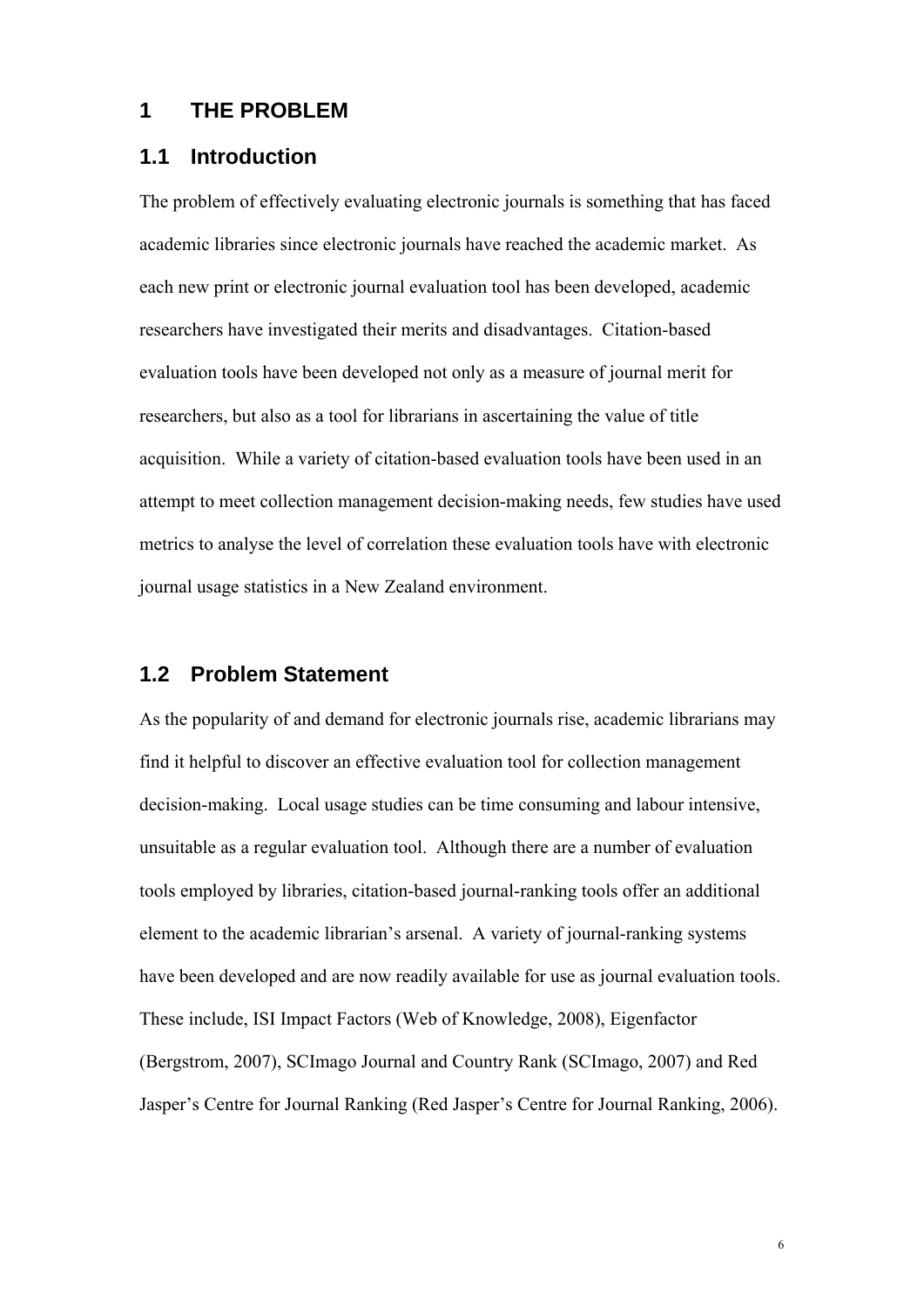Librarians are now faced with a variety of journal ranking systems that because of their range are of varying degrees of usefulness in collection management decisionmaking. What is needed is further research into the correlation between current subscription usage and journal ranking systems to discover to what extent journal ranking systems are viable collection management decision-making tools.

This project aims to discover the level of correlation between electronic journal usage statistics at Victoria University of Wellington (VUW) and one evaluation tool widely available to academic libraries – ISI Impact Factors. If a significant positive relationship is found, then ISI Impact Factors may be able to be used as a collection management decision-making tool. If a strong relationship is not found, the extent to which ISI Impact Factors may be used in tandem with other evaluation tools will be discussed.

## **1.3 Research Question**

This research seeks to answer the following question:

*"What level of correlation is there between usage statistics for electronic journals at Victoria University of Wellington Library (VUW) and the journal rankings produced by ISI that may enable ISI Impact Factors to be used as an effective collection management decision-making tool?"* 

The sub questions are as follows:

- 1. Is there a statistically significant relationship between the VUW usage statistics and the ISI Impact Factor of a journal title?
- 2. Is there a statistically more significant correlation in a particular discipline than in another?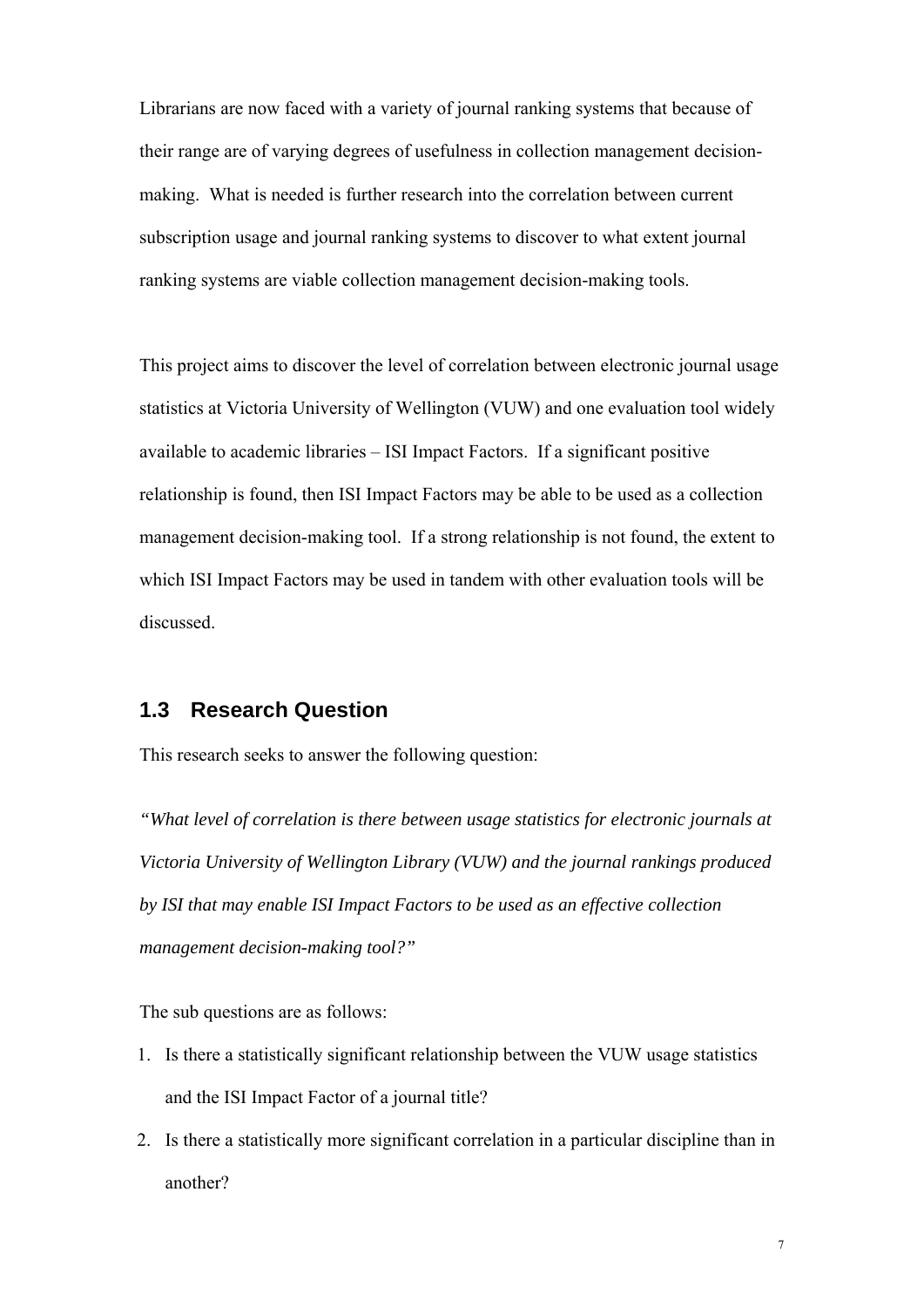### **1.4 Limitations of this Study**

The following limitations have been identified:

1. In terms of electronic journal articles, 'use' is defined as 'download'.

As discussed in the literature review, this definition of calculating electronic journal use compares favourably with the 'sweep' survey method commonly used in localised print journal frequency of use studies (Tsay, 1998, 32-33). The 'sweep' survey method counts print journals, as they are re-shelved after being picked up from tables and carts where they were left by users. This method is an effective measure of use in academic libraries where print journals are not available to be withdrawn.

The 'sweep' method of calculating print journal use compares favourably with electronic journal article downloads or 'use.' One limitation of the 'sweep' survey method is that it does not count volumes that are immediately re-shelved by patrons, as the use is negligible. The immediate re-shelving of a journal indicates that the patron made little if any use of the item. Similarly, this study will only count full article downloads as a 'use.' Like the immediate re-shelving of a print journal, the viewing of electronic abstract or other bibliographical information without downloading the full electronic article indicates that the patron made little if any use of the item. The extent to which this assumption holds true in practice is outside the scope of this project, but would make an interesting topic of research.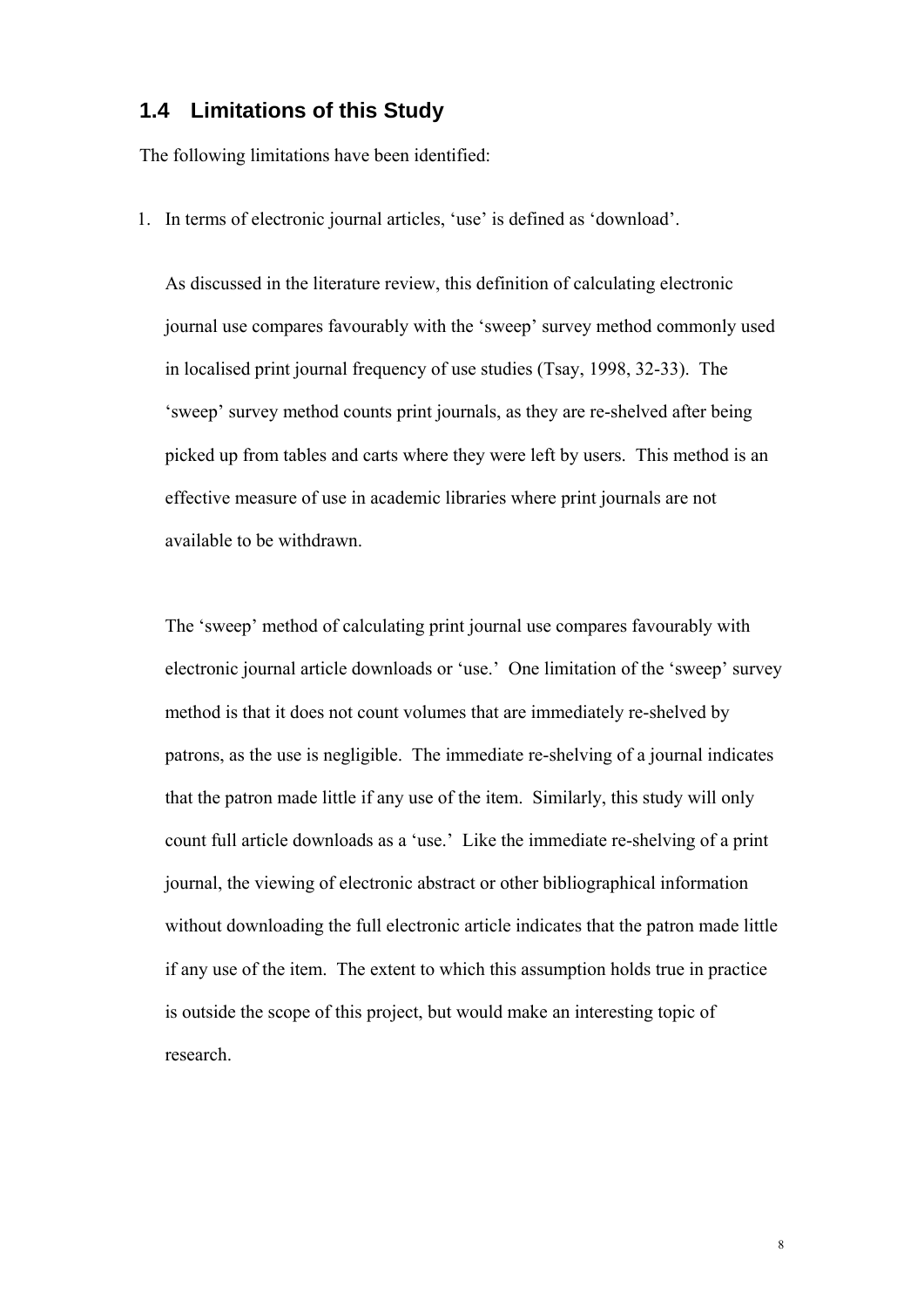2. Actual use of an article once it has been successfully downloaded cannot be ascertained.

Once an article has been successfully downloaded it may be cited in research, read to increase knowledge, or not used at all. Due to the ease with which journal articles can be downloaded, it is possible that users may download articles for a cursory glance, much as one would browse a journal abstract. As discussed further in the methodology, this project will utilise ISI's *Journal Use Report* as a means of gathering usage statistics for the electronic journals VUW subscribes to. In spite of the limitation mentioned above, the *Journal Use Report* remains the timeliest and most cost effective method of gathering usage statistics within the scope of this project.

3. Victoria University of Wellington Library does not subscribe to all journals included in the *Journal Citation Report.*

As this study is based on electronic journal usage at Victoria University of Wellington, any titles not subscribed to by VUW Library will be excluded from this study.

4. Not all journals subscribed to by Victoria University of Wellington are included in the *Journal Citation Report.* 

Impact Factors cannot be gathered for journals not included in the *Journal Citation Report*, so these titles will be excluded from this study. This limitation is apparent with the other citation-based evaluation tools mentioned above. The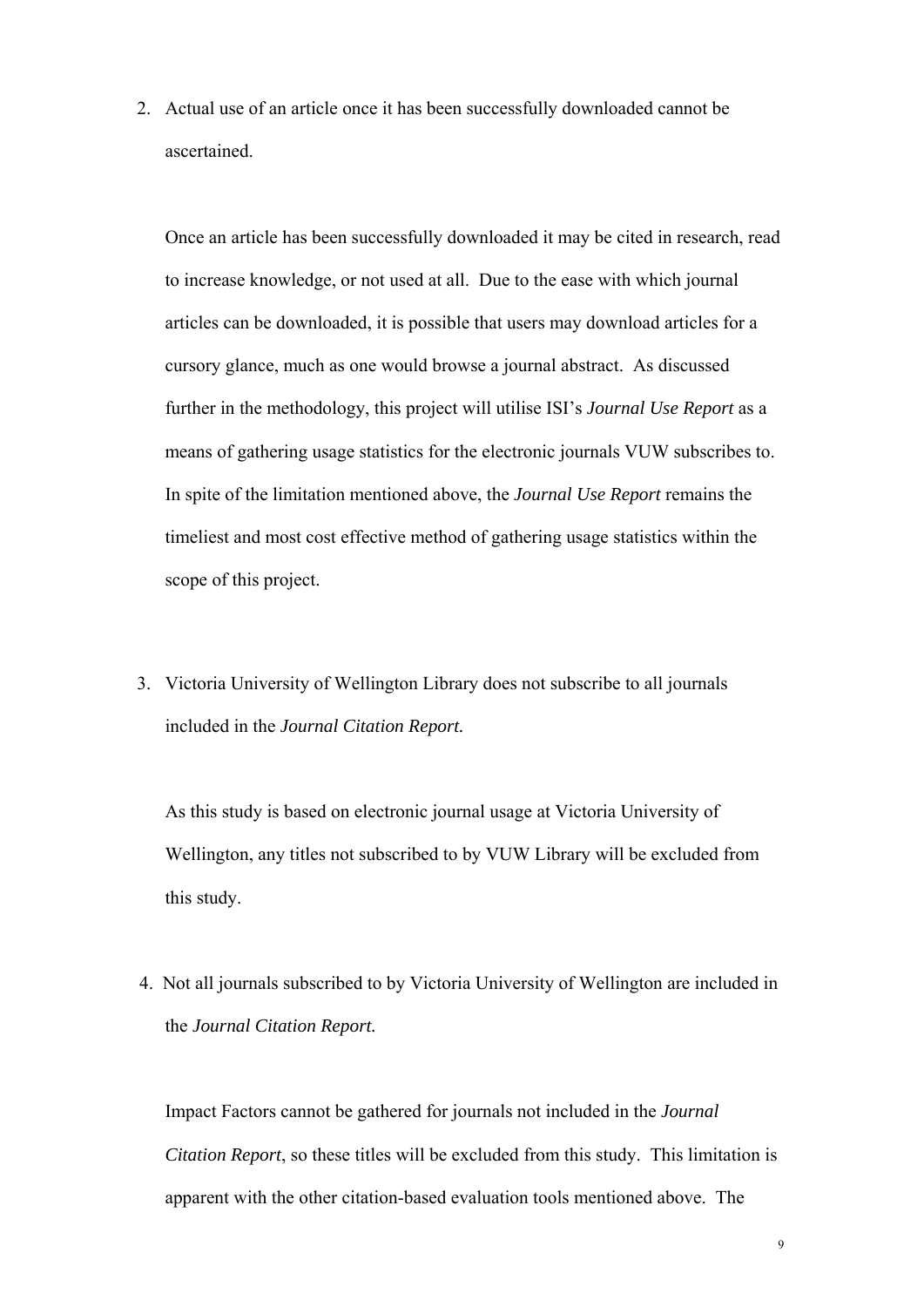*Journal Citation Report* contains the largest, most current list of journal titles available to the author. However, the fact that many New Zealand journal titles are not included in this study may affect the validity of the results. The implications of this will be discussed further in the results.

## **2 LITERATURE REVIEW AND THEORETICAL FRAMEWORK**

The use of journal citation and impact as evaluation tools has been continually addressed by scholars since the annual publication of ISI *Journal Citation Reports*  commenced in 1976. The proposed research study aims to address a previously neglected area of investigation from a New Zealand perspective – the level of correlation found between electronic journal usage statistics and ISI Impact Factors. The intention of this study is to establish the validity of impact factors as a collection management tool in academic libraries. The parameters of the literature review were established from initial working hypotheses that there was little scholarship on the validity of impact factors as a collection management tool in academic libraries for electronic journals from a New Zealand or Australasian perspective, and that there were very few recent studies in this area. Both of these working hypotheses appeared to be supported by an initial review of the literature.

#### **ISI Impact Factor**

The earliest use of citation data in collection management decisions was in 1927, where faculty members at Pamona College ranked chemistry journals according to the number of times they were cited in the 1926 volume of *Journal of the American Chemical Society* (Nisonger, 2004, 59). As Nisonger (2004, 59) notes, early attempts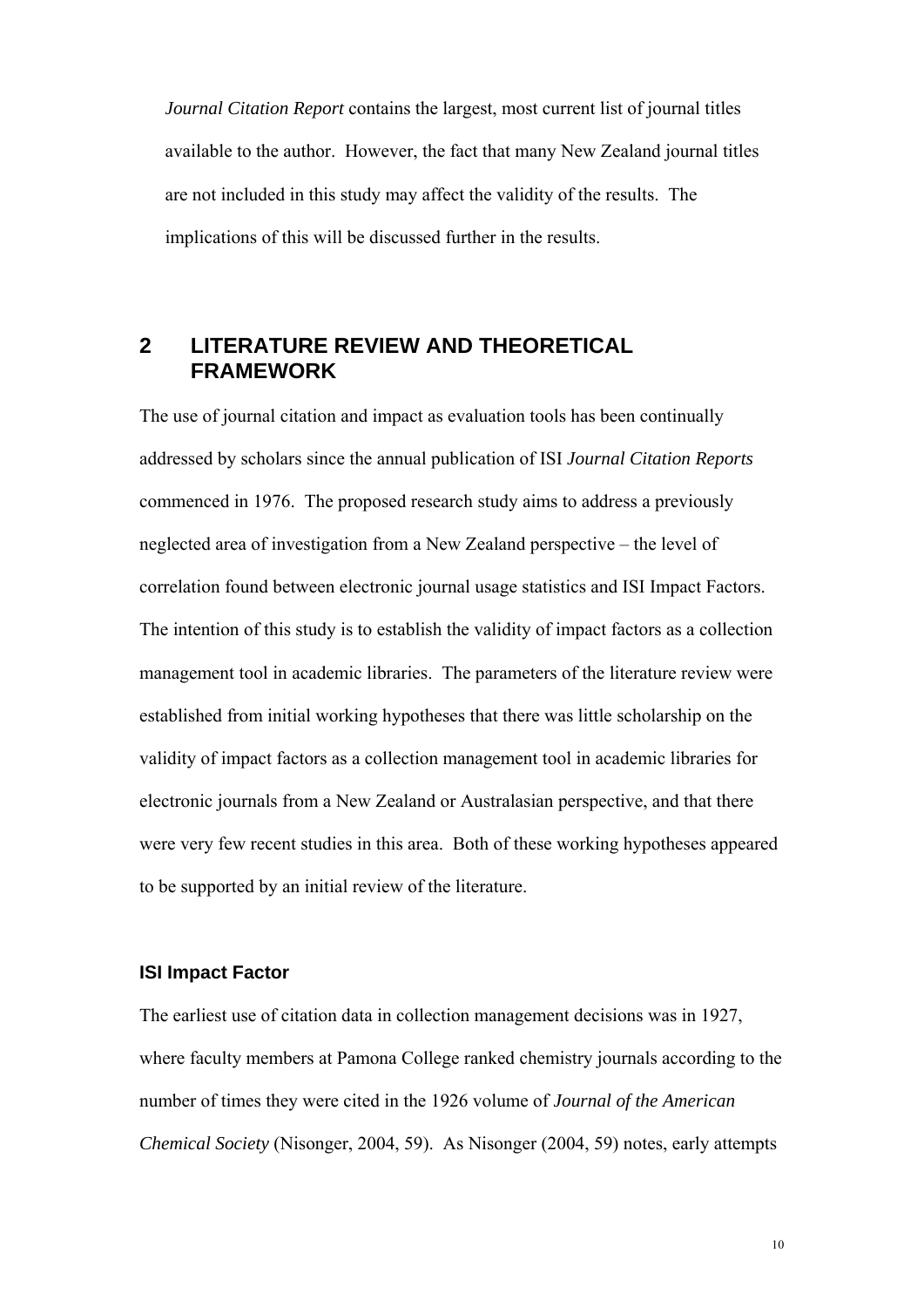at citation based journal ranking were labour intensive and methodically flawed due to varying back runs.

The Institute for Scientific Information (ISI) attempted to solve this problem through the development of Impact Factors – a measurement of a journal's impact on a field of study – in the early 1960s. The Impact Factor of a journal title represents the number of cites to recent articles divided by the number of recent articles from the same journal title contained in the ISI database:

Impact Factor (year 3) = Number of citations received (year 3) to citable items published (year  $1 + 2$ ) Number of citable items published (year  $1 + 2$ )

For example, from the *ISI Science Citation Index Journal Citation Reports*, the Impact Factor for *Harvard Law Review* in 2006 is 7.863:

Impact factor  $2006 = (432 + 315) = 747 = 7.863$  $(50 + 45)$  95

Where journal articles published in 2006 cited articles published by *Harvard Law Review* in 2004 and 2005, 747 times. Of this, 432 citations were made to 50 articles published by *Harvard Law Review* in 2004, and 315 citations were made to 45 articles published in 2005.

Although the two-year Impact Factor is the most commonly used tool from the *Journal Citation Reports*, it is only one of several quantitative and qualitative measures available (Garfield, 1990). Another measure relevant to this project is the Five-Year Impact Factor. This journal-ranking tool is available as part of the *Journal Citation Reports.* It measures citations over five years, instead of the traditional two years. This formula gives a better indication of the long-term value of a journal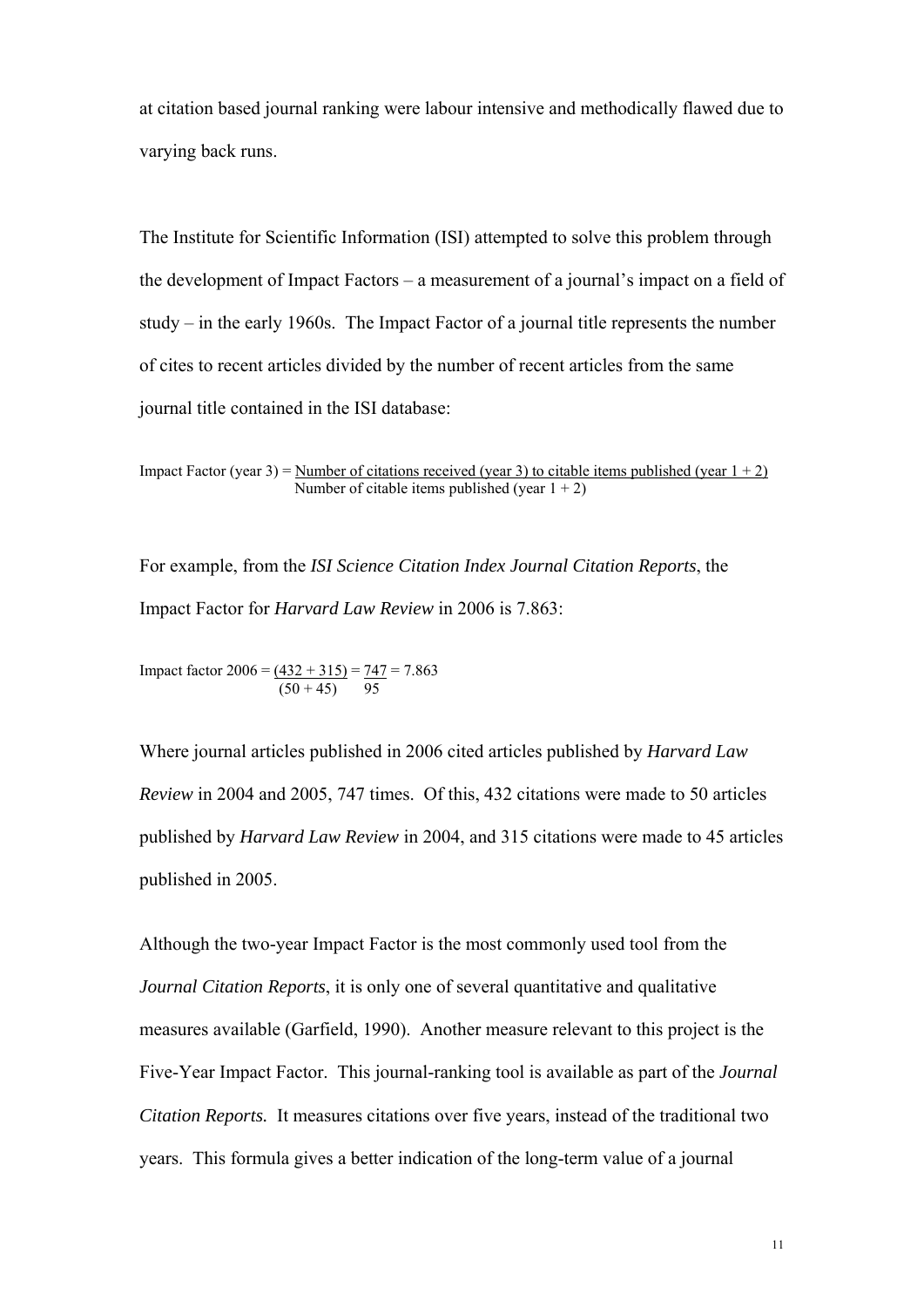(Rousseau, 2002). This is also the citation period utilised by Red Jasper's Centre for Journal Ranking (2006).

In the 2007 edition of the ISI *Journal Citation Reports*, the Science Citation Index indexed 6,426 journal titles (ISI Web of Knowledge, 2008). The Social Science Citation Index consisted of 1,800 journal titles. ISI follows a selective procedure for evaluating journal titles for the inclusion in the *Journal Citation Reports*, and as Rousseau (2002) notes, citations, and hence Impact Factor, will always be calculated from a limited pool of journal titles. The implications for this project are that New Zealand, and to a lesser extent Australasian, titles are not well represented.

The characteristics of a quality journal were illustrated by Zwemer (1970). The key elements include:

- High standards of acceptance for manuscripts specifically articles based on new scientific information, reliable methods, adequate controls and treatment of statistical data;
- A broad editorial board with appropriate representation of all disciplines and sub-disciplines covered by the journal;
- A critical refereeing system is used;
- Ability to meet the declared publishing schedule and frequency;
- Inclusion of journal title in key abstract and indexing services:
- Confidence in the contents is high among the scientific community; and
- Achieves a high citation rate in other journals.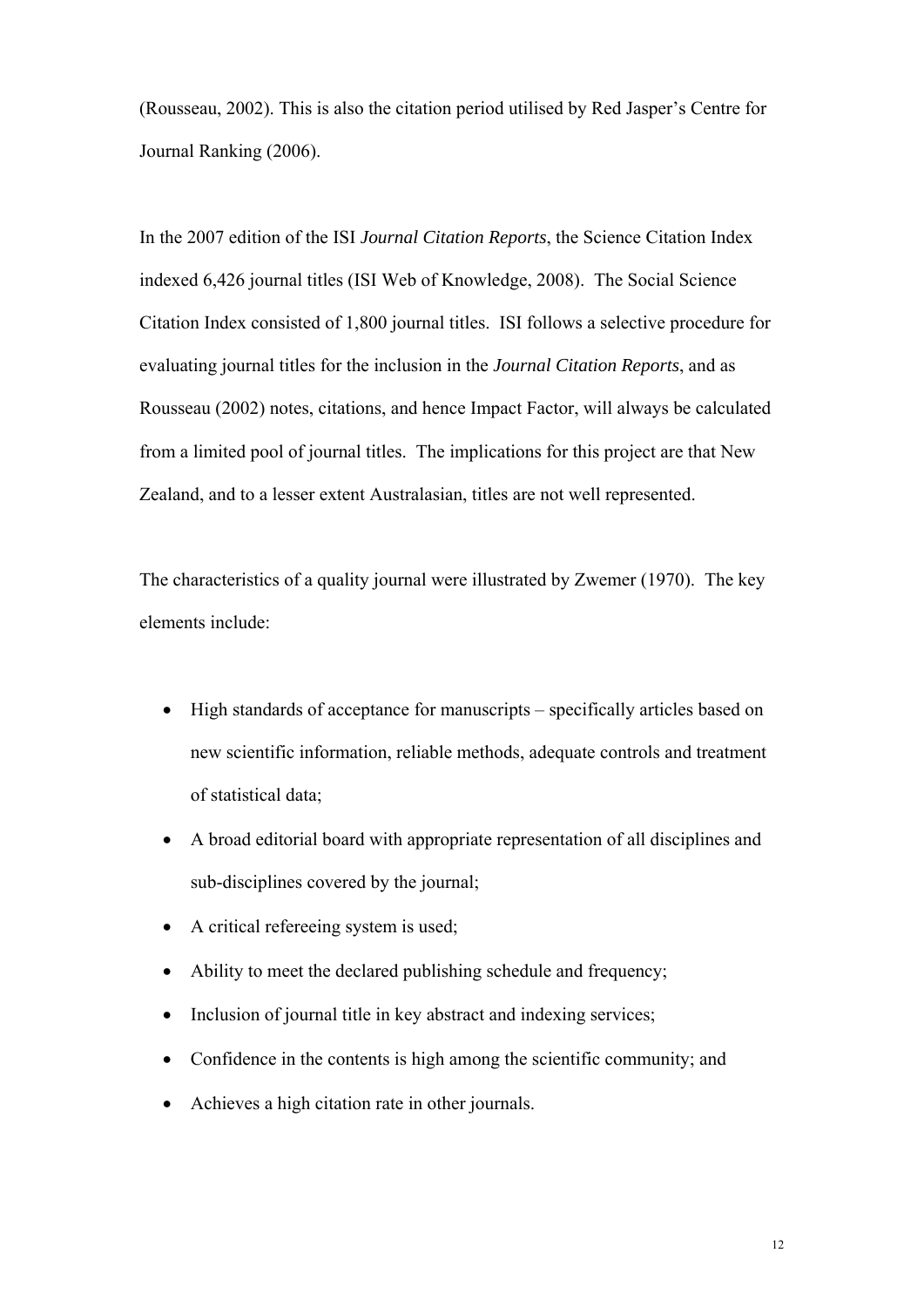The elements of citation data, journal standards and expert judgement were also used by Garfield (1990) to illustrate the selection process of journals for the inclusion in the products offered by ISI. Garfield also notes that fully descriptive article titles and abstracts, complete bibliographic information, the reputation of a publisher, and English language abstracts are also key factors (1990, 192).

#### **Research Focused Studies of Citation-based Journal Ranking Tools**

Nisonger (2004) provided an overview of the studies that have been carried out in relation to the *Journal Citation Report* Impact Factor. In discussing the benefits and criticisms of using Impact Factors as a collection management tool, Nisonger concludes that Impact Factor should be viewed as a valid and reliable collection management tool, as long as it is used with the following guidelines (2004, 71-72):

- The Impact factor should be considered in combination with other journal evaluation criteria (library collection priorities, subjective judgement of the journal's quality, cost, indexing, use and alternative forms of availability);
- Journals from different disciplines should not be compared;
- More than one years data should be used;
- Impact Factors from adjacent years should not be averaged (it would be more correct to adjust the formula for the number of years you wish to analyse);
- Title changes can alter a journal's Impact Factor (citations to the old title are not transferred to the new title);
- A low Impact Factor does not necessarily indicate a 'bad' journal title;

Nisonger (2004, 72) also notes that correction for journal self-citation and other statistical manipulations discussed in the literature would not merit the effort required.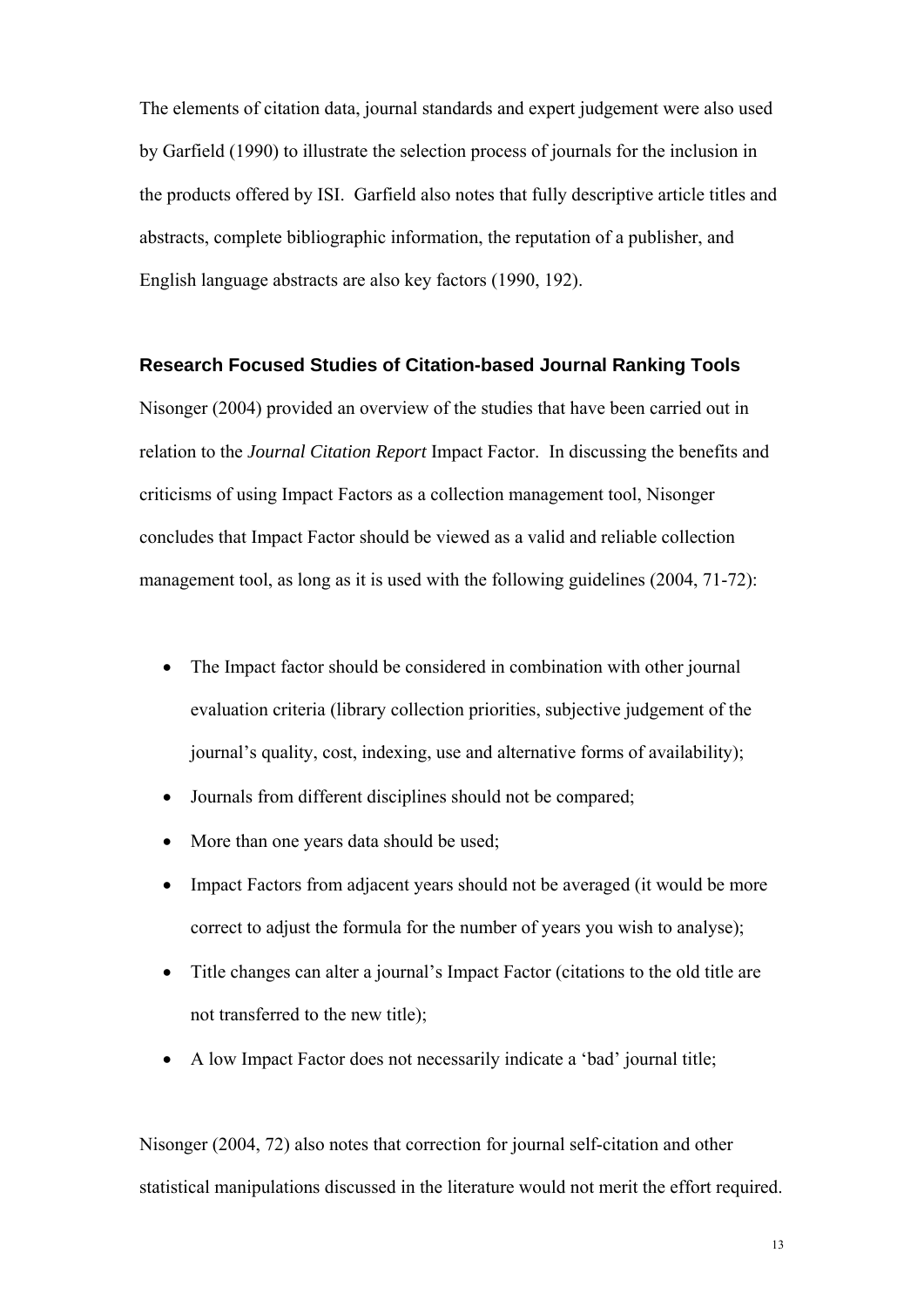Nisonger's guidelines raise several implications for the proposed study. The correlation between use and Impact Factor may differ between disciplines. This study proposes to look at the level of correlation between Impact Factor and VUW usage statistics within disciplines, not compare individual journal rankings between journals of different disciplines. This study also proposes to not include data from any journal that has changed its title within the last two years. As citations from the old title do not relate to the new title, this would result in incomplete data if used. Another point to note in the discussion of results is that a low Impact Factor may not indicate a 'bad' journal. It should be noted that a title may be valuable for other purposes than contributing to research, such as a teaching tool in academic libraries, or of use to practitioners in private practices.

In assessing the reliability of ISI Impact Factors being used to evaluate research, Seglen (1997, 499) notes that the use of journal impact factors conceals differences in article citation rates. In a study of nine biochemical journals, Seglen shows that 50% of citations come from 15% of a journal's articles and that 90% of citations come from 50% of a journal's articles. By assigning a journal Impact Factor to a journal title rather than an article, Seglen argues that uncited articles (roughly 50% of a journal's articles) are sharing the glory of a few cited articles, making the Impact Factor non-representative of the whole. This problem does not negate the use of Impact Factors as a collection management tool. It is inevitable that part of a resource many be more heavily used than another part. This holds true for any resource, regardless of format.

Seglen also discusses the 'shortcomings of a technical and more fundamental nature' that the Impact Factors are encumbered with (1997, 500). Many of Seglen's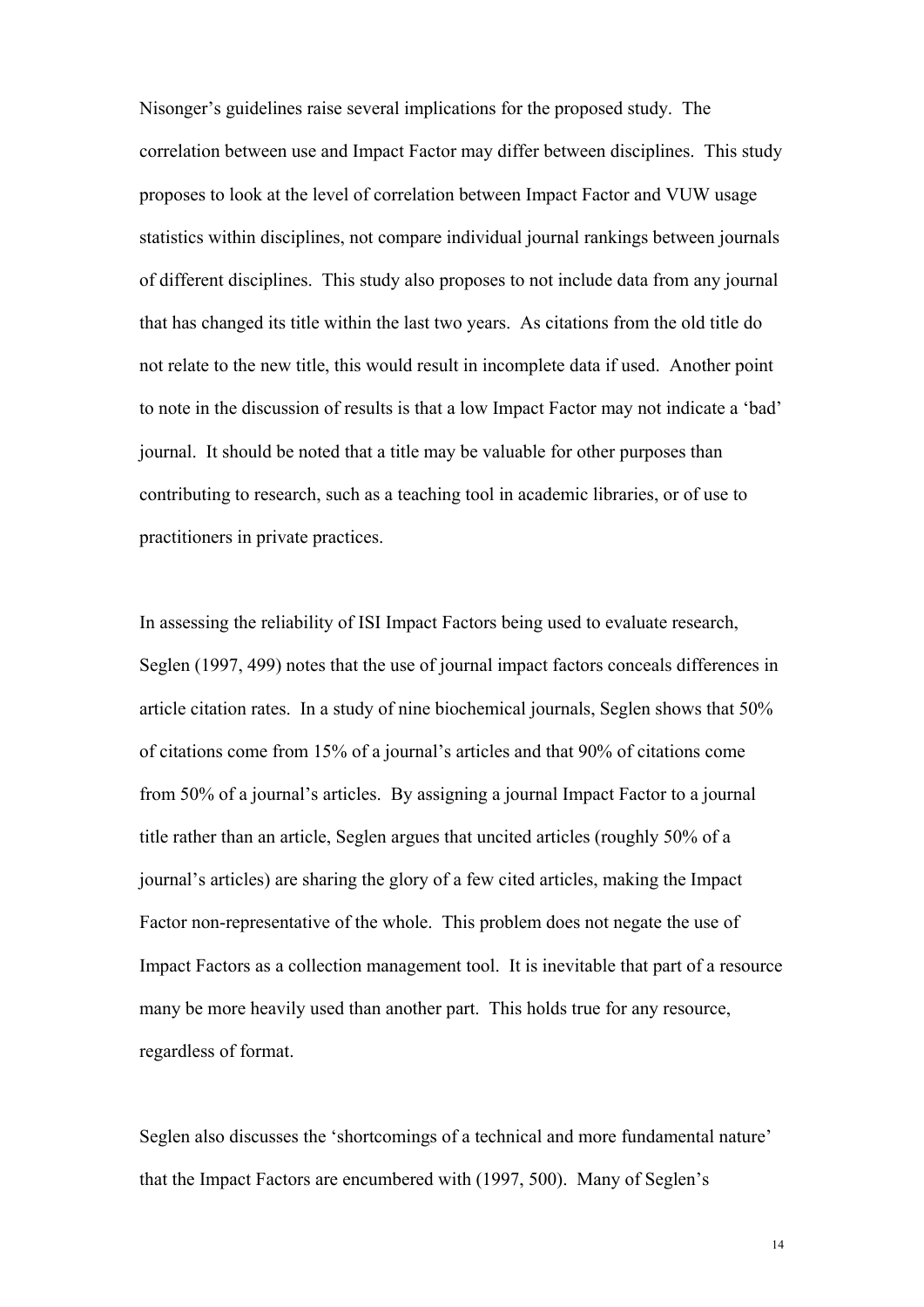perceived problems associated with Impact Factors are shared with a number of other authors (Altmann and Gorman, 1999; Duy and Vaughan, 2006). The main points are that Impact Factors may be determined by a formula that does not signify the scientific quality of articles, and that Impact Factors may vary according to research field – journals covering large areas of research with rapidly expanding but shortlived literature will result in a higher impact factor than an area of research with a longer literature life (Seglen, 1997, 499).

Garfield (1990) also notes that the number of citations an article received may vary between disciplines. He goes on to mention that smaller fields may not generate as many articles or citations as larger disciplines, and that while it may take 10 or more years for an article to attract a meaningful number of citations in one field, in another field the number of citations could peak within a few years. This issue only becomes pertinent when one compares the rankings of individual journal titles in separate disciplines. This research study will be looking at the level of correlation within each discipline, rendering this point moot.

Levitt and Thelwall (2008) used citation analysis to determine whether research published in interdisciplinary journals were more highly cited than articles in specific fields of study. Their finding was that the citation rates of articles published in journals in specific fields of study were significantly higher than articles published in interdisciplinary journals. While this study will not be looking at the interdisciplinary nature of titles, this may be a discussion point when looking at the levels of correlation between subject areas. For example, Environmental Science may be of a more interdisciplinary nature than Applied Physics.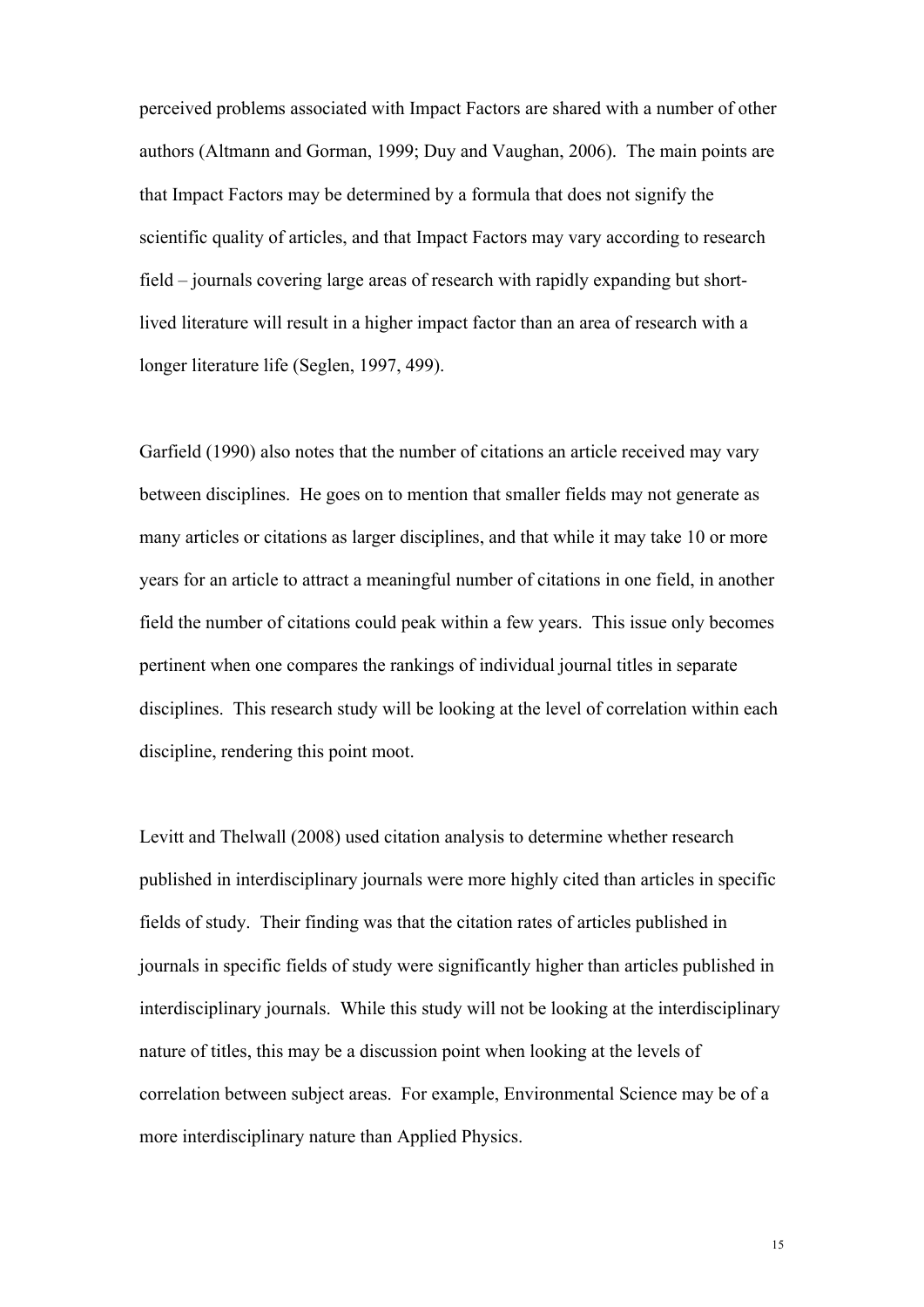Rather than following Seglen's citation approach (1997), Saha (2003) tests the validity of impact factor as a measure of quality by testing its correlation with the quality ranking given by clinical practitioners and researchers. The study found strong correlations between Impact Factor and both clinical practitioners and researchers rankings. Saha concludes that Impact Factor may be a reasonable indicator of quality for general medical journals, despite its limitations (2003, 46).

### **Collection Management Focused Studies of Citation-based Journal Ranking Tools**

Tsay (1998) explored the use, citation and Impact Factor data for highly used, highly cited or high Impact Factor journals through the Spearman rank correlation coefficient and Pearson product-moment correlation coefficient tests. Tsay's results indicated that the more frequently a journal is published, the more citations it is likely to receive (1998, 35). These results support Seglen's suggestion that journals, including rapidly increasing but short-lived literature, will result in a higher Impact Factor (1997, 499). Nisonger's guidelines (2004, 71-71) are also relevant here – that a low Impact Factor does not necessarily indicate a 'bad' journal, particularly in a slowly evolving field, and that Impact Factors from different disciplines should not be compared.

The 'sweep' survey method was utilised by Tsay to evaluate print journal use. Print journals are counted as they are re-shelved after being picked up from tables and carts where they were left by users. Although there are limitations associated with this method, it remains one of the most useful tools for estimating print journal usage. One of the limitations of this method is that it does not count volumes that are immediately re-shelved by patrons. However, if an item is immediately re-shelved, its use by patrons would be negligible (Tsay, 1998, 32-33). With the increase of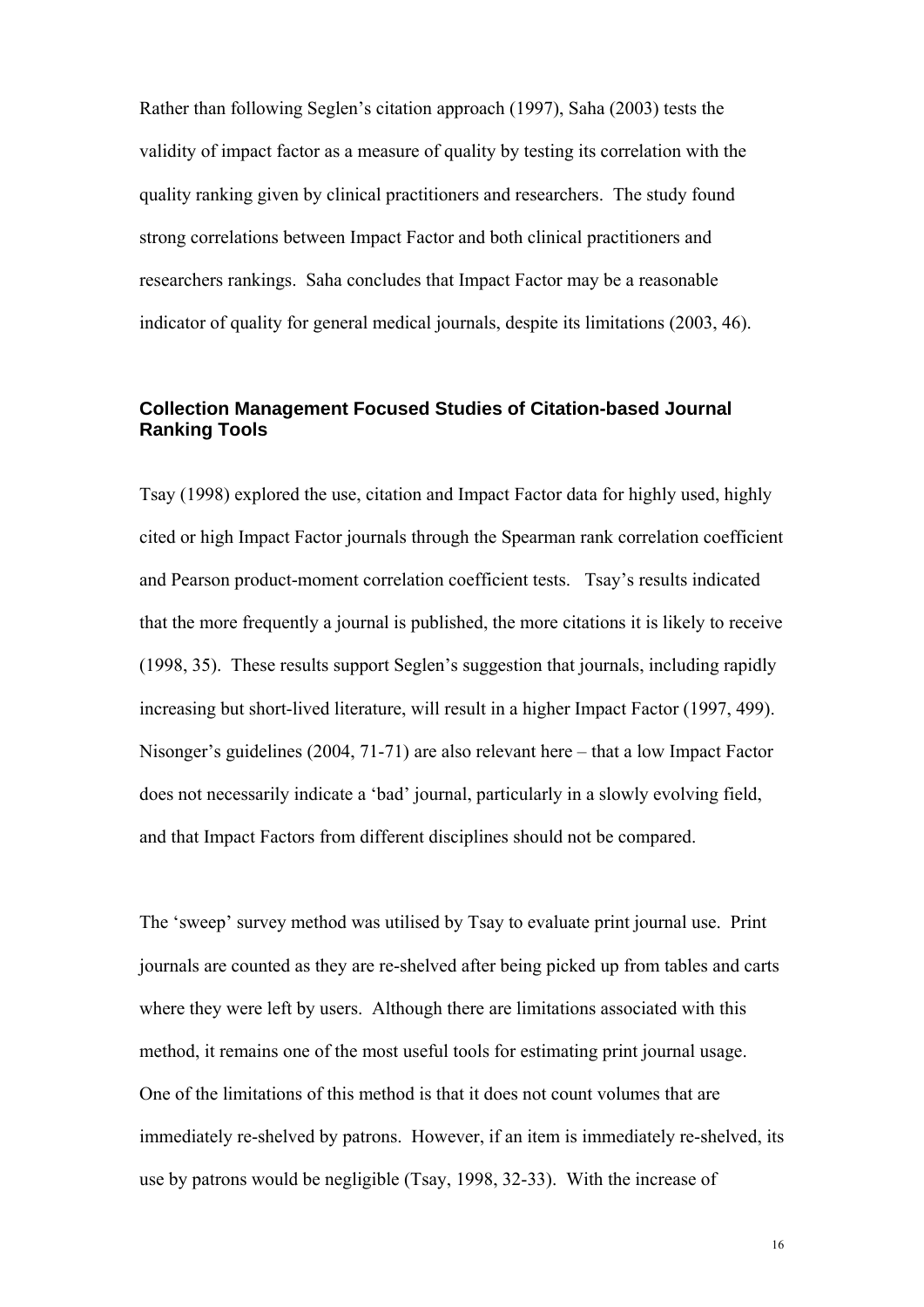electronic journals in academic libraries, print journal subscriptions should be reevaluated. While for some disciplines, such as Library Science & Information Science, electronic access is preferred, for others the preference is for print. Disciplines such as Art History, Classics and Mathematics often prefer print due to the lack of clarity in images and formulae in electronic journals.

Tsay discusses further limitations of the study resulting from the selection of data. Library use data was collected for 1995, and *Journal Citation Report* data was collected for 1993. While Tsay notes that new titles would be disadvantaged by this limitation, he also noted that ranking based on citations would change little in two years for established titles: 'impact factors no doubt shift from year to year, but the relative rankings are probably more stable' (Tsay, 1998, 33). While this may be accurate for the disciplines analysed in this study, another study by Altmann and Gorman (1998, 151) noted that the median year-to-year variation in impact factors was 21.97% in ecology journals.

Tsay's study confirmed a statistically significant relationship existed between the frequency of use and the frequency of citations, and between the frequency of use and the Impact Factor for journals in the medical sciences. Although further research is needed to confirm these results across other disciplines, Tsay indicates that Impact Factor is 'a significant measure of importance that could be used for journal selection' (1998, 39).

Nixon and Wulff (2004) looked at the patterns of use of print and electronic journals and correlations with ISI Impact Factors in the biomedical field. The relationship between print and electronic journal usage is something not covered by earlier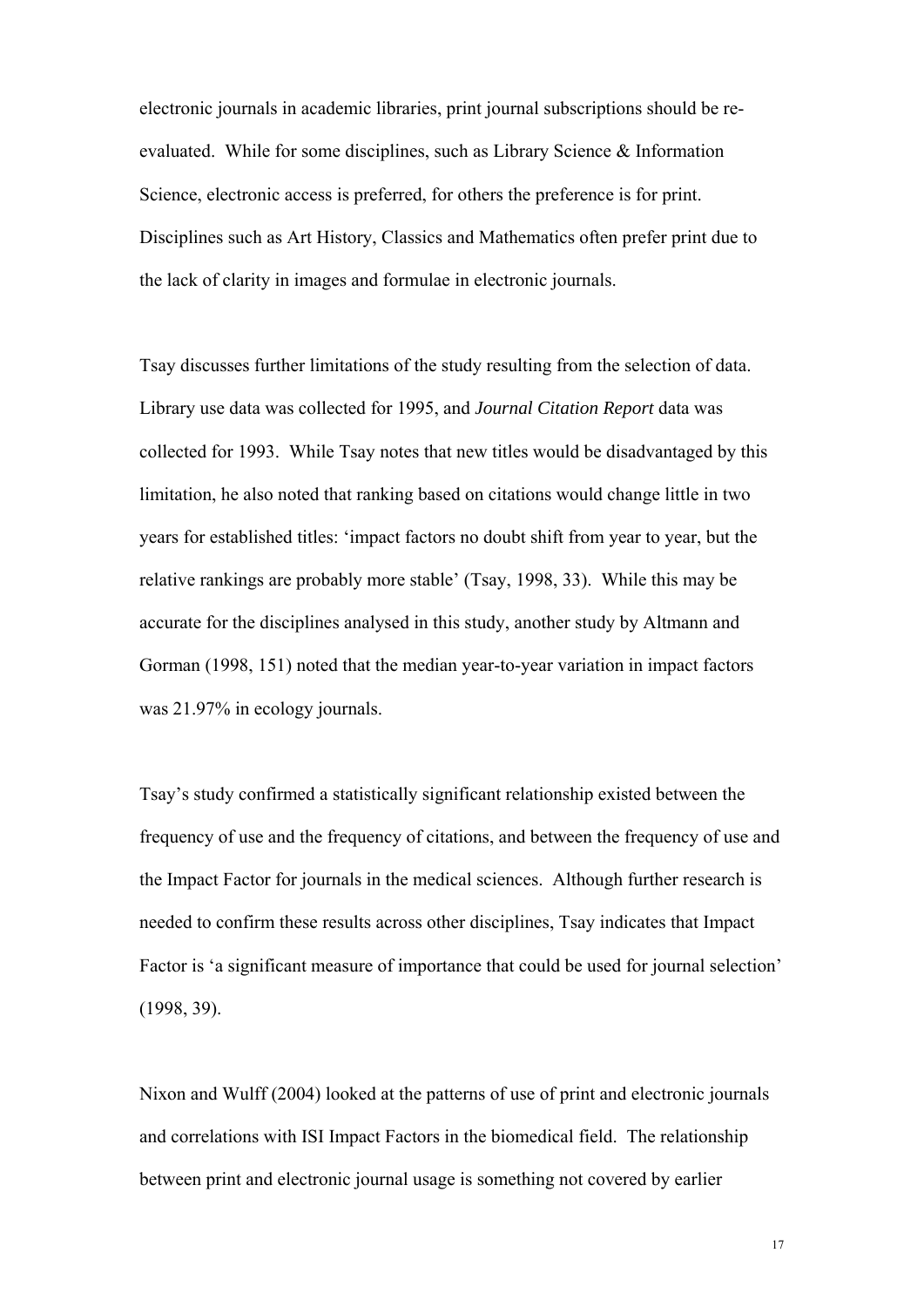literature. Nixon and Wulff found that while people preferred to use the electronic version of a journal title over the print, journals that were highly used in print format were also highly used in electronic format (2004, 321). The study also found that that the level of correlation between Impact Factor and the electronic usage data produced by information providers differed considerably between providers (2004, 319). An analysis of the variances in Impact Factor and usage correlations by information provider is outside the scope of this project; however it would make an interesting topic for further research.

Duy and Vaughan (2006, 512) also examined the relationship between print and electronic measures of journal usage and citation data. With print usage studies being expensive and time-consuming (like the 'sweep' method employed by Tsay), the ability to track electronic journal usage through *Journal Use Reports* is a useful tool for librarians. COUNTER compliant electronic journal usage (qualified as the total number of HTML and PDF full-text articles requested) was gathered online directly from the publisher (Duy and Vaughan, 2006, 514). COUNTER (Counting Online Usage of NeTworked Electronic Resources) was established in March 2002 as an international initiative to provide librarians and other information specialists by 'setting standards and facilitate the recording and reporting of online usage statistics in a consistent, credible and compatible way' (COUNTER, 2006).

Using the Spearman's rank correlation coefficient and the Pearson product-moment correlation coefficient, the results of the Duy and Vaughan's study indicate that electronic usage data correlates significantly with print usage data in the areas of chemistry and biochemistry (2006, 516). The results also indicate that though is no relationship between electronic usage data and Impact Factor, there was a correlation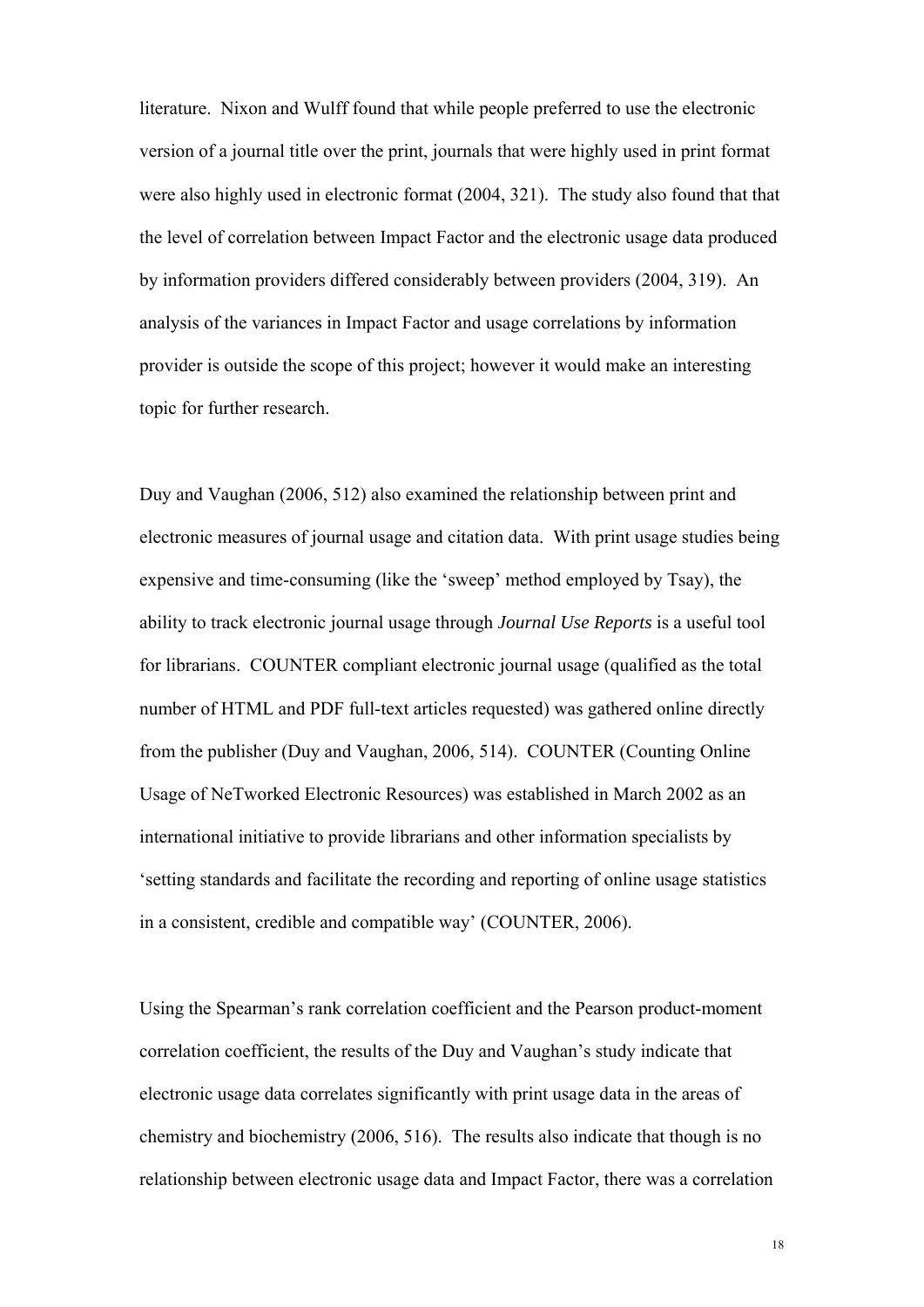with local citation data (2006, 515). Although no correlation was found, this study was confined to a limited number of journal titles. Further research is required to see whether similar results may occur across other disciplines.

A recent study by Chung (2007, 395) compared international citation data (Impact Factor) with local citation data. Local citation data was gathered from within the institution by counting the number of citations a journal received from the researchers within the institution. Using the Pearson product-moment correlation coefficient test, it was found that there was no significant relationship between the impact Factor and local citation score. Accordingly, Chung notes that the Impact Factor could not be substituted for a local use study (2007, 401).

The key benefits and criticisms associated with the use of ISI Impact Factors

discussed above are summarised in Figure 1 below:

#### **Figure 1: Summary of Key Benefits and Criticisms Associated with ISI Journal Impact Factor Use**

Benefits:

- ISI Impact Factor is a well-known evaluation tool
- The formula is straightforward and easily comprehended
- Data is easily obtained from *Journal Citation Reports*
- It allows for comparison between different journals by normalising for their age and size
- Additional citation information is available from the *Journal Citation Reports* including a journal's total citations received, immediacy index and cited half life
- Journals within an ISI subject category can be compared

#### Criticisms:

- The size and dynamic of a research field can influence the Impact Factor
- Research fields with rapidly increasing but short-lived literature are favoured
- The normalised variables (i.e. age and size of a journal) may be legitimate evaluation criteria
- Impact Factor may not correspond to journal use at an individual library
- Self citations are not corrected for
- Coverage of the *Journal Citation Reports* is not complete
- Database has an English language bias
- Database has an American publisher bias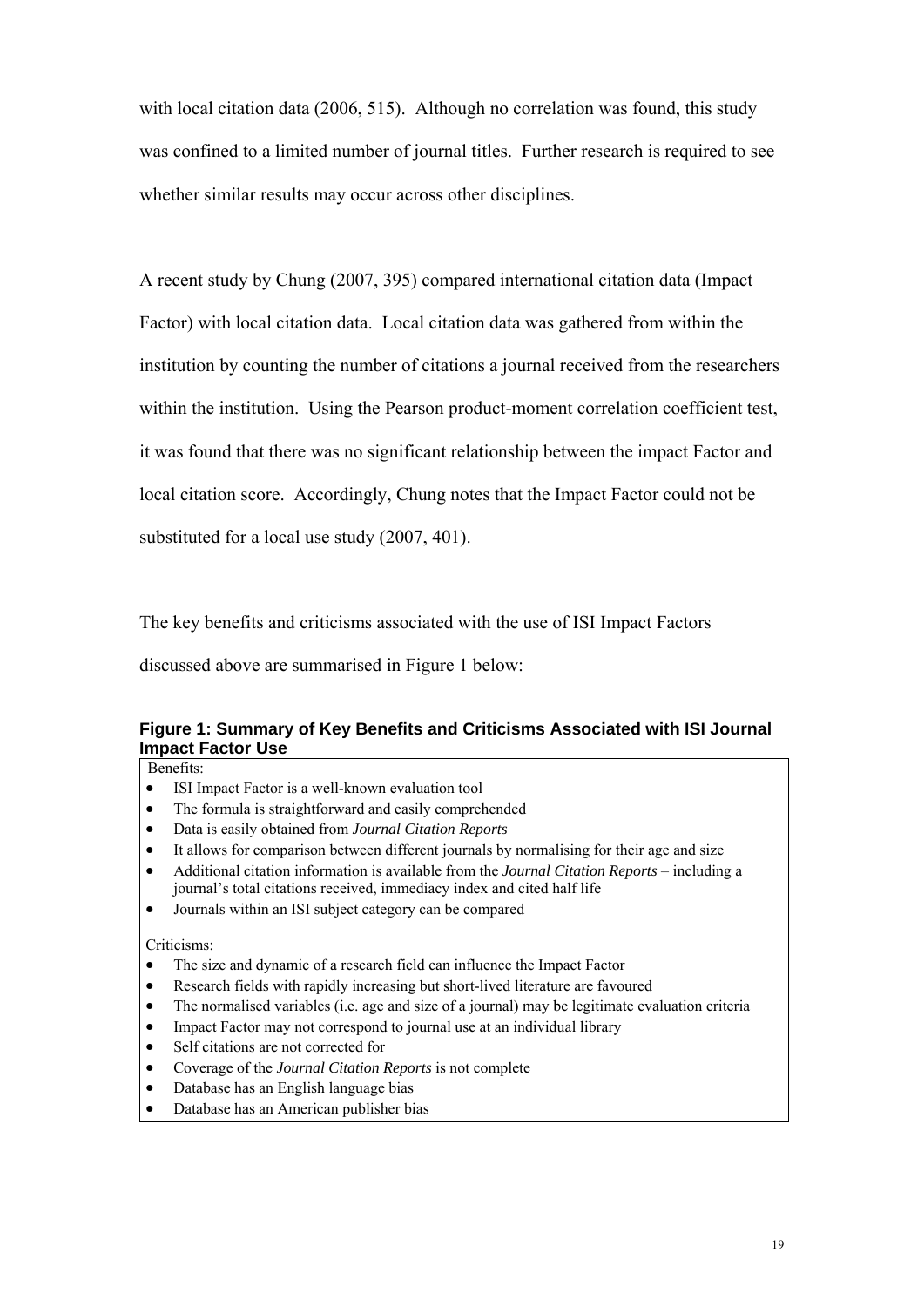#### **Alternative Citation-based Journal Ranking Systems**

The use of ISI journal performance metrics as a systematic and objective evaluation tool has been the subject of wide debate (Seglen, 1997; Chung, 2007). In the view of the debate surrounding the validity of ISI's Impact Factor, other journal ranking options such as Eigenfactor, SCImago Journal and Country Rank and Red Jasper's Centre for Journal Ranking are providing alternative formulae for measuring a journal's impact.

Eigenfactor was designed to complement, rather than replace, traditional evaluation tools. A discussion of the advanced statistical formula used on the website is beyond the scope of this study. However, it does aim to solve many of the perceived deficiencies associated with the ISI Impact Factor for which the designers; Ted and Carl Bergstrom; were named SPARC Innovators by the Scholarly Publishing and Academic Resources Coalition (SPARC, 2007).

With data provided by Thomson Reuters (Scientific) Inc., the Eigenfactor algorithm works in a similar way to the Google pagerank algorithm by using the entire network of citations to evaluate the importance of each journal. It also uses five-year citation data and adjusts scores for citation differences across disciplines. The 115,000 items used in the database include scholarly journals, newsprint, PhD theses and popular magazines (Bergstrom, 2009).

The SCImago Journal and Country Rank (SJR) was developed by the SCImago Research Group, utilising information contained within the Elsevier database, *Scopus*. *Scopus* is one of the largest abstract and citation databases on the market; with over 16,000 peer-reviewed journals, including open-access journals, conference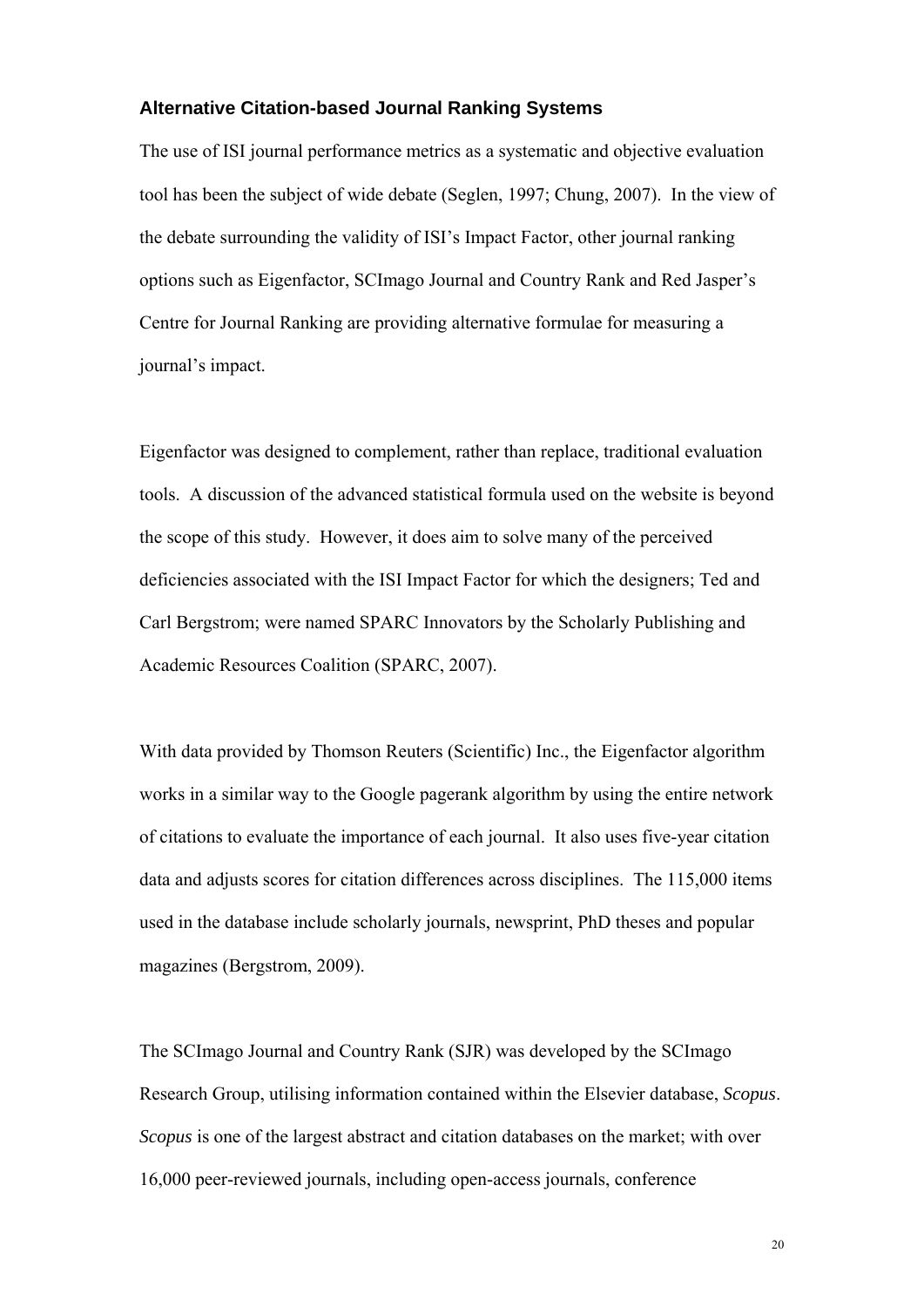proceedings, trade publications, book series, and over 431 million web sources; covering such disciplines as Life Sciences, Health Sciences, Physical Sciences, and Social Sciences (Scopus, 2008).

Based on the Google PageRank algorithm, the SJR is based on the 'transfer of prestige', through the use of citations, from one journal to another (SCImago, 2007). Although a discussion of the formula used to calculate the SJR is beyond the scope of this study, the calculation involves three stages:

- 1. Initial assignation of the SJR, where a default prestige is assigned to a journal;
- 2. Interation process, where the computation from step 1 is interated to calculate the prestige of the journal;
- 3. Calculation of the prestige per article.

The Centre for Journal Ranking by Red Jasper Limited (CJR) is an interactive journal ranking service that allows users to configure their ranking interests (Red Jasper's Centre for Journal Ranking, 2006). Although CJR covers all disciplines, the database currently holds approximately 7,000 journals, making CJR the smallest ranking service discussed in this literature review. The CJR aims to provide an alternative journal ranking formula that resolves two commonly held problems with ranking systems using the Science Citation Index (SCI) as a base (Red Jasper's Centre for Journal Ranking, 2006):

• SCI assigns all citations with the same weighting. The CJR maintains that indirect contributions must be taken into account when evaluating a journal;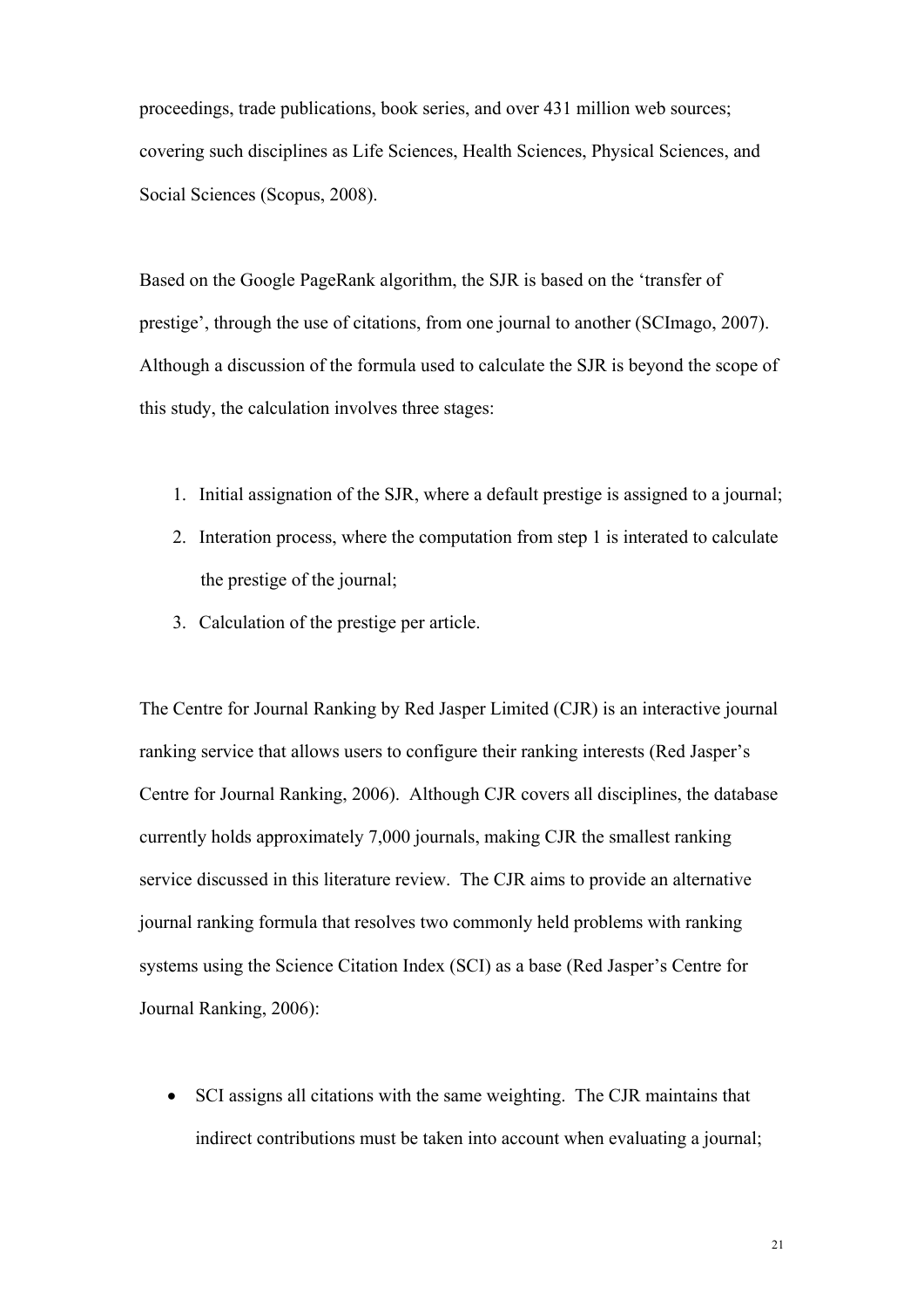The discipline experts used by SCI may have preconceived biases in ranking journals due to their own experiences with a journal, or lack of them.

Like the SCImago Journal and Country Rank, the CJR uses Google's PageRank algorithm as a basis for their formula. Although further discussion of the CJR formula is outside the scope of this study, the formula proposes two new indicators by considering both journal influence index and the paper influence index. The formula allows users to validate various scenarios and parameters to rank journals.

Despite the merits of some of the alternative methods of calculating Impact Factor above, the decision was made to utilise the ISI *Journal Citation Reports* for this study for a number of reasons. Victoria University of Wellington Library has a current subscription to the ISI Web of Knowledge *Journal Citation Reports* package. Additionally, the *Journal Citation Reports* contained the most comprehensive and current data available to the author.

Due to the short history of the Eigenfactor, SCImago Journal and Country Rank and the Centre for Journal Ranking, there have been few studies on the merits of these tools to date. However, several of the limitations of ISI Impact Factors indicated in Figure 1 could be applied to these alternative systems. For example, each of these tools has an English language bias and an American publisher bias. Further investigation on the benefits and criticisms of these journal-ranking tools in comparison with ISI's *Journal Citation Reports* may be appropriate area for future scholarly study. It is noted that Eigenfactor will become part of the ISI Web of Knowledge *Journal Citation Report* package from 2009 (ISI Web of Knowledge, 2009).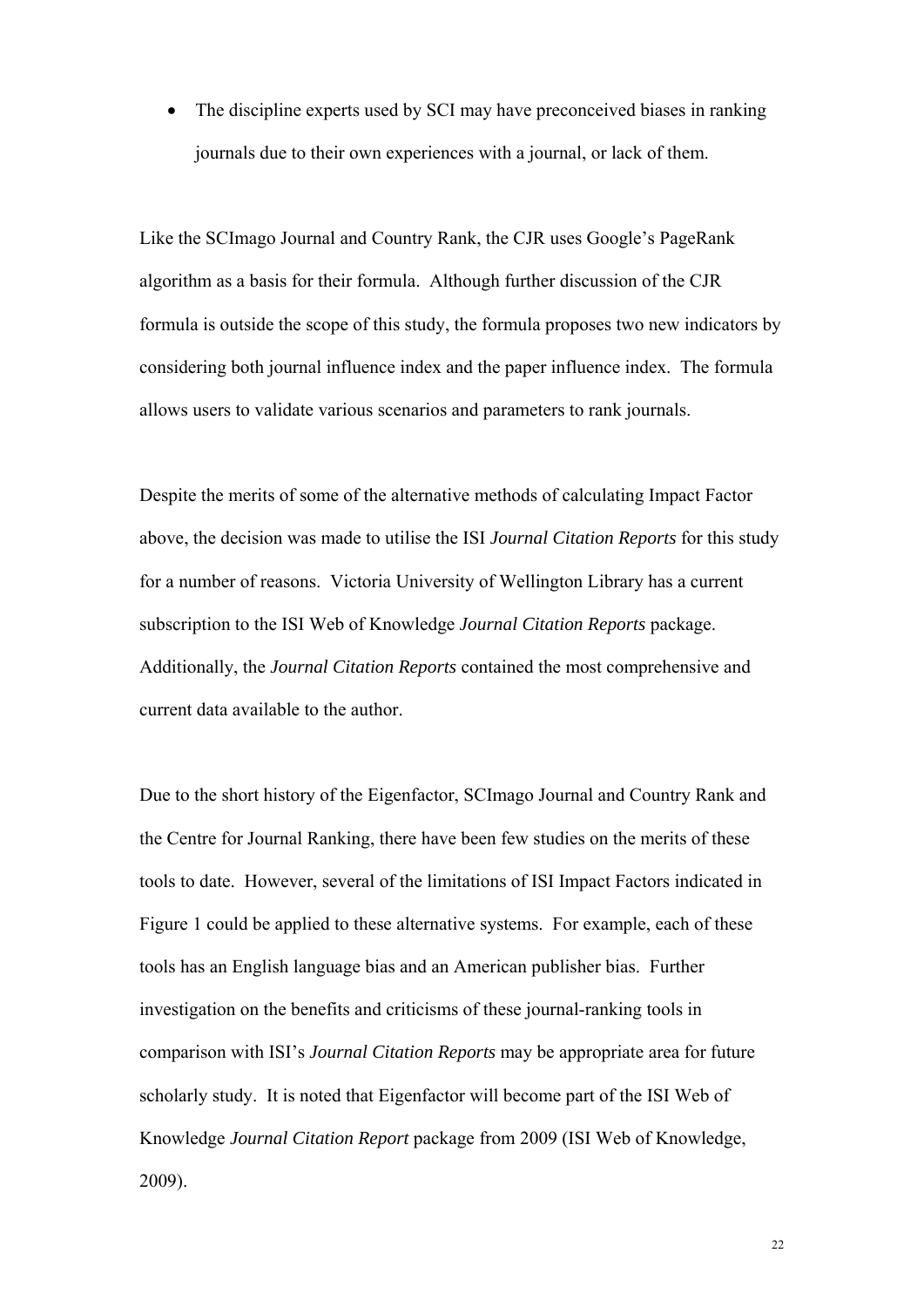## **3 RESEARCH METHODOLOGY AND DATA ANALYSIS**

The usage statistics for VUW were calculated using the ISI *Journal Use Report* for 2007. This report is COUNTER compliant and calculates the number of successful downloads of articles from a journal title for a specific time period. This method of calculation was chosen as the software is freely available to the author and involves limited resources.

The discipline categories used were those listed in the *Journal Citation Reports*. VUW discipline categories were unable to be used as the *Journal Use Report*; the medium through which the VUW usage statistics were supplied; had no facility to sort the results by discipline. A *Journal Citation Report* was run for each discipline listed in Figure 2. The titles in each discipline's *Journal Citation Report* were then matched up with the appropriate titles in the *Journal Use Report*.

**Figure 2: Disciplines Selected for Study** 

| Faculty                                | Discipline                                                              |
|----------------------------------------|-------------------------------------------------------------------------|
| Faculty of Humanities & Social Science | <b>History</b><br>Linguistics                                           |
|                                        | <b>Political Science</b>                                                |
| Faculty of Science                     | <b>Environmental Science</b><br><b>Mathematics</b><br>Physics (Applied) |
| Faculty of Commerce & Administration   | Economics<br>Information Science & Library Science<br>Management        |
| Faculty of Law                         | Law                                                                     |

These disciplines were chosen for two reasons:

- a. to give a diverse range of subject matter to better allow trends in disciplines to emerge, and
- b. these are disciplines that are either studied by students or researched by staff at VUW.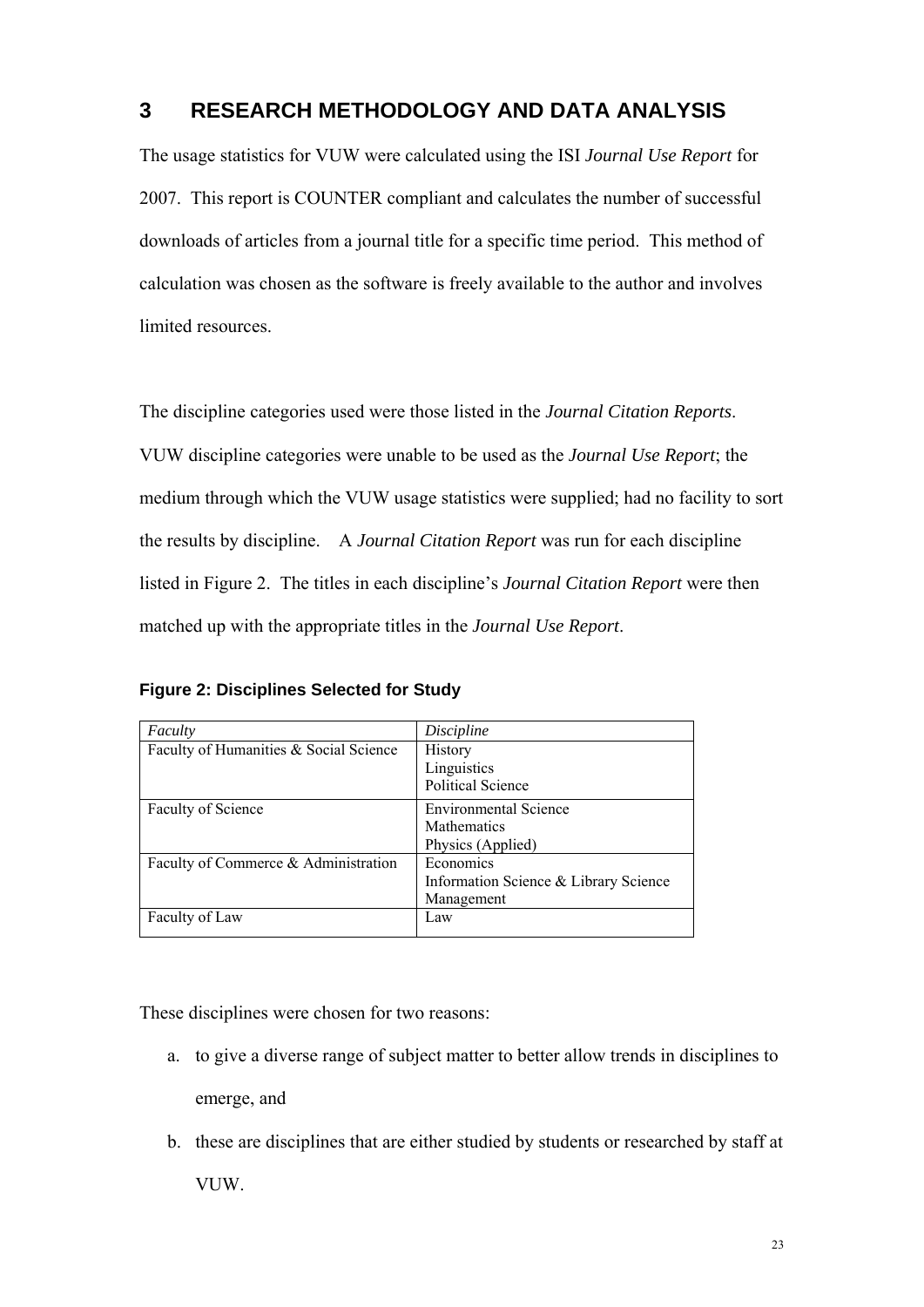Out of the seven faculties at Victoria University of Wellington, only four were selected for inclusion in this research study:

- The Faculty of Architecture and Design was excluded as no disciplines relating to this faculty were listed in the *Journal Citation Reports.*
- The Faculty of Engineering and Computer Science was excluded as the disciplines available in the *Journal Citation Reports* did not fit well within this faculty.
- The Faculty of Education is a recent addition to Victoria University of Wellington and has undergone several structural and programme changes. Although results were available for disciplines within this faculty, the decision was made not to include these as they would not reflect the new strategic directions of the faculty. This faculty could be an area for future study once the environment has stabilised.

Data for electronic journal use Usage statistics was gathered for up to 100 titles on each discipline's *Journal Citation Report*. As the *Journal Citation Reports* were not yet available with 2008 figures*,* the decision was made to use the *Journal Usage Report* for 2007. This ensured that both analysis tools are compared on an equal footing with data collected from the same time period.

The *Journal Citation Reports* for each discipline were be sorted by Impact Factor. Of the 10 disciplines selected, only three disciplines had *Journal Citation Reports*  consisting of more than 100 titles. The limit of 100 titles was chosen due to the time restraints of this project. As the Impact Factor ratings were minimal after the first 100 titles of a *Journal Citation Report* and the number of subscriptions VUW had to journal titles with lower ratings decreased significantly, it was thought that this limit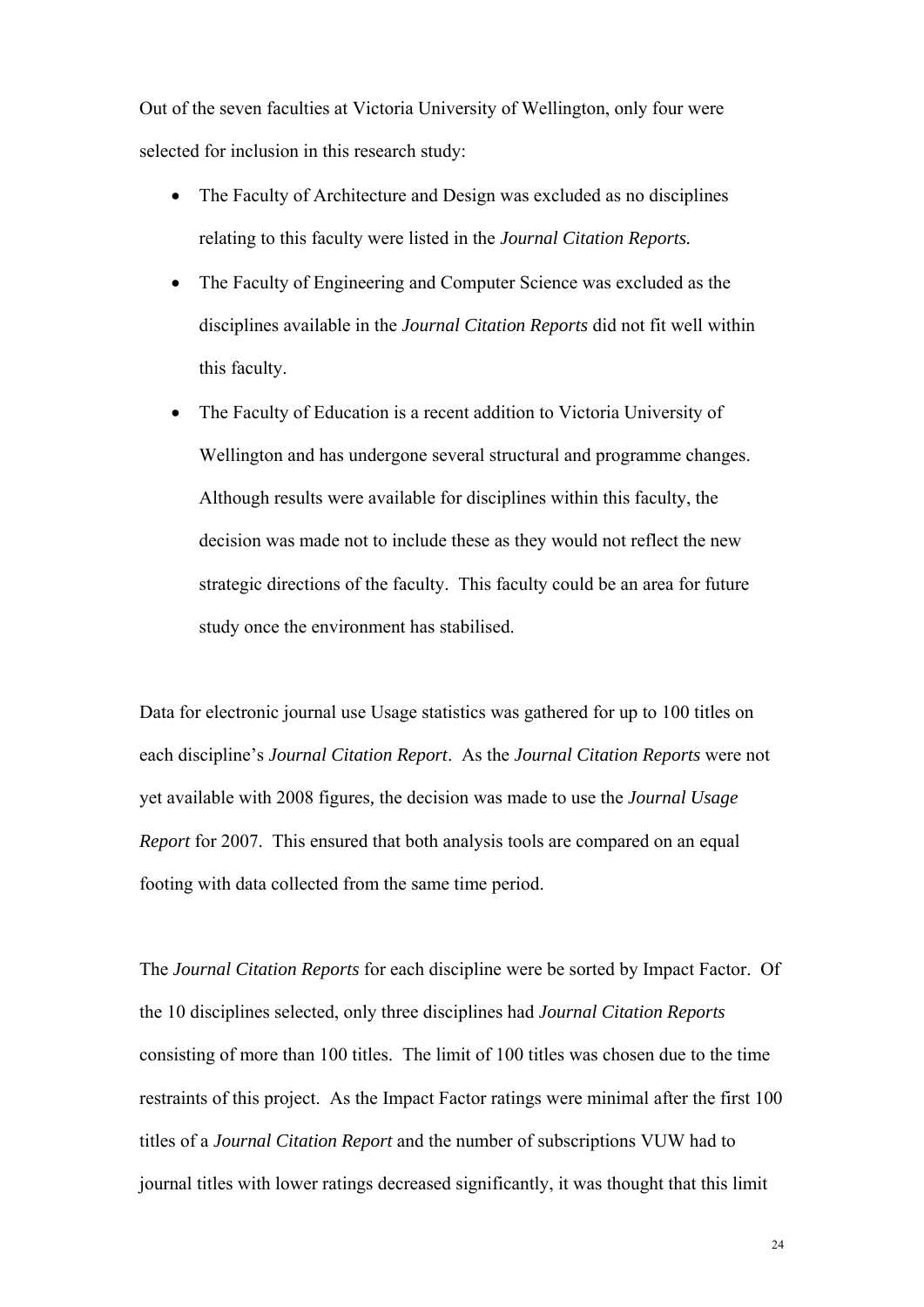would still allow a range of high, medium and low Impact Factor titles to be analysed within the parameters of this study.

The titles in each discipline must be journal titles that Victoria University of Wellington Library subscribes to, and appear in the *Journal Use Report*. Those titles that were not subscribed to and did not appear in the *Journal Use Report* were excluded from the study. Data from any title that had had a name change within the last two years were also excluded from this study. As citation data from an old title does not relate to the new one, data for the new title name would be incomplete. If a title was excluded from the study by the above criteria and additional titles are available (i.e. the *Journal Citation Report* contained more than 100 titles), replacement titles were not selected.

The results for each discipline were placed in a table noting the Journal Title, ISSN, VUW Usage 2007 and ISI Impact Factor 2007. After tabulating the results for each discipline, the Pearson product-moment correlation coefficient was used to see whether the level of correlation between VUW usage statistics and ISI Impact Factor data in each discipline is significant, thereby answering sub question one:

*Is there a statistically significant relationship between the VUW usage statistics and the ISI Impact Factor of a journal title?*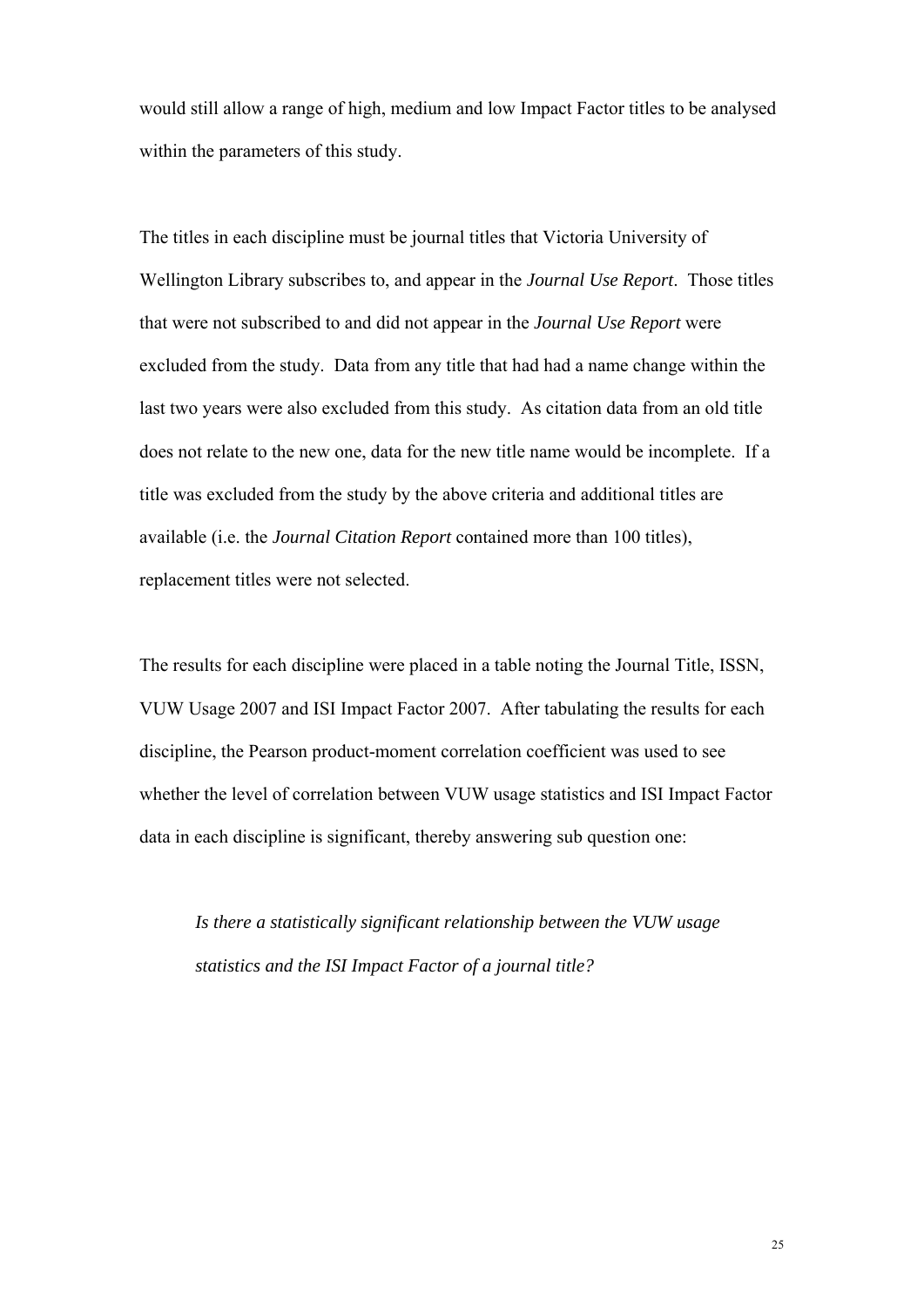The Pearson product-moment correlation coefficient (*r*) is a parametric test that indicates the strength of relationship between two variables (Hafner, 1998, 215):

$$
r = n \sum XY - \sum X \sum Y
$$
  

$$
\sqrt{\left[\sum X^2 - (\sum X)^2\right] [\sum Y^2 - (\sum Y)^2]}
$$

The Pearson product-moment correlation coefficient test describes the degree of linear correlation between two variables (Hernon, 1994, 159). As such, this is an appropriate test for analysing the correlation between ranked data. In the instance of a positive relationship, there may be a correlation between VUW usage statistics and ISI Impact Factor to enable it to be employed as a decision-making tool in collection management. Whether this should be the only decision-making tool used in collection management will be discussed further in the results.

To provide a more visual tool in analysing the level of correlation between VUW usage statistics and ISI Impact Factors, the tabulated results were plotted into a scatter graph identify any extreme results or points for discussion.

The steps above were repeated for each discipline and the results compared in order to answer sub question two:

*Is there a statistically more significant correlation in a particular discipline than in another?*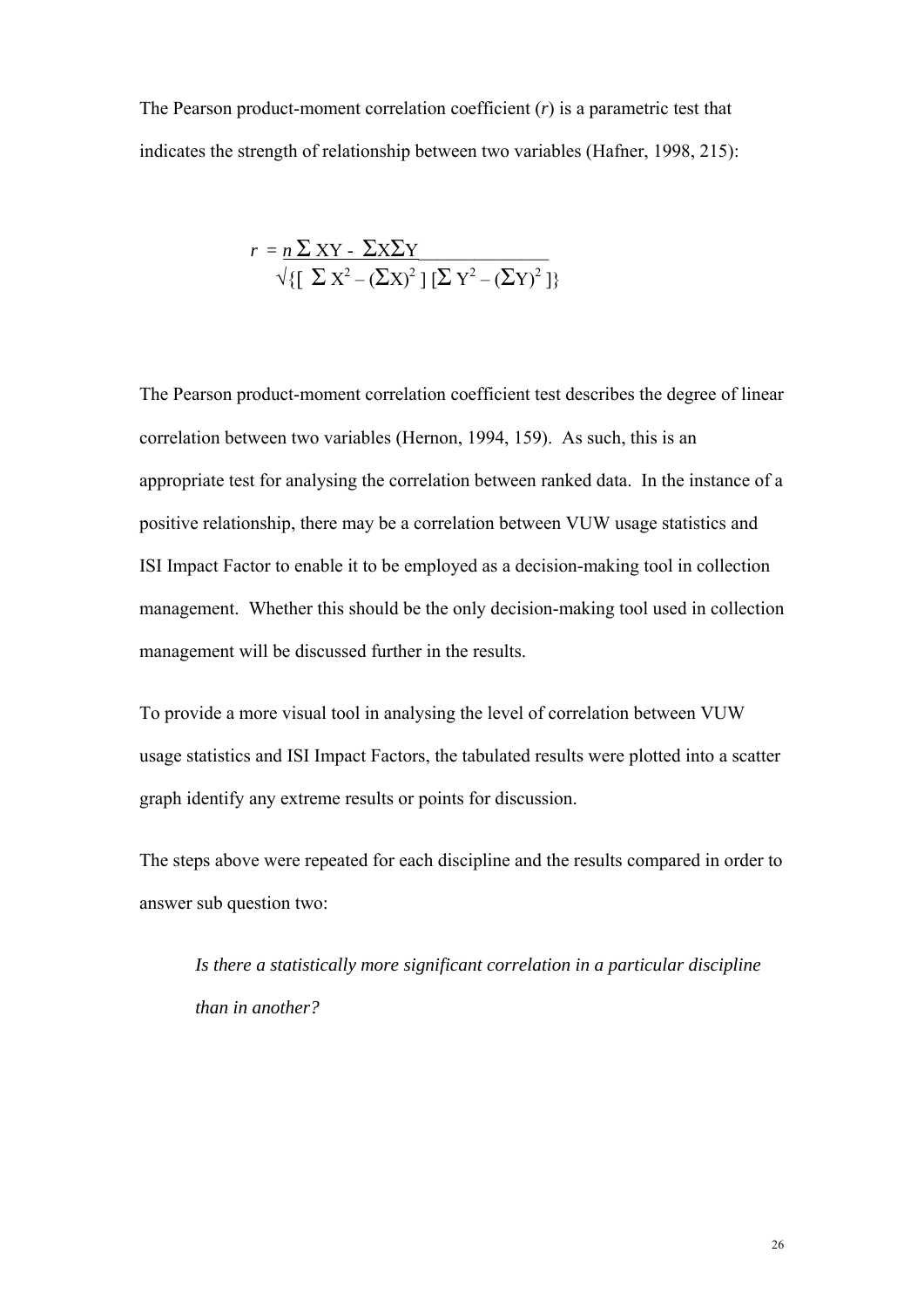## **4 RESULTS**

VUW electronic journal usage data and ISI Impact Factors were collected for the journal titles included in the 10 disciplines listed in Figure 2. It was thought that the higher the number of platforms a title was available on may have had an impact upon the level of journal use. This did not appear to be a major factor in the level of use, although it could be an interesting topic of further research to analyse the levels of usage via different information provider's platforms.

It was interesting to note that although the information providers *Oxford Journals* and *Oxford Journals Online* were noted separately in the *Journal Use Reports*, the results were duplicated. For example, Figure 3 displays the usage data for the journal title *Applied Linguistics*:

| Journal Title              | <i>ISSN</i> | <b>Information Provider</b> | VUW Usage |
|----------------------------|-------------|-----------------------------|-----------|
|                            |             |                             | 2007      |
| <b>Applied Linguistics</b> | 0142-6001   | EBSCO                       |           |
|                            |             | Oxford Journals             | 1082      |
|                            |             | Oxford Journals Online      | 1082      |
|                            |             | ProOuest                    | 215       |

**Figure 3: VUW Usage Statistics by Information Provider for** *Applied Linguistics* 

This issue was found for all journal titles provided through *Oxford Journals* and *Oxford Journals Online* platforms. Where duplicate results were found, they were not included. Therefore, for this project the VUW usage for *Applied Linguistics* is 1297 rather than 2379.

The data collection was limited by the providers included in the ISI *Journal Citation Reports*, as per Figure 4.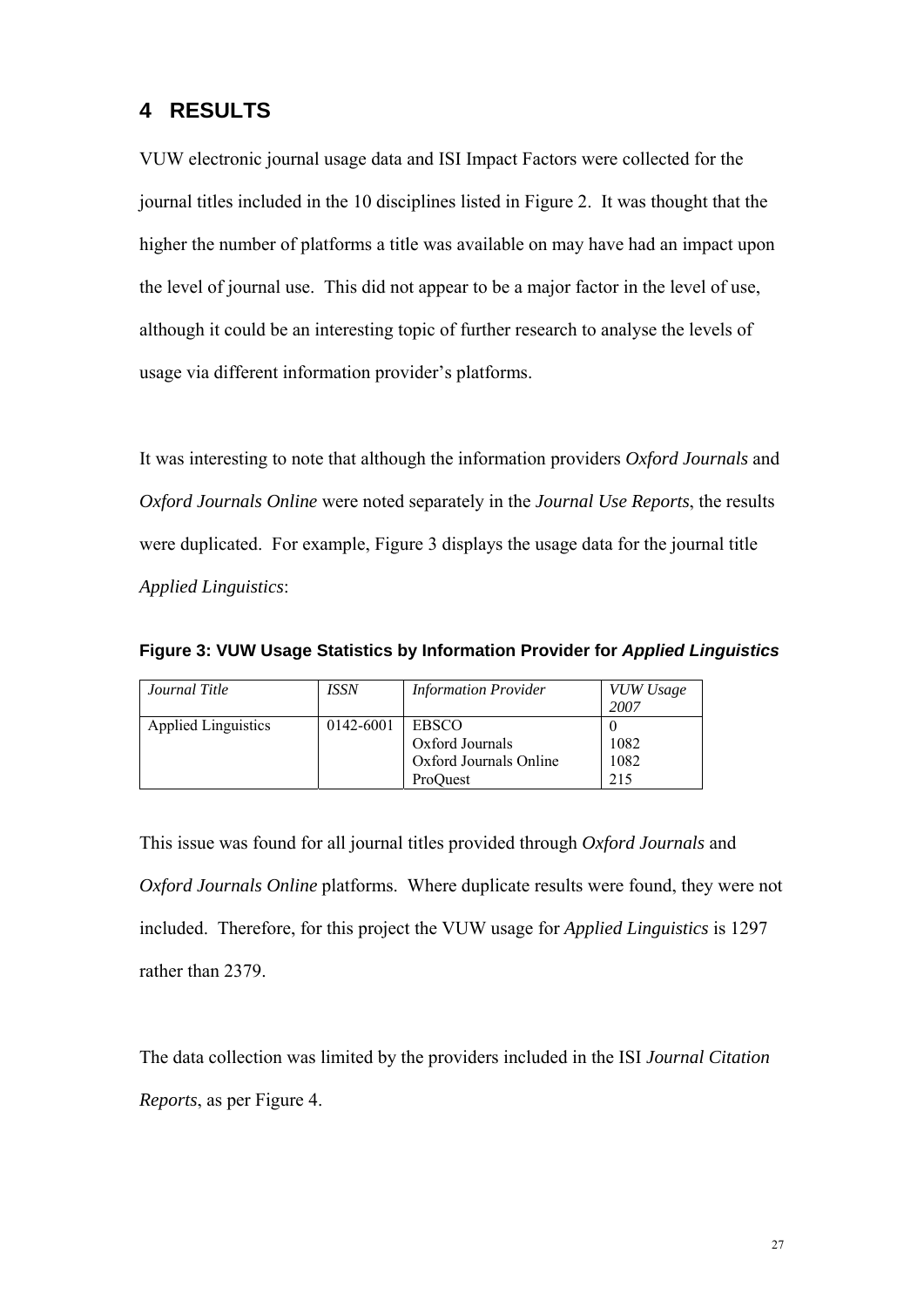| <b>ACS</b> Digital Library | $\bullet$ | Oxford Journals Online     |
|----------------------------|-----------|----------------------------|
| <b>Annual Reviews</b>      |           | Palgrave                   |
| <b>Blackwells Synergy</b>  |           | Project Muse               |
| Cambridge Journals Online  | ٠         | ProQuest                   |
| <b>EBSCO</b>               |           | Royal Society of Chemistry |
| Emerald                    |           | Sage                       |
| HW Wilson                  |           | Science                    |
| <b>IEEE</b>                |           | Science Present Classic    |
| Index to Theses            |           | Science STKE               |
| <b>JSTOR</b>               |           | <b>ScienceDirect</b>       |
| Kluwer Journals Online     |           | <b>ThomsonGale</b>         |
| Nature                     |           | Wiley InterScience         |
| Oxford Journals            |           |                            |

#### **Figure 4: Information Providers included in ISI's** *Journal Use Report*

This limitation affected the results with regard to New Zealand, and to a lesser extent, Australasian titles. The only identifiable New Zealand title was *Political Science*, included in the *Journal Citation Reports* for the Political Science discipline. *Political Science* was excluded from this study as it was not included in the *Journal Use Report.* The availability of New Zealand material in electronic format is a particular problem for New Zealand academic libraries. Many New Zealand publishers are too small to provide electronic access to their material themselves, and many larger information providers are unwilling to enter into time-consuming negotiations with smaller publishers for single or limited number of titles.

In spite of these issues, a number of information providers are starting to recognise the value of New Zealand scholarship and an increasing effort is being made to provide access to New Zealand material. The RMIT University (Melbourne, Australia) based *Informit* platform now includes a number of New Zealand journals in their Humanities & Social Sciences Collection, for example *New Zealand Journal of Environmental Law, New Zealand Research in Early Childhood Education* and *New Zealand Studies in Applied Linguistics*.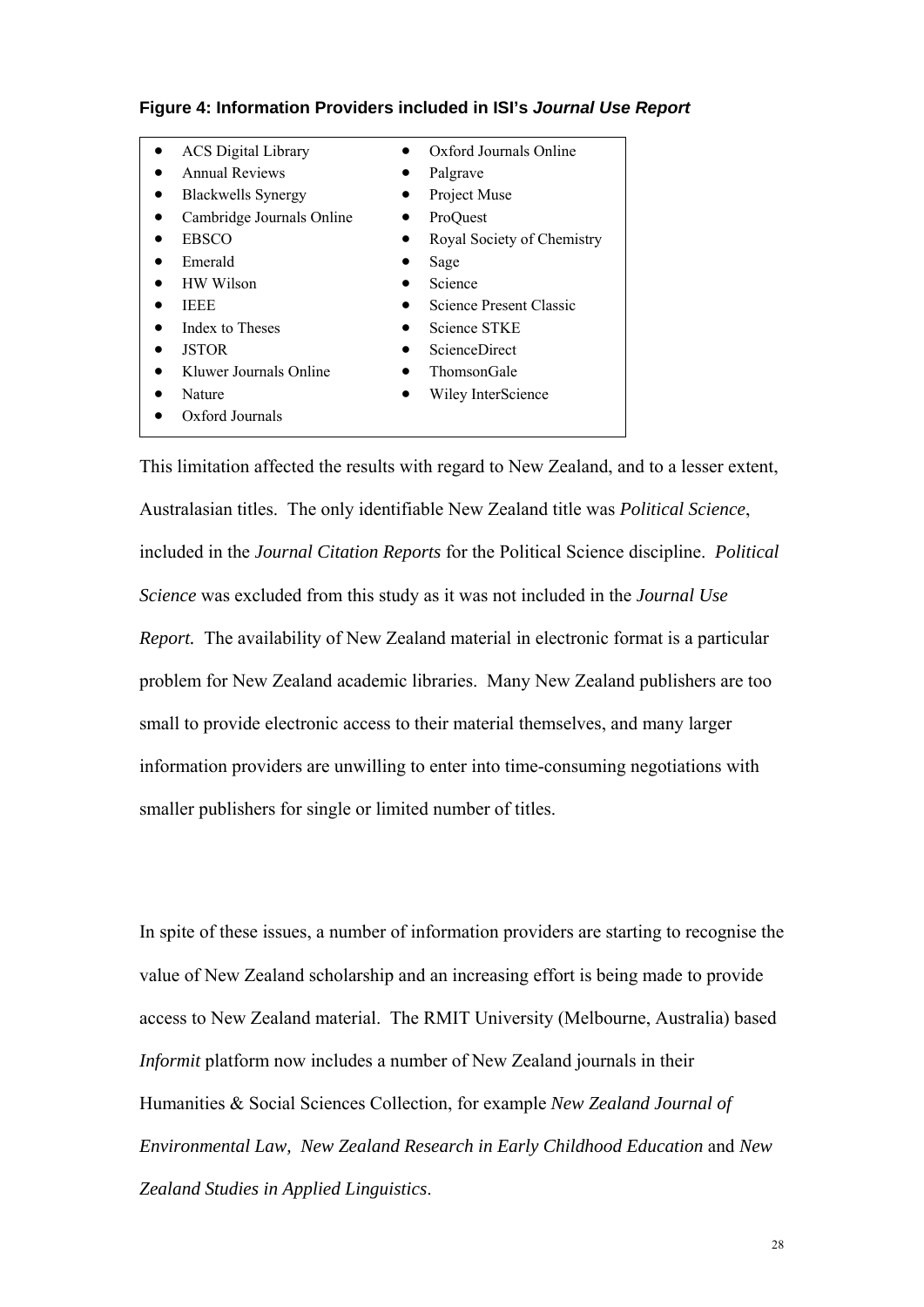While the results of this project are skewed towards American and international titles due to the tools used and the lack of New Zealand material available electronically, it would be an interesting exercise to revisit this issue in a few years time and compare the levels of New Zealand electronic material available.

An interesting finding was that a number of titles appeared in two lists, particularly titles from the disciplines of Information Science & Library Science, Economics, Management and Law. Although the usage data and the ISI Impact Factor was the same in each list, the number at which the title sat on each list differed considerably in some cases – see Figure 5. Although this issue is not part of this study, it could be an area for further research.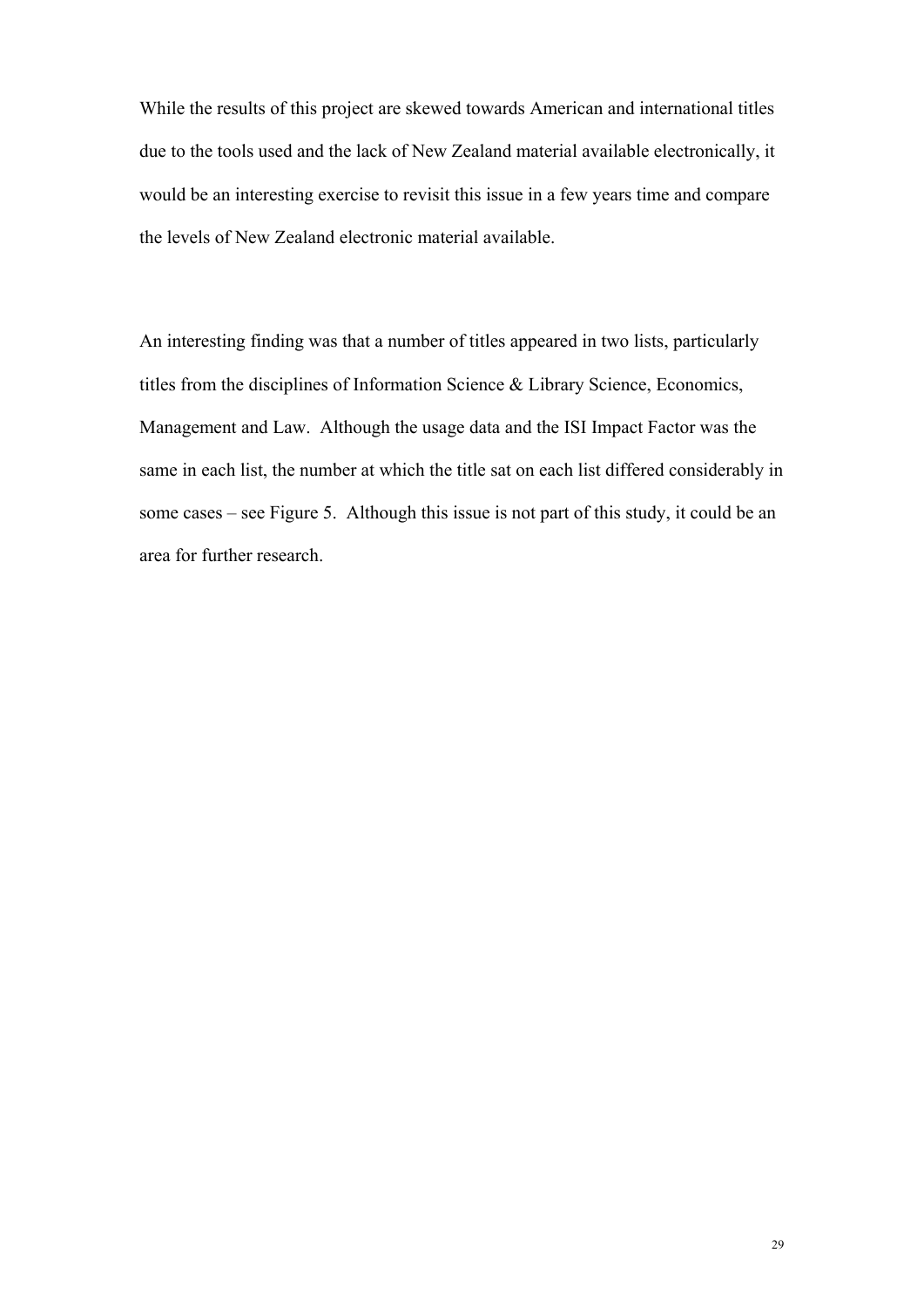## **Figure 5: Titles Appearing on Multiple Discipline Lists**

| Journal Title & Disciplines              | <b>ISSN</b> | VUW Usage         | <b>ISI</b> Impact | Number on         |
|------------------------------------------|-------------|-------------------|-------------------|-------------------|
|                                          |             | <b>Statistics</b> | Factor            | Discipline List   |
|                                          |             | 2007              | 2007              |                   |
| <b>Information Systems Research</b>      | 1047-7047   | 354               | 2.682             |                   |
| Information Science &                    |             |                   |                   | 3 <sup>rd</sup>   |
| Library Science                          |             |                   |                   | 8 <sup>th</sup>   |
| Management                               |             |                   |                   |                   |
| Journal of Management                    | 0742-1222   | 400               | 1.867             |                   |
| <b>Information Systems</b>               |             |                   |                   |                   |
| Information Science &                    |             |                   |                   | 5 <sup>th</sup>   |
| Library Science                          |             |                   |                   |                   |
| Management                               |             |                   |                   | 17 <sup>th</sup>  |
| Information & Management                 | 0378-7206   | 712               | 1.631             | 8 <sup>th</sup>   |
| Information Science &                    |             |                   |                   |                   |
| Library Science                          |             |                   |                   | 22 <sup>nd</sup>  |
| Management<br>Journal of Law & Economics | 0022-2186   | 116               | 1.620             |                   |
| Economics                                |             |                   |                   | 19 <sup>th</sup>  |
| Law                                      |             |                   |                   | 22 <sup>nd</sup>  |
| Journal of Information                   | 0268-3962   | 206               | 1.605             |                   |
| Technology                               |             |                   |                   |                   |
| Information Science &                    |             |                   |                   | q <sup>th</sup>   |
| Library Science                          |             |                   |                   |                   |
| Management                               |             |                   |                   | $24^{\text{th}}$  |
| <b>Ecological Economics</b>              | 0921-8009   | 1091              | 1.549             |                   |
| Economics                                |             |                   |                   | 23 <sup>rd</sup>  |
| <b>Environmental Science</b>             |             |                   |                   | $55^{\rm th}$     |
| Journal of Law Economics &               | 8756-6222   | 90                | 1.488             |                   |
| Organization                             |             |                   |                   |                   |
| Economics                                |             |                   |                   | 27 <sup>th</sup>  |
| Law                                      |             |                   |                   | 26 <sup>th</sup>  |
| International Journal of                 | 0169-2070   | 29                | 1.409             |                   |
| Forecasting                              |             |                   |                   |                   |
| Economics                                |             |                   |                   | 34 <sup>th</sup>  |
| Management                               |             |                   |                   | $30^{\text{th}}$  |
| Industrial & Corporate Change            | 0960-6491   | 117               | 1.325             |                   |
| Economics                                |             |                   |                   | 38 <sup>th</sup>  |
| Management                               |             |                   |                   | $33^{rd}$         |
| Journal of Economics &                   | 1058-6407   | 41                | 0.875             |                   |
| <b>Management Strategy</b>               |             |                   |                   | $68^{\text{th}}$  |
| Economics                                |             |                   |                   | 47 <sup>th</sup>  |
| Management<br>Post-Soviet Affairs        | 1060-586X   | $\theta$          | 0.833             |                   |
| Economics                                |             |                   |                   | 73 <sup>rd</sup>  |
| Political Science                        |             |                   |                   | 27 <sup>th</sup>  |
| Law Library Journal                      | 0023-9283   | 81                | 0.789             |                   |
| Information Science &                    |             |                   |                   | $24^{\text{th}}$  |
| Library Science                          |             |                   |                   |                   |
| Law                                      |             |                   |                   | 57 <sup>th</sup>  |
| New Political Economy                    | 1356-3467   | 74                | 0.702             |                   |
| Economics                                |             |                   |                   | 90 <sup>th</sup>  |
| Political Science                        |             |                   |                   | $36^{\text{th}}$  |
| Journal of Common Market                 | 0021-9886   | 152               | 0.653             |                   |
| <b>Studies</b>                           |             |                   |                   |                   |
| Economics                                |             |                   |                   | 97 <sup>th</sup>  |
| Political Science                        |             |                   |                   | 39 <sup>th</sup>  |
| Chinese Law & Government                 | 0009-4609   | $\boldsymbol{0}$  | 0.091             |                   |
| Law                                      |             |                   |                   | $100^{\text{th}}$ |
| <b>Political Science</b>                 |             |                   |                   | $86^{\text{th}}$  |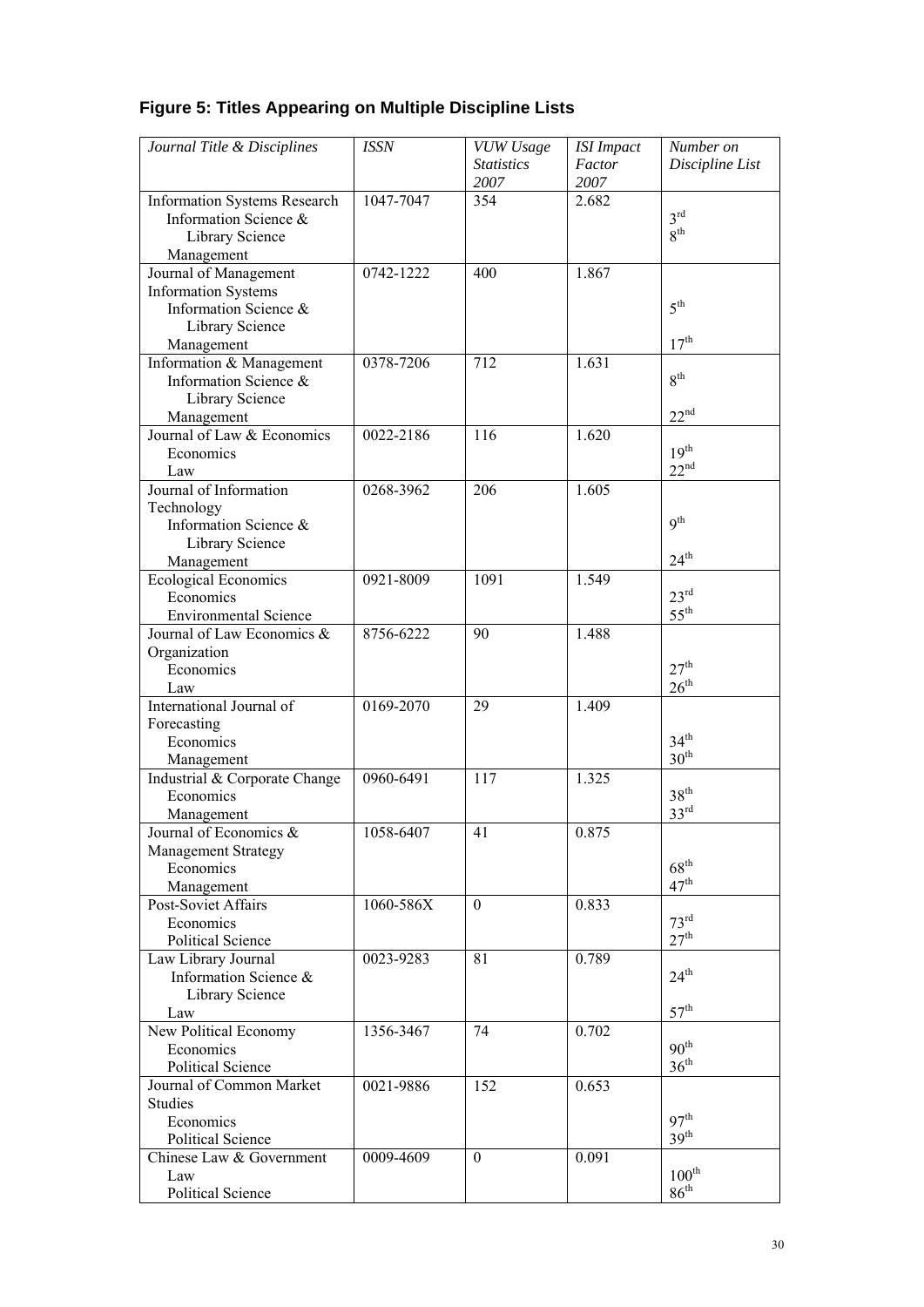## **4.1 Faculty of Humanities and Social Science**

#### **History Discipline**

The *ISI Journal Citation Report* for History contained 17 titles, 16 of which were selected for data analysis – see Appendix 6.1. One title was excluded on the grounds that it did not appear in the *ISI Journal Use Report* following the project limitations listed in the methodology section above.

The level of correlation for the History titles was reasonable, with  $r = 0.569$ . This was an interesting result as the number of titles available for analysis was the lowest of all disciplines studied. It is likely that this correlation result does not truly reflect the History discipline due to the limited number of titles included in the study. It was thought that History related titles may have been classified into other History related subject headings, such as American History, although this proved not to be the case.



**Figure 6: History Discipline – VUW Usage Statistics and ISI Impact Factors**

There is no identifiable reason for the outlying result for *American Historical Review*, which had an Impact Factor and usage of 809. The number of platforms the title was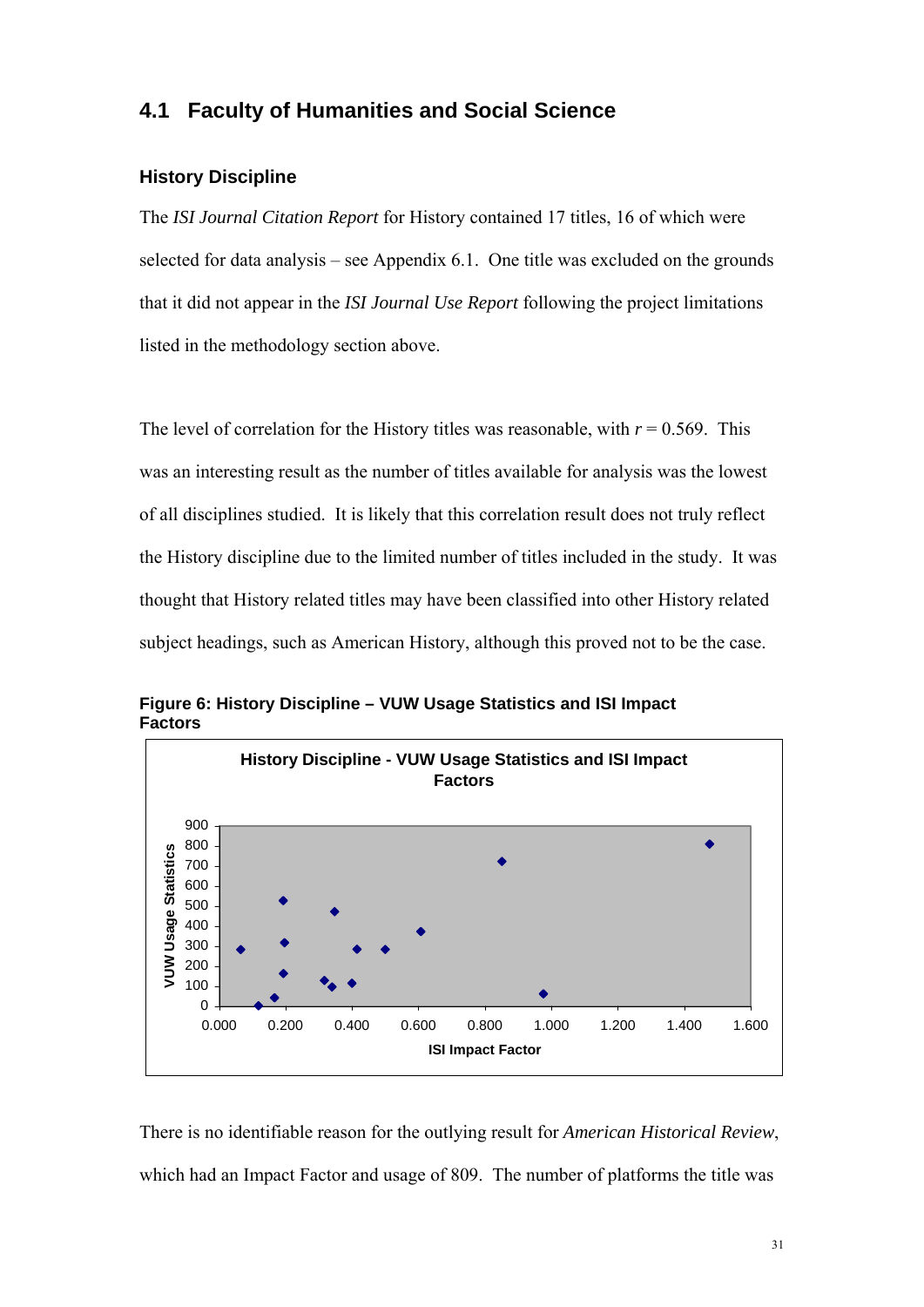available on does not appear to be a factor, *American Historical Review* being available from three information providers, which is less than other titles further down the list, for example *Journal of African History*, with an Impact Factor of 0.500 and a usage of 283, was available on six platforms.

#### **Linguistics Discipline**

Of the 55 titles listed on the Linguistics *Journal Citation Report*, 47 titles were included in the data analysis – see Appendix 6.2. As per the project limitations, eight titles were excluded on the grounds that they did not appear in the *Journal Use Report*.

The results for the Linguistics titles showed a very small negative correlation with *r =*  -0.049. In Figure 7, three titles, *Brain & Language, Journal of Memory & Language*  and *Computational Linguistics* had Impact Factors greater than 2.300. While the first two titles showed similar usage of 350 and 286 respectively, *Computational Linguistics* showed zero usage despite VUW subscribing to 1980-current via ACM Digital Library, a provider included in the *Journal Use Reports*.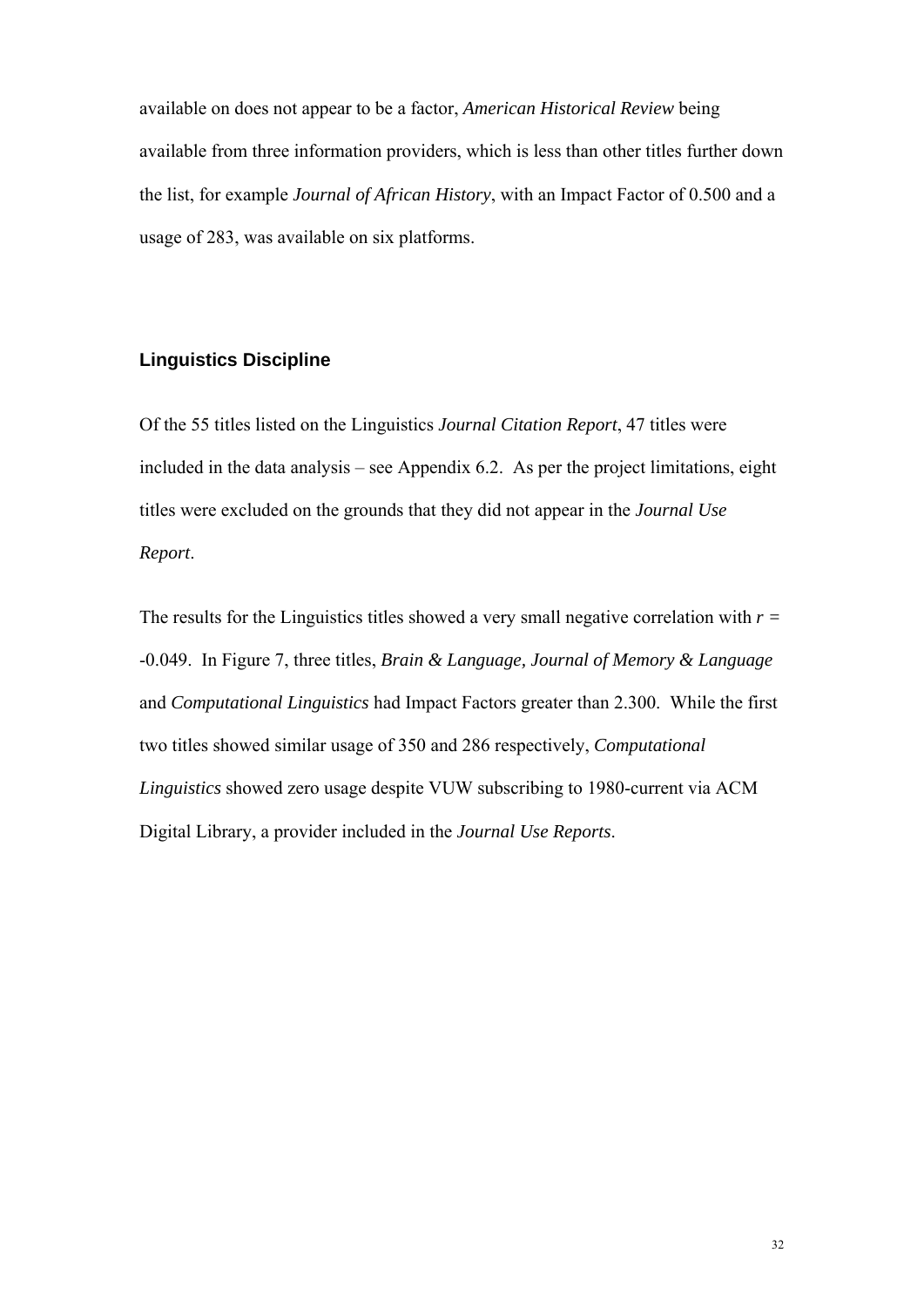

**Figure 7: Linguistics Discipline - VUW Usage Statistics and ISI Impact Factors**

Figure 7 shows two titles with Impact Factors below 1.500, but with significantly higher usage than those titles mentioned above. *Applied Linguistics* and *Modern Language Journal* both had similar usage statistics of 1,297 and 1,170 respectively, but the Impact Factor was significantly different, 1.178 and 0.793 respectively. The similarity of usage may be attributable to each title being available via three information providers, but this does not hold true across the board. It is interesting that a number of titles show very low usage, regardless of the Impact Factor rating or the number of information providers providing access. For example, *Modern Language Journal* has an Impact Factor of 0.793 but a usage of 1,170, whereas a similar title *Journal of Linguistics* has an Impact Factor of 0.788, but only 28 uses across three information providers.

#### **Political Science Discipline**

The Political Science *Journal Citation Report* listed 93 titles, 81 of which were included in this project – see Appendix 6.3. Twelve titles were excluded on the grounds that they did not appear in the *ISI Journal Use Report*.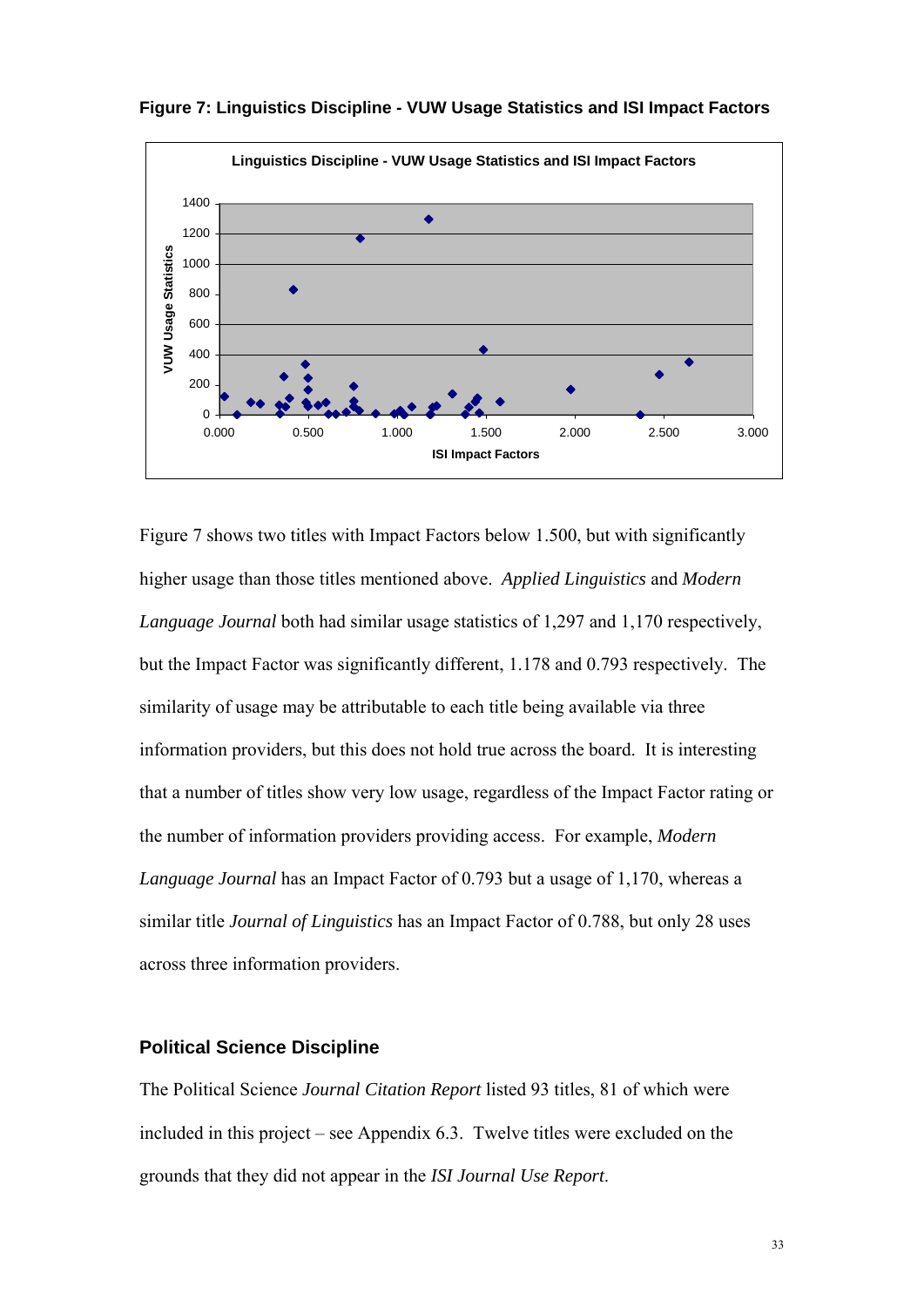There was a low level of correlation for Political Science titles, with *r =* 0.331. A factor in this could be the interdisciplinary nature of the discipline, with a mixture of international titles. Figure 8 illustrates the broad spread of data for Political Science. There does not seem to be an apparent reason for this spread. *American Political Science* has an Impact Factor of 2.317 and usage of 840, however *Annals of the American Academy of Political Science & Social Science* has similar usage of 824, but an Impact Factor of 0.836. Similarly, *Political Analysis* shows usage of 5, but an Impact Factor of 2.535, higher than that of *American Political Science.* 

**Political Science Discipline - VUW Usage Statistics and ISI Impact Factors** 900  $\bullet$ ▲ 800 700 **JUW Usage Statistics VUW Usage Statistics** 600  $\bullet$ 500 400 300 200 100  $\overline{0}$ 0.000 0.500 1.000 1.500 2.000 2.500 3.000 **ISI Impact Factors**

**Figure 8: Political Science Discipline - VUW Usage Statistics and ISI Impact Factors**

It is interesting to note that several journal titles with a very low Impact Factor also have a very low or zero usage, for example *Russian Politics* and *Chinese Law & Government*. For these two titles, this could be attributed to the limited focus of the journal or differing research and teaching focuses at VUW.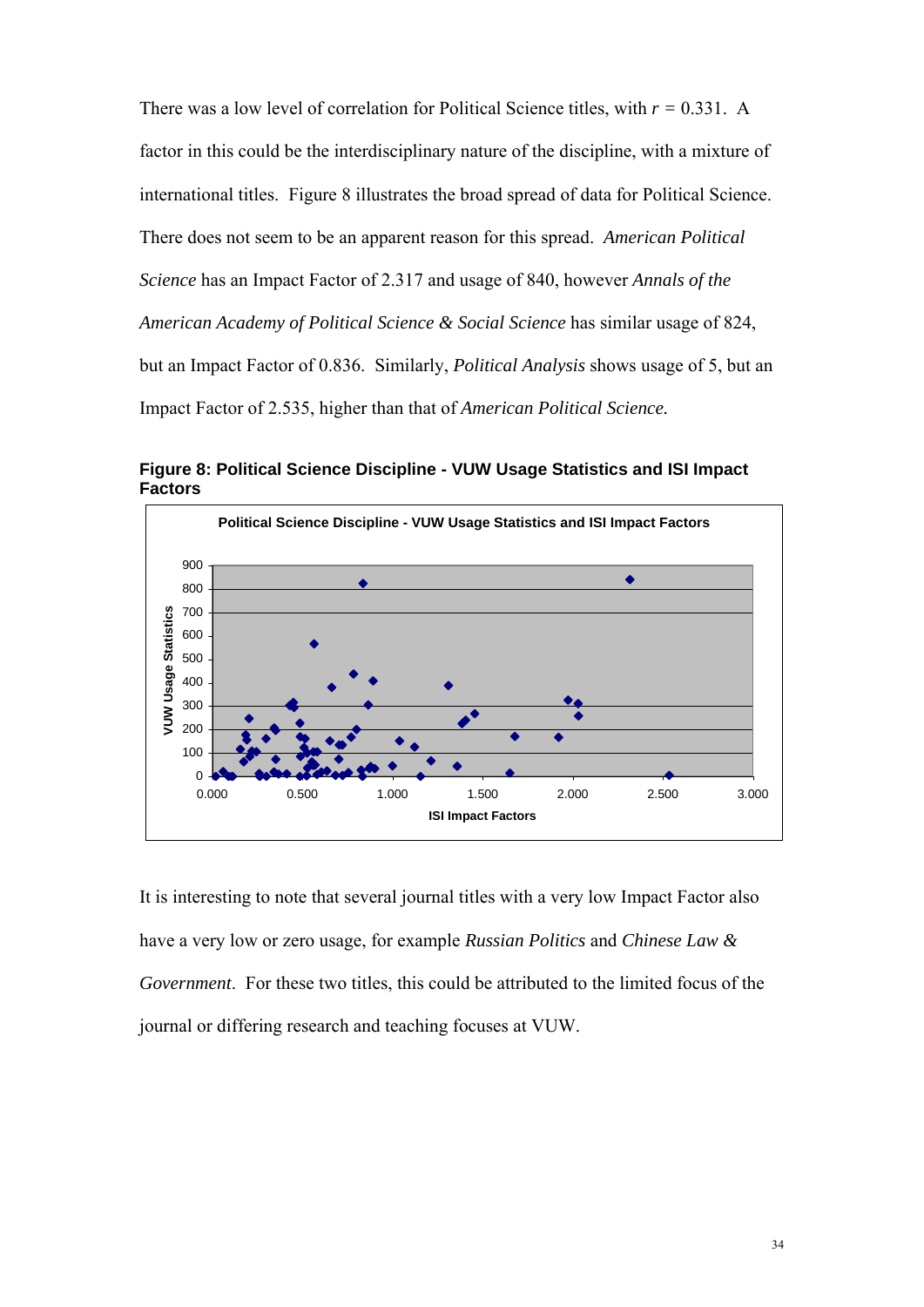## **4.2 Faculty of Science**

### **Environmental Science Discipline**

The *Journal Citation Report* for Environmental Science contained 160 titles, the first 100 of which were used for data collection – see Appendix 6.4. Of the 100 titles, 19 titles were excluded as they did not appear on the *Journal Use Report*, leaving 81 titles for data analysis.

The level of correlation for Environmental Science titles was low, with  $r = 0.262$ . A significant factor in the level of correlation may have been the extreme result of *Environmental Science & Technology* with an Impact Factor of 4.363 and usage of 20,601.



**Figure 9a: Environmental Science Discipline - VUW Usage Statistics and ISI Impact Factors**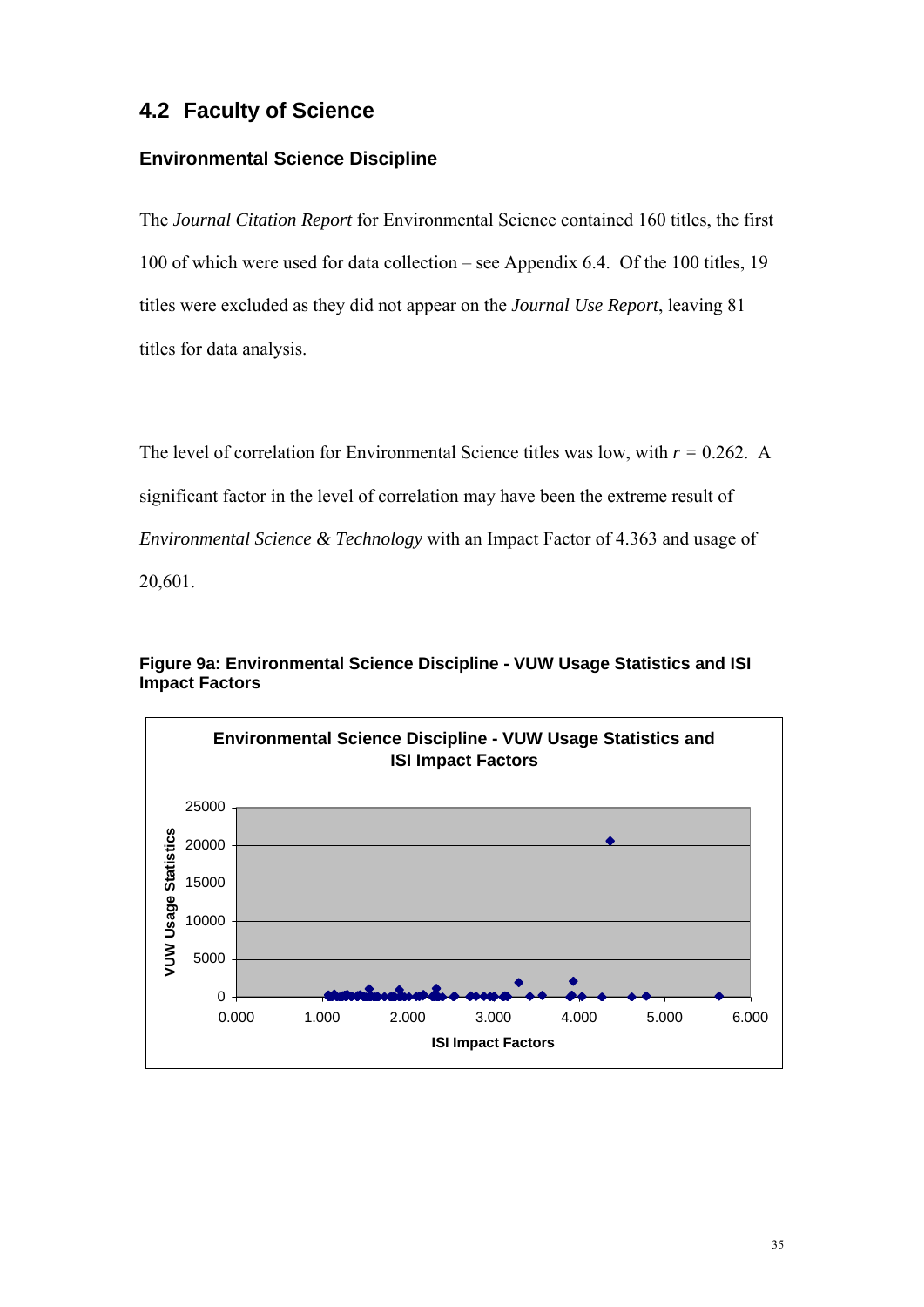As the extreme result of *Environmental Science & Technology* has skewed the results illustrated in Figure 9a, this value has been removed from Figure 9b to better enable analysis of the data for the other titles.



**Figure 9b: Environmental Science Discipline - VUW Usage Statistics and ISI Impact Factors – Adjusted** 

The journals included in the Environmental Science *Journal Citation Report* showed very good usage regardless of the Impact Factor rating. There were four journal titles that had usage results of more than 1,000 downloads: *Conservation Biology* with an Impact Factor of 3.934, *Biological Conservation* with an Impact Factor of 3.296, *Marine Pollution Bulletin* with an Impact Factor of 2.334 and *Ecological Economics* with an Impact Factor of 1.549. Most titles were only available from one information provider and this did not seem to affect the Impact Factor or usage statistics for the titles.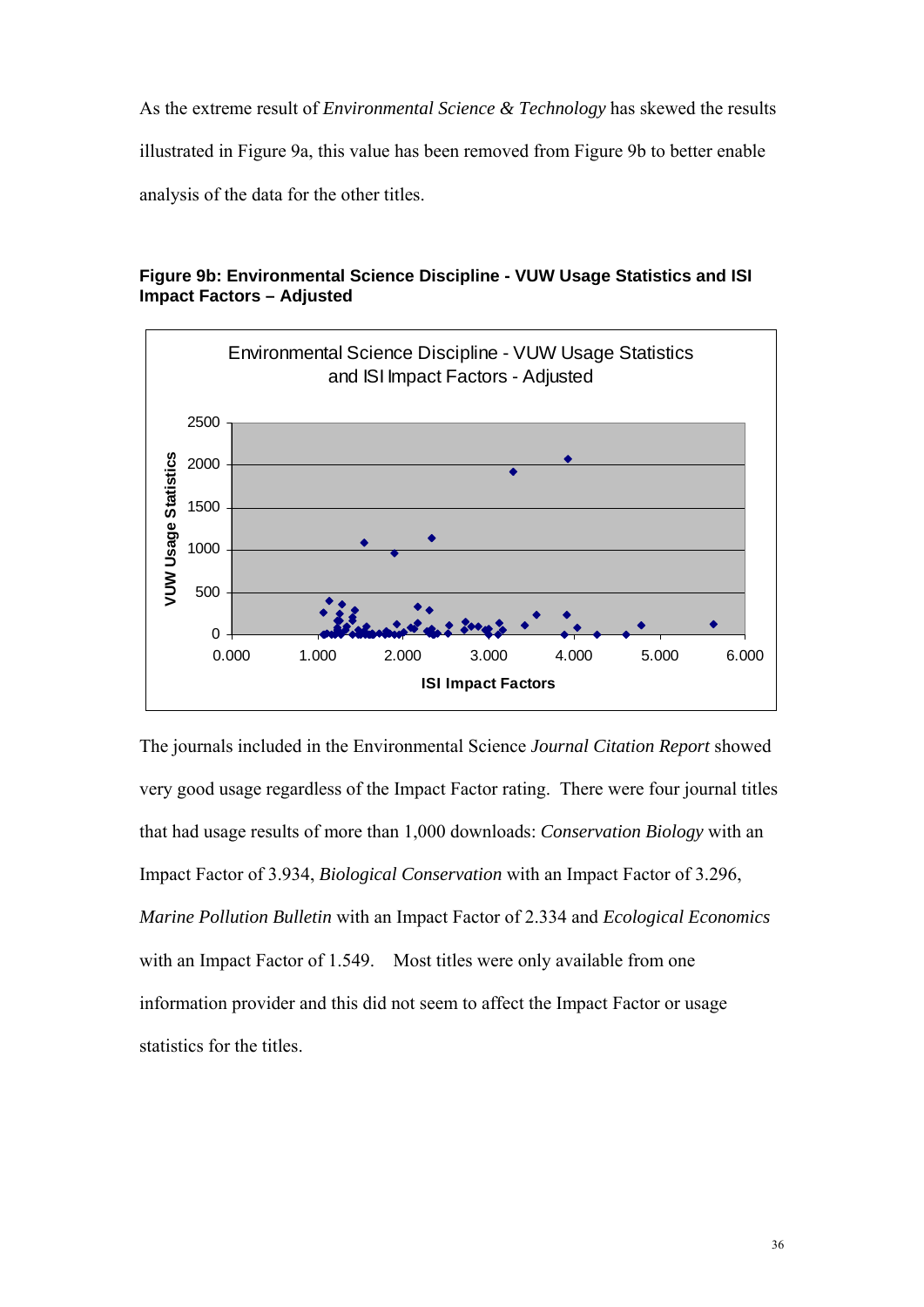#### **Mathematics Discipline**

Of the 207 titles listed in the *Journal Citation Report* for Mathematics, the first 100 were used in data collection as per the project limitations listed in the methodology section above – see Appendix 6.5. Of these 100 titles, 65 titles were included in data analysis, 35 titles being excluded on the grounds that they did not appear in the *Journal Use Report.* This is the largest number of titles in a single discipline that were excluded from this project.

Mathematics had a very low negative correlation, with  $r = -0.072$ . Only two titles had usage results over 80, *Journal of Algebra* and *Journal of Symbolic Logic*, with Impact Factors of 0.630 and 0.609 respectively.



**Figure 10: Mathematics Discipline - VUW Usage Statistics and ISI Impact Factors**

This discipline had the highest number of titles with zero usage, which may be a factor in the low correlation. This result may indicate that this discipline has a higher number of journal titles outside the research and teaching focus of VUW.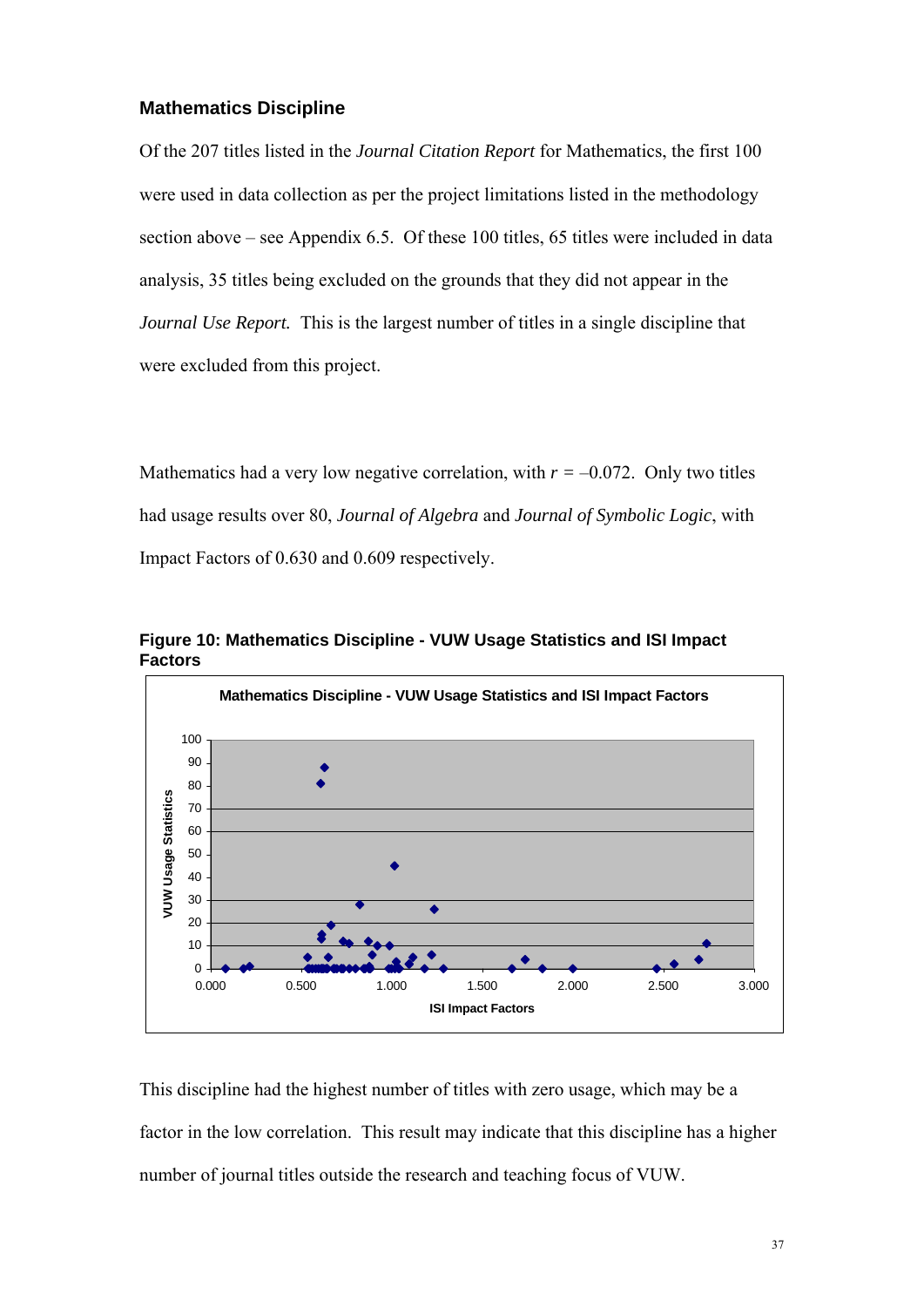#### **Physics (Applied) Discipline**

The *Journal Citation Report* for Physics (Applied) contained 94 titles, 64 of which were selected for data analysis – see Appendix 6.6. Thirty titles were excluded on the grounds that they did not appear in the *Journal Use Report* as per the project limitations noted above.

The level of correlation for Physics (Applied) was reasonable, with  $r = 0.434$ . This is an interesting result considering the high number of zero usage results in the data. Like the results for Mathematics, Physics (Applied) had a large number of excluded titles and a large number of zero usage results. This could indicate that the focus of research and teaching at VUW differs from the titles listed in the *Journal Citation Reports*. That such a large number of journal titles appear not to be being used in electronic format may be worthy of further investigation.



**Figure 11: Physics (Applied) - VUW Usage Statistics and ISI Impact Factors** 

*Nature Materials* had a very high Impact Factor rating of 19.782 and the highest usage of 276. This title was followed closely by *Materials Science & Engineering Reports* with an Impact Factor of 14.400, but a usage of only 9. There was an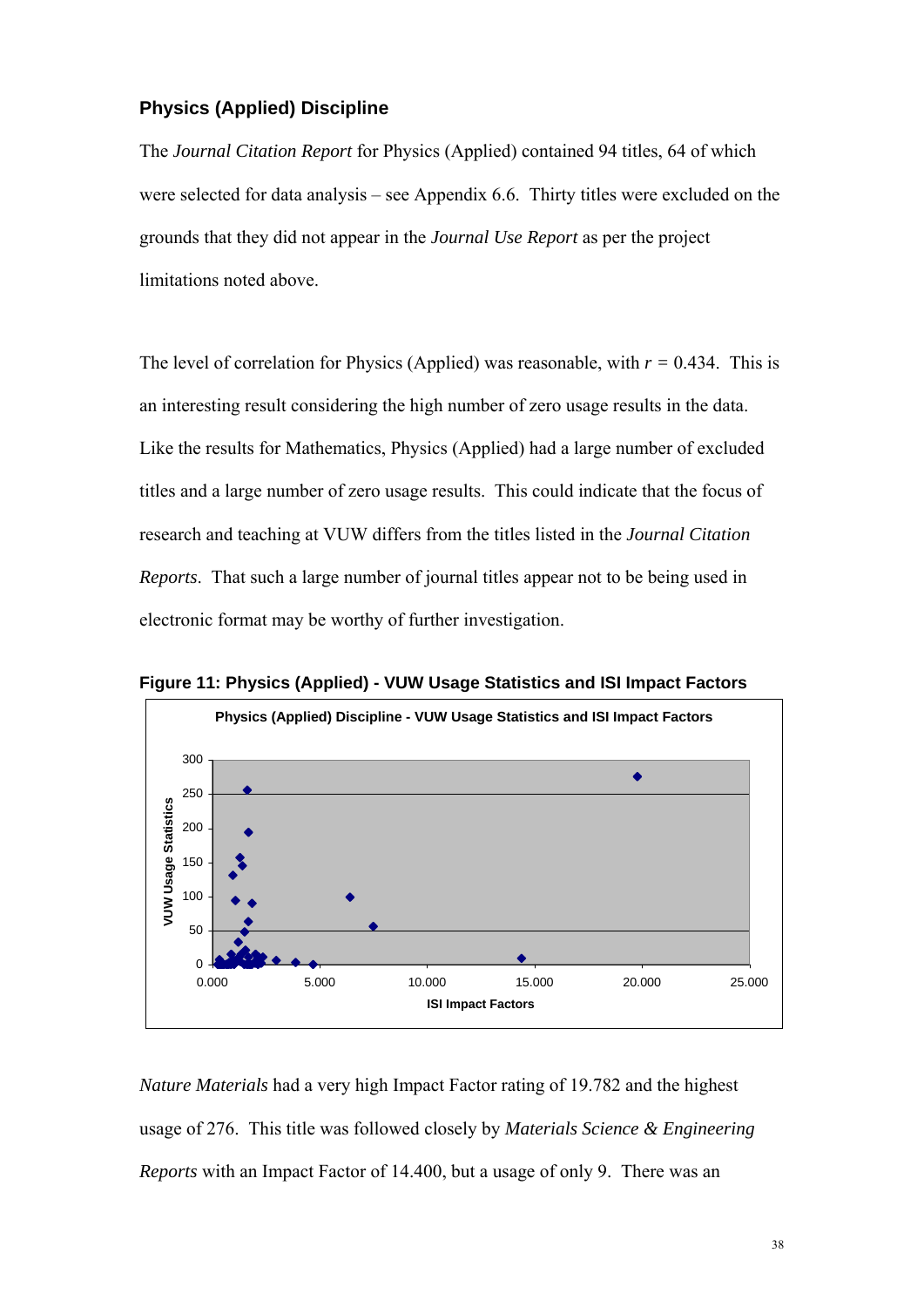interesting trend for low Impact Factor journals to achieve some of the highest ratings within the discipline, for example, *Thin Solid Films*, *Materials Letters*, and *Applied Surface Science* with usage of 194, 256 and 145 respectively. The Impact Factors for these titles are similar, being 1.693, 1.625 and 1.406 respectively.

## **4.3 Faculty of Commerce & Administration**

#### **Economics Discipline**

Of the 191 titles in the *Journal Citation Report* for Economics, the first 100 titles were used in data collection – see Appendix 6.7. From the 100 titles, 99 were selected for data analysis. One title was excluded on the grounds that it did not appear in the *ISI Journal Use Report*. This was the best result in terms of the number of titles selected for inclusion in this project.

There was a low level of correlation for the Economics discipline, with  $r = 0.230$ . There is a significant cluster of titles with Impact Factors between 0.500 and 1.000 and with usage between zero and 200. Three titles had Impact Factors above 3.500, *Journal of Political Economy* with an Impact Factor of 4.190, *Journal of Economic Literature* with an Impact Factor of 3.973 and *Quarterly Journal of Economics* with an Impact Factor of 3.688.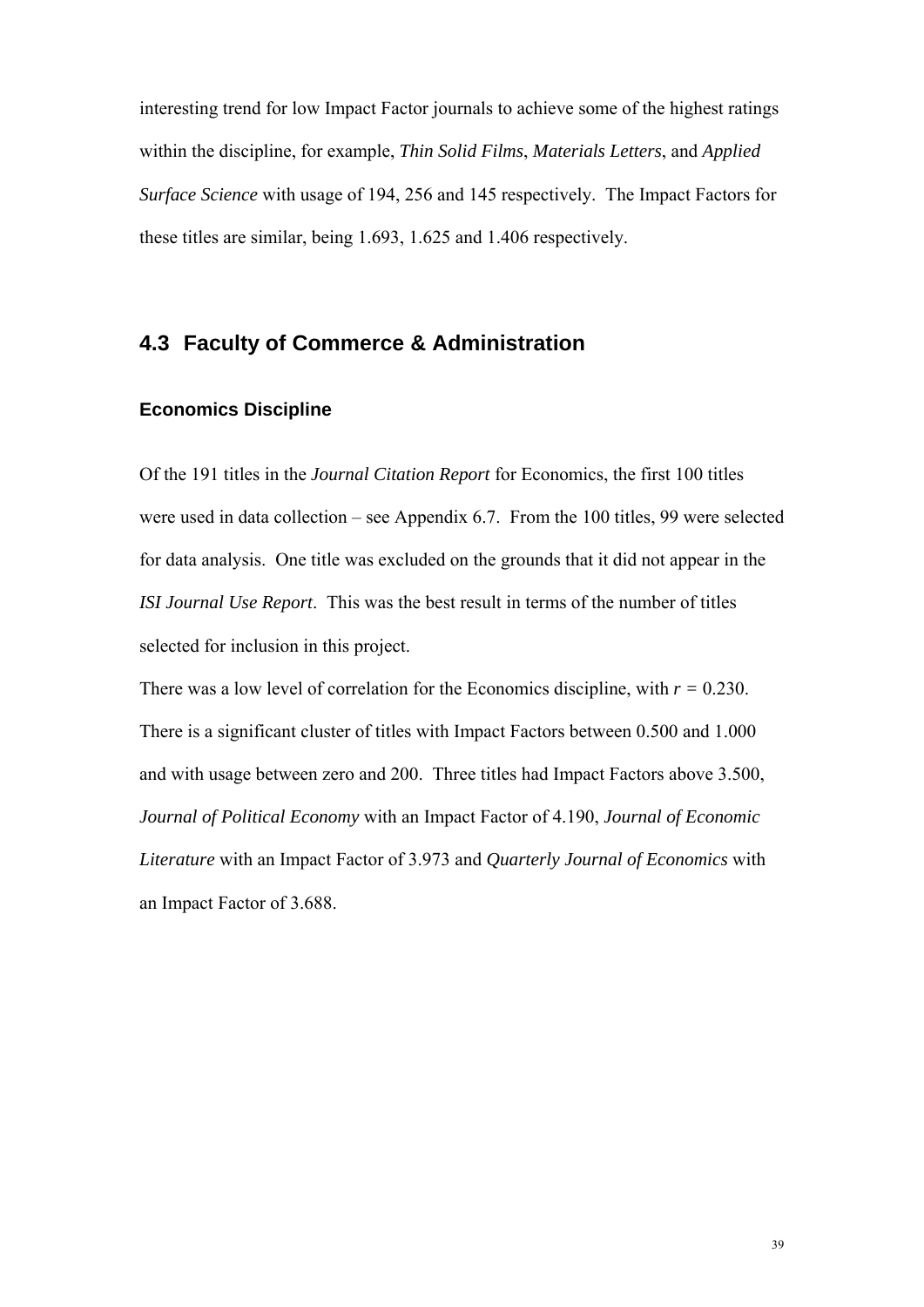

**Figure 12: Economics Discipline - VUW Usage Statistics and ISI Impact Factors**

While the usage for these titles was reasonable, other titles with smaller Impact Factors achieved greater usage statistics. The *Journal of World Development* had usage of 1,221, *Ecological Economics* 1,091 and *Futures* 1,837. The Impact Factors for these three titles were reasonably low, 1.565, 1.549 and 0.843 respectively. The high usage results could be the result of the more interdisciplinary nature of the titles compared to titles with lower usage results.

### **Information Science & Library Science Discipline**

The *Journal Citation Report* for Information Science & Library Science contained 56 titles, 48 of which were included for data analysis – see Appendix 6.8. Eight titles were excluded as they did not appear in the *Journal Use Report* as per the limitations listed in the methodology section above.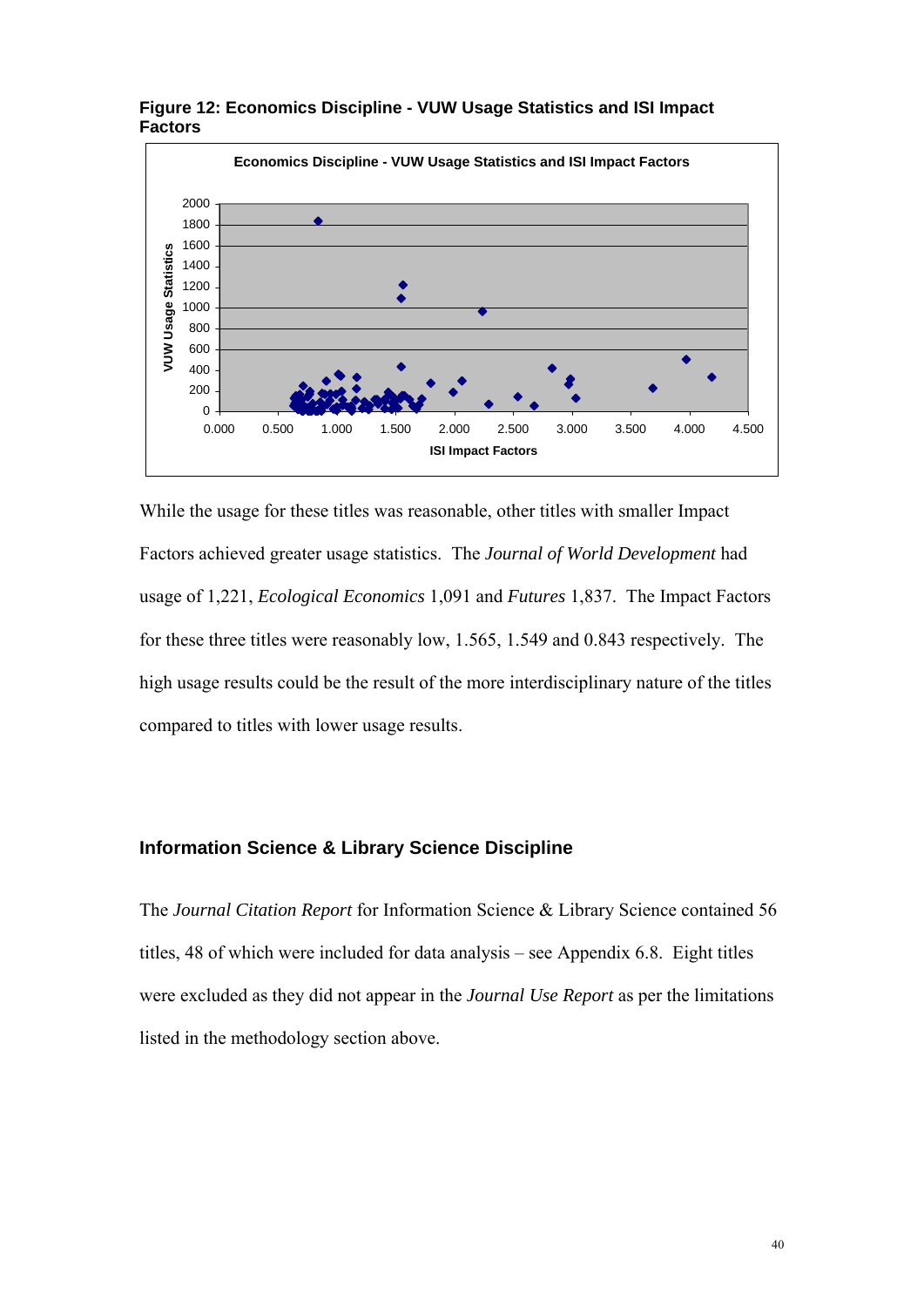There was a low level correlation of  $r = 0.137$  for Information Science & Library Science. There were very few titles with usage values under 30, and only one title with a usage value of one. The majority of results appear between Impact Factor ratings 0.000 and 1.500, and usage values of 0 to 500. This is one of the most closely bunched results from all disciplines studied.



**Figure 13: Information Science & Library Science Discipline - VUW Usage Statistics and ISI Impact Factors**

The journal title *MIS Quarterly* had the highest Impact Factor rating in the discipline of 5.826, and a reasonable usage value of 1,623. The only other title with a higher usage value was *Library Journal* with 2,261. However, this title had one of the lowest Impact Factor ratings in the discipline, 0.295.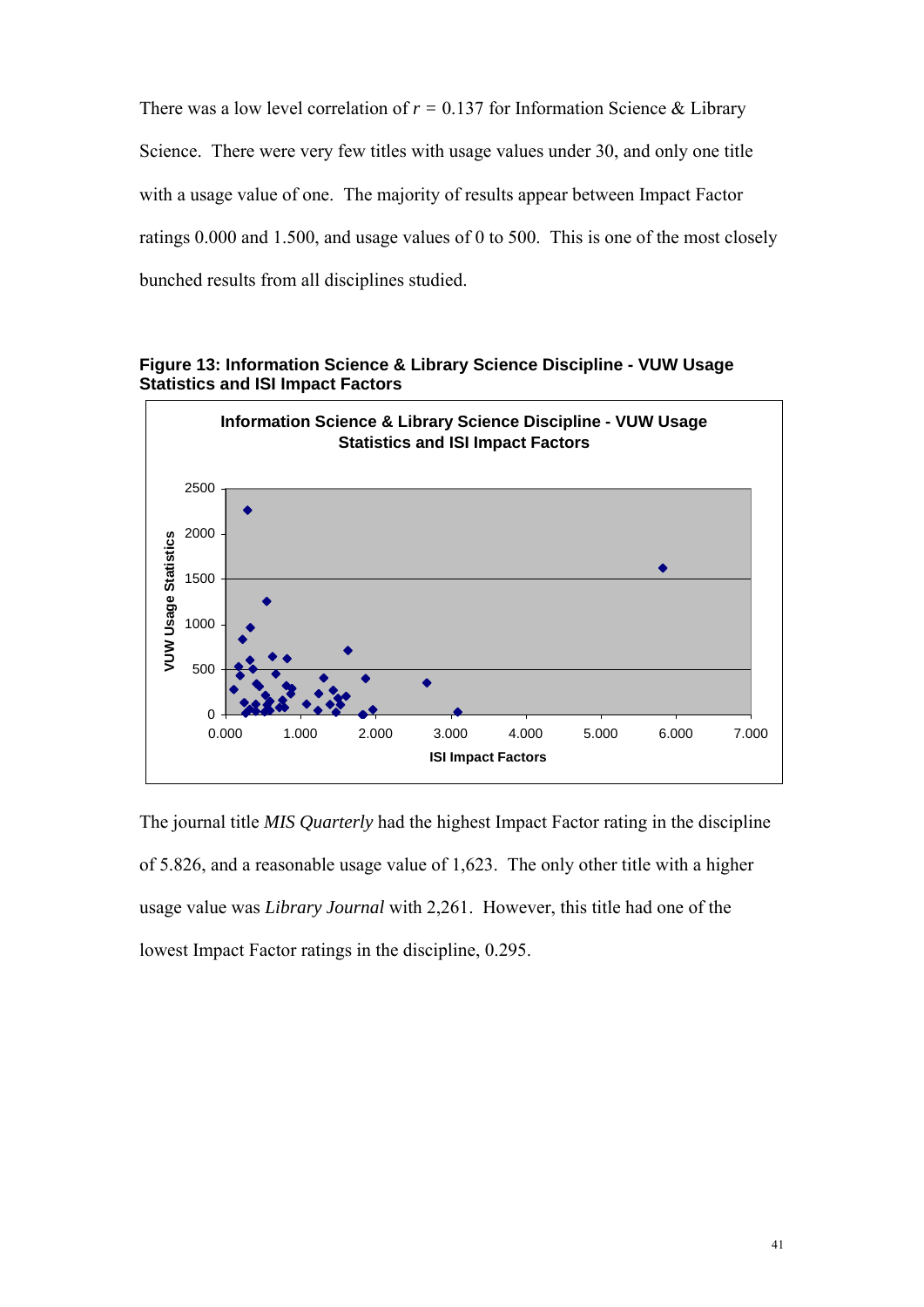#### **Management Discipline**

Of the 81 titles contained in the *Journal Citation Report* for Management, 79 titles were selected for data analysis – see Appendix 6.9. Only two titles were excluded for not appearing in the *Journal Use Report*.

The Management discipline had a reasonable positive correlation, with  $r = 0.412$ . The majority of data appears between the Impact Factor ratings of 0.300 and 1.500 and between usage values of 0 and 400. Few titles break this mould, with only three titles with Impact Factors greater than 4.000, *MIS Quarterly* with an Impact Factor of 5.826, *The Academy of Management Journal* with an Impact Factor of 5.017 and *The Academy of Management Review* with an Impact Factor of 4.372.





The highest usage value in the data was 5,452 for *Harvard Business Review.* 

Although this journal has a reasonably low Impact Factor of 1.323, it does sit in the upper half of the results. The *Harvard Business Review* was available through four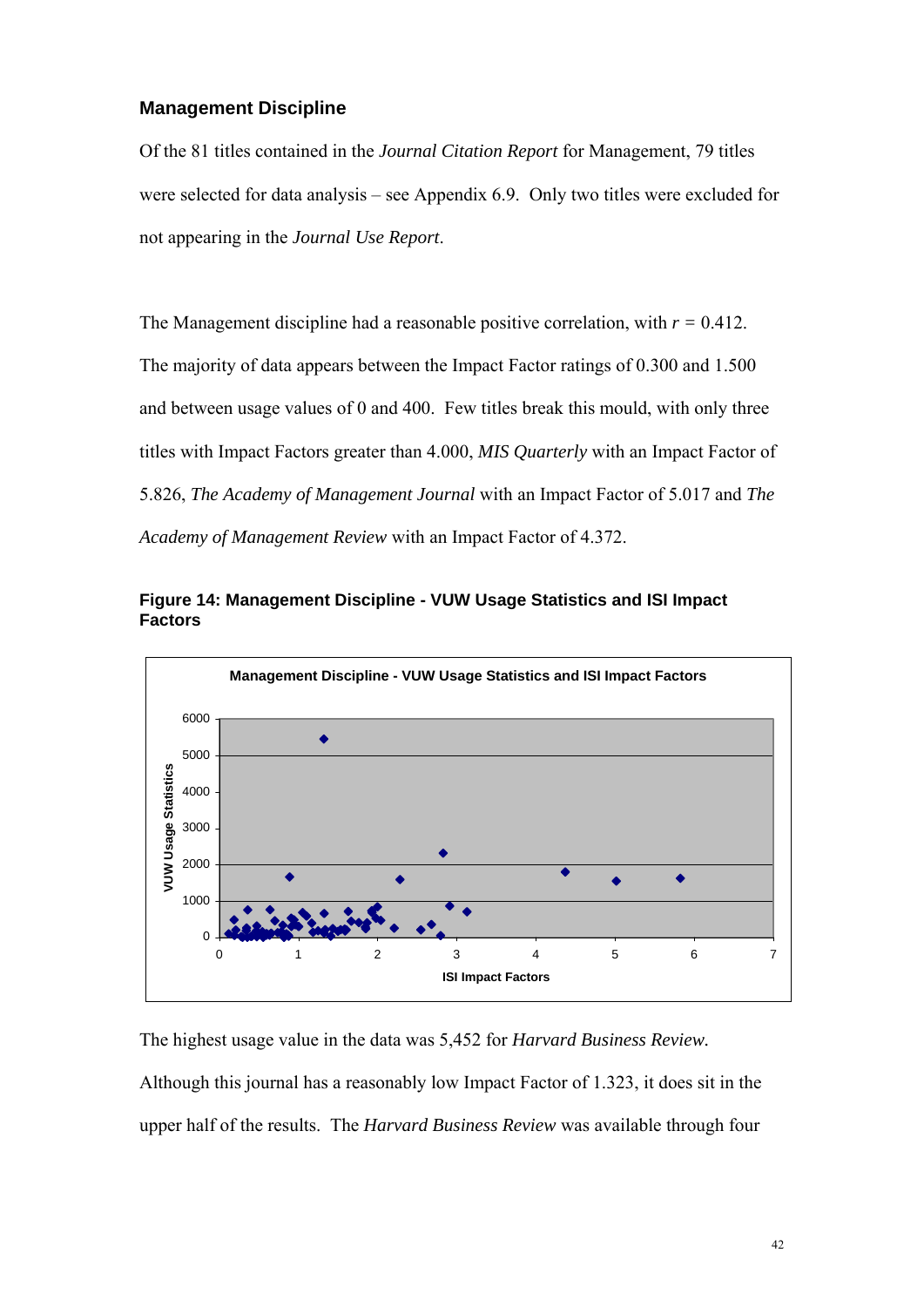information providers, though this does not seem to be a factor in the high usage value.

## **4.4 Faculty of Law**

#### **Law Discipline**

The *Journal Citation Report* for Law contained 101 titles, the first 100 of which were used for data collection – see Appendix 6.10. Thirty-two titles were excluded from this project on the grounds that they did not appear in the *ISI Journal Use Report* as per the limitations of this project.

There was a low positive correlation for the Law discipline, with  $r = 0.370$ . There are a number of titles with little or no usage between the Impact Factor ratings of 0.000 and 1.000. These titles tend to relate to law and medicine, family law, maritime law, and European law. It could be that these subject areas within the Law discipline are not widely studied at VUW.



**Figure 15: Law Discipline - VUW Usage Statistics and ISI Impact Factors**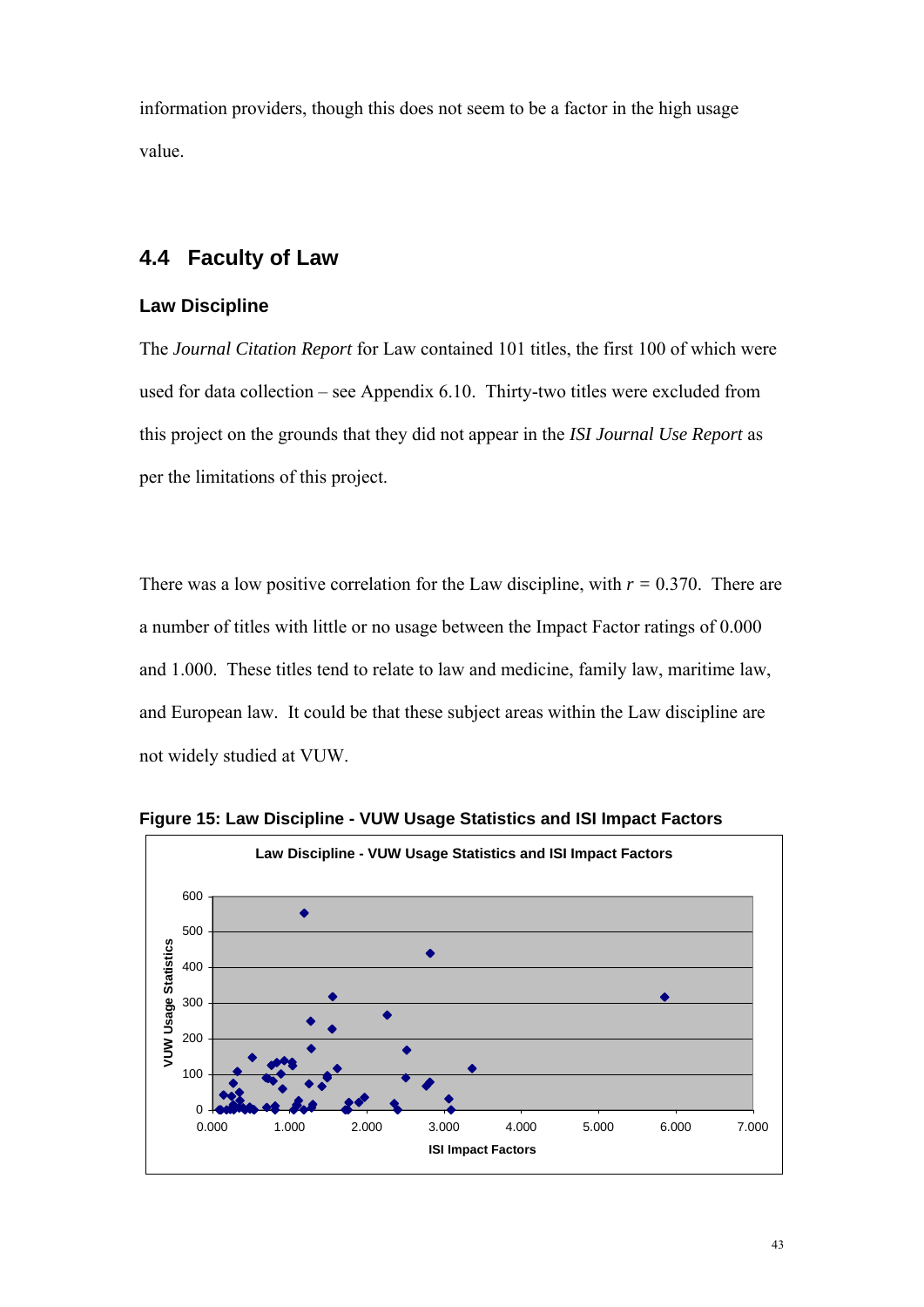There were two titles with usage values over 400, *The American Journal of International Law* with a usage value of 553 and *The Yale Law Journal* with a usage value of 440. The Impact Factors of these journals were 1.191 and 2.821 respectively. *Harvard Law Review* was the journal with the highest Impact Factor of 5.859, however its usage was considerably lower than that of *The American Journal of International Law* and *The Yale Law Journal*. It is interesting to note that the highest used journal was an international title.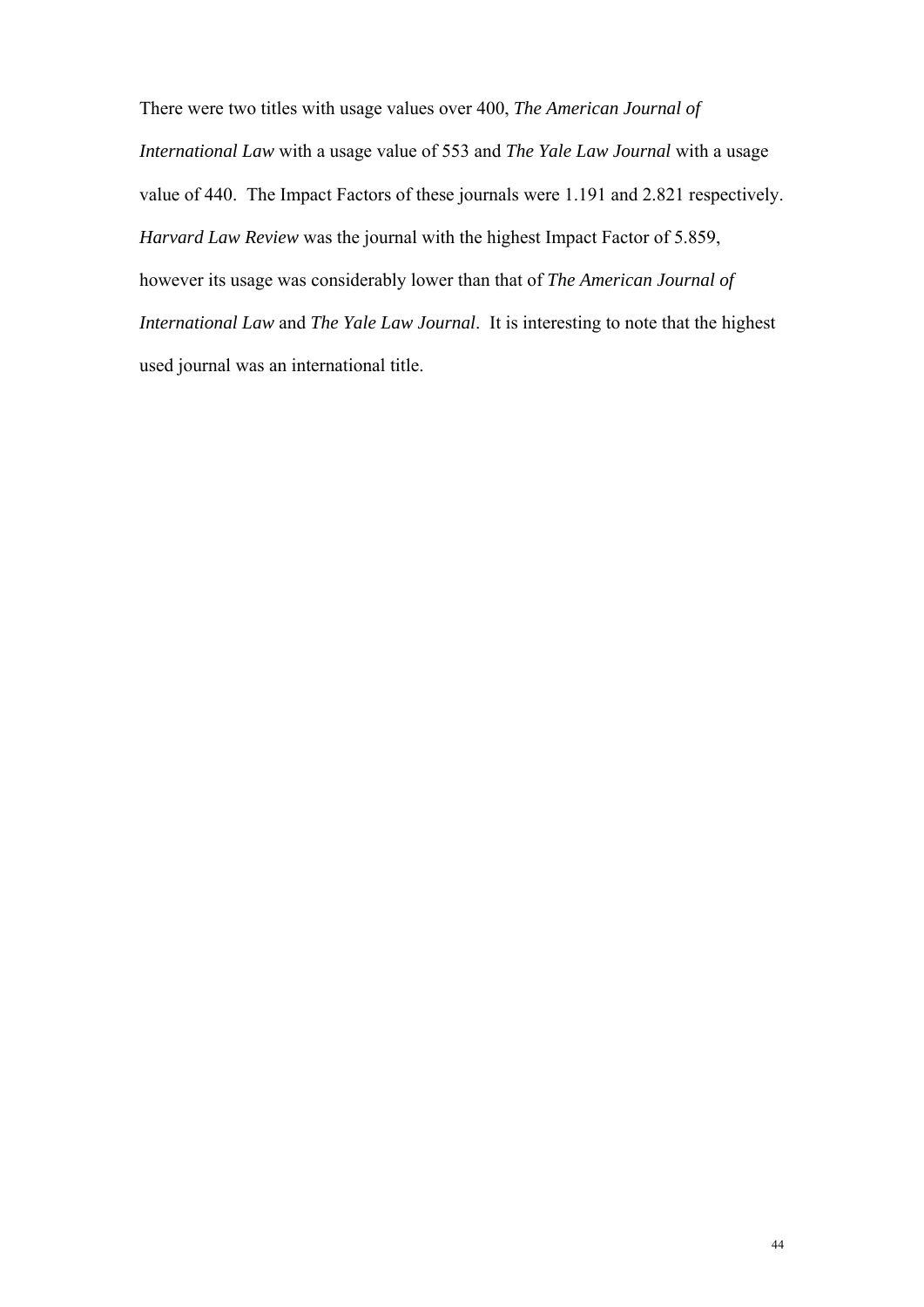## **5 CONCLUSION**

The level of correlation between usage statistics for electronic journals at Victoria University of Wellington Library and the journal rankings produced by ISI were less than anticipated. Although there is a small correlation between the VUW usage statistics and the ISI Impact Factor for several disciplines included in this study, these results are not common across all disciplines. Eight out of ten disciplines studies showed a positive correlation, however only three disciplines showed a positive correlation of more than 4.000, History, Physics (Applied) and Management.

As noted above, it is interesting that History, an area not well covered by the *Journal Citation Reports*, should show the highest level of correlation. It is unlikely that this level of correlation is a true reflection of the level of correlation in the History discipline due to the small number of titles included in this study. Of course, having fewer key titles in an area increases the likelihood of an institution not only subscribing, but using those titles.

| Faculty & Discipline                    | Correlation |
|-----------------------------------------|-------------|
|                                         | Level       |
| Faculty of Humanities & Social Sciences |             |
| History                                 | 0.569       |
| Linguistics                             | $-0.049$    |
| <b>Political Science</b>                | 0.331       |
| Faculty of Science                      |             |
| <b>Environmental Science</b>            | 0.262       |
| <b>Mathematics</b>                      | $-0.072$    |
| Physics (Applied)                       | 0.434       |
| Faculty of Commerce & Administration    |             |
| Economics                               | 0.230       |
| Information Science & Library Science   | 0.137       |
| Management                              | 0.412       |
| Faculty of Law                          |             |
| Law                                     | 0.370       |

|  | Figure 16: Summary of Correlation Levels by Faculty and Discipline |  |  |
|--|--------------------------------------------------------------------|--|--|
|--|--------------------------------------------------------------------|--|--|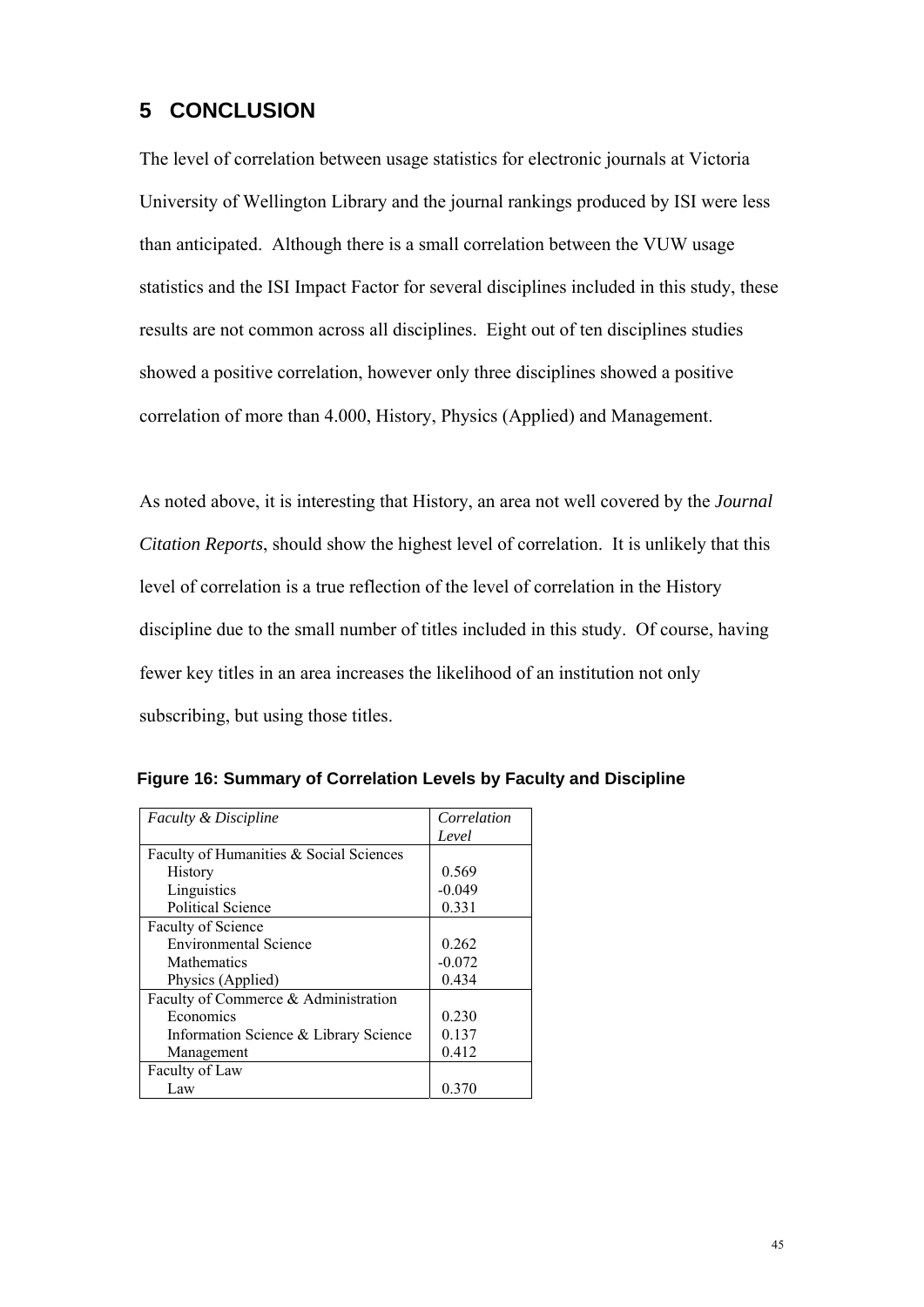Two disciplines showed a small negative correlation, Linguistics and Mathematics. While the high levels of zero usage for Mathematics may have been a factor in the result, this does not appear to have been a factor for Linguistics. Differences in research, teaching and learning areas within each discipline may be another factor in the result. In the Linguistics discipline, titles relating to brain, memory and language and second language acquisition were used more frequently than those relating to language disorders or child language.

There does not appear to be a statistically more significant correlation in a particular faculty than in another. The Faculty of Law showed the highest level of correlation, although only one discipline was included in this faculty. The Faculty of Humanities & Social Sciences has a similar level of correlation to that of the Faculty of Law; however within the Faculty there were significant differences in the levels of correlation between disciplines.

A total of 648 journal titles were included in this study. The level of correlation across all titles was low, with  $r = 0.138$ . Figure 17 illustrates the spread for all titles studied. Although some individual disciplines showed a higher level of correlation than others, with all titles taken as a whole, the level of correlation is slight.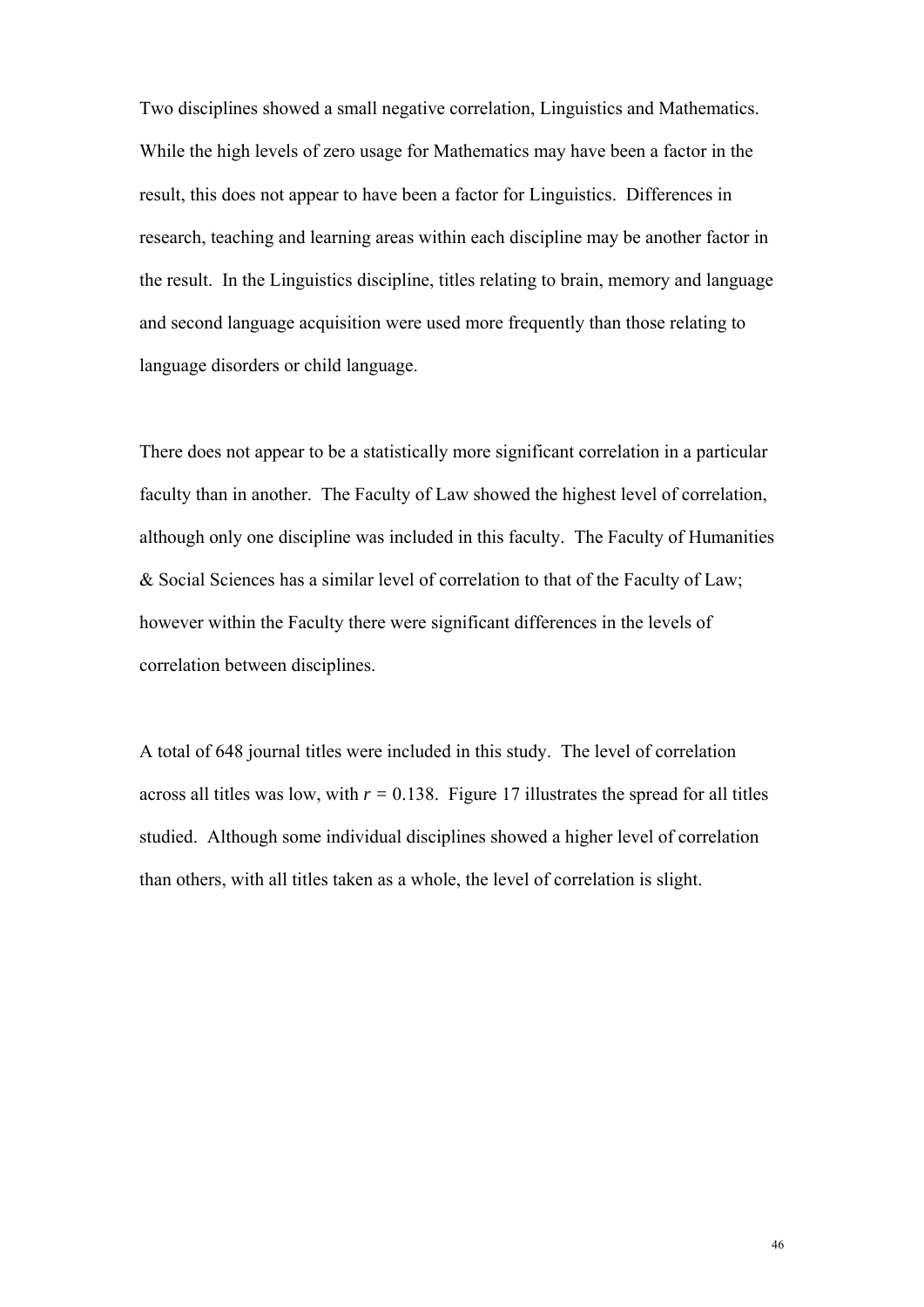

**Figure 17: All Disciplines - VUW Usage Statistics and ISI Impact Factors**

There were a number of reasons identified throughout this study that could have impacted upon the levels of correlation found in the disciplines:

- The ease of downloading journal articles could mean that articles are being downloaded for a cursory glance rather than for intended use
- The limited number of titles subscribed to by VUW
- The lack of New Zealand and Australasian title representation on the *Journal Citation Reports* and *Journal Use Report*
- The interdisciplinary nature or limited focus of some journal titles
- The focus of research, teaching and learning within a discipline

While further study of whether these issues were significant factors in the levels of correlation between VUW electronic journal usage and ISI Impact Factor is outside the bounds of this project, these issues may be of interest for further research.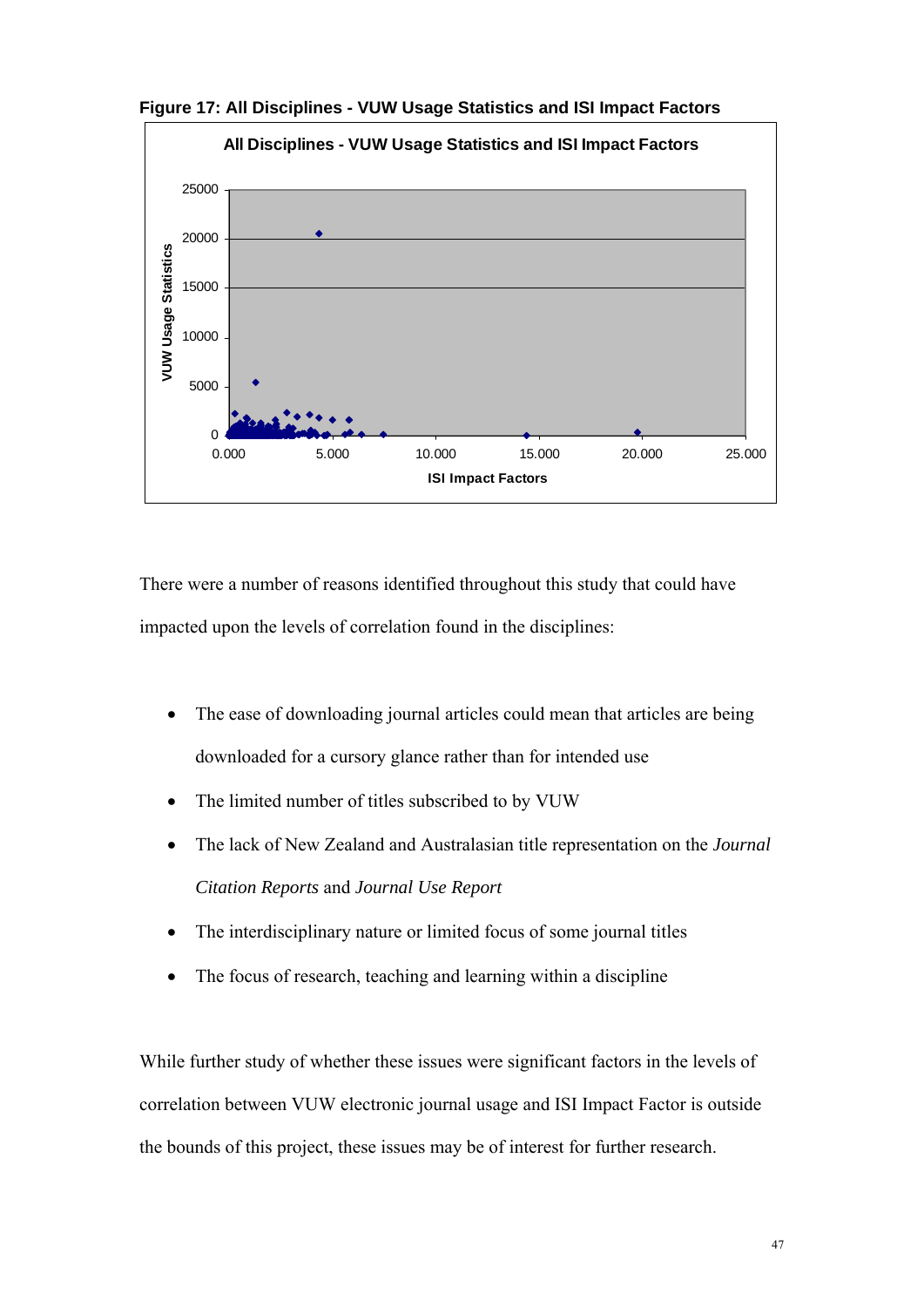While significant levels of correlation were found for some disciplines, other disciplines showed little positive correlation or a negative correlation. Although there were a number of reasons identified as possible factors in the correlation levels, the levels themselves were not of such a significance to enable ISI Impact Factors to be used in isolation as an effective collection management decision-making tool.

The authors experience indicates that there are a number of tools used in collection management for journal evaluation and decision-making processes. One of the most important considerations in journal evaluation is content. This includes the coverage of unique material, often from a New Zealand or Australasian perspective. The number of holding libraries for a resource is also a consideration, particularly for a marginal area of study. Whether a member of the institution is part of an editorial board, uses the journal for publishing their own articles, as well as resource review and citation-based ranking tools can influence the decision-making process.

Budget and access are increasing concerns for academic libraries, especially with regard to electronic material. The cost of an item, along with the availability of consortial discounts should be a consideration. Access issues are often closely related to the cost of providing resources. Price models are available for single or simultaneous access, and perpetual access is often preferred over a subscription model.

Impact Factors and other citation-based ranking tools are some of the evaluation options available to the academic library, but no tool should be used in isolation.

48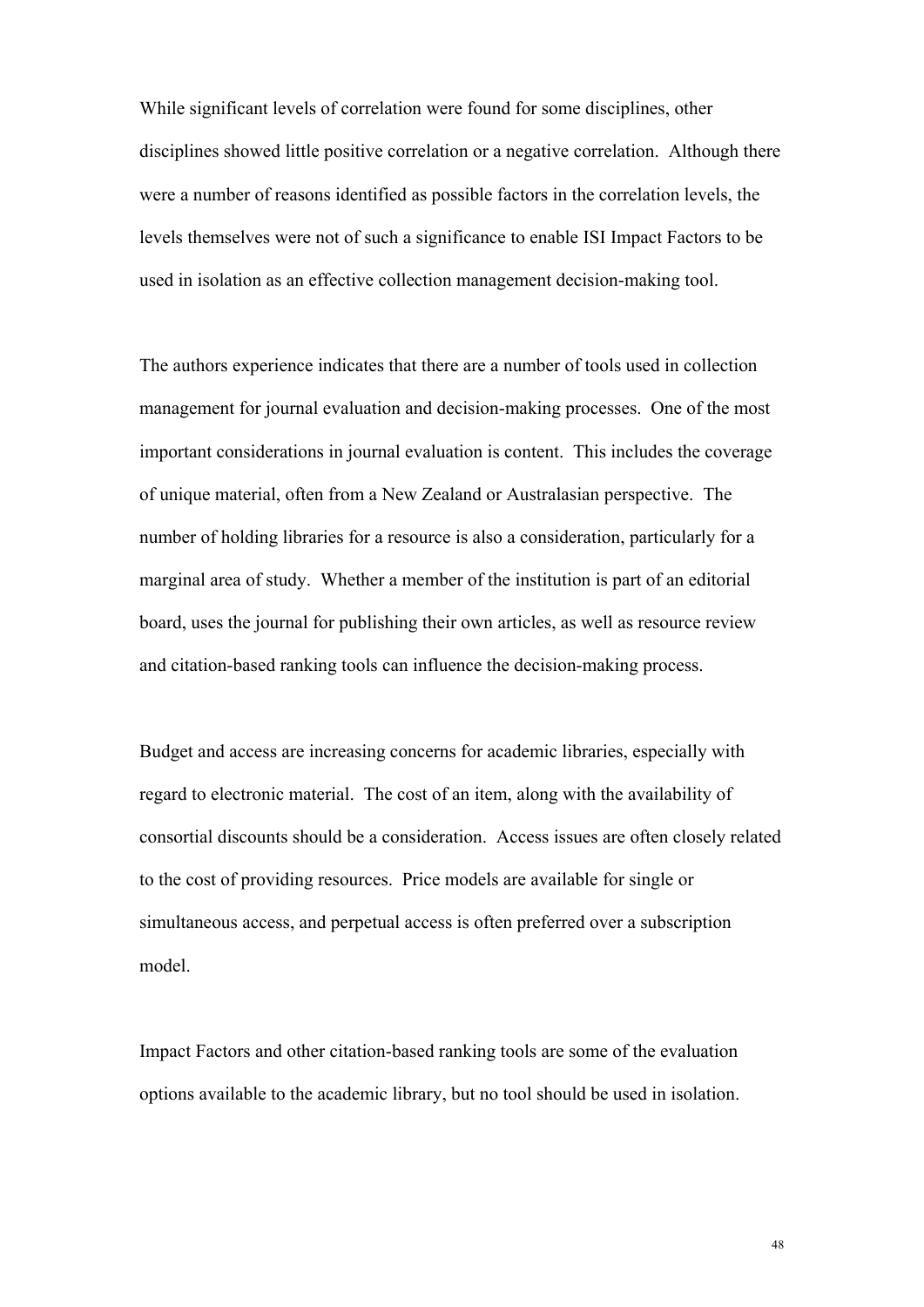The use of Impact Factors as a collection management evaluation tool continues to be an area of interest to academic researchers. Throughout this study, a number of issues were noted for further research. The relationship between electronic journal use and other journal-ranking tools needs further investigation. The level of use a patron makes of a downloaded electronic article is also of interest – what is the level of downloaded articles that are used in research, teaching, read to increase knowledge or not used at all? Additionally, an analysis of the variances in Impact Factors and usage by information platform would be useful for future collection development and management.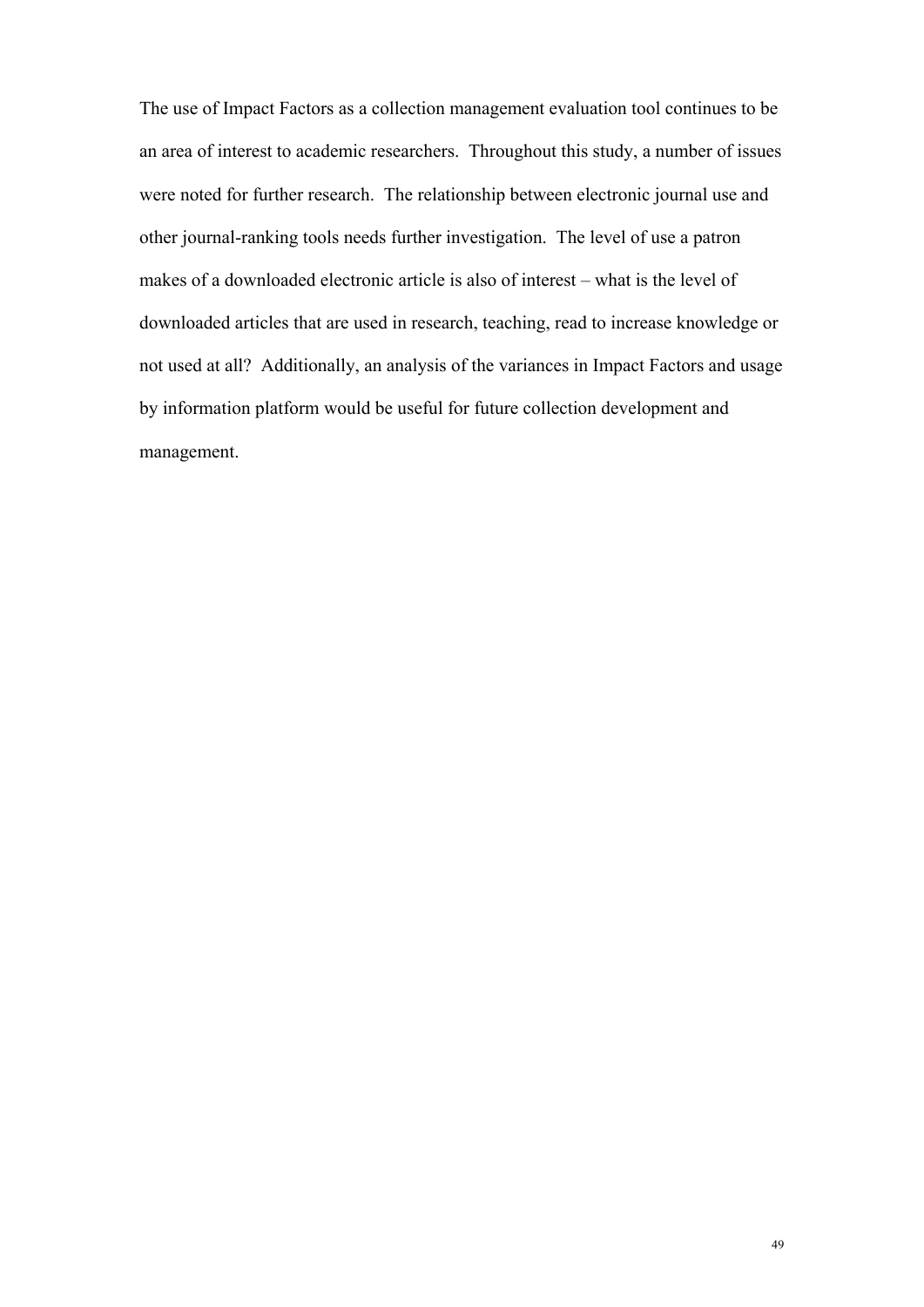# **6 APPENDIXES**

| Appendix 6.1: History Discipline - VUW Usage Statistics and ISI Impact Factors |  |  |  |
|--------------------------------------------------------------------------------|--|--|--|

|                                               |             | <b>VUW</b>     | <b>ISI</b> Impact |
|-----------------------------------------------|-------------|----------------|-------------------|
|                                               |             | Usage          | Factor            |
| Journal Title                                 | <b>ISSN</b> | 2007           | 2007              |
| <b>American Historical Review</b>             | 0002-8762   | 809            | 1.476             |
| <b>Environmental History</b>                  | 1084-5453   | 61             | 0.976             |
| Journal of American History                   | 0021-8723   | 723            | 0.851             |
| Past & Present                                | 0031-2746   | 372            | 0.607             |
| Journal of African History                    | 0021-8537   | 283            | 0.500             |
| Journal of Modern History                     | 0022-2801   | 284            | 0.415             |
| Ethnohistory                                  | 0014-1801   | 114            | 0.400             |
| Journal of Social History                     | 0022-4529   | 472            | 0.348             |
| History Workshop Journal                      | 1363-3554   | 96             | 0.340             |
| Social Science History                        | 0145-5532   | 128            | 0.317             |
| Comparative Studies in Society and            |             |                |                   |
| <b>History</b>                                | 0010-4175   | 317            | 0.197             |
| Journal of the History of Sexuality           | 1043-4070   | 163            | 0.194             |
| <b>English Historical Review</b>              | 0013-8266   | 527            | 0.193             |
| <b>International Review of Social History</b> | 0020-8590   | 42             | 0.167             |
| Mouvement Social                              | 0027-2671   | $\mathfrak{D}$ | 0.119             |
| Journal of Interdisciplinary History          | 0022-1953   | 282            | 0.065             |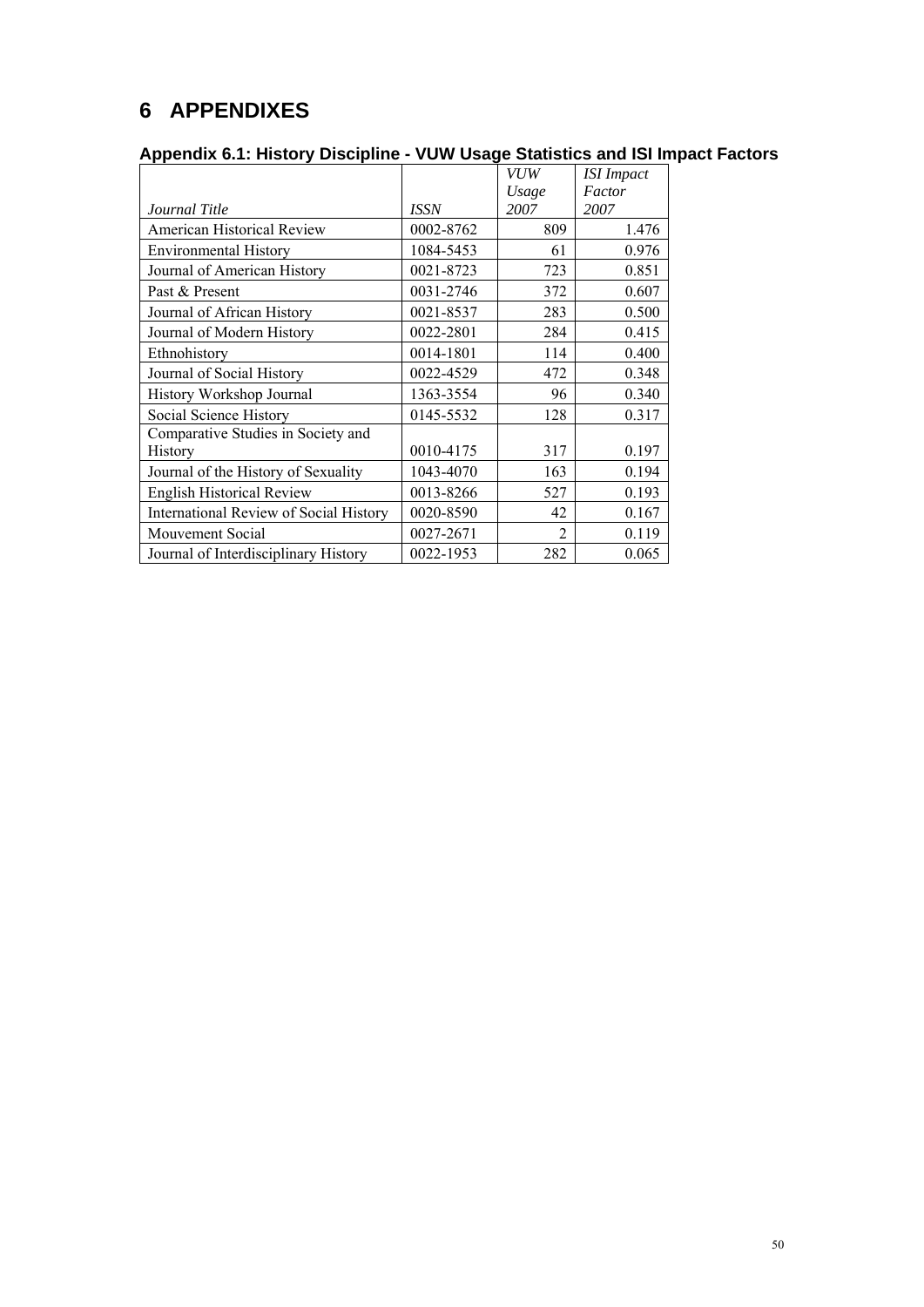|                                                                       |             | <b>VUW</b>           | <b>ISI</b> Impact |
|-----------------------------------------------------------------------|-------------|----------------------|-------------------|
|                                                                       |             | Usage                | Factor            |
| Journal Title                                                         | <b>ISSN</b> | 2007                 | 2007              |
| Brain & language                                                      | 0093-934X   | 350                  | 2.641             |
| Journal of Memory & Language                                          | 0749-596X   | 268                  | 2.474             |
| <b>Computational Linguistics</b>                                      | 0891-2017   | $\boldsymbol{0}$     | 2.367             |
| Language                                                              | 0097-8507   | 169                  | 1.976             |
| <b>Applied Psycholinguistics</b>                                      | 0142-7164   | 88                   | 1.580             |
| Studies in Second Language                                            |             |                      |                   |
| Acquisition                                                           | 0272-2631   | 433                  | 1.485             |
| Linguistic Inquiry                                                    | 0024-3892   | 13                   | 1.462             |
| Journal of Speech, Language &                                         |             |                      |                   |
| Hearing Research                                                      | 1092-4388   | 112                  | 1.452             |
| Journal of Phonetics                                                  | 0095-4470   | 88                   | 1.439             |
| Language Speech & Hearing Services<br>in Schools                      | 0161-1461   |                      |                   |
|                                                                       | 0169-0965   | 51<br>$\overline{4}$ | 1.404             |
| Language & Cognitive Processes                                        |             |                      | 1.383             |
| Mind & Language                                                       | 0268-1064   | 139                  | 1.311             |
| Language Learning & Technology                                        | 1094-3501   | 61                   | 1.222             |
| Journal of Neurolinguistics                                           | 0911-6044   | 50                   | 1.200             |
| Journal of Fluency Disorders                                          | 0094-730X   | $\overline{4}$       | 1.188             |
| Research on Language and Social<br>Interaction                        |             |                      |                   |
|                                                                       | 0835-1813   | 1                    | 1.185             |
| <b>Applied Linguistics</b>                                            | 0142-6001   | 1297                 | 1.178             |
| Journal of Communication Disorders                                    | 0021-9924   | 54                   | 1.083             |
| Metaphor & Symbol                                                     | 1092-6488   | 0                    | 1.040             |
| American Journal of Speech -<br>Language Pathology                    | 1058-0360   | 30                   | 1.018             |
| International Journal of Language &                                   |             |                      |                   |
| <b>Communication Disorders</b>                                        | 1368-2822   | 7                    | 0.984             |
| Journal of Child Language                                             | 0305-0009   | 9                    | 0.880             |
| Modern Language Journal                                               | 0026-7902   | 1170                 | 0.793             |
| Journal of Linguistics                                                | 0022-2267   | 28                   | 0.788             |
| Language & Speech                                                     | 0023-8309   | 91                   | 0.757             |
| Bilingualism: Language & Cognition                                    | 1366-7289   | 55                   | 0.756             |
| English for Specific Purposes                                         | 0889-4906   | 190                  | 0.756             |
| Natural Language & Linguistic Theory                                  | 0167-806X   | 19                   | 0.714             |
| Second Language Research                                              | 0267-6583   | 5                    | 0.656             |
| Clinical Linguistics & Phonetics                                      | 0269-9206   | 5                    | 0.615             |
| Journal of Language & Social                                          |             |                      |                   |
| Psychology                                                            | 0261-927X   | 82                   | 0.600             |
| Lingua                                                                | 0024-3841   | 64                   | 0.556             |
| Journal of Psycholinguistic Research                                  | 0090-6905   | 57                   | 0.500             |
| Journal of Second Language Writing                                    | 1060-3743   | 166                  | 0.500             |
| Journal of Sociolinguistics                                           | 1360-6441   | 244                  | 0.500             |
| Language & Communication                                              | 0271-5309   | 83                   | 0.488             |
| Journal of Pragmatics                                                 | 0378-2166   | 335                  | 0.484             |
|                                                                       |             |                      |                   |
| Language Learning                                                     | 0023-8333   | 830                  | 0.417             |
| Language in Society                                                   | 0047-4045   | 111                  | 0.395             |
| Language Sciences                                                     | 0388-0001   | 54                   | 0.373             |
| Foreign Language Annals                                               | 0015-718X   | 254                  | 0.364             |
| International Journal of Lexicography                                 | 0950-3846   | 7                    | 0.342             |
| Linguistics: an Interdisciplinary<br>Journal of the Language Sciences | 0024-3949   | 65                   | 0.338             |
|                                                                       |             |                      |                   |

#### **Appendix 6.2: Linguistics Discipline - VUW Usage Statistics and ISI Impact Factors**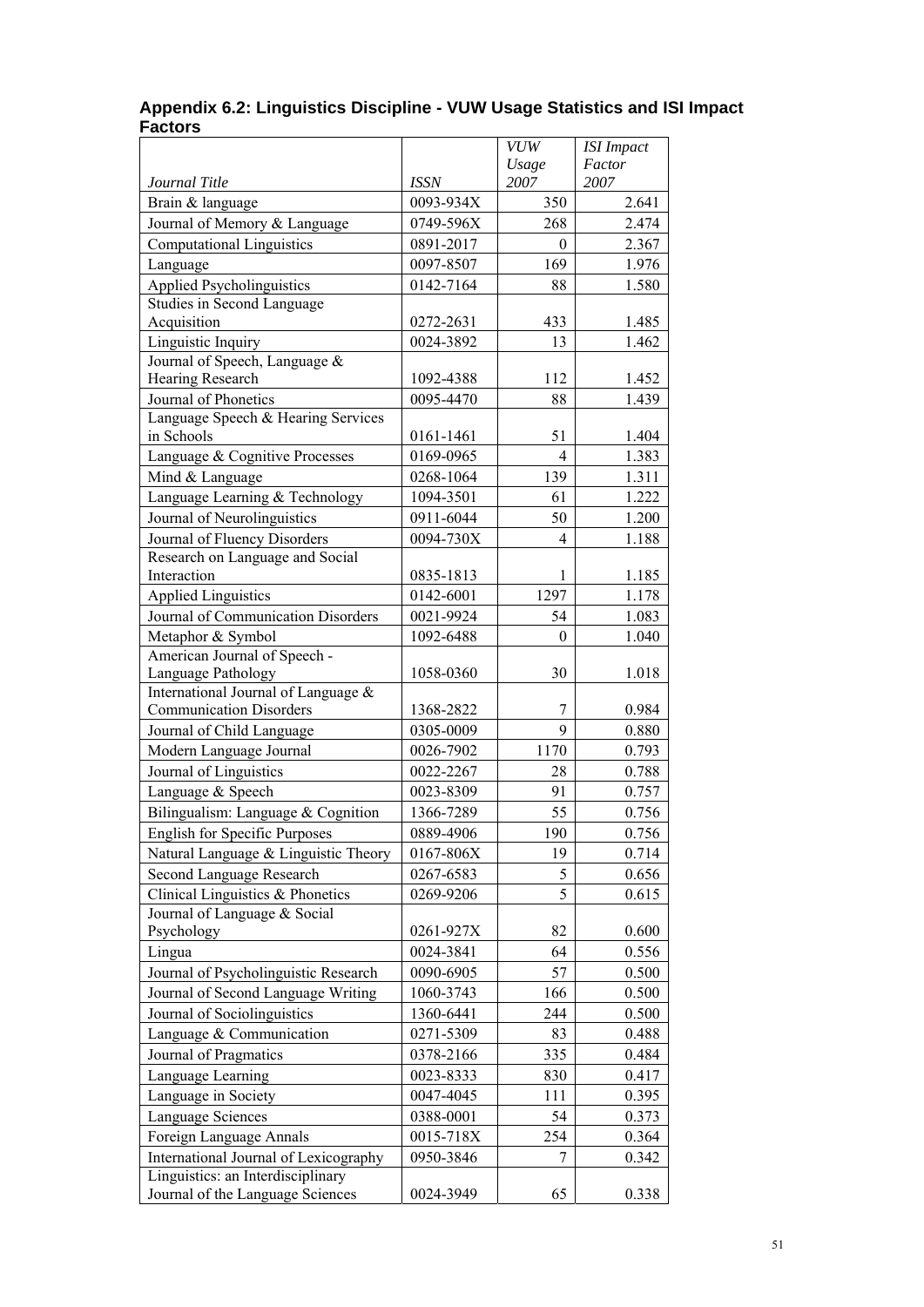| American Speech                   | 0003-1283 | 74    | 0.23  |
|-----------------------------------|-----------|-------|-------|
| Canadian Modern Language Review/  |           |       |       |
| La Revue Canadienne des Langues   |           |       |       |
| Vivantes                          | 0008-4506 | 84    | 0.178 |
| Journal of East Asian linguistics | 0925-8558 |       | 0.100 |
| Hispania                          | 0018-2133 | 1  າາ |       |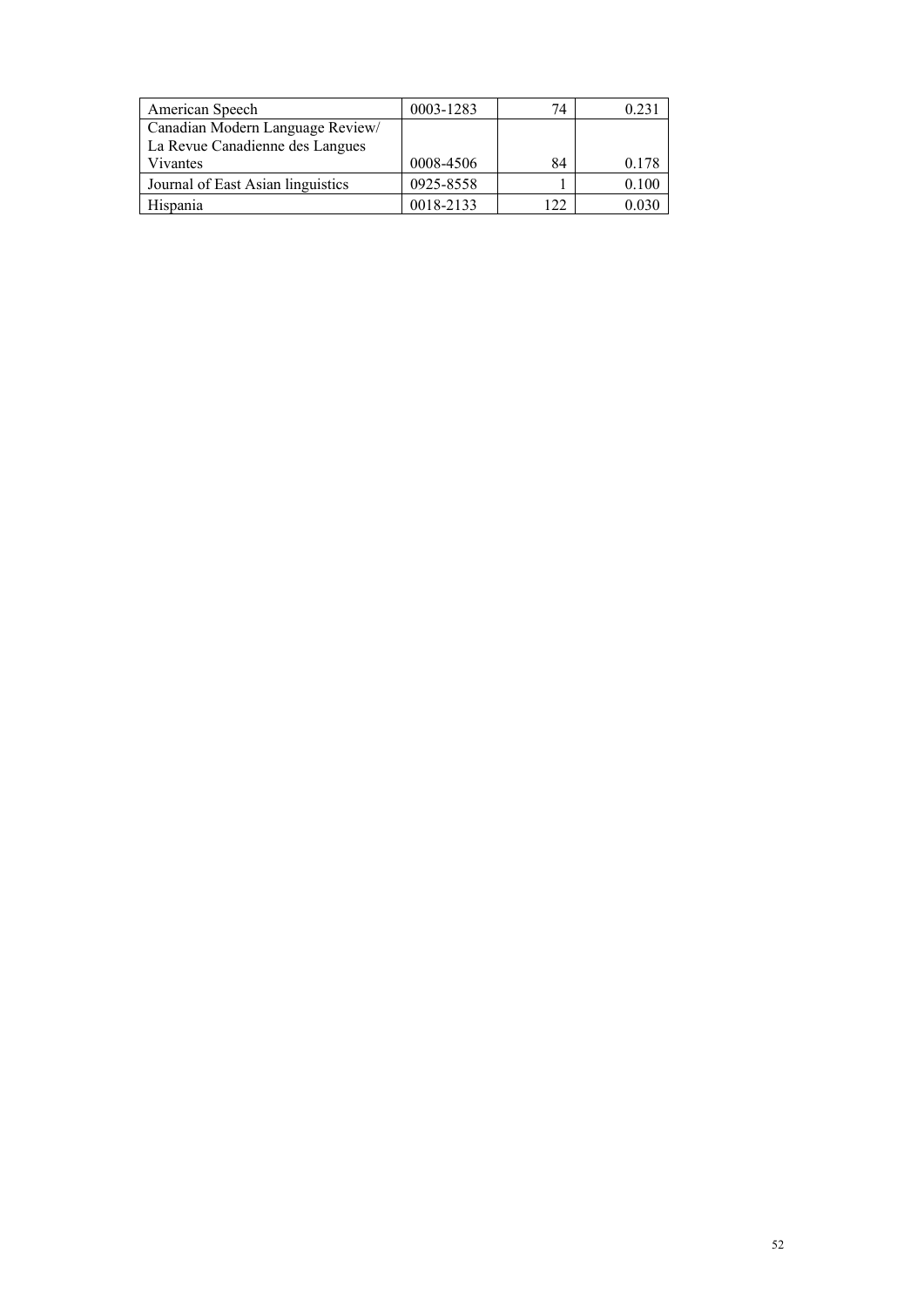|                                         |             | <b>VUW</b> | <b>ISI</b> Impact |
|-----------------------------------------|-------------|------------|-------------------|
|                                         |             | Usage      | Factor            |
| Journal Title                           | <b>ISSN</b> | 2007       | 2007              |
| Political Analysis                      | 1047-1987   | 5          | 2.535             |
| American Political Science Review       | 0003-0554   | 840        | 2.317             |
| American Journal of Political Science   | 0092-5853   | 258        | 2.032             |
| <b>Public Opinion Quarterly</b>         | 0033-362X   | 311        | 2.030             |
| Journal of Conflict Resolution          | 0022-0027   | 326        | 1.975             |
| Political Geography                     | 0962-6298   | 167        | 1.922             |
| European Journal of Political Research  | 0304-4130   | 171        | 1.679             |
| <b>European Union Politics</b>          | 1465-1165   | 14         | 1.651             |
| Journal of Politics                     | 0022-3816   | 268        | 1.456             |
| Political Psychology                    | 0162-895X   | 240        | 1.405             |
| <b>International Studies Quarterly</b>  | 0020-8833   | 226        | 1.386             |
| Annual Review of Political Science      | 1094-2939   | 44         | 1.359             |
| British Journal of Political Science    | 0007-1234   | 388        | 1.311             |
| <b>Comparative Political Studies</b>    | 0010-4140   | 67         | 1.213             |
| New Left Review                         | 0028-6060   | $\theta$   | 1.156             |
| <b>Electoral Studies</b>                | 0261-3794   | 126        | 1.123             |
| Political Communication                 | 1058-4609   | 152        | 1.039             |
| Review of International Political       |             |            |                   |
| Economy                                 | 0969-2290   | 45         | 1.000             |
| Politics & Society                      | 0032-3292   | 33         | 0.902             |
| Journal of Peace Research               | 0022-3433   | 408        | 0.892             |
| Political Behavior                      | 0190-9320   | 43         | 0.879             |
| Journal of Theoretical Politics         | 0951-6298   | 34         | 0.872             |
| Governance: An International Journal    |             |            |                   |
| of Policy & Administration              | 0952-1895   | 305        | 0.865             |
| Annals of the American Academy of       |             |            |                   |
| Political and Social Science            | 0002-7162   | 824        | 0.836             |
| Post-Soviet Affairs                     | 1060-586X   | $\theta$   | 0.833             |
| Legislative Studies Quarterly           | 0362-9805   | 27         | 0.826             |
| Party Politics                          | 1354-0688   | 200        | 0.800             |
| <b>Political Science Quarterly</b>      | 0032-3195   | 437        | 0.784             |
| Europe-Asia Studies                     | 0966-8136   | 168        | 0.770             |
| <b>Environmental Politics</b>           | 0964-4016   | 17         | 0.756             |
| <b>American Politics Research</b>       | 1532-673X   | 4          | 0.723             |
| Publius: The Journal of Federalism      | 0048-5950   | 134        | 0.722             |
| West European Politics                  | 0140-2382   | 134        | 0.704             |
| New Political Economy                   | 1356-3467   | 74         | 0.702             |
| Survival                                | 0039-6338   | 5          | 0.684             |
| Journal of Democracy                    | 1045-5736   | 380        | 0.663             |
| Journal of Common Market Studies        | 0021-9886   | 152        | 0.653             |
| Armed Forces & Society: An              |             |            |                   |
| Interdisciplinary Journal               | 0095-327X   | 24         | 0.636             |
| Acta Politica                           | 0001-6810   | 19         | 0.605             |
| Australian Journal of Political Science | 1036-1146   | 105        | 0.582             |
| Terrorism & Political Violence          | 0954-6553   | 8          | 0.581             |
| Studies in Comparative International    |             |            |                   |
| Development                             | 0039-3606   | 49         | 0.571             |
| Human Rights Quarterly                  | 0275-0392   | 566        | 0.565             |
| Journal of Political Philosophy         | 0963-8016   | 105        | 0.562             |

#### **Appendix 6.3: Political Science Discipline - VUW Usage Statistics and ISI Impact Factors**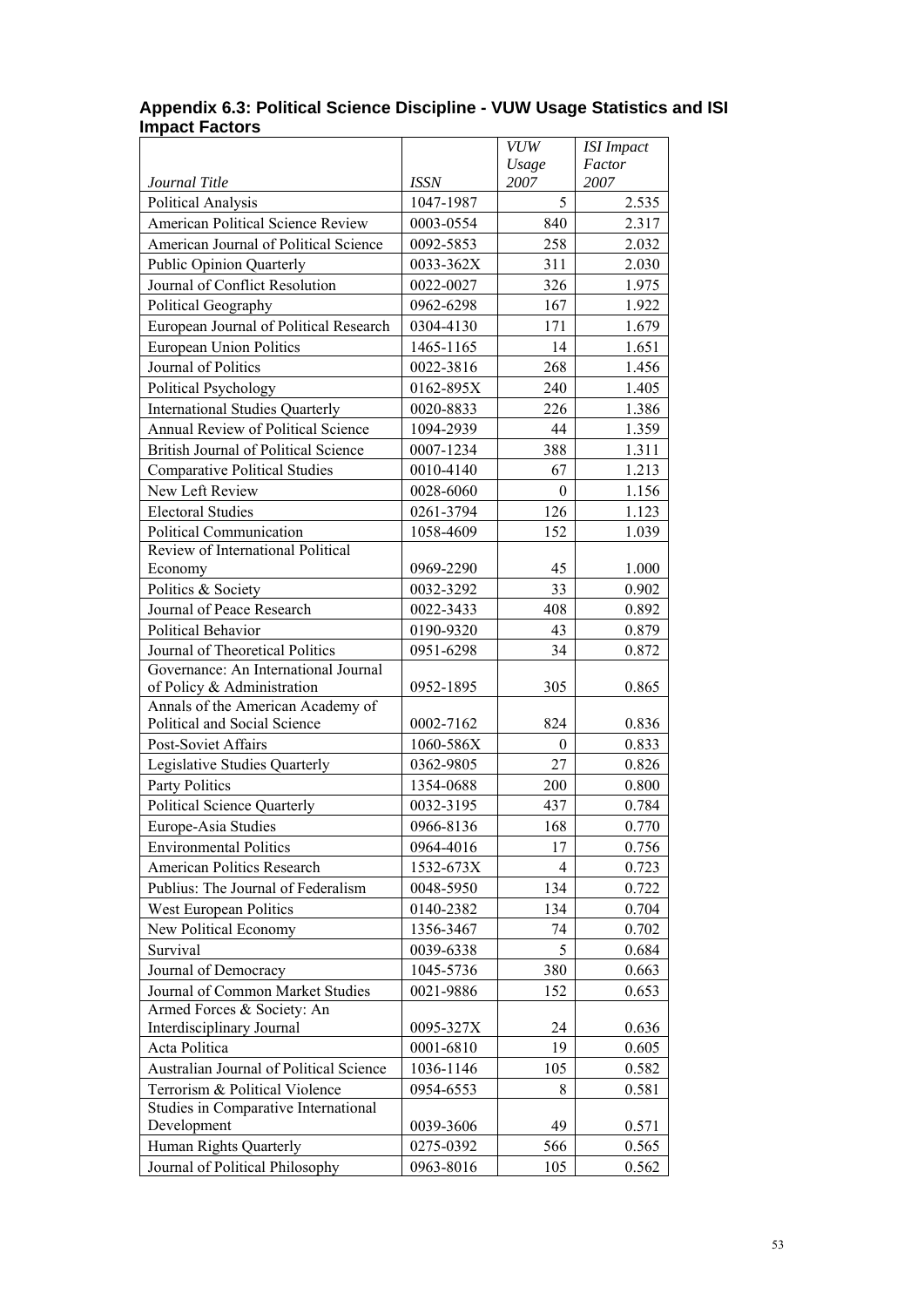| Harvard International Journal of<br>Press/Politics | 1081-180x | 47               | 0.561 |
|----------------------------------------------------|-----------|------------------|-------|
| <b>Scandinavian Political Studies</b>              | 0080-6757 | 62               | 0.553 |
| Communist and Post-Communist                       |           |                  |       |
| Studies                                            | 0967-067x | 36               | 0.529 |
| Public Choice                                      | 0048-5829 | 100              | 0.527 |
| State Politics & Policy Quarterly                  | 1532-4400 | $\overline{2}$   | 0.524 |
| Policy Studies Journal                             | 0190-292x | 161              | 0.515 |
| Latin American Politics & Society                  | 1531-426x | 123              | 0.509 |
| <b>Comparative Politics</b>                        | 0010-4159 | 85               | 0.489 |
| <b>Political Studies</b>                           | 0032-3217 | 169              | 0.488 |
| <b>Local Government Studies</b>                    | 0300-3930 | 0                | 0.486 |
| Political Research Quarterly                       | 1065-9129 | 227              | 0.486 |
| Political Theory                                   | 0090-5917 | 294              | 0.453 |
| <b>International Political Science Review</b>      | 0192-5121 | 316              | 0.450 |
| Political Science & Politics                       | 1049-0965 | 303              | 0.430 |
| East European Politics & Societies                 | 0888-3254 | 11               | 0.413 |
| Problems of Post-Communism                         | 1075-8216 | 10               | 0.368 |
| Dissent                                            | 0012-3846 | 73               | 0.352 |
| Nation                                             | 0027-8378 | 196              | 0.352 |
| Monthly Review                                     | 0027-0520 | 207              | 0.344 |
| Scottish Journal of Political Economy              | 0036-9292 | 19               | 0.343 |
| Politische Vierteljahres Schrift                   | 0032-3470 | $\boldsymbol{0}$ | 0.300 |
| Parliamentary Affairs                              | 0031-2290 | 161              | 0.298 |
| Studies in American Political                      |           |                  |       |
| Development                                        | 0898-588x | $\theta$         | 0.263 |
| Journal of Strategic Studies                       | 0140-2390 | 13               | 0.260 |
| Policy Review                                      | 0146-5945 | 106              | 0.245 |
| Government and Opposition                          | 0017-257x | 108              | 0.220 |
| <b>Independent Review</b>                          | 1086-1653 | 85               | 0.209 |
| Commentary                                         | 0010-2601 | 247              | 0.204 |
| Latin American Perspectives                        | 0094-582x | 156              | 0.192 |
| <b>Current History</b>                             | 0011-3530 | 177              | 0.186 |
| New Republic                                       | 0028-6583 | 63               | 0.175 |
| The Political Quarterly                            | 0032-3179 | 116              | 0.156 |
| Revue D'economie Politique                         | 0373-2630 | $\boldsymbol{0}$ | 0.113 |
| Politikon: South African Journal of                |           |                  |       |
| <b>Political Studies</b>                           | 0258-9346 | $\boldsymbol{0}$ | 0.108 |
| Chinese Law & Government                           | 0009-4609 | $\theta$         | 0.091 |
| Journal of Political and Military<br>Sociology     | 0047-2697 | 21               | 0.061 |
| Russian Politics and Law                           | 1061-1940 | $\boldsymbol{0}$ | 0.020 |
|                                                    |           |                  |       |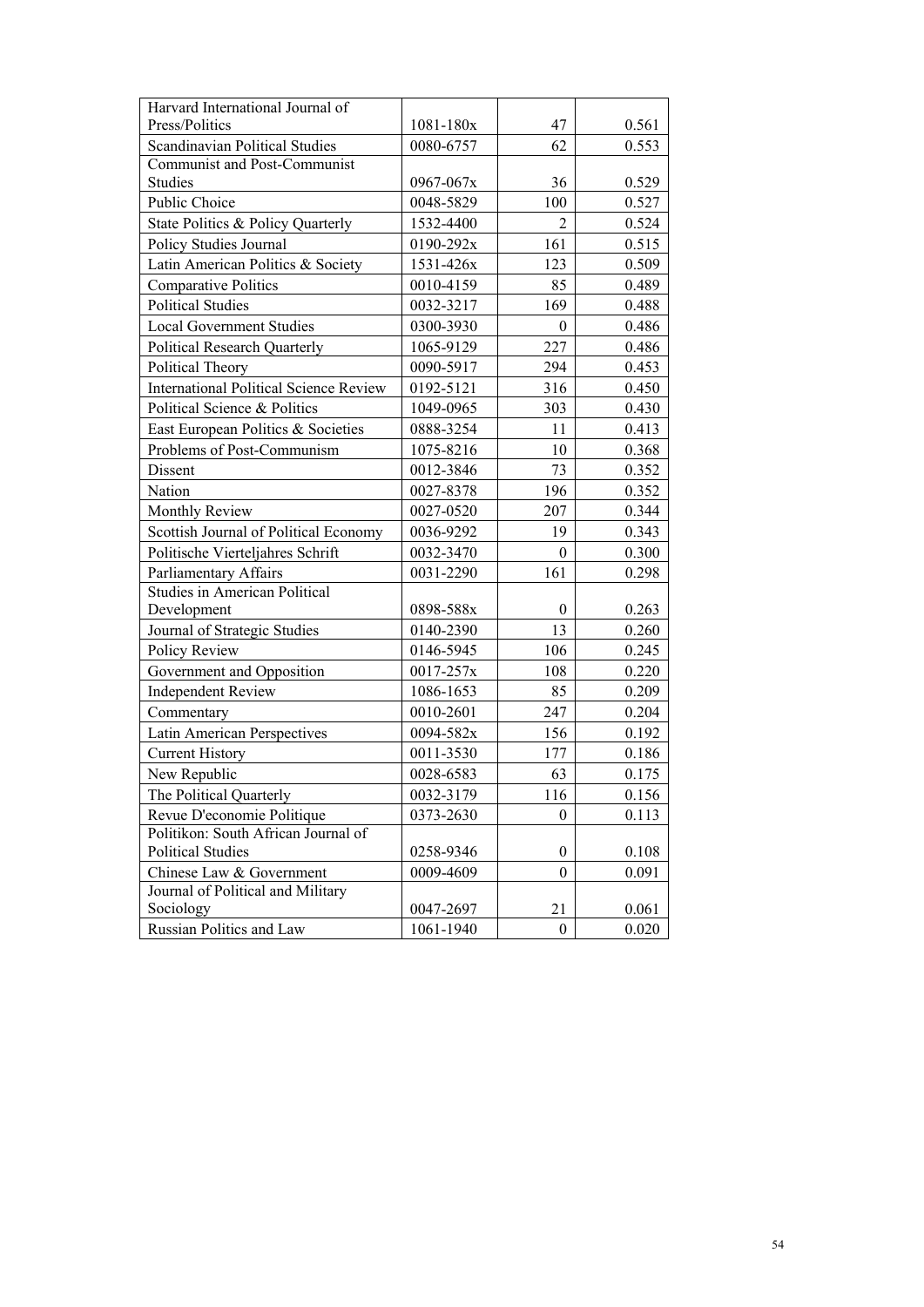|                                                                   |             | <b>VUW</b>       | <b>ISI</b> Impact |
|-------------------------------------------------------------------|-------------|------------------|-------------------|
| Journal Title                                                     | <b>ISSN</b> | Usage<br>2007    | Factor<br>2007    |
| <b>Environmental Health Perspectives</b>                          | 0091-6765   | 125              | 5.636             |
|                                                                   | 1354-1013   | 111              | 4.786             |
| Global Change Biology<br><b>Critical Reviews in Environmental</b> |             |                  |                   |
| <b>Science Technology</b>                                         | 1064-3389   | 2                | 4.615             |
| Environmental Science & Technology                                | 0013-936X   | 20601            | 4.363             |
| Frontiers in Ecology $&$ the                                      |             |                  |                   |
| Environment                                                       | 1540-9295   | $\theta$         | 4.269             |
| Annual Reviews of Environment &                                   |             |                  |                   |
| Resources                                                         | 1543-5938   | 77               | 4.036             |
| <b>Conservation Biology</b>                                       | 0888-8892   | 2081             | 3.934             |
| Global Environmental Change Part A                                | 0959-3780   | 236              | 3.915             |
| Environmental Science & Pollution                                 |             |                  |                   |
| Research                                                          | 0944-1344   | $\theta$         | 3.894             |
| <b>Ecological Applications</b>                                    | 1051-0761   | 228              | 3.571             |
| Water Research                                                    | 0043-1354   | 104              | 3.427             |
| <b>Biological Conservation</b>                                    | 0006-3207   | 1927             | 3.296             |
| Applied Catalysis A: General                                      | 0926-860X   | 51               | 3.166             |
| <b>Environmental Pollution</b>                                    | 0269-7491   | 137              | 3.135             |
| Geobiology                                                        | 1472-4677   | $\mathbf{0}$     | 3.114             |
| Remote Sensing of Environment                                     | 0034-4257   | 69               | 3.013             |
| Journal of Environmental Science &                                |             |                  |                   |
| Health Part C: Environmental                                      |             |                  |                   |
| Carcinogenesis & Ecotoxicology                                    |             |                  |                   |
| Reviews                                                           | 1059-0501   | $\boldsymbol{0}$ | 3.000             |
| <b>Environmental Research</b>                                     | 0013-9351   | 52               | 2.962             |
| Climatic Change                                                   | 0165-0009   | 94               | 2.890             |
| <b>Environmental International</b>                                | 0160-4120   | 102              | 2.797             |
| Chemosphere                                                       | 0045-6535   | 148              | 2.739             |
| International Journal of Hydrogen                                 |             |                  |                   |
| Energy                                                            | 0360-3199   | 60               | 2.725             |
| Atmospheric Environment                                           | 1352-2310   | 115              | 2.549             |
| Biogeochemistry                                                   | 0168-2563   | 20               | 2.534             |
| Ecotoxicology                                                     | 0963-9292   | 11               | 2.405             |
| Environmental & Molecular                                         |             |                  |                   |
| Mutagenesis                                                       | 0893-6692   | 5                | 2.361             |
| Aerosol Science & Technology                                      | 0278-6826   | $\theta$         | 2.350             |
| Journal of Hazardous Materials                                    | 0304-3894   | 73               | 2.337             |
| Marine Pollution Bulletin                                         | 0025-326X   | 1142             | 2.334             |
| Environmental Toxicology &                                        |             |                  |                   |
| Chemistry                                                         | 0730-7268   | 14               | 2.309             |
| Agriculture Ecosystems $&$                                        |             |                  |                   |
| Environment                                                       | 0167-8809   | 292              | 2.308             |
| Journal of Paleolimnology                                         | 0921-2728   | 37               | 2.287             |
| Science of the Total Environment                                  | 0048-9697   | 324              | 2.182             |
| <b>Ecological Engineering</b>                                     | 0925-8574   | 136              | 2.175             |
| Estuaries                                                         | 0160-8347   | 66               | 2.133             |
| Environmental Modelling & Software                                | 1364-8152   | 83               | 2.099             |
| Ecotoxicology and Environmental                                   |             |                  |                   |
| Safety                                                            | 0147-6513   | 30               | 2.014             |
| Journal of Industrial Ecology                                     | 1088-1980   | $\mathfrak{D}$   | 1.962             |
| Marine Environmental Research                                     | 0141-1136   | 128              | 1.930             |

#### **Appendix 6.4: Environmental Science Discipline - VUW Usage Statistics and ISI Impact Factors**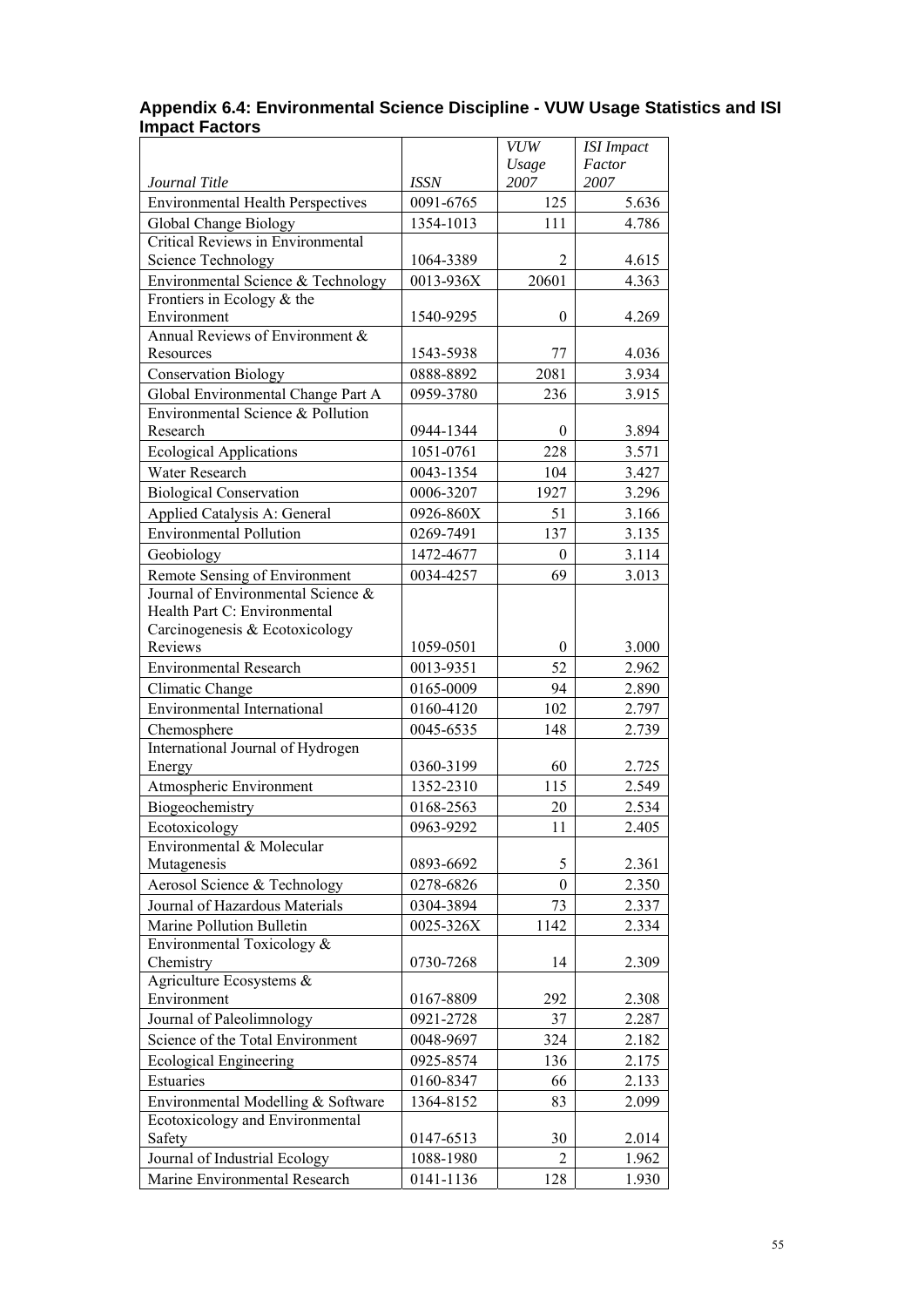| Journal of Aerosol Science                        | 0021-8502 | 6                | 1.902 |
|---------------------------------------------------|-----------|------------------|-------|
| <b>Energy Policy</b>                              | 0301-4215 | 958              | 1.901 |
| Journal of Contaminant Hydrology                  | 0169-7722 | 9                | 1.852 |
| Journal of Environmental Monitoring               | 1464-0325 | 16               | 1.833 |
| Environmental & Experimental Botany               | 0098-8472 | 35               | 1.810 |
| SAR & QSAR in Environmental                       |           |                  |       |
| Research                                          | 1062-936X | $\mathbf{0}$     | 1.795 |
| <b>Environmental Toxicology</b>                   | 1520-4081 | 16               | 1.728 |
| Geomicrobiology                                   | 0149-0451 | 4                | 1.655 |
| <b>Aquatic Sciences: Research Across</b>          |           |                  |       |
| Boundaries                                        | 1015-1621 | 8                | 1.646 |
| Journal of Atmospheric Chemistry                  | 0167-7764 | $\mathbf{1}$     | 1.640 |
| Archives of Environmental                         |           |                  |       |
| Contamination & Toxicology                        | 0090-4341 | 3                | 1.620 |
| International Journal of Life Cycle               |           |                  |       |
| Assessment                                        | 0948-3349 | 3                | 1.607 |
| <b>Ecological Indicators</b>                      | 1470-160X | 92               | 1.576 |
| International Journal of                          |           |                  |       |
| Biometeorology                                    | 0020-7128 | 3                | 1.562 |
| River Research & Applications                     | 1535-1459 | 47               | 1.551 |
| <b>Ecological Economics</b>                       | 0921-8009 | 1091             | 1.549 |
| Ozone: Science & Engineering                      | 0191-9512 | $\theta$         | 1.515 |
| Ecohealth                                         | 1612-9202 | 9                | 1.492 |
| International Journal of                          |           |                  |       |
| Phytoremediation                                  | 1522-6514 | $\theta$         | 1.489 |
| Ambio                                             | 0044-7447 | 51               | 1.487 |
| Journal of Environmental Management               | 0301-4797 | 294              | 1.446 |
| Biodiversity & Conservation                       | 0960-3115 | 159              | 1.421 |
| <b>Environmental Science and Policy</b>           | 1462-9011 | 201              | 1.415 |
| <b>Environmental Forensics</b>                    | 1527-5922 | $\mathbf{0}$     | 1.412 |
| Journal of Arid Environments                      | 0140-1963 | 94               | 1.349 |
| Waste Management                                  | 0956-053X | 61               | 1.338 |
| Environment                                       | 0013-9157 | 354              | 1.293 |
| Environmental Toxicology &                        |           |                  |       |
| Pharmacology                                      | 1382-6689 | 6                | 1.281 |
| Environmental Modeling &                          |           |                  |       |
| Assessment                                        | 1420-2026 | 17               | 1.279 |
| Resources, Conservation & Recycling               | 0921-3449 | 164              | 1.270 |
| Antarctic Science                                 | 0954-1020 | 241              | 1.265 |
| Aquatic Conservation: Marine &                    |           |                  |       |
| Freshwater Ecosystems                             | 1052-7613 | 88               | 1.240 |
| <b>Environmental Management</b>                   | 0364-152X | 160              | 1.240 |
| International Biodeterioration &<br>Biodegadation | 0964-8305 | 49               |       |
|                                                   | 0049-6979 |                  | 1.233 |
| Water, Air & Soil Pollution                       |           | 8                | 1.224 |
| Journal of Occupational Environmental<br>Hygiene  | 1545-9624 | $\boldsymbol{0}$ | 1.207 |
| Journal of Environmental Engineering              | 0733-9372 | $\overline{4}$   | 1.174 |
| <b>Environmental Conservation</b>                 | 0376-8929 | 395              | 1.143 |
|                                                   |           |                  |       |
| Water Environment Research                        | 1061-4303 | 19               | 1.118 |
| Environmental Geochemisty & Health                | 0269-4042 | $\overline{2}$   | 1.086 |
| <b>Environmental Chemistry Letters</b>            | 1610-3653 | $\boldsymbol{0}$ | 1.080 |
| Journal of Cleaner Production                     | 0959-6526 | 267              | 1.073 |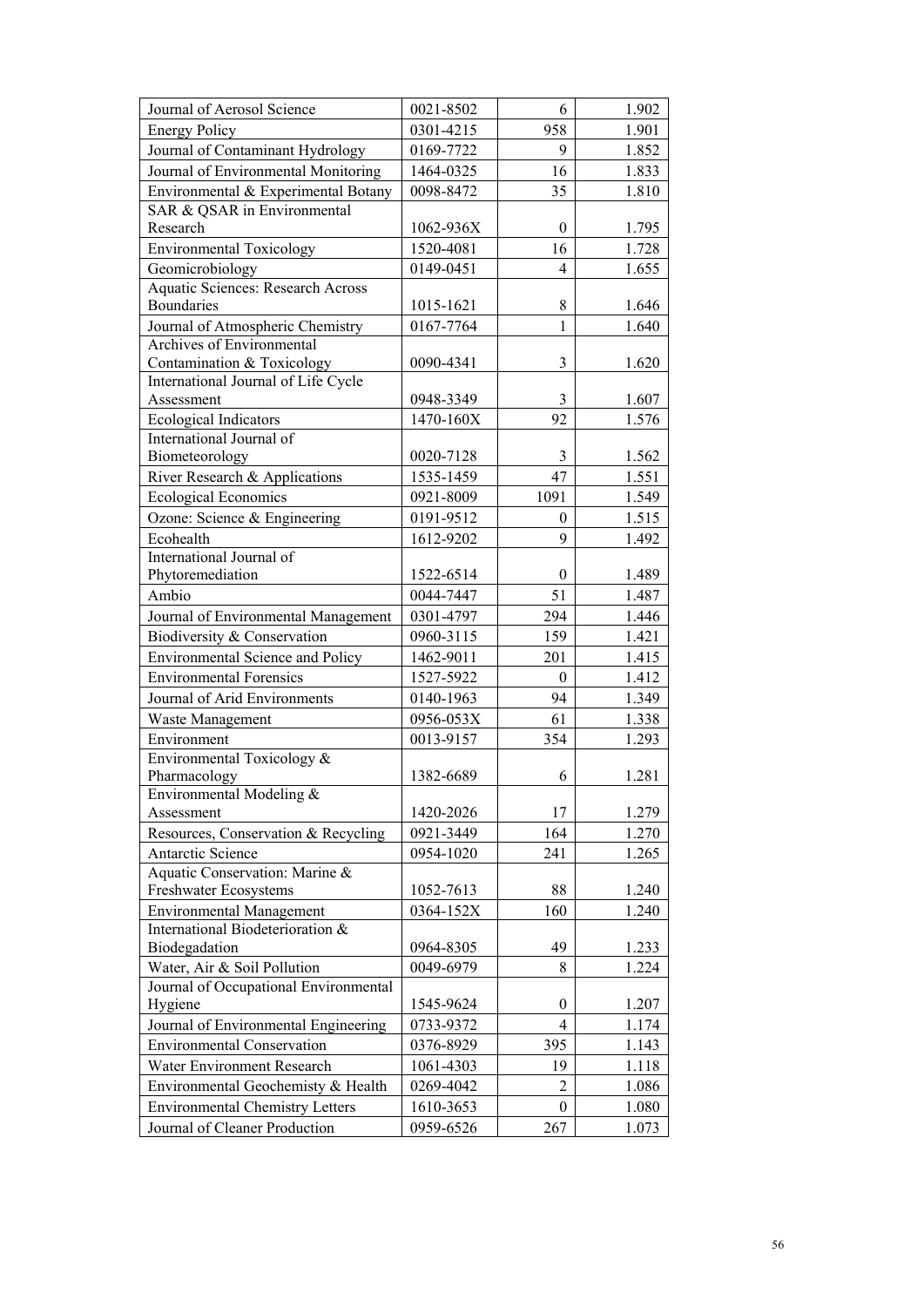| Appendix 6.5: Mathematics Discipline - VUW Usage Statistics and ISI Impact |  |
|----------------------------------------------------------------------------|--|
| <b>Factors</b>                                                             |  |

|                                                                               |             | <b>VUW</b>       | <b>ISI</b> Impact |
|-------------------------------------------------------------------------------|-------------|------------------|-------------------|
|                                                                               |             | Usage            | Factor            |
| Journal Title                                                                 | <b>ISSN</b> | 2007             | 2007              |
| Annals of Mathematics                                                         | 0003-486X   | 11               | 2.739             |
| Communications on Pure & Applied                                              |             |                  |                   |
| Mathematics                                                                   | 0010-3640   | $\overline{4}$   | 2.696             |
| <b>ACTA</b> Mathematica                                                       | 0001-5962   | $\overline{2}$   | 2.560             |
| <b>American Mathematical Society</b><br>Bulletin, New Series, of the American |             |                  |                   |
| Mathematica                                                                   | 0273-0979   | $\mathbf{0}$     | 2.464             |
| Journal of the American Mathematical                                          |             |                  |                   |
| Society                                                                       | 0894-0347   | $\boldsymbol{0}$ | 2.000             |
| Foundations of Computational                                                  |             |                  |                   |
| Mathematics                                                                   | 1615-3375   | $\theta$         | 1.833             |
| <b>Constructive Approximation</b>                                             | 0176-4276   | $\overline{4}$   | 1.738             |
| Inventiones Mathematicae                                                      | 0020-9910   | $\theta$         | 1.664             |
| Publications Mathamatiques de L'Ihaos                                         | 0073-8301   | $\mathbf{0}$     | 1.286             |
| <b>Advances in Mathematics</b>                                                | 0001-8708   | 26               | 1.235             |
| Proceedings of the London                                                     |             |                  |                   |
| Mathematical Society                                                          | 0024-6115   | 6                | 1.221             |
| <b>Computational Complexity</b>                                               | 1016-3328   | $\boldsymbol{0}$ | 1.182             |
| Journal des Mathematiques Pures et                                            |             |                  |                   |
| Appliques                                                                     | 0021-7824   | 5                | 1.118             |
| Journal of Differential Equations                                             | 0022-0396   | $\overline{2}$   | 1.097             |
| Nonlinear Analysis                                                            | 0362-546X   | $\overline{2}$   | 1.097             |
| Random Structures & Algorithms                                                | 1042-9832   | $\boldsymbol{0}$ | 1.043             |
| Communications in Partial Differential                                        |             |                  |                   |
| Equations                                                                     | 0360-5302   | $\boldsymbol{0}$ | 1.041             |
| Journal of the European Mathematical                                          |             |                  |                   |
| Society                                                                       | 1435-9855   | $\mathbf{0}$     | 1.040             |
| Geometric & Functional Analysis                                               | 1016-443X   | 3                | 1.026             |
| Annales Scientifiques de l'Ecole                                              |             |                  |                   |
| Normale Superieure                                                            | 0012-9593   | $\boldsymbol{0}$ | 1.019             |
| Journal of Combinatorial Theory:                                              |             |                  |                   |
| Series B                                                                      | 0095-8956   | 45               | 1.017             |
| Interfaces & Free Boundaries                                                  | 1463-9963   | $\boldsymbol{0}$ | 1.000             |
| American Journal of Mathematics                                               | 0002-9327   | 10               | 0.989             |
| Calculus of Variations & Partial                                              |             |                  |                   |
| Differential Equations                                                        | 0944-2669   | $\mathbf{0}$     | 0.985             |
| Bulletin of Symbolic Logic                                                    | 1079-8986   | 10               | 0.921             |
| Journal of Functional Analysis                                                | 0022-1236   | 6                | 0.893             |
| Compositio Mathematica                                                        | 0010-437X   | $\boldsymbol{0}$ | 0.882             |
| Mathematische Annalen                                                         | 0025-5831   | $\mathbf{1}$     | 0.877             |
| Commentarii Mathematici hel Vetici                                            | 0010-2571   | $\boldsymbol{0}$ | 0.875             |
| Journal of Mathematical Analysis &                                            |             |                  |                   |
| Applications<br>Journal of the Institute of Mathematics                       | 0022-247X   | 12               | 0.872             |
| of Jussieu                                                                    | 1474-7480   | $\boldsymbol{0}$ | 0.853             |
| Journal of Geometric Analysis                                                 | 1050-6926   | $\theta$         |                   |
| Transactions of the American                                                  |             |                  | 0.846             |
| Mathematical Society                                                          | 0002-9947   | 28               | 0.824             |
| Israel Journal of Mathematics                                                 | 0021-2172   | 0                | 0.801             |
| Selecta Mathematica: New Series                                               | 1022-1824   | $\boldsymbol{0}$ | 0.767             |
| Lecture Notes in Mathematics                                                  | 0075-8434   | 11               | 0.766             |
|                                                                               |             |                  |                   |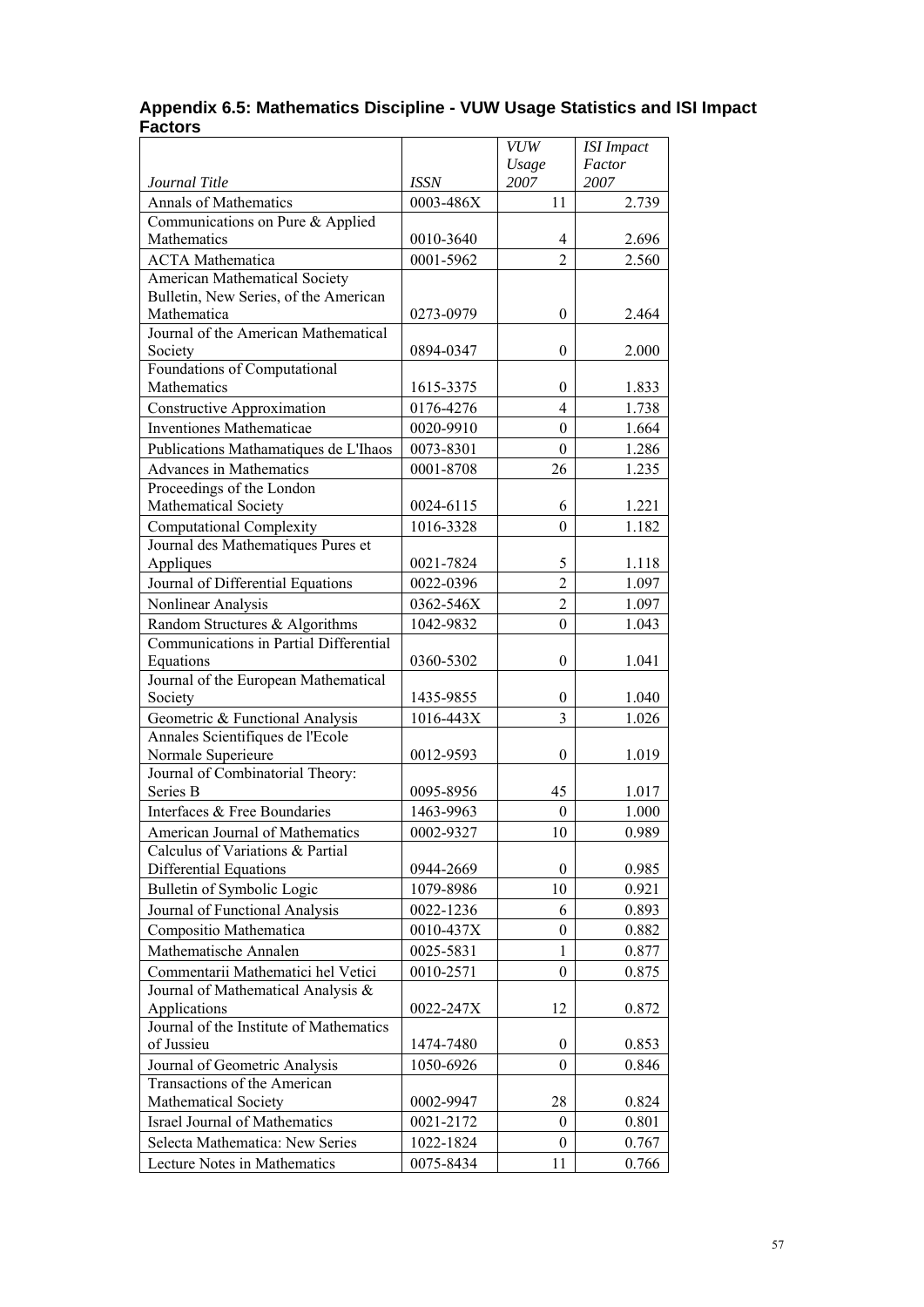| Journal of Combinatorial Theory:            |           |                  |       |
|---------------------------------------------|-----------|------------------|-------|
| Series A                                    | 0097-3165 | $\boldsymbol{0}$ | 0.733 |
| Journal of the London Mathematical          |           |                  |       |
| Society                                     | 0024-6107 | 12               | 0.733 |
| <b>Computational Geometry</b>               | 0925-7721 | $\mathbf{0}$     | 0.723 |
| <b>Transformation Groups</b>                | 1083-4362 | $\boldsymbol{0}$ | 0.723 |
| Journal of Approximation Theory             | 0021-9045 | $\boldsymbol{0}$ | 0.697 |
| Annali di Matematica Pura ed                |           |                  |       |
| Applicata                                   | 0373-3114 | $\boldsymbol{0}$ | 0.083 |
| Numerical linear algebra with               |           |                  |       |
| applications                                | 1070-5325 | $\boldsymbol{0}$ | 0.182 |
| Topology                                    | 0040-9383 | $\mathbf{1}$     | 0.217 |
| Journal of Evolution Equations              | 1424-3199 | $\overline{0}$   | 0.684 |
| Mathematische Zeitschrift                   | 0025-5874 | $\mathbf{0}$     | 0.680 |
| Journal of Pure and Applied Algebra         | 0022-4049 | 19               | 0.666 |
| European Journal of Combinatorics           | 0195-6698 | 5                | 0.651 |
| Ergodic Theory & Dynamical Systems          | 0143-3857 | $\overline{0}$   | 0.645 |
| Integral Equations & Operator Theory        | 0378-620X | $\theta$         | 0.645 |
| Combinatorica                               | 0209-9683 | $\boldsymbol{0}$ | 0.639 |
| Journal of Algebra                          | 0021-8693 | 88               | 0.630 |
| Theory of Computing Systems                 | 1432-4350 | $\overline{0}$   | 0.625 |
| Combinatorics, Probability &                |           |                  |       |
| Computing                                   | 0963-5483 | $\boldsymbol{0}$ | 0.619 |
| Discrete & Computational Geometry           | 0179-5376 | $\overline{0}$   | 0.616 |
| Bulletin of the London Mathematical         |           |                  |       |
| Society                                     | 0024-6093 | 15               | 0.615 |
| Annals of Pure & Applied Logic              | 0168-0072 | 13               | 0.613 |
| The Quarterly Journal of Mathematics:       |           |                  |       |
| <b>Oxford Series</b>                        | 0033-5606 | 0                | 0.612 |
| Journal of Symbolic Logic                   | 0022-4812 | 81               | 0.609 |
| <b>International Journal of Mathematics</b> | 0129-167X | $\boldsymbol{0}$ | 0.597 |
| Journal of Algebraic Combinatorics          | 0925-9899 | 0                | 0.582 |
| Acta Mathematica Sinica                     | 1439-8516 | $\overline{0}$   | 0.562 |
| Communications in Contemporary              |           |                  |       |
| Mathematics                                 | 0219-1997 | $\boldsymbol{0}$ | 0.545 |
| <b>Applied Categorical Structures</b>       | 0927-2852 | $\boldsymbol{0}$ | 0.538 |
| Historia Mathematica                        | 0315-0860 | 5                | 0.536 |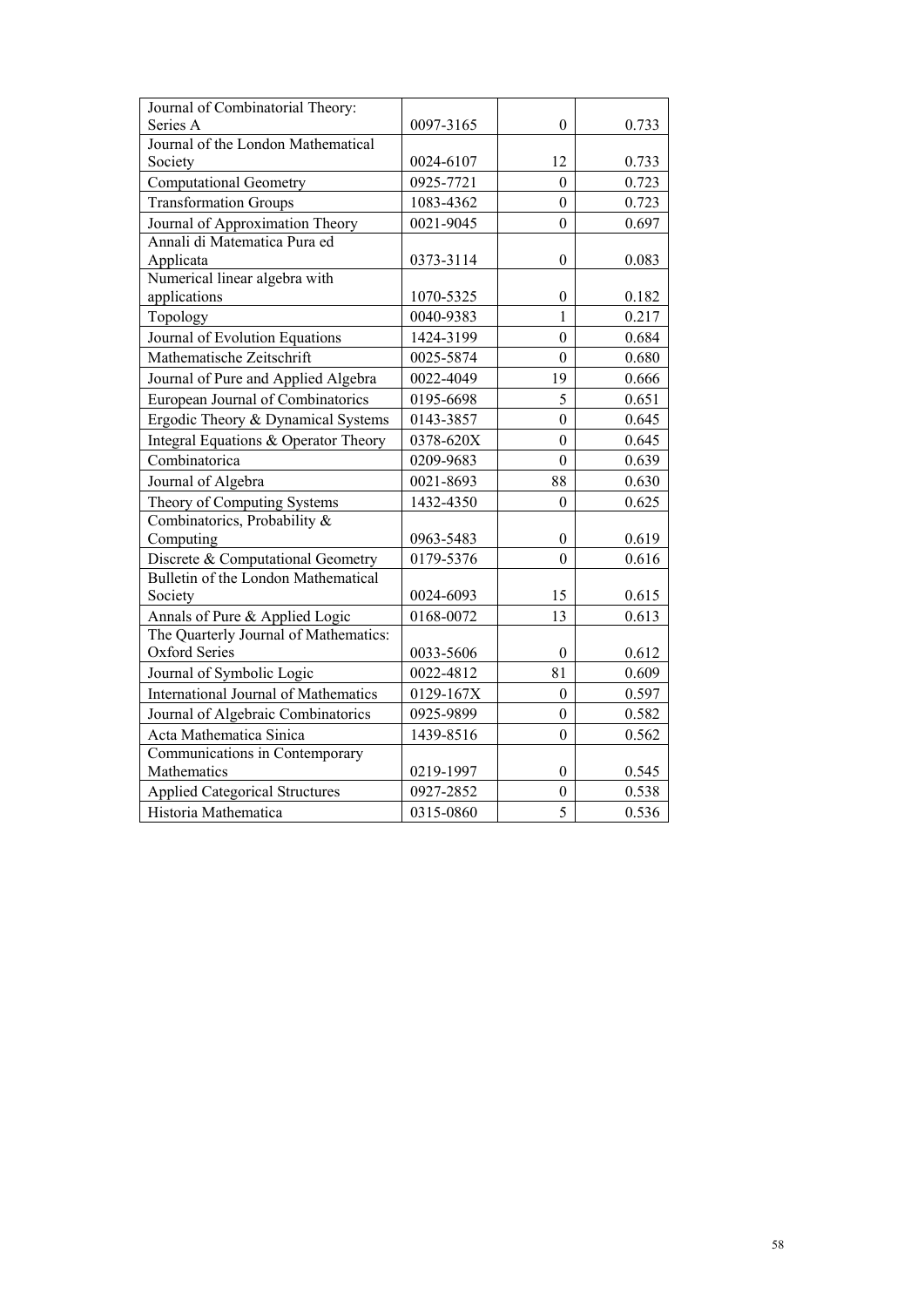|                                                      |             | <b>VUW</b>       | <b>ISI</b> Impact |
|------------------------------------------------------|-------------|------------------|-------------------|
| Journal Title                                        | <b>ISSN</b> | Usage<br>2007    | Factor<br>2007    |
| Nature Materials                                     | 1476-1122   | 276              | 19.782            |
| Materials Science & Engineering R:                   |             |                  |                   |
| Reports                                              | 0927-796X   | 9                | 14.400            |
| <b>Advanced Functional Materials</b>                 | 1616-301X   | 56               | 7.496             |
| Small                                                | 1613-6810   | 99               | 6.408             |
| Laser & Particle Beams                               | 0263-0346   | $\theta$         | 4.696             |
| Organic Electronics                                  | 1566-1199   | 3                | 3.879             |
| Journal of Synchrotron Radiation                     | 0909-0495   | 6                | 2.978             |
| <b>Ouantum Electronics</b>                           | 0018-9197   | 11               | 2.360             |
| Applied Physics B: Lasers & Optics                   | 0946-2171   | $\overline{2}$   | 2.280             |
| Progress in Photovoltaics: Research &                |             |                  |                   |
| Applications                                         | 1062-7995   | 6                | 2.179             |
| <b>IEEE Transactions on Electron</b>                 |             |                  |                   |
| Devices                                              | 0018-9383   | 11               | 2.165             |
| Nanoscale Research Letters                           | 1931-7573   | $\overline{4}$   | 2.158             |
| Plasma Processes & Polymers                          | 1612-8850   | $\boldsymbol{0}$ | 2.132             |
| <b>IEEE Transactions on Nanotechnology</b>           | 1536-125X   | 9                | 2.110             |
| The European Physical Journal E: Soft                |             |                  |                   |
| Matter                                               | 1292-8941   | 5                | 2.025             |
| <b>IEEE Photonics Technology Letters</b>             | 1041-1135   | 15               | 2.015             |
| Photonics & Nanostructures:                          |             |                  |                   |
| Fundamentals & Applications                          | 1569-4410   | $\overline{2}$   | 2.000             |
| Applied Physics A: Materials Science<br>& Processing |             | 90               |                   |
| Journal of Electromagnetic Waves &                   | 0947-8396   |                  | 1.857             |
| Applications                                         | 0920-5071   | $\boldsymbol{0}$ | 1.844             |
| Plasma Chemistry & Plasma                            |             |                  |                   |
| Processing                                           | 0272-4324   | $\mathbf{0}$     | 1.747             |
| Thin Solid Films                                     | 0040-6090   | 194              | 1.693             |
| Surface & Coatings Technology                        | 0257-8972   | 63               | 1.678             |
| Current Opinion in Solid State &                     |             |                  |                   |
| Materials Science                                    | 1359-0286   | 11               | 1.677             |
| Metrologia                                           | 0026-1394   | $\boldsymbol{0}$ | 1.667             |
| Materials Letters                                    | 0167-577X   | 256              | 1.625             |
| IEEE Transactions on Device &                        |             |                  |                   |
| <b>Materials Reliability</b>                         | 1530-4388   | $\boldsymbol{0}$ | 1.610             |
| <b>IEEE Transactions on Applied</b>                  |             |                  |                   |
| Superconductivity                                    | 1051-8223   | 21               | 1.551             |
| Microelectronic Engineering                          | 0167-9317   | 48               | 1.503             |
| Philosophical Magazine                               | 1478-6435   | $\overline{0}$   | 1.486             |
| Applied Surface Science                              | 0169-4332   | 145              | 1.406             |
| <b>IEEE</b> Sensors Journal                          | 1530-437X   | 15               | 1.340             |
| Journal of Electronic Materials                      | 0361-5235   | 4                | 1.320             |
| <b>Current Applied Physics</b>                       | 1567-1739   | 157              | 1.291             |
| Solid-State Electronics                              | 0038-1101   | 11               | 1.259             |
| Physica Status Solidi                                | 0031-8965   | 33               | 1.214             |
| Physica C: Superconductivity                         | 0921-4534   | 94               | 1.079             |
| Microelectronics Reliability                         | 0026-2714   | $\theta$         | 1.011             |
| Cryogenics                                           | 0011-2275   | 7                | 0.981             |
| Infrared Physics & Technology                        | 1350-4495   | $\overline{3}$   | 0.962             |
| <b>IEEE Transactions on Magnetics</b>                | 0018-9464   | 131              | 0.959             |

#### **Appendix 6.6: Physics (Applied) Discipline - VUW Usage Statistics and ISI Impact Factors**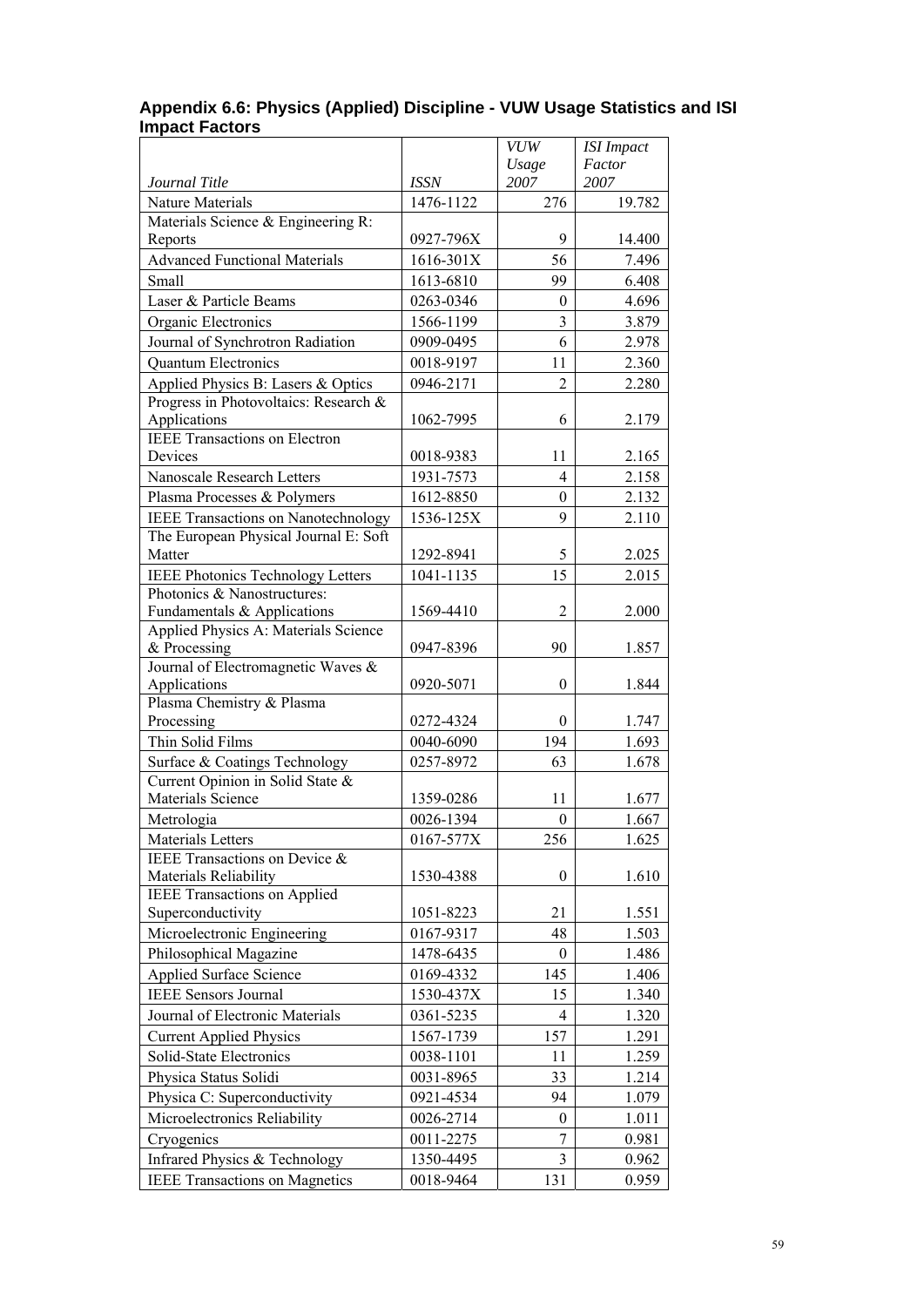| Microsystem Technologies                  | 0946-7076 | 3                | 0.912 |
|-------------------------------------------|-----------|------------------|-------|
| Vacuum                                    | 0042-207X | 15               | 0.881 |
| Journal of Experimental Nanoscience       | 1745-8080 | $\boldsymbol{0}$ | 0.875 |
| Optics & Laser Technology                 | 0030-3992 | $\mathbf{1}$     | 0.872 |
| IEEE Transactions on Dielectrics &        |           |                  |       |
| <b>Electrical Insulation</b>              | 1070-9878 | 3                | 0.792 |
| Journal of Low Temperature Physics        | 0022-2291 | $\mathbf{1}$     | 0.773 |
| <b>IEEE Transactions on Semiconductor</b> |           |                  |       |
| Manufacturing                             | 0894-6507 | $\theta$         | 0.765 |
| International Journal of Thermophysics    | 0195-928X | $\boldsymbol{0}$ | 0.698 |
| <b>Laser Physics</b>                      | 1054-660X | $\mathbf{0}$     | 0.696 |
| Fluctuation & Noise Letters               | 0219-4775 | $\boldsymbol{0}$ | 0.696 |
| Materials Science in Semiconductor        |           |                  |       |
| Processing                                | 1369-8001 | $\theta$         | 0.655 |
| International Journal of Modern           |           |                  |       |
| Physics B                                 | 0217-9792 | $\theta$         | 0.647 |
| Nanoscale & Microscale                    |           |                  |       |
| Thermophysical Engineering                | 1556-7265 | $\boldsymbol{0}$ | 0.538 |
| Journal of Nonlinear Optical Physics &    |           |                  |       |
| Materials                                 | 0218-8635 | $\boldsymbol{0}$ | 0.474 |
| <b>Technical Physics</b>                  | 1063-7842 | $\boldsymbol{0}$ | 0.460 |
| <b>Technical Physics Letters</b>          | 1063-7850 | $\mathbf{1}$     | 0.449 |
| Journal of Superconductivity & Novel      |           |                  |       |
| Magnetism                                 | 1557-1939 | $\boldsymbol{0}$ | 0.425 |
| Modern Physics Letters B                  | 0217-9849 | $\boldsymbol{0}$ | 0.400 |
| Solid State Technology                    | 0038-111X | $\overline{7}$   | 0.335 |
| <b>Integrated Ferroelectrics</b>          | 1058-4587 | $\boldsymbol{0}$ | 0.334 |
| High Temperature                          | 0018-151X | $\boldsymbol{0}$ | 0.332 |
| International Journal of Applied          |           |                  |       |
| Electromagnetics & Mechanics              | 1383-5416 | $\boldsymbol{0}$ | 0.305 |
| International Journal of Infrared &       |           |                  |       |
| Millimeter Waves                          | 0195-9271 | $\boldsymbol{0}$ | 0.300 |
| Journal of X-Ray Science &                |           |                  |       |
| Technology                                | 0895-3996 | $\boldsymbol{0}$ | 0.262 |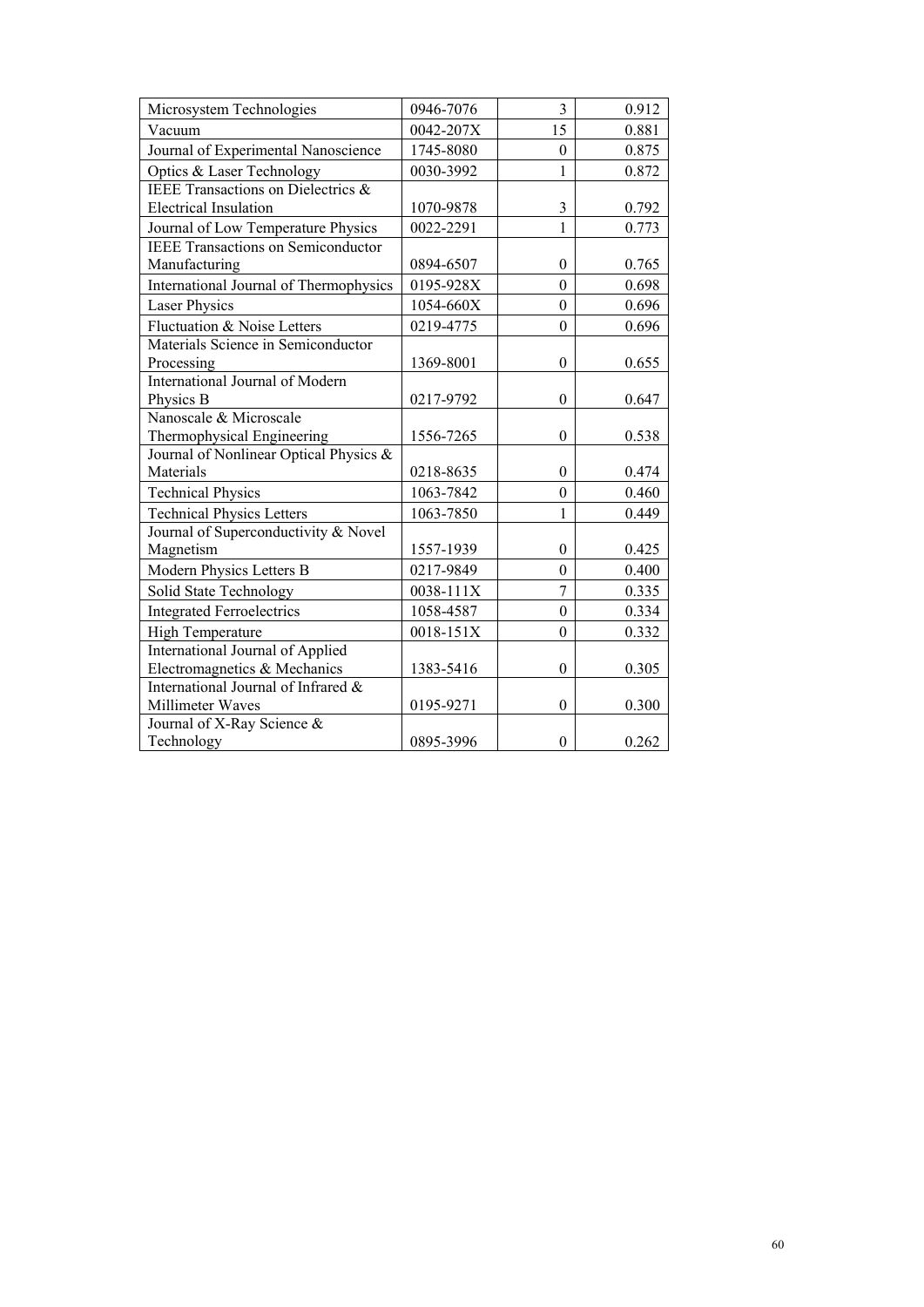|                                                                     |             | <b>VUW</b>    | <b>ISI</b> Impact |
|---------------------------------------------------------------------|-------------|---------------|-------------------|
| Journal Title                                                       | <b>ISSN</b> | Usage<br>2007 | Factor<br>2007    |
| Journal of Political Economy                                        | 0022-3808   | 333           | 4.190             |
| Journal of Economic Literature                                      | 0022-0515   | 503           | 3.973             |
| Quarterly Journal of Economics                                      | 0033-5533   | 227           | 3.688             |
| Journal of Accounting & Economics                                   | 0165-4101   | 130           | 3.034             |
| Journal of Financial Economics                                      | 0304-405X   | 315           | 2.988             |
| Econometrica                                                        | 0012-9682   | 263           | 2.972             |
| Journal of Economic Perspectives                                    | 0895-3309   | 418           | 2.831             |
| Journal of Economic Geography                                       | 1468-2702   | 56            | 2.679             |
| Review of Economic Studies                                          | 0034-6527   | 143           | 2.539             |
| Journal of Economic Growth                                          | 1381-4338   | 71            | 2.292             |
| American Economic Review                                            | 0002-8282   | 965           | 2.239             |
| Economic Geography                                                  | 0013-0095   | 297           | 2.065             |
| Journal of Econometrics                                             | 0304-4076   | 186           | 1.990             |
| Journal of Policy Analysis &                                        |             |               |                   |
| Management                                                          | 0276-8739   | 275           | 1.800             |
| Review of Economics & Statistics                                    | 0034-6535   | 123           | 1.724             |
| The World Bank Research Observer                                    | 0257-3032   | 66            | 1.700             |
| Economy & Society                                                   | 0308-5147   | 25            | 1.678             |
| <b>Health Economics</b>                                             | 1057-9230   | 56            | 1.648             |
| Journal of Law & Economics                                          | 0022-2186   | 116           | 1.620             |
| The Energy Journal                                                  | 0195-6574   | 154           | 1.575             |
| World Development                                                   | 0305-750X   | 1221          | 1.565             |
| <b>Energy Economics</b>                                             | 0140-9883   | 154           | 1.557             |
| <b>Ecological Economics</b>                                         | 0921-8009   | 1091          | 1.549             |
| Economic Journal                                                    | 0013-0133   | 433           | 1.548             |
| Journal of International Economics                                  | 0022-1996   | 124           | 1.541             |
| Journal of Health Economics                                         | 0167-6296   | 35            | 1.521             |
| Journal of Law Economics &                                          |             |               |                   |
| Organization                                                        | 8756-6222   | 90            | 1.488             |
| Journal of Monetary Economics                                       | 0304-3932   | 146           | 1.478             |
| Journal of Labor Economics                                          | 0734-306X   | 84            | 1.473             |
| Games & Economic Behavior                                           | 0899-8256   | 22            | 1.468             |
| Rand Journal of Economics                                           | 0741-6261   | 187           | 1.440             |
| Journal of Environmental Economics                                  |             |               |                   |
| & Management                                                        | 0095-0696   | 151           | 1.438             |
| Brookings Papers on Economic                                        |             |               |                   |
| Activity                                                            | 0007-2303   | 100           | 1.412             |
| International Journal of Forecasting                                | 0169-2070   | 29            | 1.409             |
| Journal of Public Economics                                         | 0047-2727   | 114           | 1.403             |
| Journal of Economic Theory                                          | 0022-0531   | 74            | 1.353             |
| Journal of Financial & Quantitative                                 |             |               |                   |
| Analysis                                                            | 0022-1090   | 116           | 1.342             |
| Industrial and Corporate Change                                     | 0960-6491   | 117           | 1.325             |
| <b>Economic Policy</b>                                              | 0266-4658   | 57            | 1.281             |
| European Review of Agricultural                                     |             |               |                   |
| Economics                                                           | 0165-1587   | 19            | 1.271             |
| The World Bank Economic Review<br><b>Environmental and Resource</b> | 0258-6770   | 30            | 1.216             |
| Economics                                                           | 0924-6460   | 95            | 1.237             |
| Economic History Review: Second                                     |             |               |                   |
| Series                                                              | 0013-0117   | 331           | 1.171             |

#### **Appendix 6.7: Economics Discipline - VUW Usage Statistics and ISI Impact Factors**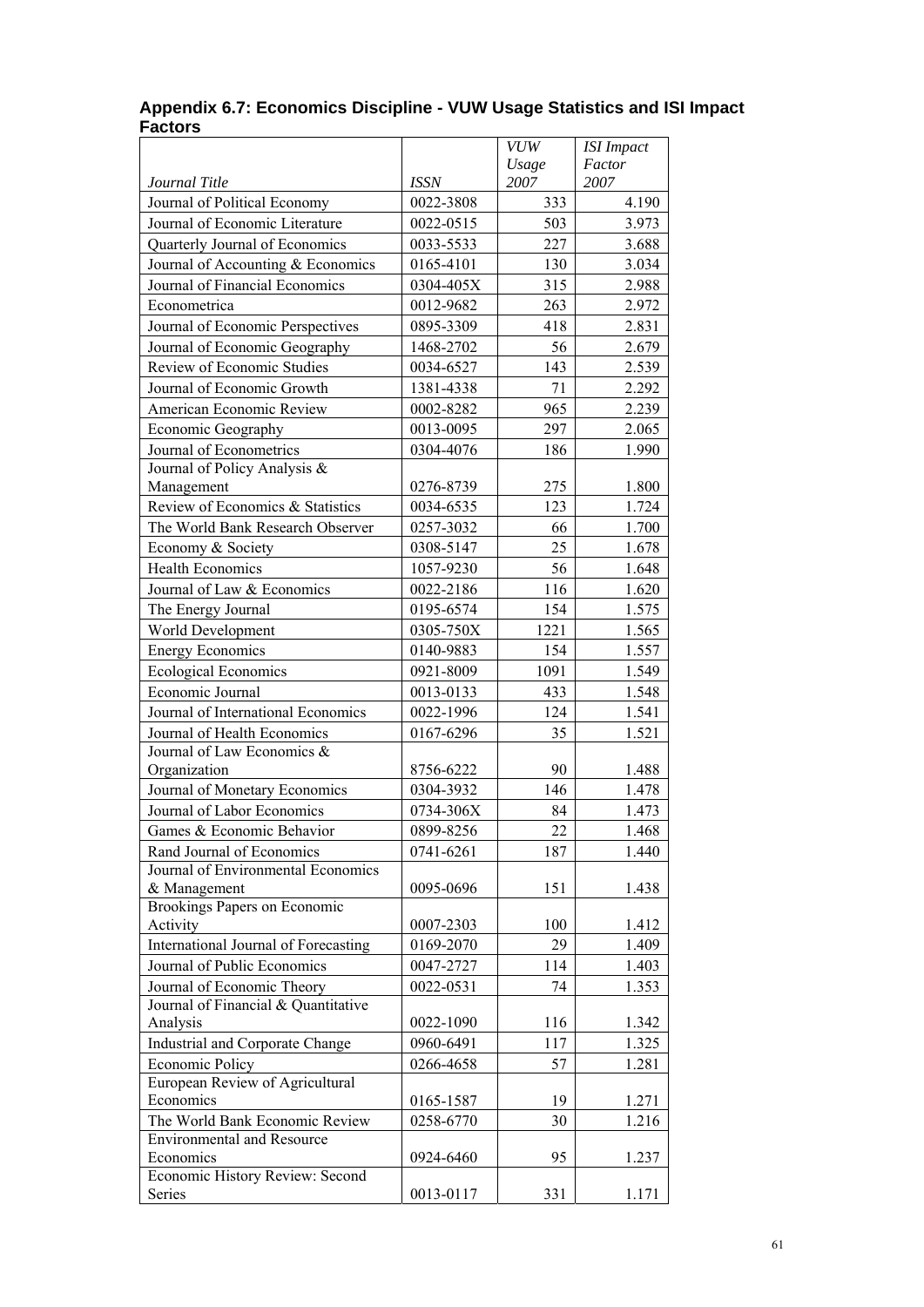| <b>Small Business Economics</b>            | 0921-898X | 220      | 1.168 |
|--------------------------------------------|-----------|----------|-------|
| The Journal of Human Resources             | 0022-166X | 110      | 1.162 |
| Journal of Business & Economic             |           |          |       |
| Statistics                                 | 0735-0015 | 33       | 1.129 |
| <b>Experimental Economics</b>              | 1386-4157 | 5        | 1.128 |
| Journal of Risk & Uncertainty              | 0895-5646 | 54       | 1.122 |
| Journal of Applied Econometrics            | 0883-7252 | 44       | 1.094 |
| Food Policy                                | 0306-9192 | 66       | 1.056 |
| Work, Employment & Society                 | 0950-0170 | 114      | 1.051 |
| Resource & Energy Economics                | 0928-7655 | 60       | 1.050 |
| <b>Land Economics</b>                      | 0023-7639 | 195      | 1.042 |
| American Journal of Agricultural           |           |          |       |
| Economics                                  | 0002-9092 | 343      | 1.034 |
| Journal of Economic History                | 0022-0507 | 360      | 1.015 |
| Journal of Agricultural Economics          | 0021-857X | 12       | 1.000 |
| Review of International Political          |           |          |       |
| Economy                                    | 0969-2290 | 45       | 1.000 |
| European Economic Review                   | 0014-2921 | 167      | 0.994 |
| <b>Mathematical Finance</b>                | 0960-1627 | 25       | 0.984 |
| Review of Economic Dynamics                | 1094-2025 | 25       | 0.972 |
| Journal of Money Credit & Banking          | 0022-2879 | 172      | 0.947 |
| Journal of Urban Economics                 | 0094-1190 | 108      | 0.942 |
| <b>International Economic Review</b>       | 0020-6598 | 68       | 0.917 |
| Journal of Development Economics           | 0304-3878 | 294      | 0.912 |
| Journal of Economic Psychology             | 0167-4870 | 167      | 0.900 |
| Regional Science & Urban Economics         | 0166-0462 | 48       | 0.885 |
| Economic Development & Cultural            |           |          |       |
| Change                                     | 0013-0079 | 176      | 0.875 |
| Journal of Economics & Management          |           |          |       |
| Strategy                                   | 1058-6407 | 41       | 0.875 |
| Journal of the European Economic           |           |          |       |
| Association                                | 1542-4766 | 6        | 0.871 |
| The Journal of Industrial Economics        | 0022-1821 | 92       | 0.860 |
| Futures<br>Bulletin of Indonesian Economic | 0016-3287 | 1837     | 0.843 |
| Studies                                    | 0007-4918 | 12       | 0.840 |
| Post-Soviet Affairs                        | 1060-586X | $\theta$ | 0.833 |
| Quantitative Finance                       | 1469-7688 | 3        | 0.824 |
| Journal of Economic Surveys                | 0950-0804 | 78       | 0.797 |
| Journal of Regional Science                | 0022-4146 | 30       | 0.785 |
| Journal of Transport Economics &           |           |          |       |
| Policy                                     | 0022-5258 | $\theta$ | 0.780 |
| Journal of Economic Behavior &             |           |          |       |
| Organization                               | 0167-2681 | 195      | 0.772 |
| Europe-Asia Studies                        | 0966-8136 | 168      | 0.770 |
| Journal of Forest Economics                | 1104-6899 | 4        | 0.759 |
| International Tax & Public Finance         | 0927-5940 | 19       | 0.757 |
| Journal of Banking & Finance               | 0378-4266 | 142      | 0.753 |
| Econometric Theory                         | 0266-4666 | 40       | 0.748 |
| Economics of Transition                    | 0967-0750 | 24       | 0.736 |
| Oxford Bulletin of Economics &             |           |          |       |
| <b>Statistics</b>                          | 0305-9049 | 33       | 0.732 |
| The World Economy                          | 0378-5920 | 247      | 0.715 |
| <b>Econometric Reviews</b>                 | 0747-4938 | 0        | 0.711 |
| Journal of Economic Dynamics &             |           |          |       |
| Control                                    | 0165-1889 | 77       | 0.703 |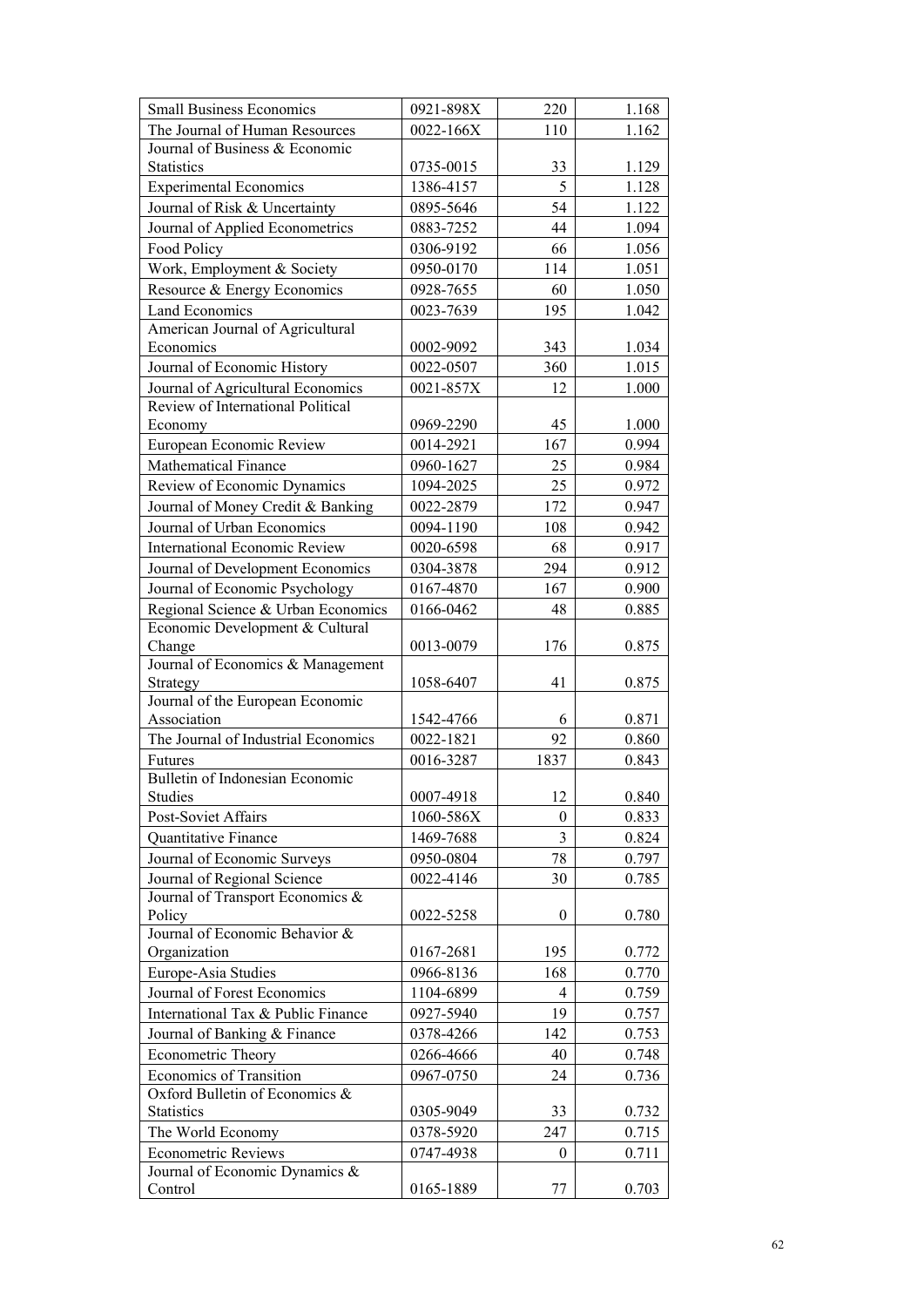| New Political Economy                   | 1356-3467 | 74  | 0.702 |
|-----------------------------------------|-----------|-----|-------|
| Cambridge Journal of Economics          | 0309-166X | 111 | 0.700 |
| Journal of Comparative Economics        | 0147-5967 | 43  | 0.691 |
| Journal of Development Studies          | 0022-0388 | 166 | 0.686 |
| Scandinavian Journal of Economics       | 0347-0520 | 83  | 0.676 |
| Labour Economics                        | 0927-5371 | 19  | 0.671 |
| <b>Explorations in Economic History</b> | 0014-4983 | 70  | 0.667 |
| Journal of Common Market Studies        | 0021-9886 | 152 | 0.653 |
| Oxford Economic Papers                  | 0030-7653 | 81  | 0.645 |
| <b>Real Estate Economics</b>            | 1080-8620 | 130 | 0.640 |
| The Australian Journal of Agricultural  |           |     |       |
| & Resource Economics                    | 1364-985X | 56  | 0.635 |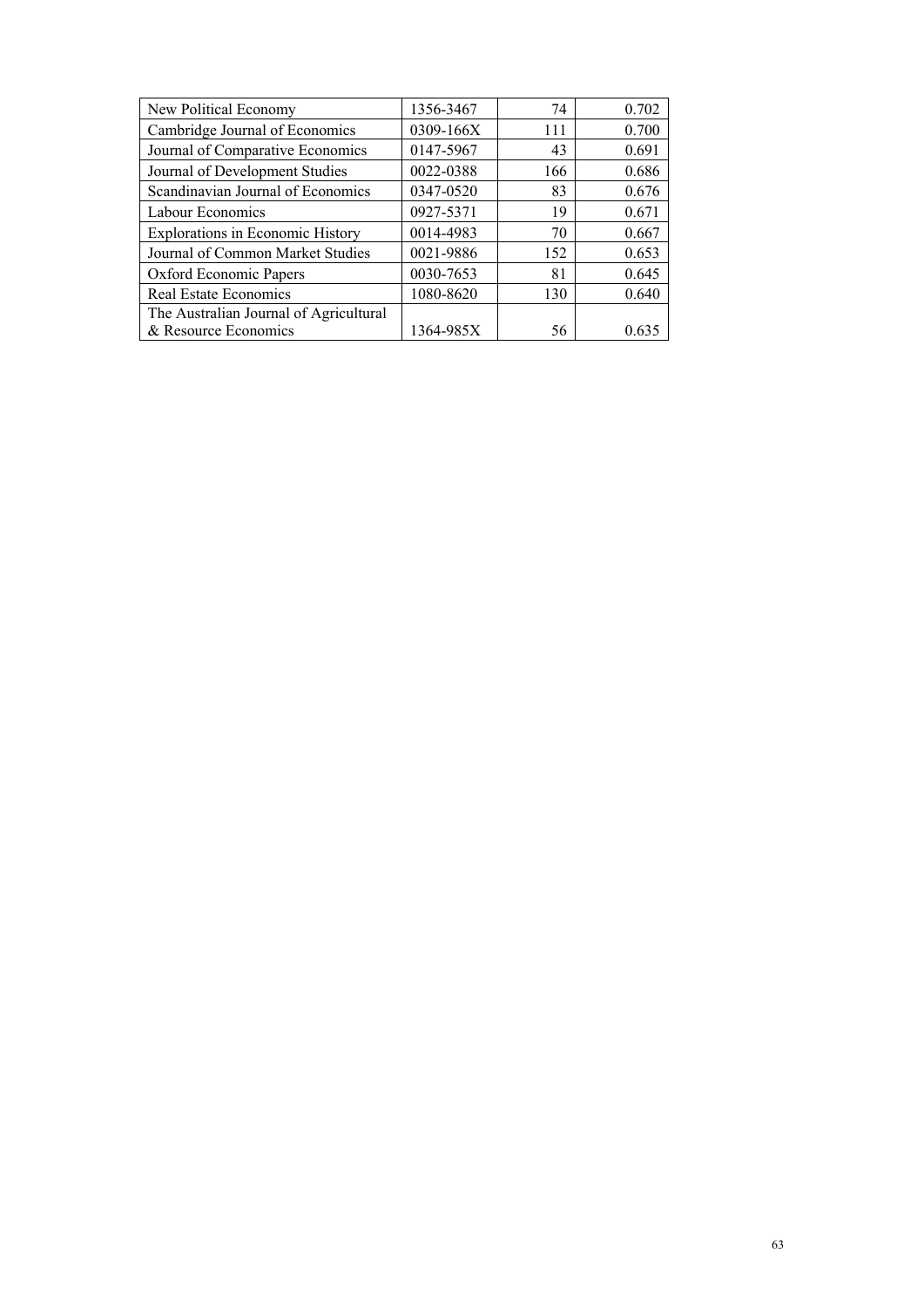|                                                   |             | <b>VUW</b> | <b>ISI</b> Impact |
|---------------------------------------------------|-------------|------------|-------------------|
|                                                   |             | Usage      | Factor            |
| Journal Title                                     | <b>ISSN</b> | 2007       | 2007              |
| <b>MIS Quarterly</b>                              | 0276-7783   | 1623       | 5.826             |
| Journal of the American Medical                   |             |            |                   |
| <b>Informatics Association</b>                    | 1067-5027   | 31         | 3.094             |
| <b>Information Systems Research</b>               | 1047-7047   | 354        | 2.682             |
| <b>Annual Review of Information Science</b>       |             |            |                   |
| & Technology<br>Journal of Management Information | 0066-4200   | 58         | 1.963             |
| Systems                                           | 0742-1222   | 400        | 1.867             |
| Journal of Health Communication                   | 1081-0730   | 1          |                   |
| International Journal of Geographical             |             |            | 1.836             |
| <b>Information Science</b>                        | 1365-8816   | 0          | 1.822             |
| Information & Management                          | 0378-7206   | 712        | 1.631             |
| Journal of Information Technology                 | 0268-3962   | 206        | 1.605             |
| <b>Information Systems Journals</b>               | 1350-1917   | 110        | 1.531             |
| Information Processing &                          |             |            |                   |
| Management                                        | 0306-4573   | 182        | 1.500             |
| Scientometrics                                    | 0138-9130   | 28         | 1.472             |
| Journal of the American Society for               |             |            |                   |
| Information Science & Technology                  | 1532-2882   | 271        | 1.436             |
| Journal of the Medical Library                    |             |            |                   |
| Association                                       | 1536-5050   | 116        | 1.392             |
| Journal of Documentation                          | 0022-0418   | 408        | 1.309             |
| Journal of Global Information                     |             |            |                   |
| Management                                        | 1062-7375   | 235        | 1.241             |
| Journal of Computer-Mediated                      |             |            |                   |
| Communication                                     | 1083-6101   | 50         | 1.232             |
| Journal of Information Science                    | 0165-5515   | 120        | 1.080             |
| Portal: Libraries & the Academy                   | 1531-2542   | 291        | 0.885             |
| Library & Information Science                     |             |            |                   |
| Research                                          | 0740-8188   | 233        | 0.870             |
| College & Research Libraries                      | 0010-0870   | 621        | 0.820             |
| Government Information Quarterly                  | 0740-624X   | 323        | 0.810             |
| Law Library Journal                               | 0023-9283   | 81         | 0.789             |
| Serials Review                                    | 0098-7913   | 162        | 0.761             |
| The Information Society                           | 0197-2243   | 81         | 0.719             |
| <b>Online Information Review</b>                  | 1468-4527   | 452        | 0.671             |
| Library Resources & Technical                     |             |            |                   |
| Services                                          | 0024-2527   | 643        | 0.628             |
| Telecommunications Policy                         | 0308-5961   | 150        | 0.593             |
| Health Information and Libraries                  |             |            |                   |
| Journal                                           | 1471-1834   | 47         | 0.592             |
| <b>Library Quarterly</b>                          | 0024-2519   | 110        | 0.556             |
| The Journal of Academic Librarianship             | 0099-1333   | 1255       | 0.551             |
| Interlending & Document Supply                    | 0264-1615   | 215        | 0.533             |
| Social Science Information                        | 0539-0184   | 33         | 0.523             |
| International Journal of Information              |             |            |                   |
| Management                                        | 0268-4012   | 314        | 0.451             |
| <b>Aslib Proceedings</b>                          | 0001-253X   | 344        | 0.413             |
| Journal of Librarianship & Information            |             |            |                   |
| Science                                           | 0961-0006   | 118        | 0.405             |
| Social Science Computer Review                    | 0894-4393   | 40         | 0.405             |
| Online                                            | 0146-5422   | 505        | 0.368             |

#### **Appendix 6.8: Information Science & Library Science Discipline - VUW Usage Statistics and ISI Impact Factors**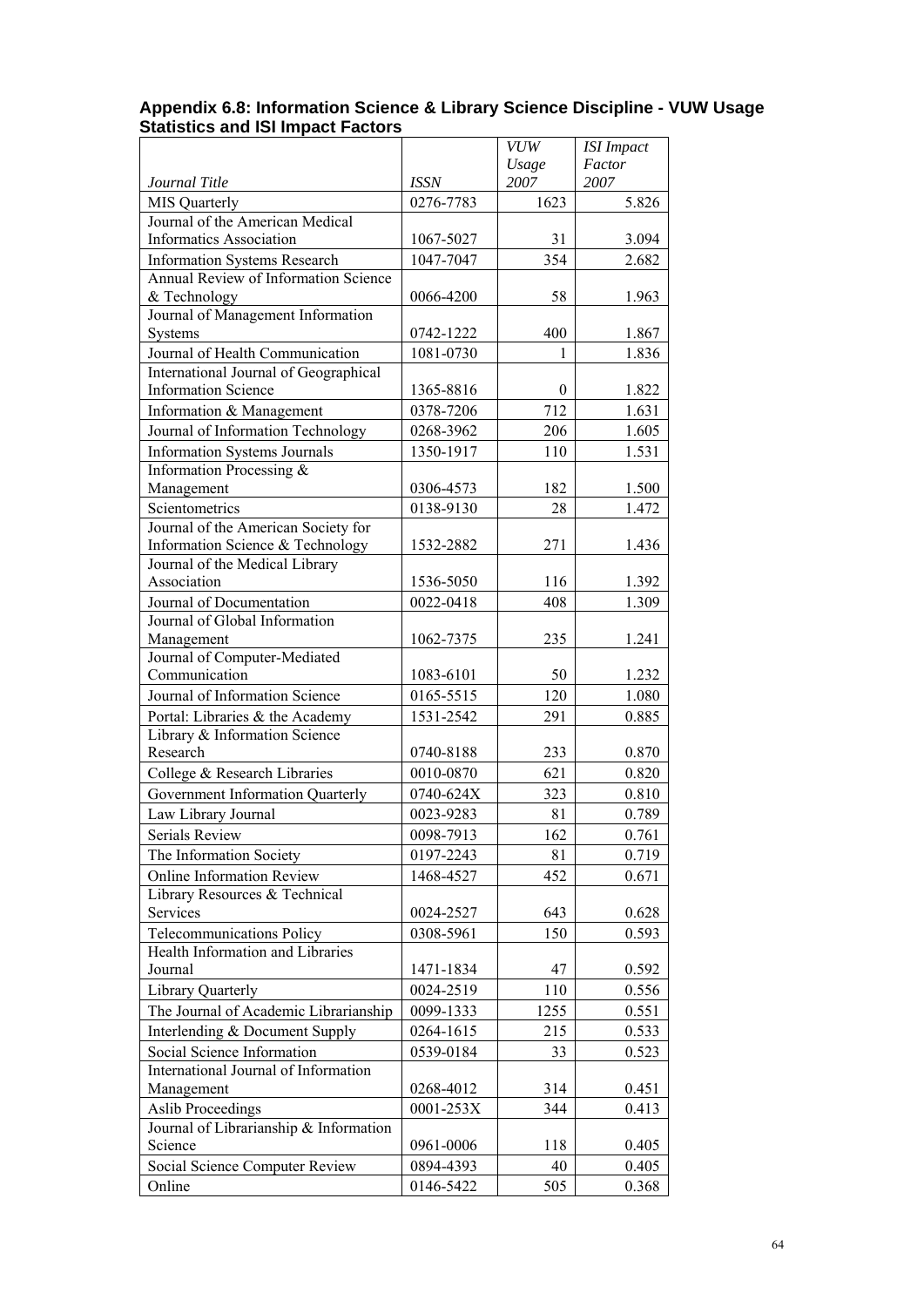| Library Trends                      | 0024-2594 | 964  | 0.333 |
|-------------------------------------|-----------|------|-------|
| Information Technology & Libraries  | 0730-9295 | 604  | 0.326 |
| The Scientist                       | 0890-3670 | 62   | 0.322 |
| Library Journal                     | 0363-0277 | 2261 | 0.295 |
| Journal of Scholarly Publishing     | 1198-9742 | 19   | 0.270 |
| Library Collections, Acquisitions & |           |      |       |
| <b>Technical Services</b>           | 1464-9055 | 136  | 0.250 |
| The Electronic Library              | 0264-0473 | 834  | 0.228 |
| Econtent                            | 1525-2531 | 433  | 0.196 |
| Reference & User Services Quarterly | 1094-9054 | 533  | 0.175 |
| Program                             | 0033-0337 | 280  | 0.111 |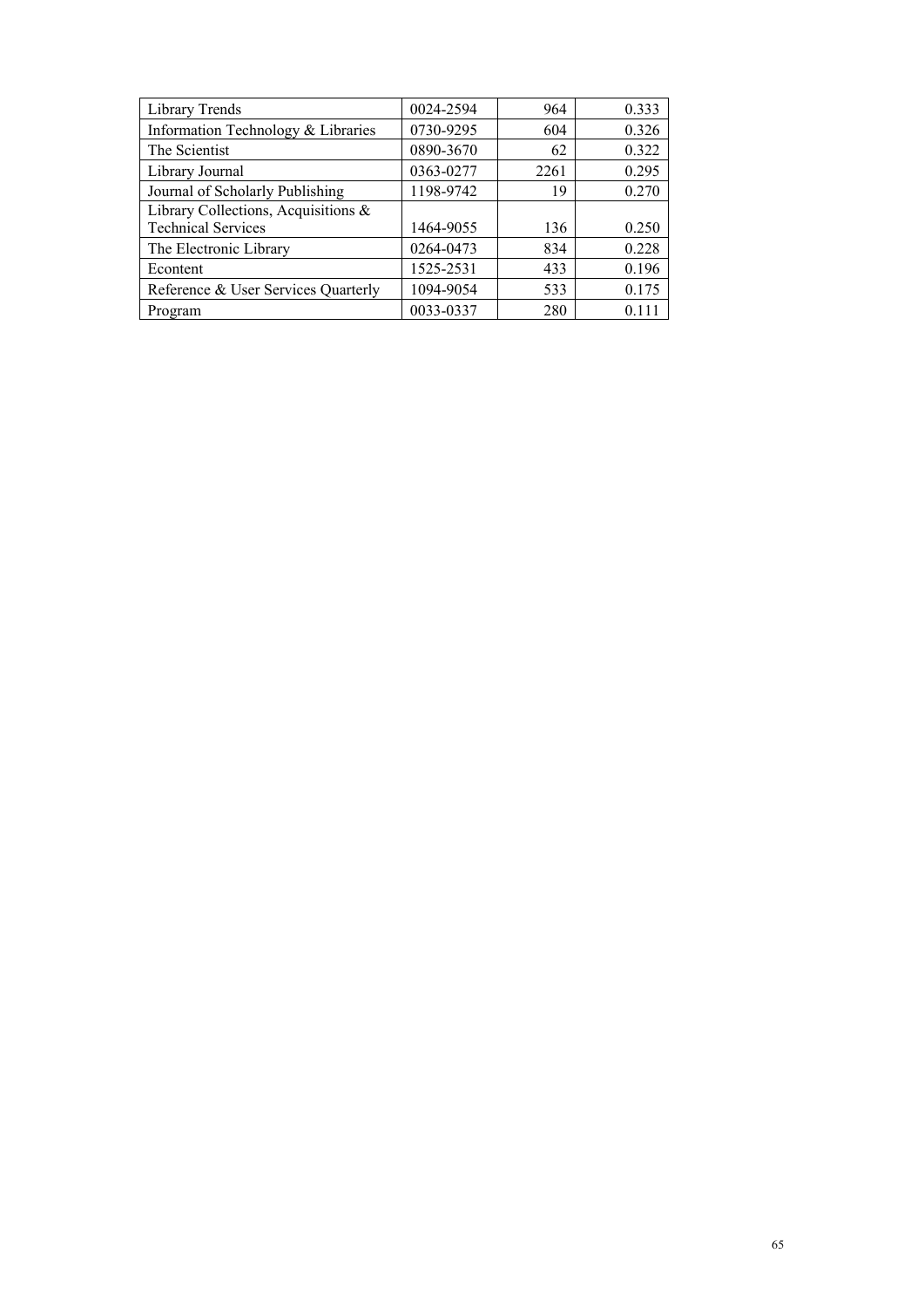| Factor<br>Usage<br>2007<br>2007<br>Journal Title<br><b>ISSN</b><br>0276-7783<br>5.826<br>1623<br><b>MIS Quarterly</b><br>The Academy of Management Journal<br>0001-4273<br>1548<br>5.017<br>The Academy of Management Review<br>4.372<br>1795<br>0363-7425<br>Organization Science<br>1047-7039<br>699<br>3.130<br>2.912<br>861<br><b>Administrative Science Quarterly</b><br>0001-8392<br>2312<br>2.829<br>Strategic Management Journal<br>0143-2095<br>Academy of Management Learning<br>47<br>2.796<br>and Education<br>1537-260X<br><b>Information Systems Research</b><br>2.682<br>1047-7047<br>354<br>2.548<br>207<br>Organizational Research Methods<br>1094-4281<br>1589<br>2.283<br>Journal of International Business<br>Studies<br>0047-2506<br>2.211<br>253<br>0048-7333<br><b>Research Policy</b><br>Organization Studies<br>0170-8406<br>464<br>2.042<br>2.000<br>840<br>0149-2063<br>Journal of Management<br>523<br>1.981<br>Journal of Organizational Behavior<br>0894-3796<br>681<br>1.931<br>Management Science<br>0025-1909<br>734<br>1.926<br>The Journal of Management Studies<br>0022-2380<br>Journal of Management Information<br>400<br>1.867<br>0742-1222<br>Systems<br>1.851<br>238<br>Journal of Operations Management<br>0272-6963<br>Organizational Behavior & Human<br>1.847<br>281<br><b>Decision Processes</b><br>0749-5978<br>1.763<br>404<br>Leadership Quarterly<br>1048-9843<br>442<br>1.667<br>0024-6301<br>Long Range Planning<br>712<br>1.631<br>Information & Management<br>0378-7206<br>1.605<br>206<br>Journal of Information Technology<br>0268-3962<br>1.590<br>174<br>0964-8410<br>Corporate Governance<br>Journal of Product Innovation<br>223<br>1.585<br>Management<br>0737-6782<br>1.534<br>208<br><b>British Journal of Management</b><br>1045-3172<br>1.500<br>International Journal of Management<br>162<br>1460-8545<br>Reviews<br>1.435<br>243<br>0011-7315<br><b>Decision Sciences</b><br>29<br>1.409<br>International Journal of Forecasting<br>0169-2070<br>1.338<br>209<br>Journal of Management Inquiry<br>1056-4926<br>654<br>1.327<br>0305-0483<br>Omega<br>1.325<br>117<br>Industrial & Corporate Change<br>0960-6491<br>5452<br>1.323<br>Harvard Business Review<br>0017-8012<br>1.250<br>179<br><b>International Small Business Journal</b><br>0266-2426<br>1.185<br>140<br>Gender, Work & Organization<br>0968-6673<br>388<br>1.169<br>Organization<br>1350-5084<br>1.103<br>584<br><b>Human Relations</b><br>0018-7267<br>International Journal of Operations and<br>1.054<br>683<br><b>Production Management</b><br>0144-3577<br>297<br>1.004<br>Technovation<br>0166-4972<br>IEEE Transactions on Engineering<br>343<br>0.962<br>0018-9391<br>Management<br>483<br>0.945<br>California Management Review<br>0008-1256<br>297<br>0.913<br><b>Supply Chain Management</b><br>1359-8546<br>529 |                                        |           | VUW | <b>ISI</b> Impact |
|-----------------------------------------------------------------------------------------------------------------------------------------------------------------------------------------------------------------------------------------------------------------------------------------------------------------------------------------------------------------------------------------------------------------------------------------------------------------------------------------------------------------------------------------------------------------------------------------------------------------------------------------------------------------------------------------------------------------------------------------------------------------------------------------------------------------------------------------------------------------------------------------------------------------------------------------------------------------------------------------------------------------------------------------------------------------------------------------------------------------------------------------------------------------------------------------------------------------------------------------------------------------------------------------------------------------------------------------------------------------------------------------------------------------------------------------------------------------------------------------------------------------------------------------------------------------------------------------------------------------------------------------------------------------------------------------------------------------------------------------------------------------------------------------------------------------------------------------------------------------------------------------------------------------------------------------------------------------------------------------------------------------------------------------------------------------------------------------------------------------------------------------------------------------------------------------------------------------------------------------------------------------------------------------------------------------------------------------------------------------------------------------------------------------------------------------------------------------------------------------------------------------------------------------------------------------------------------------------------------------------------------------------------------------------------------------------------------------------------------------------------------------------------------------------------------------------------------------------------------------|----------------------------------------|-----------|-----|-------------------|
|                                                                                                                                                                                                                                                                                                                                                                                                                                                                                                                                                                                                                                                                                                                                                                                                                                                                                                                                                                                                                                                                                                                                                                                                                                                                                                                                                                                                                                                                                                                                                                                                                                                                                                                                                                                                                                                                                                                                                                                                                                                                                                                                                                                                                                                                                                                                                                                                                                                                                                                                                                                                                                                                                                                                                                                                                                                                 |                                        |           |     |                   |
|                                                                                                                                                                                                                                                                                                                                                                                                                                                                                                                                                                                                                                                                                                                                                                                                                                                                                                                                                                                                                                                                                                                                                                                                                                                                                                                                                                                                                                                                                                                                                                                                                                                                                                                                                                                                                                                                                                                                                                                                                                                                                                                                                                                                                                                                                                                                                                                                                                                                                                                                                                                                                                                                                                                                                                                                                                                                 |                                        |           |     |                   |
|                                                                                                                                                                                                                                                                                                                                                                                                                                                                                                                                                                                                                                                                                                                                                                                                                                                                                                                                                                                                                                                                                                                                                                                                                                                                                                                                                                                                                                                                                                                                                                                                                                                                                                                                                                                                                                                                                                                                                                                                                                                                                                                                                                                                                                                                                                                                                                                                                                                                                                                                                                                                                                                                                                                                                                                                                                                                 |                                        |           |     |                   |
|                                                                                                                                                                                                                                                                                                                                                                                                                                                                                                                                                                                                                                                                                                                                                                                                                                                                                                                                                                                                                                                                                                                                                                                                                                                                                                                                                                                                                                                                                                                                                                                                                                                                                                                                                                                                                                                                                                                                                                                                                                                                                                                                                                                                                                                                                                                                                                                                                                                                                                                                                                                                                                                                                                                                                                                                                                                                 |                                        |           |     |                   |
|                                                                                                                                                                                                                                                                                                                                                                                                                                                                                                                                                                                                                                                                                                                                                                                                                                                                                                                                                                                                                                                                                                                                                                                                                                                                                                                                                                                                                                                                                                                                                                                                                                                                                                                                                                                                                                                                                                                                                                                                                                                                                                                                                                                                                                                                                                                                                                                                                                                                                                                                                                                                                                                                                                                                                                                                                                                                 |                                        |           |     |                   |
|                                                                                                                                                                                                                                                                                                                                                                                                                                                                                                                                                                                                                                                                                                                                                                                                                                                                                                                                                                                                                                                                                                                                                                                                                                                                                                                                                                                                                                                                                                                                                                                                                                                                                                                                                                                                                                                                                                                                                                                                                                                                                                                                                                                                                                                                                                                                                                                                                                                                                                                                                                                                                                                                                                                                                                                                                                                                 |                                        |           |     |                   |
|                                                                                                                                                                                                                                                                                                                                                                                                                                                                                                                                                                                                                                                                                                                                                                                                                                                                                                                                                                                                                                                                                                                                                                                                                                                                                                                                                                                                                                                                                                                                                                                                                                                                                                                                                                                                                                                                                                                                                                                                                                                                                                                                                                                                                                                                                                                                                                                                                                                                                                                                                                                                                                                                                                                                                                                                                                                                 |                                        |           |     |                   |
|                                                                                                                                                                                                                                                                                                                                                                                                                                                                                                                                                                                                                                                                                                                                                                                                                                                                                                                                                                                                                                                                                                                                                                                                                                                                                                                                                                                                                                                                                                                                                                                                                                                                                                                                                                                                                                                                                                                                                                                                                                                                                                                                                                                                                                                                                                                                                                                                                                                                                                                                                                                                                                                                                                                                                                                                                                                                 |                                        |           |     |                   |
|                                                                                                                                                                                                                                                                                                                                                                                                                                                                                                                                                                                                                                                                                                                                                                                                                                                                                                                                                                                                                                                                                                                                                                                                                                                                                                                                                                                                                                                                                                                                                                                                                                                                                                                                                                                                                                                                                                                                                                                                                                                                                                                                                                                                                                                                                                                                                                                                                                                                                                                                                                                                                                                                                                                                                                                                                                                                 |                                        |           |     |                   |
|                                                                                                                                                                                                                                                                                                                                                                                                                                                                                                                                                                                                                                                                                                                                                                                                                                                                                                                                                                                                                                                                                                                                                                                                                                                                                                                                                                                                                                                                                                                                                                                                                                                                                                                                                                                                                                                                                                                                                                                                                                                                                                                                                                                                                                                                                                                                                                                                                                                                                                                                                                                                                                                                                                                                                                                                                                                                 |                                        |           |     |                   |
|                                                                                                                                                                                                                                                                                                                                                                                                                                                                                                                                                                                                                                                                                                                                                                                                                                                                                                                                                                                                                                                                                                                                                                                                                                                                                                                                                                                                                                                                                                                                                                                                                                                                                                                                                                                                                                                                                                                                                                                                                                                                                                                                                                                                                                                                                                                                                                                                                                                                                                                                                                                                                                                                                                                                                                                                                                                                 |                                        |           |     |                   |
|                                                                                                                                                                                                                                                                                                                                                                                                                                                                                                                                                                                                                                                                                                                                                                                                                                                                                                                                                                                                                                                                                                                                                                                                                                                                                                                                                                                                                                                                                                                                                                                                                                                                                                                                                                                                                                                                                                                                                                                                                                                                                                                                                                                                                                                                                                                                                                                                                                                                                                                                                                                                                                                                                                                                                                                                                                                                 |                                        |           |     |                   |
|                                                                                                                                                                                                                                                                                                                                                                                                                                                                                                                                                                                                                                                                                                                                                                                                                                                                                                                                                                                                                                                                                                                                                                                                                                                                                                                                                                                                                                                                                                                                                                                                                                                                                                                                                                                                                                                                                                                                                                                                                                                                                                                                                                                                                                                                                                                                                                                                                                                                                                                                                                                                                                                                                                                                                                                                                                                                 |                                        |           |     |                   |
|                                                                                                                                                                                                                                                                                                                                                                                                                                                                                                                                                                                                                                                                                                                                                                                                                                                                                                                                                                                                                                                                                                                                                                                                                                                                                                                                                                                                                                                                                                                                                                                                                                                                                                                                                                                                                                                                                                                                                                                                                                                                                                                                                                                                                                                                                                                                                                                                                                                                                                                                                                                                                                                                                                                                                                                                                                                                 |                                        |           |     |                   |
|                                                                                                                                                                                                                                                                                                                                                                                                                                                                                                                                                                                                                                                                                                                                                                                                                                                                                                                                                                                                                                                                                                                                                                                                                                                                                                                                                                                                                                                                                                                                                                                                                                                                                                                                                                                                                                                                                                                                                                                                                                                                                                                                                                                                                                                                                                                                                                                                                                                                                                                                                                                                                                                                                                                                                                                                                                                                 |                                        |           |     |                   |
|                                                                                                                                                                                                                                                                                                                                                                                                                                                                                                                                                                                                                                                                                                                                                                                                                                                                                                                                                                                                                                                                                                                                                                                                                                                                                                                                                                                                                                                                                                                                                                                                                                                                                                                                                                                                                                                                                                                                                                                                                                                                                                                                                                                                                                                                                                                                                                                                                                                                                                                                                                                                                                                                                                                                                                                                                                                                 |                                        |           |     |                   |
|                                                                                                                                                                                                                                                                                                                                                                                                                                                                                                                                                                                                                                                                                                                                                                                                                                                                                                                                                                                                                                                                                                                                                                                                                                                                                                                                                                                                                                                                                                                                                                                                                                                                                                                                                                                                                                                                                                                                                                                                                                                                                                                                                                                                                                                                                                                                                                                                                                                                                                                                                                                                                                                                                                                                                                                                                                                                 |                                        |           |     |                   |
|                                                                                                                                                                                                                                                                                                                                                                                                                                                                                                                                                                                                                                                                                                                                                                                                                                                                                                                                                                                                                                                                                                                                                                                                                                                                                                                                                                                                                                                                                                                                                                                                                                                                                                                                                                                                                                                                                                                                                                                                                                                                                                                                                                                                                                                                                                                                                                                                                                                                                                                                                                                                                                                                                                                                                                                                                                                                 |                                        |           |     |                   |
|                                                                                                                                                                                                                                                                                                                                                                                                                                                                                                                                                                                                                                                                                                                                                                                                                                                                                                                                                                                                                                                                                                                                                                                                                                                                                                                                                                                                                                                                                                                                                                                                                                                                                                                                                                                                                                                                                                                                                                                                                                                                                                                                                                                                                                                                                                                                                                                                                                                                                                                                                                                                                                                                                                                                                                                                                                                                 |                                        |           |     |                   |
|                                                                                                                                                                                                                                                                                                                                                                                                                                                                                                                                                                                                                                                                                                                                                                                                                                                                                                                                                                                                                                                                                                                                                                                                                                                                                                                                                                                                                                                                                                                                                                                                                                                                                                                                                                                                                                                                                                                                                                                                                                                                                                                                                                                                                                                                                                                                                                                                                                                                                                                                                                                                                                                                                                                                                                                                                                                                 |                                        |           |     |                   |
|                                                                                                                                                                                                                                                                                                                                                                                                                                                                                                                                                                                                                                                                                                                                                                                                                                                                                                                                                                                                                                                                                                                                                                                                                                                                                                                                                                                                                                                                                                                                                                                                                                                                                                                                                                                                                                                                                                                                                                                                                                                                                                                                                                                                                                                                                                                                                                                                                                                                                                                                                                                                                                                                                                                                                                                                                                                                 |                                        |           |     |                   |
|                                                                                                                                                                                                                                                                                                                                                                                                                                                                                                                                                                                                                                                                                                                                                                                                                                                                                                                                                                                                                                                                                                                                                                                                                                                                                                                                                                                                                                                                                                                                                                                                                                                                                                                                                                                                                                                                                                                                                                                                                                                                                                                                                                                                                                                                                                                                                                                                                                                                                                                                                                                                                                                                                                                                                                                                                                                                 |                                        |           |     |                   |
|                                                                                                                                                                                                                                                                                                                                                                                                                                                                                                                                                                                                                                                                                                                                                                                                                                                                                                                                                                                                                                                                                                                                                                                                                                                                                                                                                                                                                                                                                                                                                                                                                                                                                                                                                                                                                                                                                                                                                                                                                                                                                                                                                                                                                                                                                                                                                                                                                                                                                                                                                                                                                                                                                                                                                                                                                                                                 |                                        |           |     |                   |
|                                                                                                                                                                                                                                                                                                                                                                                                                                                                                                                                                                                                                                                                                                                                                                                                                                                                                                                                                                                                                                                                                                                                                                                                                                                                                                                                                                                                                                                                                                                                                                                                                                                                                                                                                                                                                                                                                                                                                                                                                                                                                                                                                                                                                                                                                                                                                                                                                                                                                                                                                                                                                                                                                                                                                                                                                                                                 |                                        |           |     |                   |
|                                                                                                                                                                                                                                                                                                                                                                                                                                                                                                                                                                                                                                                                                                                                                                                                                                                                                                                                                                                                                                                                                                                                                                                                                                                                                                                                                                                                                                                                                                                                                                                                                                                                                                                                                                                                                                                                                                                                                                                                                                                                                                                                                                                                                                                                                                                                                                                                                                                                                                                                                                                                                                                                                                                                                                                                                                                                 |                                        |           |     |                   |
|                                                                                                                                                                                                                                                                                                                                                                                                                                                                                                                                                                                                                                                                                                                                                                                                                                                                                                                                                                                                                                                                                                                                                                                                                                                                                                                                                                                                                                                                                                                                                                                                                                                                                                                                                                                                                                                                                                                                                                                                                                                                                                                                                                                                                                                                                                                                                                                                                                                                                                                                                                                                                                                                                                                                                                                                                                                                 |                                        |           |     |                   |
|                                                                                                                                                                                                                                                                                                                                                                                                                                                                                                                                                                                                                                                                                                                                                                                                                                                                                                                                                                                                                                                                                                                                                                                                                                                                                                                                                                                                                                                                                                                                                                                                                                                                                                                                                                                                                                                                                                                                                                                                                                                                                                                                                                                                                                                                                                                                                                                                                                                                                                                                                                                                                                                                                                                                                                                                                                                                 |                                        |           |     |                   |
|                                                                                                                                                                                                                                                                                                                                                                                                                                                                                                                                                                                                                                                                                                                                                                                                                                                                                                                                                                                                                                                                                                                                                                                                                                                                                                                                                                                                                                                                                                                                                                                                                                                                                                                                                                                                                                                                                                                                                                                                                                                                                                                                                                                                                                                                                                                                                                                                                                                                                                                                                                                                                                                                                                                                                                                                                                                                 |                                        |           |     |                   |
|                                                                                                                                                                                                                                                                                                                                                                                                                                                                                                                                                                                                                                                                                                                                                                                                                                                                                                                                                                                                                                                                                                                                                                                                                                                                                                                                                                                                                                                                                                                                                                                                                                                                                                                                                                                                                                                                                                                                                                                                                                                                                                                                                                                                                                                                                                                                                                                                                                                                                                                                                                                                                                                                                                                                                                                                                                                                 |                                        |           |     |                   |
|                                                                                                                                                                                                                                                                                                                                                                                                                                                                                                                                                                                                                                                                                                                                                                                                                                                                                                                                                                                                                                                                                                                                                                                                                                                                                                                                                                                                                                                                                                                                                                                                                                                                                                                                                                                                                                                                                                                                                                                                                                                                                                                                                                                                                                                                                                                                                                                                                                                                                                                                                                                                                                                                                                                                                                                                                                                                 |                                        |           |     |                   |
|                                                                                                                                                                                                                                                                                                                                                                                                                                                                                                                                                                                                                                                                                                                                                                                                                                                                                                                                                                                                                                                                                                                                                                                                                                                                                                                                                                                                                                                                                                                                                                                                                                                                                                                                                                                                                                                                                                                                                                                                                                                                                                                                                                                                                                                                                                                                                                                                                                                                                                                                                                                                                                                                                                                                                                                                                                                                 |                                        |           |     |                   |
|                                                                                                                                                                                                                                                                                                                                                                                                                                                                                                                                                                                                                                                                                                                                                                                                                                                                                                                                                                                                                                                                                                                                                                                                                                                                                                                                                                                                                                                                                                                                                                                                                                                                                                                                                                                                                                                                                                                                                                                                                                                                                                                                                                                                                                                                                                                                                                                                                                                                                                                                                                                                                                                                                                                                                                                                                                                                 |                                        |           |     |                   |
|                                                                                                                                                                                                                                                                                                                                                                                                                                                                                                                                                                                                                                                                                                                                                                                                                                                                                                                                                                                                                                                                                                                                                                                                                                                                                                                                                                                                                                                                                                                                                                                                                                                                                                                                                                                                                                                                                                                                                                                                                                                                                                                                                                                                                                                                                                                                                                                                                                                                                                                                                                                                                                                                                                                                                                                                                                                                 |                                        |           |     |                   |
|                                                                                                                                                                                                                                                                                                                                                                                                                                                                                                                                                                                                                                                                                                                                                                                                                                                                                                                                                                                                                                                                                                                                                                                                                                                                                                                                                                                                                                                                                                                                                                                                                                                                                                                                                                                                                                                                                                                                                                                                                                                                                                                                                                                                                                                                                                                                                                                                                                                                                                                                                                                                                                                                                                                                                                                                                                                                 |                                        |           |     |                   |
|                                                                                                                                                                                                                                                                                                                                                                                                                                                                                                                                                                                                                                                                                                                                                                                                                                                                                                                                                                                                                                                                                                                                                                                                                                                                                                                                                                                                                                                                                                                                                                                                                                                                                                                                                                                                                                                                                                                                                                                                                                                                                                                                                                                                                                                                                                                                                                                                                                                                                                                                                                                                                                                                                                                                                                                                                                                                 |                                        |           |     |                   |
|                                                                                                                                                                                                                                                                                                                                                                                                                                                                                                                                                                                                                                                                                                                                                                                                                                                                                                                                                                                                                                                                                                                                                                                                                                                                                                                                                                                                                                                                                                                                                                                                                                                                                                                                                                                                                                                                                                                                                                                                                                                                                                                                                                                                                                                                                                                                                                                                                                                                                                                                                                                                                                                                                                                                                                                                                                                                 |                                        |           |     |                   |
|                                                                                                                                                                                                                                                                                                                                                                                                                                                                                                                                                                                                                                                                                                                                                                                                                                                                                                                                                                                                                                                                                                                                                                                                                                                                                                                                                                                                                                                                                                                                                                                                                                                                                                                                                                                                                                                                                                                                                                                                                                                                                                                                                                                                                                                                                                                                                                                                                                                                                                                                                                                                                                                                                                                                                                                                                                                                 |                                        |           |     |                   |
|                                                                                                                                                                                                                                                                                                                                                                                                                                                                                                                                                                                                                                                                                                                                                                                                                                                                                                                                                                                                                                                                                                                                                                                                                                                                                                                                                                                                                                                                                                                                                                                                                                                                                                                                                                                                                                                                                                                                                                                                                                                                                                                                                                                                                                                                                                                                                                                                                                                                                                                                                                                                                                                                                                                                                                                                                                                                 |                                        |           |     |                   |
|                                                                                                                                                                                                                                                                                                                                                                                                                                                                                                                                                                                                                                                                                                                                                                                                                                                                                                                                                                                                                                                                                                                                                                                                                                                                                                                                                                                                                                                                                                                                                                                                                                                                                                                                                                                                                                                                                                                                                                                                                                                                                                                                                                                                                                                                                                                                                                                                                                                                                                                                                                                                                                                                                                                                                                                                                                                                 |                                        |           |     |                   |
|                                                                                                                                                                                                                                                                                                                                                                                                                                                                                                                                                                                                                                                                                                                                                                                                                                                                                                                                                                                                                                                                                                                                                                                                                                                                                                                                                                                                                                                                                                                                                                                                                                                                                                                                                                                                                                                                                                                                                                                                                                                                                                                                                                                                                                                                                                                                                                                                                                                                                                                                                                                                                                                                                                                                                                                                                                                                 |                                        |           |     |                   |
|                                                                                                                                                                                                                                                                                                                                                                                                                                                                                                                                                                                                                                                                                                                                                                                                                                                                                                                                                                                                                                                                                                                                                                                                                                                                                                                                                                                                                                                                                                                                                                                                                                                                                                                                                                                                                                                                                                                                                                                                                                                                                                                                                                                                                                                                                                                                                                                                                                                                                                                                                                                                                                                                                                                                                                                                                                                                 |                                        |           |     |                   |
|                                                                                                                                                                                                                                                                                                                                                                                                                                                                                                                                                                                                                                                                                                                                                                                                                                                                                                                                                                                                                                                                                                                                                                                                                                                                                                                                                                                                                                                                                                                                                                                                                                                                                                                                                                                                                                                                                                                                                                                                                                                                                                                                                                                                                                                                                                                                                                                                                                                                                                                                                                                                                                                                                                                                                                                                                                                                 |                                        |           |     |                   |
|                                                                                                                                                                                                                                                                                                                                                                                                                                                                                                                                                                                                                                                                                                                                                                                                                                                                                                                                                                                                                                                                                                                                                                                                                                                                                                                                                                                                                                                                                                                                                                                                                                                                                                                                                                                                                                                                                                                                                                                                                                                                                                                                                                                                                                                                                                                                                                                                                                                                                                                                                                                                                                                                                                                                                                                                                                                                 |                                        |           |     |                   |
|                                                                                                                                                                                                                                                                                                                                                                                                                                                                                                                                                                                                                                                                                                                                                                                                                                                                                                                                                                                                                                                                                                                                                                                                                                                                                                                                                                                                                                                                                                                                                                                                                                                                                                                                                                                                                                                                                                                                                                                                                                                                                                                                                                                                                                                                                                                                                                                                                                                                                                                                                                                                                                                                                                                                                                                                                                                                 |                                        |           |     |                   |
|                                                                                                                                                                                                                                                                                                                                                                                                                                                                                                                                                                                                                                                                                                                                                                                                                                                                                                                                                                                                                                                                                                                                                                                                                                                                                                                                                                                                                                                                                                                                                                                                                                                                                                                                                                                                                                                                                                                                                                                                                                                                                                                                                                                                                                                                                                                                                                                                                                                                                                                                                                                                                                                                                                                                                                                                                                                                 |                                        |           |     |                   |
|                                                                                                                                                                                                                                                                                                                                                                                                                                                                                                                                                                                                                                                                                                                                                                                                                                                                                                                                                                                                                                                                                                                                                                                                                                                                                                                                                                                                                                                                                                                                                                                                                                                                                                                                                                                                                                                                                                                                                                                                                                                                                                                                                                                                                                                                                                                                                                                                                                                                                                                                                                                                                                                                                                                                                                                                                                                                 |                                        |           |     |                   |
|                                                                                                                                                                                                                                                                                                                                                                                                                                                                                                                                                                                                                                                                                                                                                                                                                                                                                                                                                                                                                                                                                                                                                                                                                                                                                                                                                                                                                                                                                                                                                                                                                                                                                                                                                                                                                                                                                                                                                                                                                                                                                                                                                                                                                                                                                                                                                                                                                                                                                                                                                                                                                                                                                                                                                                                                                                                                 |                                        |           |     |                   |
|                                                                                                                                                                                                                                                                                                                                                                                                                                                                                                                                                                                                                                                                                                                                                                                                                                                                                                                                                                                                                                                                                                                                                                                                                                                                                                                                                                                                                                                                                                                                                                                                                                                                                                                                                                                                                                                                                                                                                                                                                                                                                                                                                                                                                                                                                                                                                                                                                                                                                                                                                                                                                                                                                                                                                                                                                                                                 |                                        |           |     |                   |
|                                                                                                                                                                                                                                                                                                                                                                                                                                                                                                                                                                                                                                                                                                                                                                                                                                                                                                                                                                                                                                                                                                                                                                                                                                                                                                                                                                                                                                                                                                                                                                                                                                                                                                                                                                                                                                                                                                                                                                                                                                                                                                                                                                                                                                                                                                                                                                                                                                                                                                                                                                                                                                                                                                                                                                                                                                                                 |                                        |           |     |                   |
|                                                                                                                                                                                                                                                                                                                                                                                                                                                                                                                                                                                                                                                                                                                                                                                                                                                                                                                                                                                                                                                                                                                                                                                                                                                                                                                                                                                                                                                                                                                                                                                                                                                                                                                                                                                                                                                                                                                                                                                                                                                                                                                                                                                                                                                                                                                                                                                                                                                                                                                                                                                                                                                                                                                                                                                                                                                                 |                                        |           |     |                   |
|                                                                                                                                                                                                                                                                                                                                                                                                                                                                                                                                                                                                                                                                                                                                                                                                                                                                                                                                                                                                                                                                                                                                                                                                                                                                                                                                                                                                                                                                                                                                                                                                                                                                                                                                                                                                                                                                                                                                                                                                                                                                                                                                                                                                                                                                                                                                                                                                                                                                                                                                                                                                                                                                                                                                                                                                                                                                 |                                        |           |     |                   |
|                                                                                                                                                                                                                                                                                                                                                                                                                                                                                                                                                                                                                                                                                                                                                                                                                                                                                                                                                                                                                                                                                                                                                                                                                                                                                                                                                                                                                                                                                                                                                                                                                                                                                                                                                                                                                                                                                                                                                                                                                                                                                                                                                                                                                                                                                                                                                                                                                                                                                                                                                                                                                                                                                                                                                                                                                                                                 | <b>Industrial Marketing Management</b> | 0019-8501 |     | 0.911             |

#### **Appendix 6.9: Management Discipline - VUW Usage Statistics and ISI Impact Factors**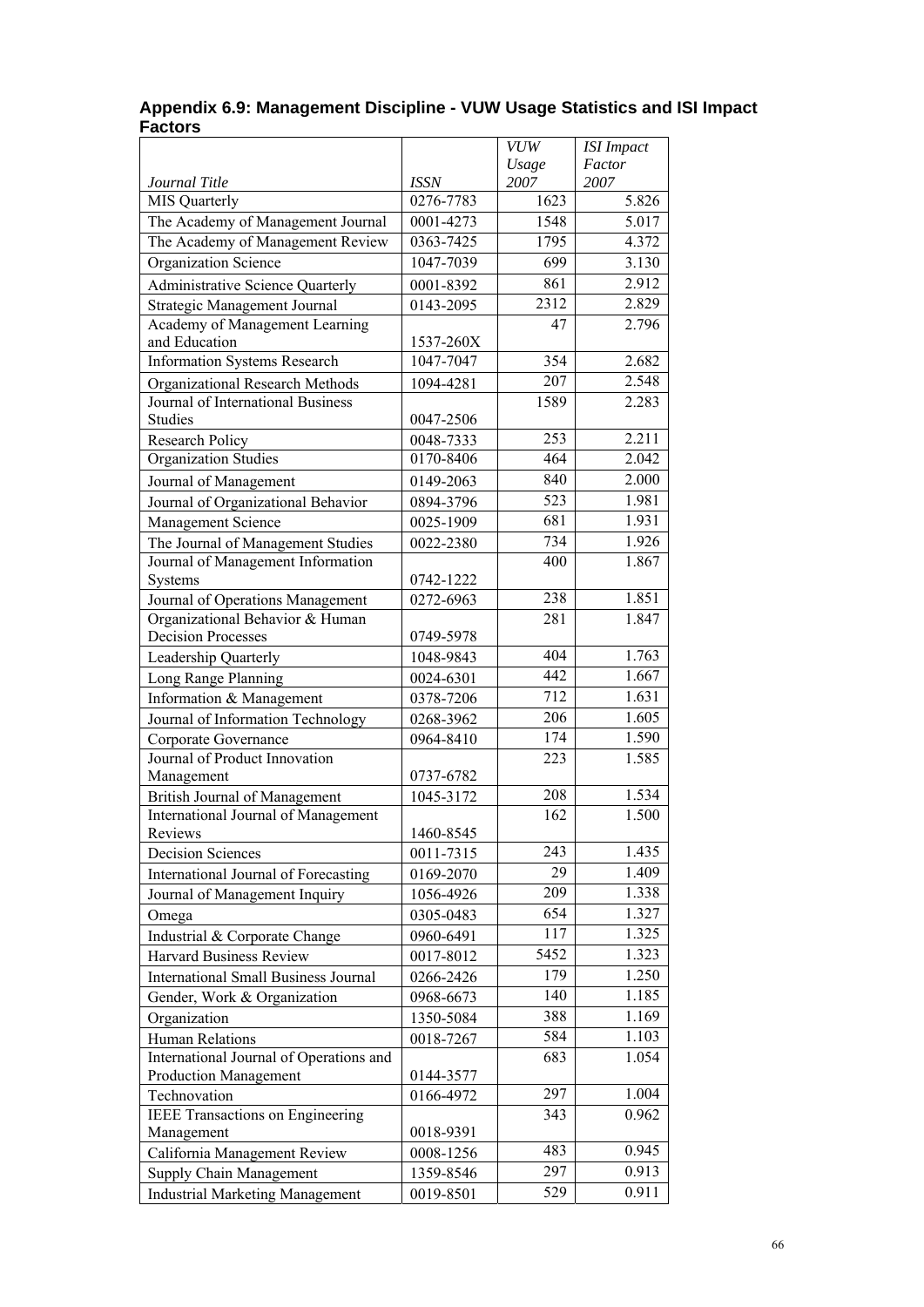| European Journal of Work &<br>0.878<br>33<br>Organizational Psychology<br>1359-432X<br>Journal of Economics & Management<br>41<br>0.875<br>1058-6407<br>Strategy<br>New Technology, Work &<br>0.870<br>60<br>Employment<br>0268-1072<br>0.849<br>MIT Sloan Management Review<br>96<br>1532-9194<br>0.818<br>Journal of Organizational Behavior<br>$\overline{2}$<br>Management<br>0160-8061<br>International Journal of Service<br>333<br>0.804<br><b>Industry Management</b><br>0956-4233<br>153<br>0.787<br>Group & Organization Management<br>1059-6011<br>0.784<br>113<br>Journal of the Operational Research<br>0160-5682<br>Society<br>0.738<br>128<br>Management Learning<br>1350-5076<br><b>Journal of Small Business</b><br>0.703<br>458<br>0047-2778<br>Management<br>112<br>0.656<br><b>System Dynamics Review</b><br>0883-7066<br>0.642<br>760<br>0090-4848<br>Human Resource Management<br>0.638<br>Technology Analysis & Strategic<br>55<br>Management<br>0953-7325<br>International Journal of Selection &<br>0.631<br>74<br>0965-075X<br>Assessment<br>104<br>0.597<br>R & D Management<br>0033-6807<br>55<br>0.594<br>1558-9080<br>Academy of Management Perspectives<br>90<br>0.575<br>Interfaces<br>0092-2102<br>0.556<br>$\bf{0}$<br>Journal of Sport Management<br>0888-4773<br>0.546<br>The International Journal of Human<br>154<br><b>Resource Management</b><br>0958-5192<br>0.526<br>90<br>Group Decision & Negotiation<br>0926-2644<br>311<br>0.476<br><b>Research Technology Management</b><br>0895-6308<br>0.475<br>15<br><b>Public Management Review</b><br>1471-9037<br>175<br>Systems Research & Behavioral<br>0.467<br>Science<br>1092-7026<br>33<br>0.411<br>Review of Industrial Organization<br>0889-938X<br>Journal of Forecasting<br>0277-6693<br>28<br>0.400<br>Journal of Organizational Change<br>0.360<br>751<br>Management<br>0953-4814<br>International Journal of Technology<br>0.356<br>$\boldsymbol{0}$<br>0267-5730<br>Management<br>254<br>0.345<br>Organizational Dynamics<br>0090-2616<br>0.340<br>182<br><b>Negotiation Journal</b><br>0748-4526<br>Betriebswirtschaftliche Forschung und<br>0.294<br>0<br>0340-5370<br>Praxis<br>0.278<br>Total Quality Management & Business<br>22<br>Excellence<br>1478-3363<br>0.210<br>198<br>Service Industries Journal<br>0264-2069<br>0.194<br>50<br>Systemic Practice & Action Research<br>1094-429X<br>481<br>0.188<br>International Journal of Manpower<br>0143-7720<br>Revue Canadienne des Sciences de<br>0.119<br>98<br>l'Administration/Canadian Journal of | Tourism Management      | 0261-5177 | 1660 | 0.890 |
|----------------------------------------------------------------------------------------------------------------------------------------------------------------------------------------------------------------------------------------------------------------------------------------------------------------------------------------------------------------------------------------------------------------------------------------------------------------------------------------------------------------------------------------------------------------------------------------------------------------------------------------------------------------------------------------------------------------------------------------------------------------------------------------------------------------------------------------------------------------------------------------------------------------------------------------------------------------------------------------------------------------------------------------------------------------------------------------------------------------------------------------------------------------------------------------------------------------------------------------------------------------------------------------------------------------------------------------------------------------------------------------------------------------------------------------------------------------------------------------------------------------------------------------------------------------------------------------------------------------------------------------------------------------------------------------------------------------------------------------------------------------------------------------------------------------------------------------------------------------------------------------------------------------------------------------------------------------------------------------------------------------------------------------------------------------------------------------------------------------------------------------------------------------------------------------------------------------------------------------------------------------------------------------------------------------------------------------------------------------------------------------------------------------------------------------------------------------------------------------------------------------------------------------------------------------|-------------------------|-----------|------|-------|
|                                                                                                                                                                                                                                                                                                                                                                                                                                                                                                                                                                                                                                                                                                                                                                                                                                                                                                                                                                                                                                                                                                                                                                                                                                                                                                                                                                                                                                                                                                                                                                                                                                                                                                                                                                                                                                                                                                                                                                                                                                                                                                                                                                                                                                                                                                                                                                                                                                                                                                                                                                |                         |           |      |       |
|                                                                                                                                                                                                                                                                                                                                                                                                                                                                                                                                                                                                                                                                                                                                                                                                                                                                                                                                                                                                                                                                                                                                                                                                                                                                                                                                                                                                                                                                                                                                                                                                                                                                                                                                                                                                                                                                                                                                                                                                                                                                                                                                                                                                                                                                                                                                                                                                                                                                                                                                                                |                         |           |      |       |
|                                                                                                                                                                                                                                                                                                                                                                                                                                                                                                                                                                                                                                                                                                                                                                                                                                                                                                                                                                                                                                                                                                                                                                                                                                                                                                                                                                                                                                                                                                                                                                                                                                                                                                                                                                                                                                                                                                                                                                                                                                                                                                                                                                                                                                                                                                                                                                                                                                                                                                                                                                |                         |           |      |       |
|                                                                                                                                                                                                                                                                                                                                                                                                                                                                                                                                                                                                                                                                                                                                                                                                                                                                                                                                                                                                                                                                                                                                                                                                                                                                                                                                                                                                                                                                                                                                                                                                                                                                                                                                                                                                                                                                                                                                                                                                                                                                                                                                                                                                                                                                                                                                                                                                                                                                                                                                                                |                         |           |      |       |
|                                                                                                                                                                                                                                                                                                                                                                                                                                                                                                                                                                                                                                                                                                                                                                                                                                                                                                                                                                                                                                                                                                                                                                                                                                                                                                                                                                                                                                                                                                                                                                                                                                                                                                                                                                                                                                                                                                                                                                                                                                                                                                                                                                                                                                                                                                                                                                                                                                                                                                                                                                |                         |           |      |       |
|                                                                                                                                                                                                                                                                                                                                                                                                                                                                                                                                                                                                                                                                                                                                                                                                                                                                                                                                                                                                                                                                                                                                                                                                                                                                                                                                                                                                                                                                                                                                                                                                                                                                                                                                                                                                                                                                                                                                                                                                                                                                                                                                                                                                                                                                                                                                                                                                                                                                                                                                                                |                         |           |      |       |
|                                                                                                                                                                                                                                                                                                                                                                                                                                                                                                                                                                                                                                                                                                                                                                                                                                                                                                                                                                                                                                                                                                                                                                                                                                                                                                                                                                                                                                                                                                                                                                                                                                                                                                                                                                                                                                                                                                                                                                                                                                                                                                                                                                                                                                                                                                                                                                                                                                                                                                                                                                |                         |           |      |       |
|                                                                                                                                                                                                                                                                                                                                                                                                                                                                                                                                                                                                                                                                                                                                                                                                                                                                                                                                                                                                                                                                                                                                                                                                                                                                                                                                                                                                                                                                                                                                                                                                                                                                                                                                                                                                                                                                                                                                                                                                                                                                                                                                                                                                                                                                                                                                                                                                                                                                                                                                                                |                         |           |      |       |
|                                                                                                                                                                                                                                                                                                                                                                                                                                                                                                                                                                                                                                                                                                                                                                                                                                                                                                                                                                                                                                                                                                                                                                                                                                                                                                                                                                                                                                                                                                                                                                                                                                                                                                                                                                                                                                                                                                                                                                                                                                                                                                                                                                                                                                                                                                                                                                                                                                                                                                                                                                |                         |           |      |       |
|                                                                                                                                                                                                                                                                                                                                                                                                                                                                                                                                                                                                                                                                                                                                                                                                                                                                                                                                                                                                                                                                                                                                                                                                                                                                                                                                                                                                                                                                                                                                                                                                                                                                                                                                                                                                                                                                                                                                                                                                                                                                                                                                                                                                                                                                                                                                                                                                                                                                                                                                                                |                         |           |      |       |
|                                                                                                                                                                                                                                                                                                                                                                                                                                                                                                                                                                                                                                                                                                                                                                                                                                                                                                                                                                                                                                                                                                                                                                                                                                                                                                                                                                                                                                                                                                                                                                                                                                                                                                                                                                                                                                                                                                                                                                                                                                                                                                                                                                                                                                                                                                                                                                                                                                                                                                                                                                |                         |           |      |       |
|                                                                                                                                                                                                                                                                                                                                                                                                                                                                                                                                                                                                                                                                                                                                                                                                                                                                                                                                                                                                                                                                                                                                                                                                                                                                                                                                                                                                                                                                                                                                                                                                                                                                                                                                                                                                                                                                                                                                                                                                                                                                                                                                                                                                                                                                                                                                                                                                                                                                                                                                                                |                         |           |      |       |
|                                                                                                                                                                                                                                                                                                                                                                                                                                                                                                                                                                                                                                                                                                                                                                                                                                                                                                                                                                                                                                                                                                                                                                                                                                                                                                                                                                                                                                                                                                                                                                                                                                                                                                                                                                                                                                                                                                                                                                                                                                                                                                                                                                                                                                                                                                                                                                                                                                                                                                                                                                |                         |           |      |       |
|                                                                                                                                                                                                                                                                                                                                                                                                                                                                                                                                                                                                                                                                                                                                                                                                                                                                                                                                                                                                                                                                                                                                                                                                                                                                                                                                                                                                                                                                                                                                                                                                                                                                                                                                                                                                                                                                                                                                                                                                                                                                                                                                                                                                                                                                                                                                                                                                                                                                                                                                                                |                         |           |      |       |
|                                                                                                                                                                                                                                                                                                                                                                                                                                                                                                                                                                                                                                                                                                                                                                                                                                                                                                                                                                                                                                                                                                                                                                                                                                                                                                                                                                                                                                                                                                                                                                                                                                                                                                                                                                                                                                                                                                                                                                                                                                                                                                                                                                                                                                                                                                                                                                                                                                                                                                                                                                |                         |           |      |       |
|                                                                                                                                                                                                                                                                                                                                                                                                                                                                                                                                                                                                                                                                                                                                                                                                                                                                                                                                                                                                                                                                                                                                                                                                                                                                                                                                                                                                                                                                                                                                                                                                                                                                                                                                                                                                                                                                                                                                                                                                                                                                                                                                                                                                                                                                                                                                                                                                                                                                                                                                                                |                         |           |      |       |
|                                                                                                                                                                                                                                                                                                                                                                                                                                                                                                                                                                                                                                                                                                                                                                                                                                                                                                                                                                                                                                                                                                                                                                                                                                                                                                                                                                                                                                                                                                                                                                                                                                                                                                                                                                                                                                                                                                                                                                                                                                                                                                                                                                                                                                                                                                                                                                                                                                                                                                                                                                |                         |           |      |       |
|                                                                                                                                                                                                                                                                                                                                                                                                                                                                                                                                                                                                                                                                                                                                                                                                                                                                                                                                                                                                                                                                                                                                                                                                                                                                                                                                                                                                                                                                                                                                                                                                                                                                                                                                                                                                                                                                                                                                                                                                                                                                                                                                                                                                                                                                                                                                                                                                                                                                                                                                                                |                         |           |      |       |
|                                                                                                                                                                                                                                                                                                                                                                                                                                                                                                                                                                                                                                                                                                                                                                                                                                                                                                                                                                                                                                                                                                                                                                                                                                                                                                                                                                                                                                                                                                                                                                                                                                                                                                                                                                                                                                                                                                                                                                                                                                                                                                                                                                                                                                                                                                                                                                                                                                                                                                                                                                |                         |           |      |       |
|                                                                                                                                                                                                                                                                                                                                                                                                                                                                                                                                                                                                                                                                                                                                                                                                                                                                                                                                                                                                                                                                                                                                                                                                                                                                                                                                                                                                                                                                                                                                                                                                                                                                                                                                                                                                                                                                                                                                                                                                                                                                                                                                                                                                                                                                                                                                                                                                                                                                                                                                                                |                         |           |      |       |
|                                                                                                                                                                                                                                                                                                                                                                                                                                                                                                                                                                                                                                                                                                                                                                                                                                                                                                                                                                                                                                                                                                                                                                                                                                                                                                                                                                                                                                                                                                                                                                                                                                                                                                                                                                                                                                                                                                                                                                                                                                                                                                                                                                                                                                                                                                                                                                                                                                                                                                                                                                |                         |           |      |       |
|                                                                                                                                                                                                                                                                                                                                                                                                                                                                                                                                                                                                                                                                                                                                                                                                                                                                                                                                                                                                                                                                                                                                                                                                                                                                                                                                                                                                                                                                                                                                                                                                                                                                                                                                                                                                                                                                                                                                                                                                                                                                                                                                                                                                                                                                                                                                                                                                                                                                                                                                                                |                         |           |      |       |
|                                                                                                                                                                                                                                                                                                                                                                                                                                                                                                                                                                                                                                                                                                                                                                                                                                                                                                                                                                                                                                                                                                                                                                                                                                                                                                                                                                                                                                                                                                                                                                                                                                                                                                                                                                                                                                                                                                                                                                                                                                                                                                                                                                                                                                                                                                                                                                                                                                                                                                                                                                |                         |           |      |       |
|                                                                                                                                                                                                                                                                                                                                                                                                                                                                                                                                                                                                                                                                                                                                                                                                                                                                                                                                                                                                                                                                                                                                                                                                                                                                                                                                                                                                                                                                                                                                                                                                                                                                                                                                                                                                                                                                                                                                                                                                                                                                                                                                                                                                                                                                                                                                                                                                                                                                                                                                                                |                         |           |      |       |
|                                                                                                                                                                                                                                                                                                                                                                                                                                                                                                                                                                                                                                                                                                                                                                                                                                                                                                                                                                                                                                                                                                                                                                                                                                                                                                                                                                                                                                                                                                                                                                                                                                                                                                                                                                                                                                                                                                                                                                                                                                                                                                                                                                                                                                                                                                                                                                                                                                                                                                                                                                |                         |           |      |       |
|                                                                                                                                                                                                                                                                                                                                                                                                                                                                                                                                                                                                                                                                                                                                                                                                                                                                                                                                                                                                                                                                                                                                                                                                                                                                                                                                                                                                                                                                                                                                                                                                                                                                                                                                                                                                                                                                                                                                                                                                                                                                                                                                                                                                                                                                                                                                                                                                                                                                                                                                                                |                         |           |      |       |
|                                                                                                                                                                                                                                                                                                                                                                                                                                                                                                                                                                                                                                                                                                                                                                                                                                                                                                                                                                                                                                                                                                                                                                                                                                                                                                                                                                                                                                                                                                                                                                                                                                                                                                                                                                                                                                                                                                                                                                                                                                                                                                                                                                                                                                                                                                                                                                                                                                                                                                                                                                |                         |           |      |       |
|                                                                                                                                                                                                                                                                                                                                                                                                                                                                                                                                                                                                                                                                                                                                                                                                                                                                                                                                                                                                                                                                                                                                                                                                                                                                                                                                                                                                                                                                                                                                                                                                                                                                                                                                                                                                                                                                                                                                                                                                                                                                                                                                                                                                                                                                                                                                                                                                                                                                                                                                                                |                         |           |      |       |
|                                                                                                                                                                                                                                                                                                                                                                                                                                                                                                                                                                                                                                                                                                                                                                                                                                                                                                                                                                                                                                                                                                                                                                                                                                                                                                                                                                                                                                                                                                                                                                                                                                                                                                                                                                                                                                                                                                                                                                                                                                                                                                                                                                                                                                                                                                                                                                                                                                                                                                                                                                |                         |           |      |       |
|                                                                                                                                                                                                                                                                                                                                                                                                                                                                                                                                                                                                                                                                                                                                                                                                                                                                                                                                                                                                                                                                                                                                                                                                                                                                                                                                                                                                                                                                                                                                                                                                                                                                                                                                                                                                                                                                                                                                                                                                                                                                                                                                                                                                                                                                                                                                                                                                                                                                                                                                                                |                         |           |      |       |
|                                                                                                                                                                                                                                                                                                                                                                                                                                                                                                                                                                                                                                                                                                                                                                                                                                                                                                                                                                                                                                                                                                                                                                                                                                                                                                                                                                                                                                                                                                                                                                                                                                                                                                                                                                                                                                                                                                                                                                                                                                                                                                                                                                                                                                                                                                                                                                                                                                                                                                                                                                |                         |           |      |       |
|                                                                                                                                                                                                                                                                                                                                                                                                                                                                                                                                                                                                                                                                                                                                                                                                                                                                                                                                                                                                                                                                                                                                                                                                                                                                                                                                                                                                                                                                                                                                                                                                                                                                                                                                                                                                                                                                                                                                                                                                                                                                                                                                                                                                                                                                                                                                                                                                                                                                                                                                                                |                         |           |      |       |
|                                                                                                                                                                                                                                                                                                                                                                                                                                                                                                                                                                                                                                                                                                                                                                                                                                                                                                                                                                                                                                                                                                                                                                                                                                                                                                                                                                                                                                                                                                                                                                                                                                                                                                                                                                                                                                                                                                                                                                                                                                                                                                                                                                                                                                                                                                                                                                                                                                                                                                                                                                |                         |           |      |       |
|                                                                                                                                                                                                                                                                                                                                                                                                                                                                                                                                                                                                                                                                                                                                                                                                                                                                                                                                                                                                                                                                                                                                                                                                                                                                                                                                                                                                                                                                                                                                                                                                                                                                                                                                                                                                                                                                                                                                                                                                                                                                                                                                                                                                                                                                                                                                                                                                                                                                                                                                                                |                         |           |      |       |
|                                                                                                                                                                                                                                                                                                                                                                                                                                                                                                                                                                                                                                                                                                                                                                                                                                                                                                                                                                                                                                                                                                                                                                                                                                                                                                                                                                                                                                                                                                                                                                                                                                                                                                                                                                                                                                                                                                                                                                                                                                                                                                                                                                                                                                                                                                                                                                                                                                                                                                                                                                |                         |           |      |       |
|                                                                                                                                                                                                                                                                                                                                                                                                                                                                                                                                                                                                                                                                                                                                                                                                                                                                                                                                                                                                                                                                                                                                                                                                                                                                                                                                                                                                                                                                                                                                                                                                                                                                                                                                                                                                                                                                                                                                                                                                                                                                                                                                                                                                                                                                                                                                                                                                                                                                                                                                                                |                         |           |      |       |
|                                                                                                                                                                                                                                                                                                                                                                                                                                                                                                                                                                                                                                                                                                                                                                                                                                                                                                                                                                                                                                                                                                                                                                                                                                                                                                                                                                                                                                                                                                                                                                                                                                                                                                                                                                                                                                                                                                                                                                                                                                                                                                                                                                                                                                                                                                                                                                                                                                                                                                                                                                |                         |           |      |       |
|                                                                                                                                                                                                                                                                                                                                                                                                                                                                                                                                                                                                                                                                                                                                                                                                                                                                                                                                                                                                                                                                                                                                                                                                                                                                                                                                                                                                                                                                                                                                                                                                                                                                                                                                                                                                                                                                                                                                                                                                                                                                                                                                                                                                                                                                                                                                                                                                                                                                                                                                                                |                         |           |      |       |
|                                                                                                                                                                                                                                                                                                                                                                                                                                                                                                                                                                                                                                                                                                                                                                                                                                                                                                                                                                                                                                                                                                                                                                                                                                                                                                                                                                                                                                                                                                                                                                                                                                                                                                                                                                                                                                                                                                                                                                                                                                                                                                                                                                                                                                                                                                                                                                                                                                                                                                                                                                |                         |           |      |       |
|                                                                                                                                                                                                                                                                                                                                                                                                                                                                                                                                                                                                                                                                                                                                                                                                                                                                                                                                                                                                                                                                                                                                                                                                                                                                                                                                                                                                                                                                                                                                                                                                                                                                                                                                                                                                                                                                                                                                                                                                                                                                                                                                                                                                                                                                                                                                                                                                                                                                                                                                                                |                         |           |      |       |
|                                                                                                                                                                                                                                                                                                                                                                                                                                                                                                                                                                                                                                                                                                                                                                                                                                                                                                                                                                                                                                                                                                                                                                                                                                                                                                                                                                                                                                                                                                                                                                                                                                                                                                                                                                                                                                                                                                                                                                                                                                                                                                                                                                                                                                                                                                                                                                                                                                                                                                                                                                |                         |           |      |       |
|                                                                                                                                                                                                                                                                                                                                                                                                                                                                                                                                                                                                                                                                                                                                                                                                                                                                                                                                                                                                                                                                                                                                                                                                                                                                                                                                                                                                                                                                                                                                                                                                                                                                                                                                                                                                                                                                                                                                                                                                                                                                                                                                                                                                                                                                                                                                                                                                                                                                                                                                                                |                         |           |      |       |
|                                                                                                                                                                                                                                                                                                                                                                                                                                                                                                                                                                                                                                                                                                                                                                                                                                                                                                                                                                                                                                                                                                                                                                                                                                                                                                                                                                                                                                                                                                                                                                                                                                                                                                                                                                                                                                                                                                                                                                                                                                                                                                                                                                                                                                                                                                                                                                                                                                                                                                                                                                |                         |           |      |       |
|                                                                                                                                                                                                                                                                                                                                                                                                                                                                                                                                                                                                                                                                                                                                                                                                                                                                                                                                                                                                                                                                                                                                                                                                                                                                                                                                                                                                                                                                                                                                                                                                                                                                                                                                                                                                                                                                                                                                                                                                                                                                                                                                                                                                                                                                                                                                                                                                                                                                                                                                                                |                         |           |      |       |
|                                                                                                                                                                                                                                                                                                                                                                                                                                                                                                                                                                                                                                                                                                                                                                                                                                                                                                                                                                                                                                                                                                                                                                                                                                                                                                                                                                                                                                                                                                                                                                                                                                                                                                                                                                                                                                                                                                                                                                                                                                                                                                                                                                                                                                                                                                                                                                                                                                                                                                                                                                |                         |           |      |       |
|                                                                                                                                                                                                                                                                                                                                                                                                                                                                                                                                                                                                                                                                                                                                                                                                                                                                                                                                                                                                                                                                                                                                                                                                                                                                                                                                                                                                                                                                                                                                                                                                                                                                                                                                                                                                                                                                                                                                                                                                                                                                                                                                                                                                                                                                                                                                                                                                                                                                                                                                                                |                         |           |      |       |
|                                                                                                                                                                                                                                                                                                                                                                                                                                                                                                                                                                                                                                                                                                                                                                                                                                                                                                                                                                                                                                                                                                                                                                                                                                                                                                                                                                                                                                                                                                                                                                                                                                                                                                                                                                                                                                                                                                                                                                                                                                                                                                                                                                                                                                                                                                                                                                                                                                                                                                                                                                |                         |           |      |       |
|                                                                                                                                                                                                                                                                                                                                                                                                                                                                                                                                                                                                                                                                                                                                                                                                                                                                                                                                                                                                                                                                                                                                                                                                                                                                                                                                                                                                                                                                                                                                                                                                                                                                                                                                                                                                                                                                                                                                                                                                                                                                                                                                                                                                                                                                                                                                                                                                                                                                                                                                                                |                         |           |      |       |
|                                                                                                                                                                                                                                                                                                                                                                                                                                                                                                                                                                                                                                                                                                                                                                                                                                                                                                                                                                                                                                                                                                                                                                                                                                                                                                                                                                                                                                                                                                                                                                                                                                                                                                                                                                                                                                                                                                                                                                                                                                                                                                                                                                                                                                                                                                                                                                                                                                                                                                                                                                |                         |           |      |       |
|                                                                                                                                                                                                                                                                                                                                                                                                                                                                                                                                                                                                                                                                                                                                                                                                                                                                                                                                                                                                                                                                                                                                                                                                                                                                                                                                                                                                                                                                                                                                                                                                                                                                                                                                                                                                                                                                                                                                                                                                                                                                                                                                                                                                                                                                                                                                                                                                                                                                                                                                                                |                         |           |      |       |
|                                                                                                                                                                                                                                                                                                                                                                                                                                                                                                                                                                                                                                                                                                                                                                                                                                                                                                                                                                                                                                                                                                                                                                                                                                                                                                                                                                                                                                                                                                                                                                                                                                                                                                                                                                                                                                                                                                                                                                                                                                                                                                                                                                                                                                                                                                                                                                                                                                                                                                                                                                |                         |           |      |       |
|                                                                                                                                                                                                                                                                                                                                                                                                                                                                                                                                                                                                                                                                                                                                                                                                                                                                                                                                                                                                                                                                                                                                                                                                                                                                                                                                                                                                                                                                                                                                                                                                                                                                                                                                                                                                                                                                                                                                                                                                                                                                                                                                                                                                                                                                                                                                                                                                                                                                                                                                                                | Administrative Sciences | 0825-0383 |      |       |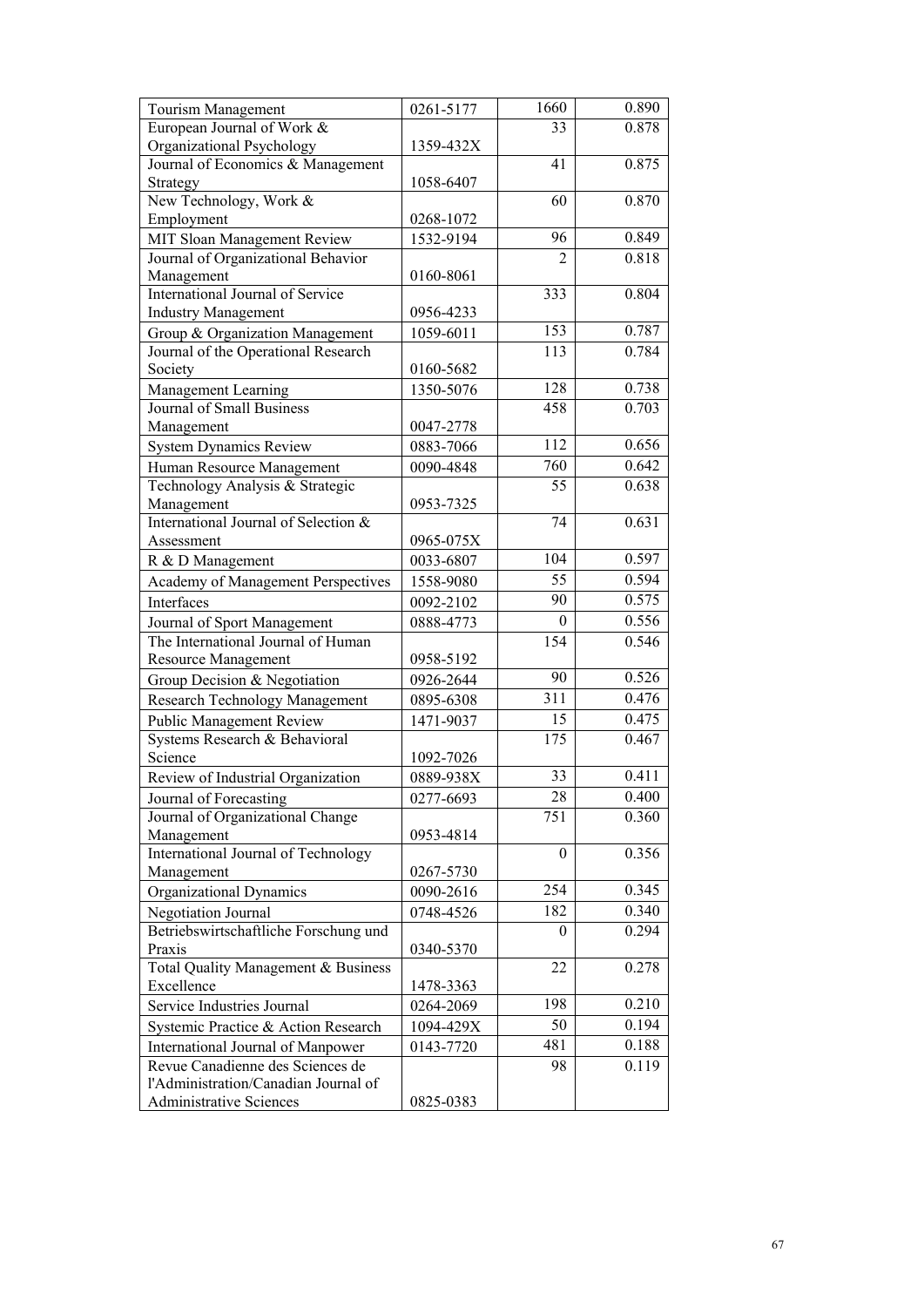|                                         |             | <b>VUW</b>       | <b>ISI</b> Impact |
|-----------------------------------------|-------------|------------------|-------------------|
|                                         |             | Usage            | Factor            |
| Journal Title                           | <b>ISSN</b> | 2007             | 2007              |
| Harvard Law Review                      | 0017-811X   | 317              | 5.859             |
| Columbia Law Review                     | 0010-1958   | 116              | 3.363             |
| <b>UCLA Law Review</b>                  | 0041-5650   | $\theta$         | 3.091             |
| Texas Law Review                        | 0040-4411   | 31               | 3.062             |
| The Yale Law Journal                    | 0044-0094   | 440              | 2.821             |
| University of Pennsylvania Law          |             |                  |                   |
| Review                                  | 0041-9907   | 78               | 2.817             |
| California Law Review                   | 0008-1221   | 67               | 2.770             |
| <b>Stanford Law Review</b>              | 0038-9765   | 168              | 2.517             |
| Virginia Law Review                     | 0042-6601   | 90               | 2.506             |
| Psychology, Public Policy & Law         | 1076-8971   | $\boldsymbol{0}$ | 2.400             |
| Georgetown Law Journal                  | 0016-8092   | 18               | 2.356             |
| Michigan Law Review                     | 0026-2234   | 266              | 2.266             |
| Journal of Legal Studies                | 0047-2530   | 35               | 1.972             |
| Northwestern University Law Review      | 0029-3571   | 21               | 1.899             |
| Vanderbilt Law Review                   | 0042-2533   | 21               | 1.768             |
| The American Bankruptcy Law             |             |                  |                   |
| Journal                                 | 0027-9048   | 0                | 1.756             |
| New York University Law Review          | 0028-7881   | $\mathbf{0}$     | 1.722             |
| Journal of Law & Economics              | 0022-2186   | 116              | 1.620             |
| Journal of Criminal Law &               |             |                  |                   |
| Criminology                             | 0091-4169   | 318              | 1.559             |
| Law & Human Behavior                    | 0147-7307   | 227              | 1.551             |
| The University of Chicago Law<br>Review | 0041-9494   | 96               | 1.489             |
| Journal of Law Economics &              |             |                  |                   |
| Organization                            | 8756-6222   | 90               | 1.488             |
| Duke Law Journal                        | 0012-7086   | 66               | 1.420             |
| Iowa Law Review                         | 0021-0552   | 15               | 1.301             |
| Stanford Journal of International Law   | 0731-5082   | 6                | 1.286             |
| Law & Society Review                    | 0023-9216   | 172              | 1.283             |
| Journal of International Economic Law   | 1369-3034   | 249              | 1.274             |
| The American Criminal Law Review        | 0164-0364   | 73               | 1.253             |
| The American Journal of International   |             |                  |                   |
| Law                                     | 0002-9300   | 553              | 1.191             |
| <b>Administrative Law Review</b>        | 0001-8368   | $\theta$         | 1.186             |
| Common Market Law Review                | 0165-0750   | 26               | 1.117             |
| The Business Lawyer                     | 0007-6899   | 13               | 1.100             |
| American Journal of Law & Medicine      | 0098-8588   | 14               | 1.091             |
| Antitrust Law Journal                   | 0003-6056   | 0                | 1.055             |
| Journal of Law Medicine & Ethics        | 1073-1105   | 124              | 1.042             |
| Behavioral Sciences & the Law           | 0735-3936   | 134              | 1.033             |
| Law & Social Inquiry                    | 0897-6546   | 138              | 0.933             |
| Harvard Journal of Law & Public         |             |                  |                   |
| Policy                                  | 0193-4872   | 59               | 0.912             |
| American Business Law Journal           | 0002-7766   | 101              | 0.889             |
| European Journal of International Law   | 0938-5428   | 133              | 0.836             |
| Harvard Civil Rights: Civil Liberties   |             |                  |                   |
| Law Review                              | 0017-8039   | $\theta$         | 0.815             |
| Psychology, Crime & Law                 | 1068-316X   | 11               | 0.815             |
| Law Library Journal                     | 0023-9283   | 81               | 0.789             |

## **Appendix 6.10: Law Discipline - VUW Usage Statistics and ISI Impact Factors**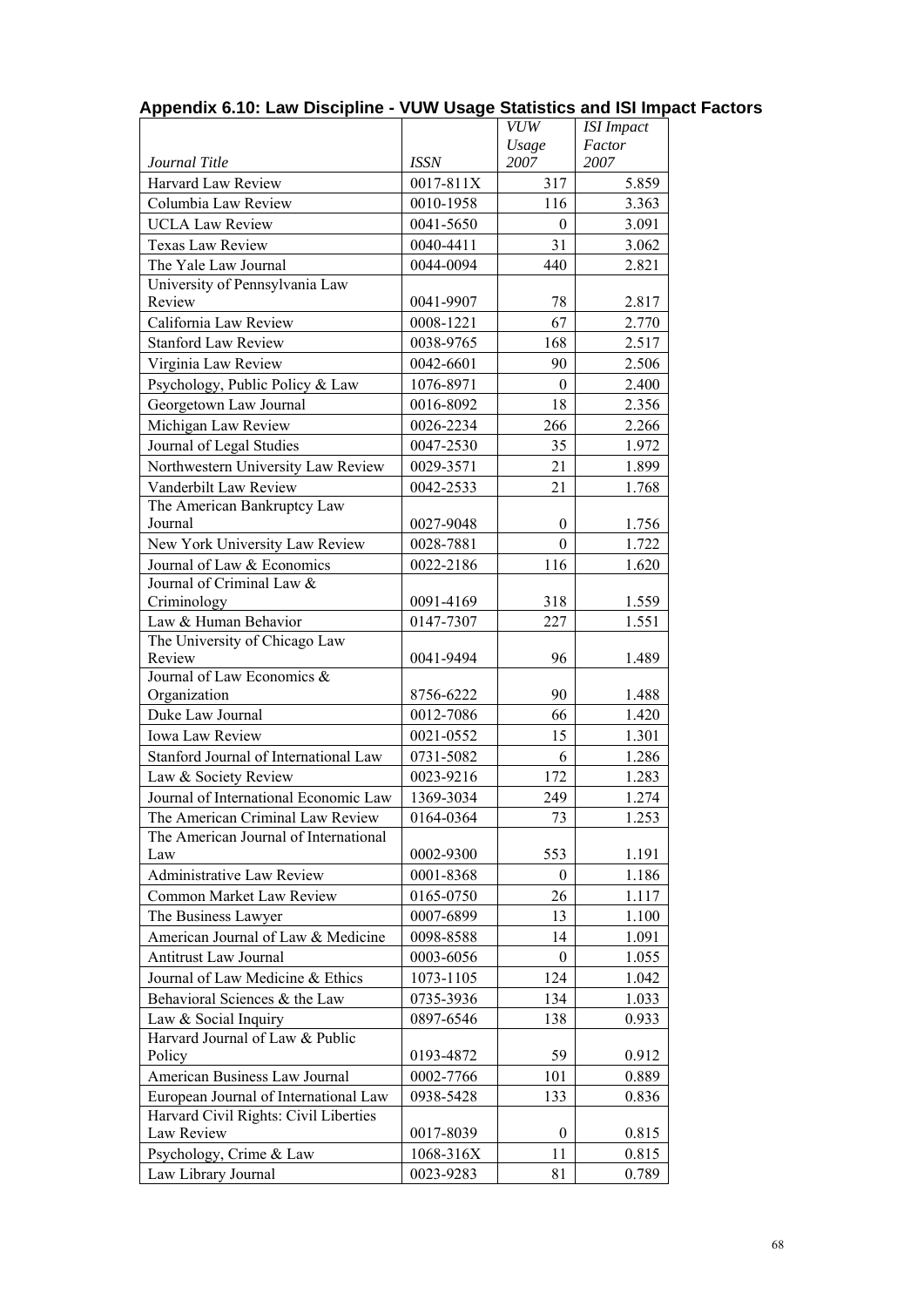| International Journal of Law &          |           |                  |       |
|-----------------------------------------|-----------|------------------|-------|
| Psychiatry                              | 0160-2527 | 125              | 0.766 |
| The Washington Quarterly                | 0163-660X | 88               | 0.723 |
| <b>Supreme Court Review</b>             | 0081-9557 | $\overline{7}$   | 0.706 |
| American Journal of Comparative Law     | 0002-919X | 90               | 0.699 |
| Annual Review of Law & Social           |           |                  |       |
| Science                                 | 1550-3585 | $\theta$         | 0.543 |
| Washington Law Review                   | 0043-0617 | $\mathbf{1}$     | 0.535 |
| Journal of Law & Society                | 0263-323X | 147              | 0.519 |
| Journal of Maritime Law & Commerce      | 0022-2410 | $\overline{2}$   | 0.488 |
| Judicature                              | 0022-5800 | 8                | 0.485 |
| European Journal of Migration & Law     | 1388-364X | $\boldsymbol{0}$ | 0.424 |
| Legal & Criminological Psychology       | 1355-3259 | 6                | 0.400 |
| Law & Philosophy                        | 0167-5249 | 26               | 0.359 |
| International Journal of Constitutional |           |                  |       |
| Law                                     | 1474-2640 | 49               | 0.352 |
| Journal of Legal Medicine               | 0194-7648 | 5                | 0.350 |
| Social & Legal Studies                  | 0964-6639 | 108              | 0.326 |
| Columbia Journal of Law & Social        |           |                  |       |
| Problems                                | 0010-1923 | $\boldsymbol{0}$ | 0.280 |
| International Review of Law &           |           |                  |       |
| Economics                               | 0144-8188 | 75               | 0.273 |
| Ocean Development & International       |           |                  |       |
| Law                                     | 0090-8320 | 14               | 0.273 |
| Issues in Law & Medicine                | 8756-8160 | 38               | 0.250 |
| European Constitutional Law Review      | 1574-0196 | 1                | 0.234 |
| Family Law Quarterly                    | 0014-729X | $\theta$         | 0.186 |
| International Journal of the Sociology  |           |                  |       |
| of Law                                  | 0194-6595 | 42               | 0.148 |
| Juvenile & Family Court Journal         | 0161-7109 | $\theta$         | 0.111 |
| Natural Resources Journal               | 0028-0739 | $\boldsymbol{0}$ | 0.111 |
| Chinese Law & Government                | 0009-4609 | $\boldsymbol{0}$ | 0.091 |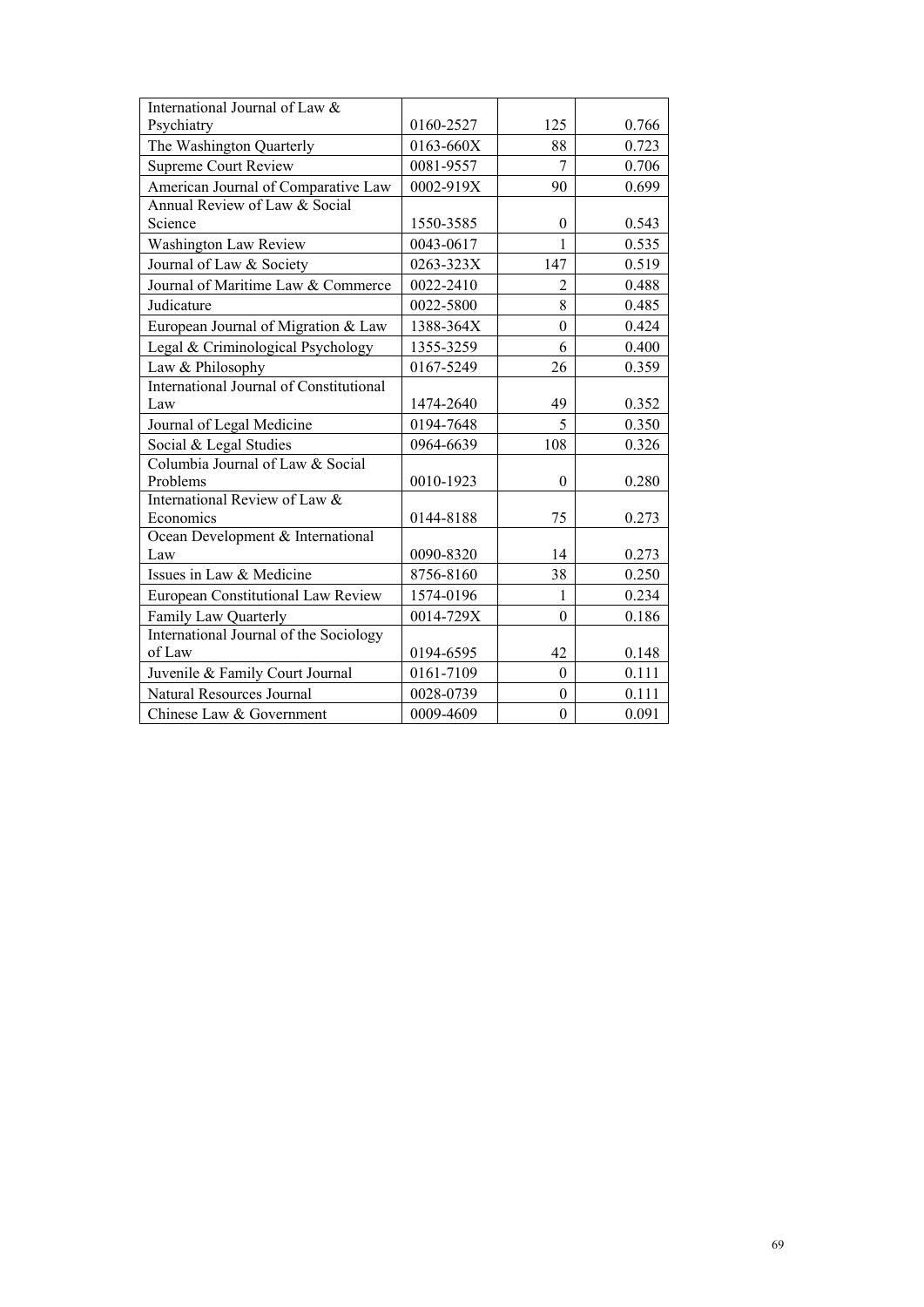## **7 BIBLIOGRAPHY**

- Altmann, K.G. and Gorman, G.E. (1999). Can impact factors substitute for the results of local use studies?: findings from an Australian case study. *Collection Building, 18(2),* 90-94.
- Altmann, K.G. and Gorman, G.E. (1998). The usefulness of impact factors in serial selection: a rank and mean analysis using ecology journals. *Library Acquisitions: Practice and Theory, 22(2),* 147-159.
- Bergstrom, C. (2007). Eigenfactor: measuring the value and prestige of scholarly journals. *College and Research Libraries News 68(5),* 314-416.
- Bergstrom, C. (2009). *Why Eigenfactor*. Retrieved January 15, 2009, from <http://www.eigenfactor.org/whyeigenfactor.htm>.
- Chung, H. (2007). Evaluating academic journals using impact factor and local citation score. *The Journal of Academic Librarianship, 33(3),* 393-402.
- COUNTER. (2006). *About COUNTER.* Retrieved January 15, 2009, from [http://www.projectcounter.org/about.html.](http://www.projectcounter.org/about.html)
- Duy, J. and Vaughan, L. (2006). Can electronic journal usage data replace citation data as a measure of journal use?: an empirical examination. *Journal of Academic Librarianship, 32(5),* 512-517.
- Garfield, E. (1990). How ISI selects journals for coverage: quantitative and qualitative considerations. *Current Contents, 22,* 5-13.
- Hafner, A.W. (1998). *Descriptive statistical techniques for librarians (2 ed.).*  London: American Library Association.
- Hernon, P. (1994). *Statistics: a component of the research process (rev. ed.).*  Norwood: Ablex Publishing Corporation.
- ISI Web of Knowledge. (2008). *Journal Citation Reports*. Retrieved January 15, 2009 from [http://isiwebofknowledge.com/products\\_tools/analytical/jcr/.](http://isiwebofknowledge.com/products_tools/analytical/jcr/)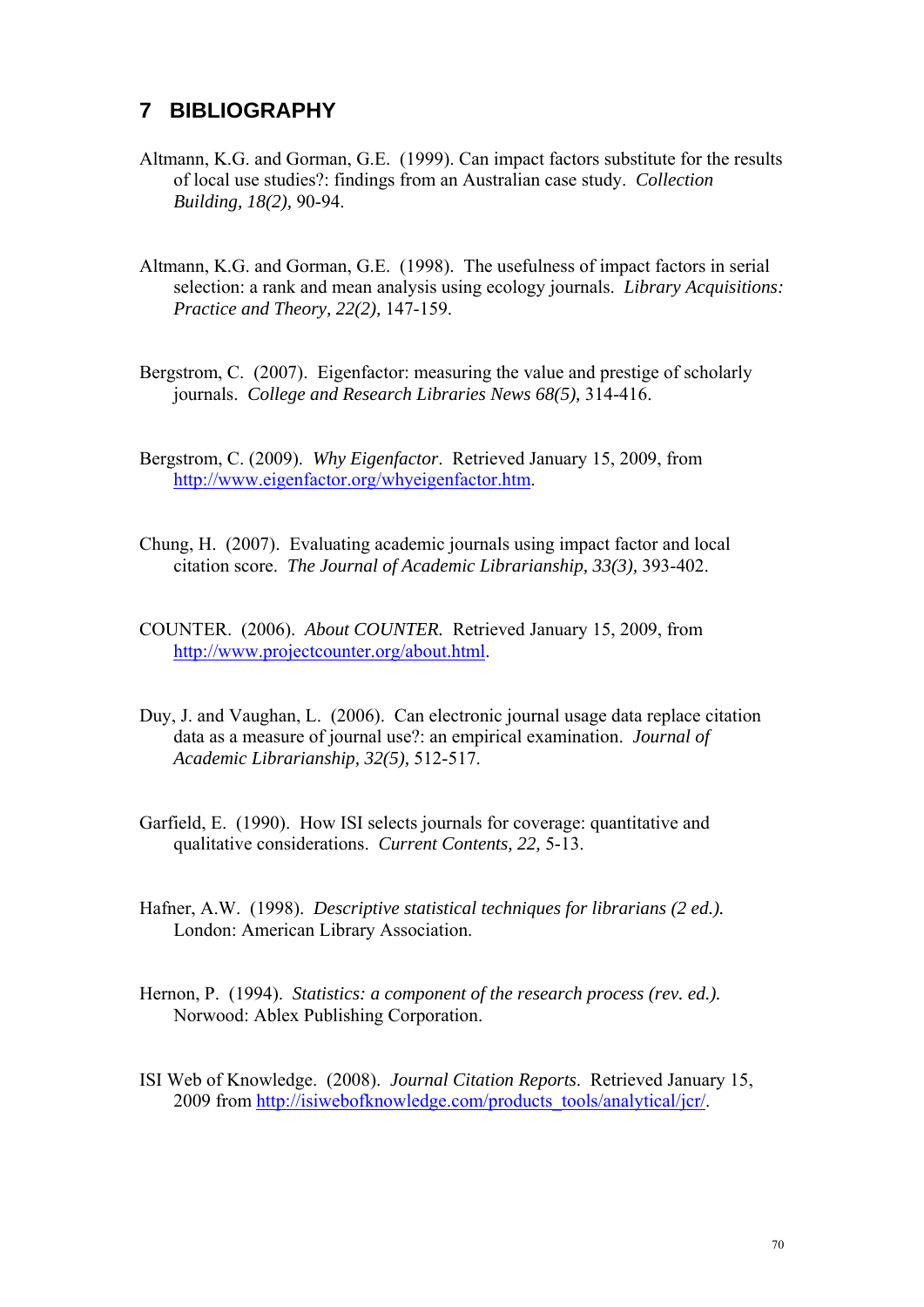- Levitt, J.M. and Thelwall, M. (2008). Is multidisciplinary research more highly cited? A macrolevel study. *Journal of the American Society for Information Science and Technology, 59(2),* 1973-1984.
- Nisonger, T.E. (2004). The benefits and drawbacks of impact factor for journal collection management in libraries. *The Serials Librarian, 47*(1/2), 57-75.
- Nixon, W. and Wulff, J.L. (2004). Quality markers and use of electronic journals in an academic health services library. *Journal of the Medical Library Association, 92*(3), 315-322.
- Pickard, A.J. (2007). *Research Methods in Information.* London: Facet Publishing.
- Red Jasper's Centre for Journal Ranking. (2006). *The Magnitude of Journal Ranking*. Retrieved January 15, 2009 from [http://journal](http://journal-ranking.com/ranking/web/index.html)[ranking.com/ranking/web/index.html](http://journal-ranking.com/ranking/web/index.html).
- Rousseau, R. (2002). Journal evaluation: technical and practical issues. *Library Trends, 50(3)* 418-441.
- Saha, S. (2003). Impact factor: a valid measure of journal quality? *Journal of the Medical Library Association, 91(1),* 42-46.
- SCImago. (2007). SJR *SCImago Journal & Country Rank*. Retrieved January 15, 2009, from [http://www.scimagojr.com.](http://www.scimagojr.com/)
- Scopus. (2008). Scopus *in Detail*. Retrieved January 15, 2009, from <http://info.scopus.com/detail/what/>.
- Seglen, P.O. (1997). Why the impact factor of journals should not be used for evaluating research. *British Medical Journal (International Edition), 314,* 498- 502.
- SPARC. (2007). Innovators*: Ted Bergstrom and Carl Bergstrom*. Retrieved January, 15, 2009, from<http://www.arl.org/sparc/innovator/bergstroms.html>.
- Tsay, M. (1998). The relationship between journal use in a medical library and citation use. *Bulletin of the Medical Library Association, 86(1),* 31-39.
- Zwemer, R.L. (1970). Identification of journal characteristics useful in improving input and output of a retrieval system. *Federation Proceedings, 29,* 1595-1604.